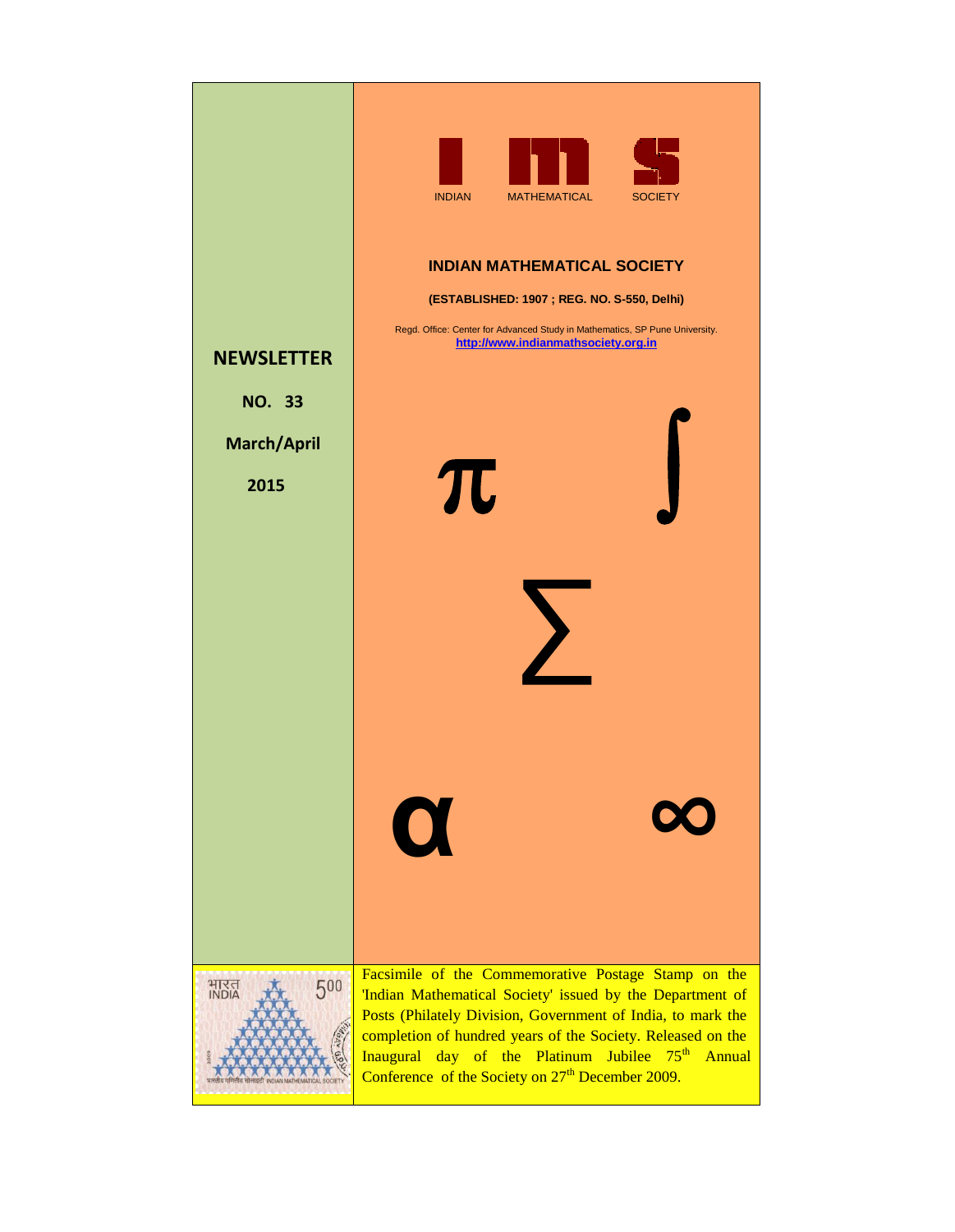# **Contents**

| <b>IMS</b> Newsletter March/April 2015                                       | $\mathbf{1}$   |
|------------------------------------------------------------------------------|----------------|
|                                                                              | $\overline{1}$ |
| $80^{th}$ Annual Conference : Highlights                                     | 3              |
|                                                                              | 8              |
| Memorial Award Lectures                                                      | 9              |
| IMS Sponsored Lectures                                                       | 9              |
| Periodicals published by the Society                                         | 10             |
| Membership of the Society                                                    | 11             |
| Guidelines for acceptance of Donations                                       | 13             |
| Green initiative taken by the Society - A fervent appeal                     |                |
|                                                                              |                |
| Appendix: Abstracts received for the $80^{th}$ IMS Con-                      |                |
| ference at Dhanbad                                                           | 16             |
| Plenary Talk & IMS Memorial Award Lectures                                   | 16             |
| The remarriage of mathematics and physics, Rajesh Gopakumar                  | 16             |
| Positivity in $C^*$ -algebras and Hilbert $C^*$ -modules, B.V. Rajarama Bhat | 17             |
| Number of solutions of systems of polynomial equations over finite fields,   |                |
|                                                                              | 17             |
| Rational points and L-functions via the circle method, Ritabrata Munshi 19   |                |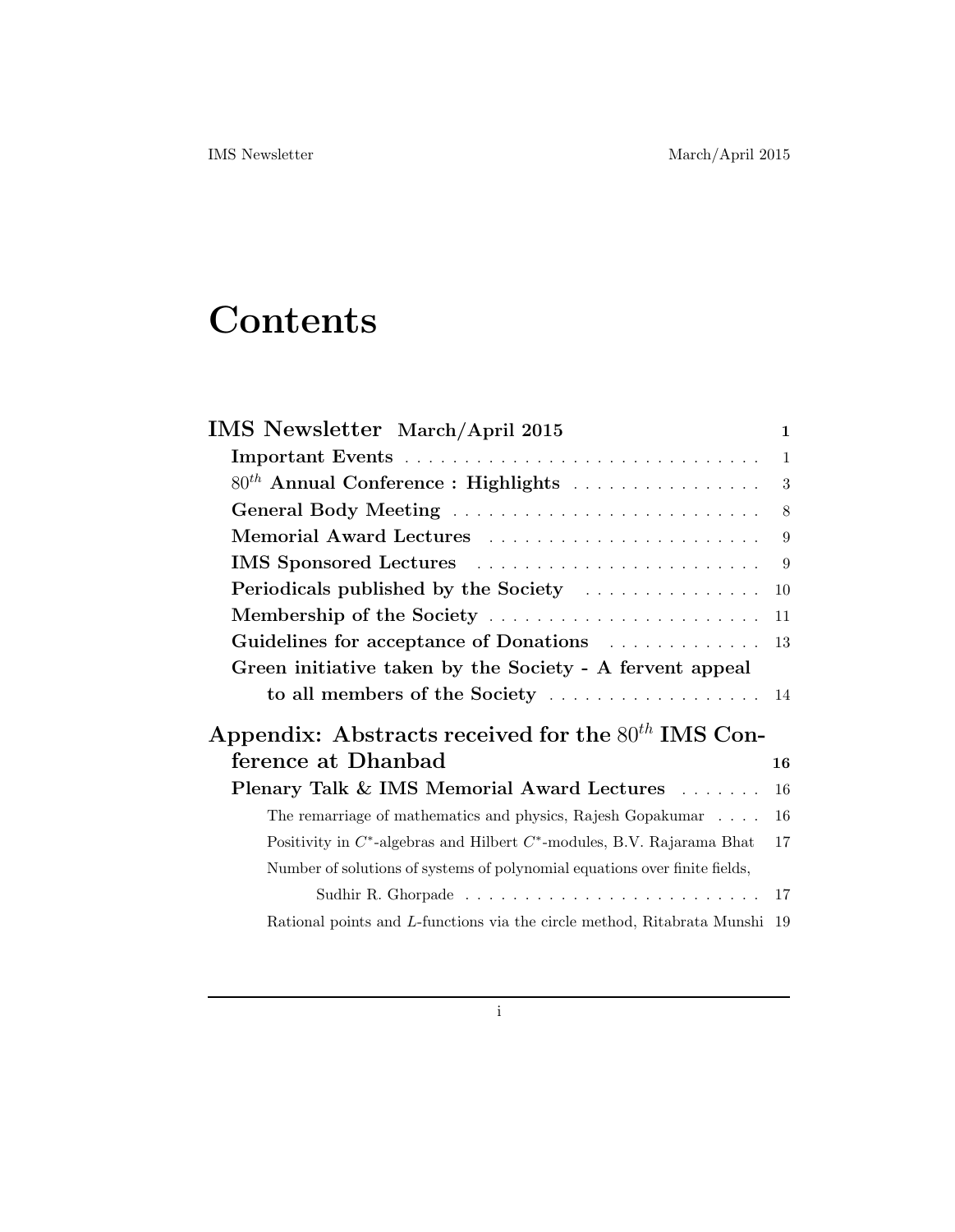| Wave propagation in local and nonlocal microstretch elastic media, S.                |    |
|--------------------------------------------------------------------------------------|----|
|                                                                                      | 19 |
|                                                                                      | 21 |
| Introduction to escaping sets of entire functions, Anand P. Singh                    | 21 |
| Deep inside data and distributions in dimensions one, two, three,,                   |    |
| infinity, Probal Chaudhuri $\ldots \ldots \ldots \ldots \ldots \ldots$               | 22 |
| Measuring of non-compactness and applications, M. Mursaleen                          | 23 |
| Basic series, lattice paths and modified lattice paths, A.K. Agarwal                 | 23 |
| Factoring Dvoretzky-Rogers property, M. A. Sofi                                      | 24 |
| Some new directions in fuzzy topology, Arun K. Srivastava $\ldots \ldots$            | 25 |
| Some aspects of global Riemann-Finsler geometry, Benkteshwar Tiwari .                | 27 |
| Air quality classification technique based on fuzzy logic, V.S. Kharat.              | 28 |
| Semi-equivelar maps on surfaces, Ashish Upadhyay                                     | 29 |
| Effect of relative order and relative type on the comparative growth                 |    |
| analysis of entire functions, Sanjib Kumar Datta                                     | 29 |
| Free probability in high dimensional time series models, Arup Bose                   | 30 |
| Beck's conjecture for zero divisor graphs of posets and related aspects,             |    |
| Vinayak Joshi                                                                        | 30 |
|                                                                                      | 31 |
| On <i>n</i> -absorbing ideals in semirings, J. N. Chaudhari $\ldots \ldots \ldots$   | 31 |
| Recent trends in fixed point theory, Sanjay Kumar                                    | 32 |
|                                                                                      | 32 |
| Symposium on Ergodic Theory                                                          | 32 |
| Correspondence principles, Siddhartha Bhattacharya                                   | 32 |
| Dynamics of distal actions on locally compact groups, Riddhi Shah                    | 33 |
| Primitive solutions for Khintchine - Groshev type metric Diophantine                 |    |
| problems, S.G. Dani $\ldots \ldots \ldots \ldots \ldots \ldots \ldots \ldots \ldots$ | 33 |
|                                                                                      | 34 |
| Symposium on Number Theory                                                           | 34 |
| Liouville numbers and Schanuel's conjecture, R. Thangadurai                          | 34 |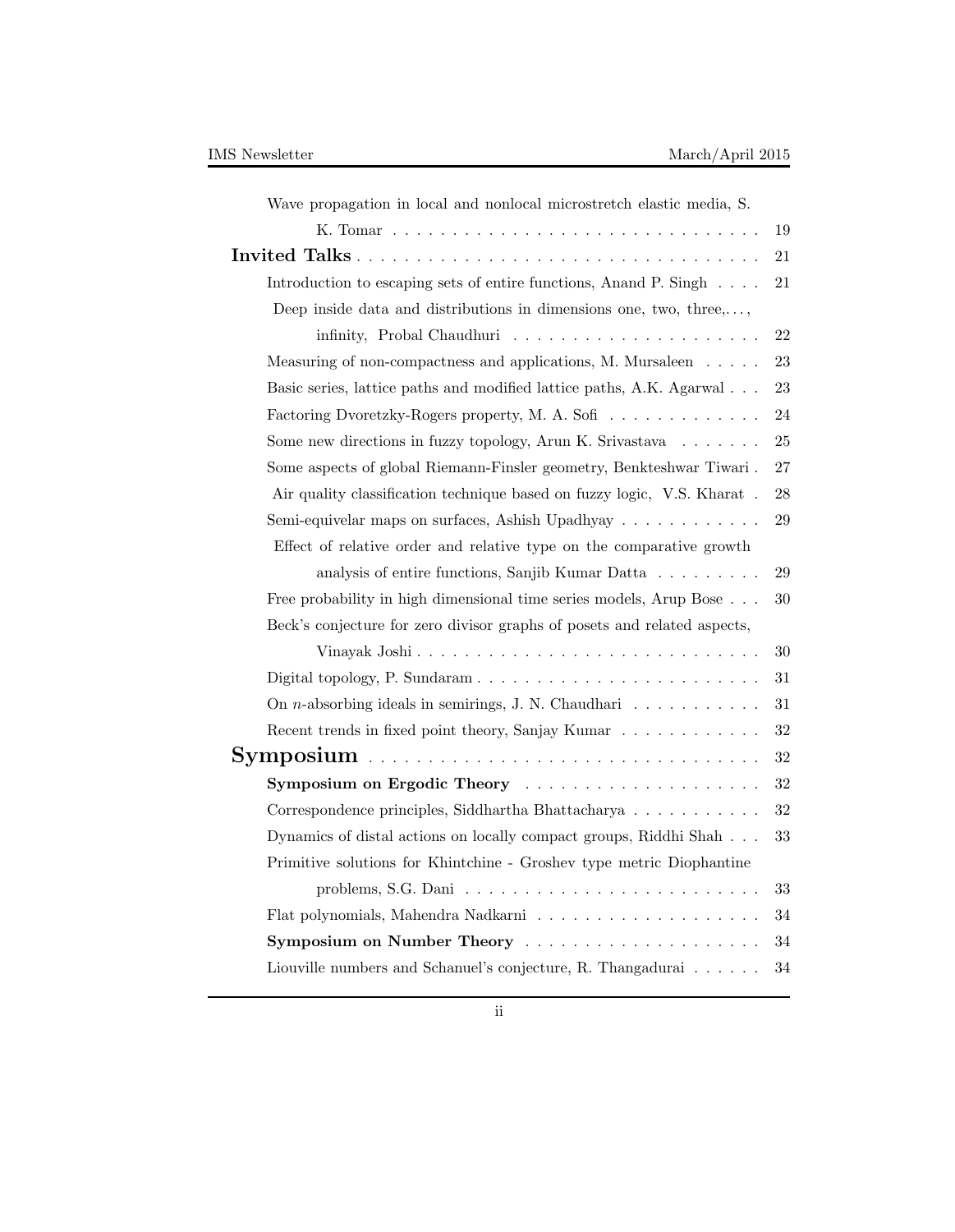| Finding smooth numbers, Anirban Mukhopadhyay $\ldots \ldots \ldots \ldots$      | $35\,$ |
|---------------------------------------------------------------------------------|--------|
| Some issues in Diophantine approximation of irrational numbers related          |        |
|                                                                                 | 36     |
| On some Diophantine equations, Susil Kumar Jena                                 | 36     |
| Matrices over noncommutative rings as sums of cubes, S. A. Katre                | 37     |
| Idempotents in rational group algebras, Ravi Kulkarni                           | 37     |
| Symposium on Chaos and Complexity in Nonlinear Phenomena                        | 38     |
| Chimera states in globally coupled nonlinear oscillators, M. Lakshmanan         | 38     |
| Chimera states in a population of identical oscillators under planar            |        |
| cross-coupling, S.K.Dana $\ldots \ldots \ldots \ldots \ldots \ldots \ldots$     | 39     |
| Chimeras in coupled phase oscillator systems, Ram Ramaswamy                     | 40     |
| Uncertain data based system identification of structural systems by neu-        |        |
| ral network modeling, S. Chakraverty                                            | 41     |
| Deciphering dynamics of recent epidemic spread and outbreak in West             |        |
| Africa: The case of Ebola virus, Ranjit Kumar Upadhyay                          | 42     |
| Simplicity and complexity in predator-prey-parasite system, Nandadulal          |        |
| Bairagi<br><u>. Kanada a sa kasa sa kasa sa kasa sa kasa sa kasa sa kasa sa</u> | 43     |
| Symposium on Nonlinear Analysis                                                 | 44     |
| Exact regularization of monotone variational inequalities, Joydeep Dutta        | $44\,$ |
| Some results on approximation theory and invariant points, $T.$ Som $\ldots$    | 45     |
| Ekeland's variational principle and its extensions with applications, Qam-      |        |
|                                                                                 | 47     |
| On Minty variational principle for nonsmooth vector optimization prob-          |        |
| lems with approximate convexity, S. K. Mishra $\dots \dots \dots$               | 47     |
| Perturbed iterative techniques with applications, D.R. Sahu                     | 48     |
| <b>IMS Prizes</b>                                                               | 48     |
| Group-1: Discrete Mathematics, Lattice Theory, Set Theory,                      |        |
| Logic, Number Theory and related areas                                          | 48     |
| Zero-divisor graphs of dismantlabale lattices-II, Avinash Patil $\dots \dots$   | 49     |
| A characterization of N-connected splitting matroids, P. P. Malavadkar          | 49     |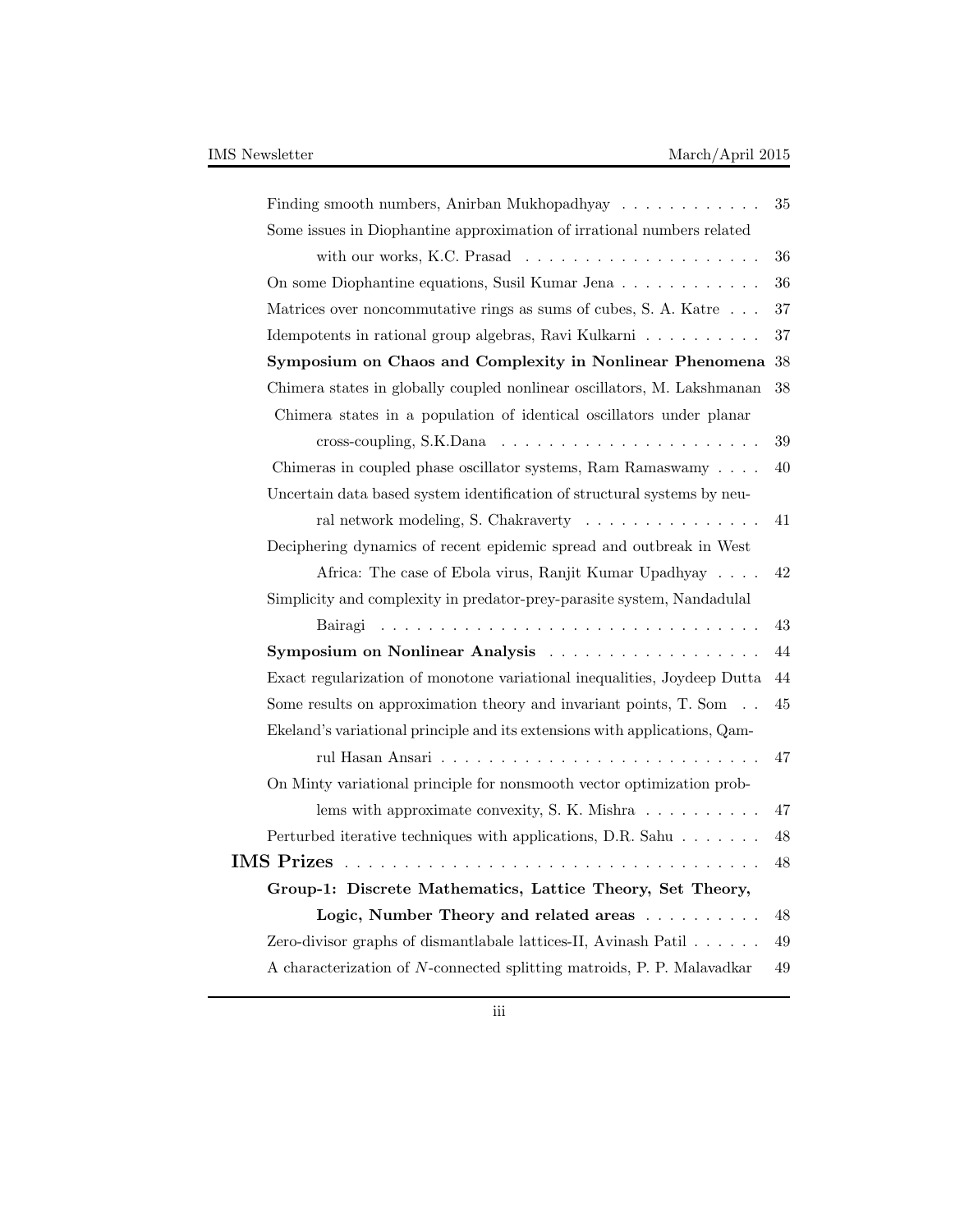| k-Partitions of hypercubes into regular connected subgraphs, Amol Son-                      |    |
|---------------------------------------------------------------------------------------------|----|
|                                                                                             | 49 |
| Group-2: Algebraic Geometry, Geometry, Topology, Algebraic                                  |    |
|                                                                                             | 50 |
| On solvability of Functional equations arising in dynamic programming                       |    |
| $50\,$<br>of multistage decision processes, Deepmala                                        |    |
| Group-3: Measure Theory, Probability Theory, Stochastic Pro-                                |    |
| 51                                                                                          |    |
| No abstract received $\ldots \ldots \ldots \ldots \ldots \ldots \ldots \ldots \ldots$<br>51 |    |
| Group-4: Differential/Integral/Functional equations and in-                                 |    |
| equalities, Special Functions, Numerical Analysis and                                       |    |
| 51                                                                                          |    |
| Boundedness of impulsive functional differential equations in which state                   |    |
| variable relaxed to time delay, Dilbaj Singh $\dots \dots \dots$<br>52                      |    |
| Group-5: Solid Mechanics, Fluid Mechanics, Electro-magnetic                                 |    |
|                                                                                             |    |
| Theory, MagnetoHydrodynamics, Astronomy, Astrophysics,                                      |    |
|                                                                                             | 52 |
| Edge waves in a homogeneous pre-stressed anisotropic plate, Nirmala                         |    |
| 52                                                                                          |    |
| Moon-perturbed energy surfaces and equilibrium points in the Sun-                           |    |
| 53                                                                                          |    |
| Linear stability in case of resonances in the photogravitational restricted                 |    |
| three body problem with an oblate body, Ram Kishor $\dots \dots$<br>53                      |    |
| Propagation of Love-type wave in two distinct vertically heterogeneous                      |    |
| layers overlying an initially stressed half-space, Amrita Das<br>54                         |    |
| Shear wave propagation in a monoclinic crystalline medium influenced                        |    |
| by smooth moving punch, Santan Kumar                                                        | 55 |
| Group-6: Operations Research, Optimization, Computational                                   |    |
| Mathematics, Information Technology, Biomathematics,                                        |    |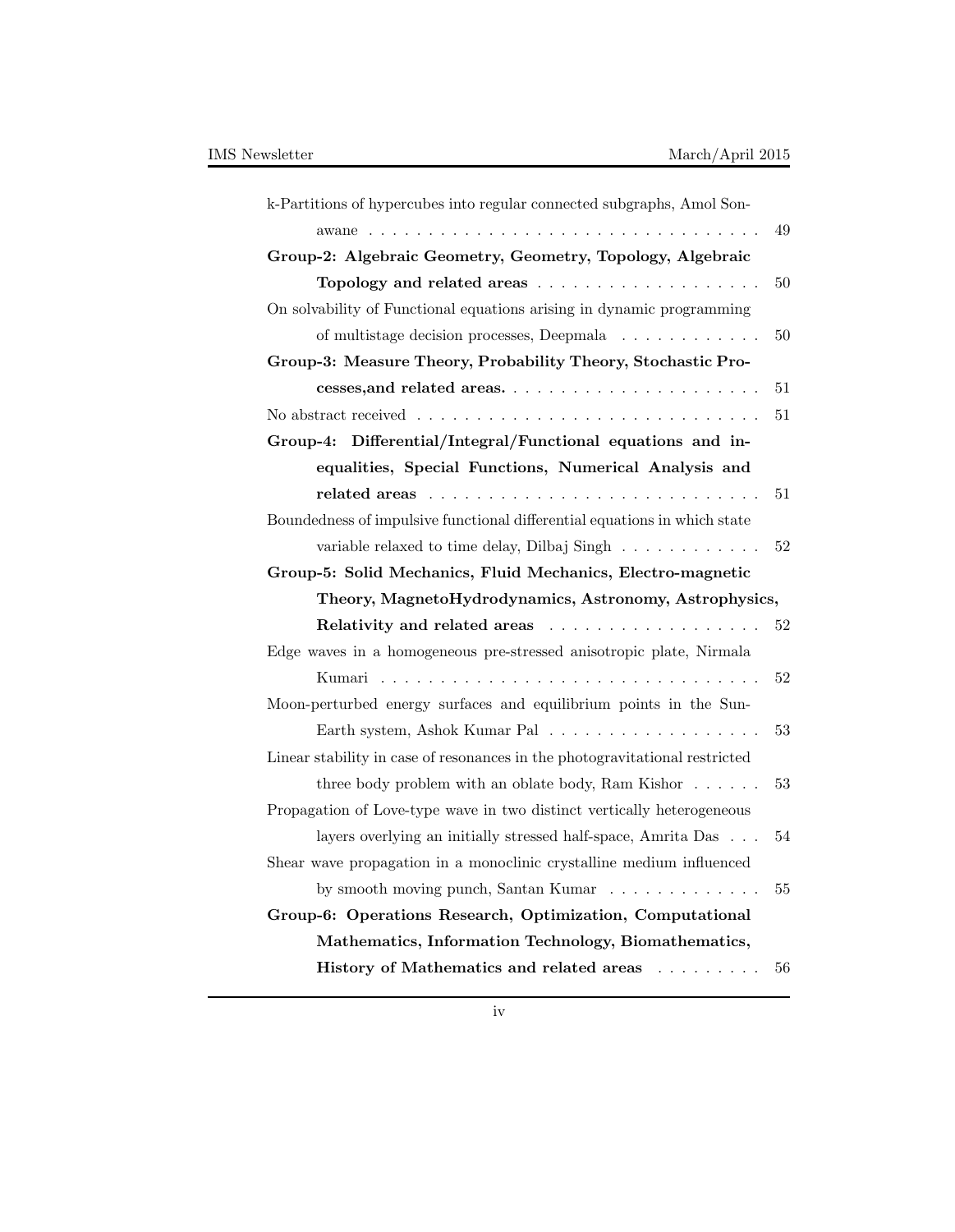| Modeling the impact of Rabbit Hemorrhagic disease on the generalist                     |    |
|-----------------------------------------------------------------------------------------|----|
| predator: The case of RedFox, Parimita Roy $\ldots \ldots \ldots$                       | 56 |
| $\mathbf{AMU}$ Prize : No abstract received $\ldots \ldots \ldots \ldots \ldots \ldots$ | 57 |
| V M Shah Prize                                                                          | 57 |
| A study of certain results on spectrum and summability for a class of                   |    |
| entire Dirichlet series having complex frequencies, Garima Manocha 57                   |    |
| Some approximation results by a Kantorovich type q-Bernstein-Stancu                     |    |
|                                                                                         | 58 |
| Papers                                                                                  | 58 |
| A: Combinatorics, Graph Theory and Discrete, Math-                                      |    |
|                                                                                         | 59 |
| Conditional coloring of middle graph of wheel graph, P. Venkata Subba                   |    |
|                                                                                         | 59 |
| k-Partitions of hypercubes into regular connected subgraphs, Amol Son-                  |    |
|                                                                                         | 59 |
| Some aspects of unitary addition Cayley graph of Gaussian integer mod-                  |    |
| ulo $n$ , Kuntala Patra and Joy Roy $\dots \dots \dots \dots \dots \dots$               | 60 |
| B: Algebra, Number Theory and Lattice Theory                                            | 60 |
| Some results on strongly regular near-rings, Manoj Kumar Manoranjan                     | 61 |
| $Z_J$ -ideals in lattices, Shubhangi Kavishwar and Vinayak Joshi                        | 61 |
| Some remarks on fuzzy ideal, Manoranjan Kumar Singh                                     | 62 |
| On 2-absorbing primary ideals of the semiring $Z_0^+$ , Jayprakash Ninu                 |    |
| Chaudhari and Kunal Julal Ingale                                                        | 62 |
| Skew cyclic codes over a finite non-chain ring, Ghulam Mohammad                         | 63 |
| C: Real and Complex Analysis                                                            | 63 |
| Jain-Baskakov operators and its different generalization, Vishnu Narayan                |    |
|                                                                                         | 63 |
| $(p, q)$ -th Order based growth analysis of composite entire functions, San-            |    |
| jib Kumar Datta, Tanmay Biswas and Chinmay Ghosh                                        | 64 |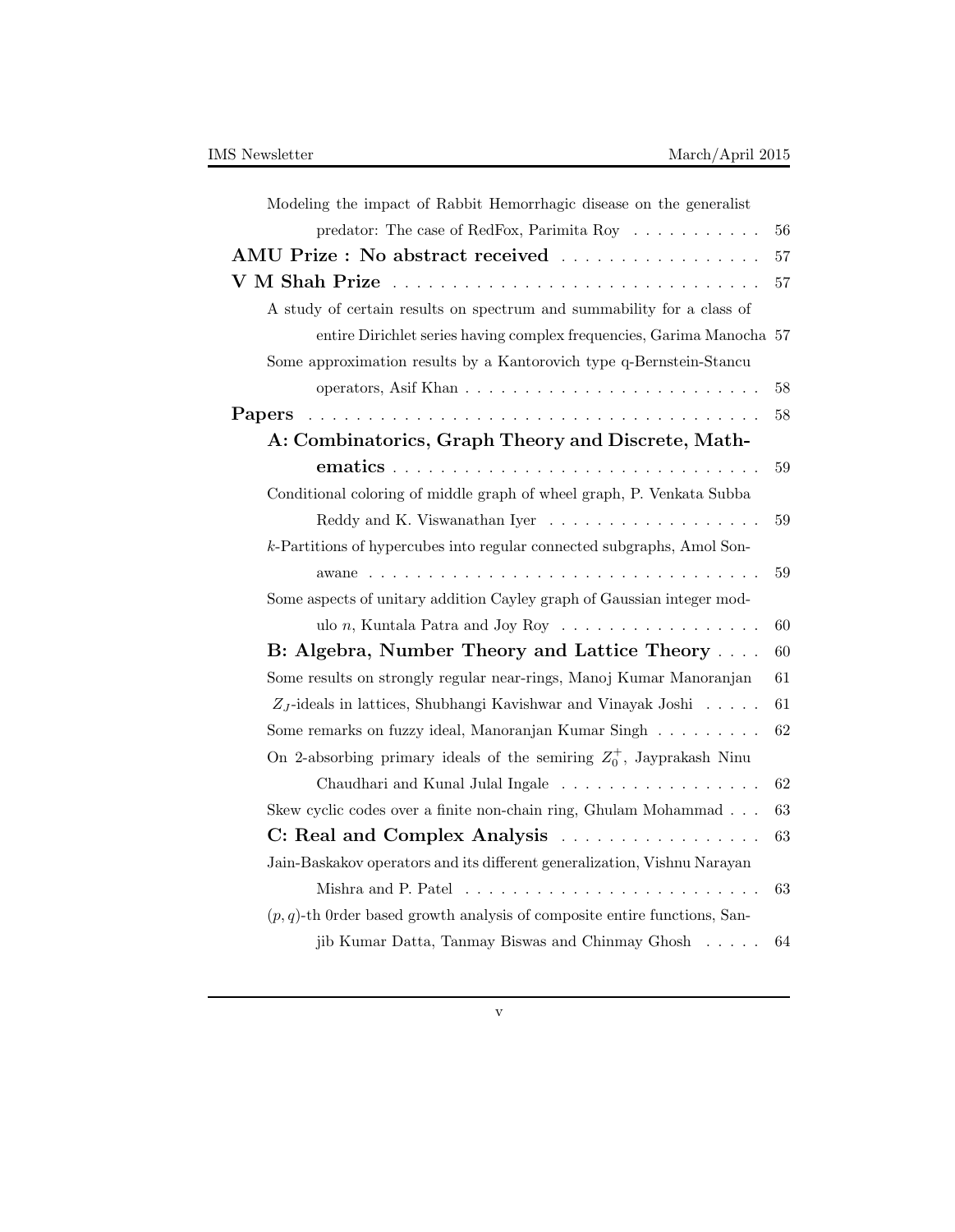| On relative order oriented results of entire functions of two complex vari-         |    |
|-------------------------------------------------------------------------------------|----|
| ables, Sanjib Kumar Datta, Tanmay Biswas and Golok Kumar                            |    |
|                                                                                     | 65 |
| Weighted sharing and uniqueness of meromorphic functions, Harina P.                 |    |
|                                                                                     | 65 |
| Uniqueness of difference polynomials of meromorphic functions, Harina               |    |
|                                                                                     | 66 |
| Fourier transform and its inverse for functions of bicomplex variables,             |    |
| Abhijit Banerjee, Sanjib Kumar Datta and Md. Azizul Hoque                           | 66 |
| D: Functional Analysis                                                              | 67 |
| Fixed point theorem for Mizoguchi-Takahashi contraction on a metric                 |    |
| space endowed with a graph and applications, Asrifa Sultana and                     |    |
|                                                                                     | 67 |
| The finite fractional Hankel transformation, V. R. Lakshmi Gorty                    | 68 |
| Hankel-Clifford integral transformation of arbitrary order, Akhilesh Prasad         |    |
|                                                                                     | 68 |
| Generalized implicit vector equilibrium problem with vector relaxed mono-           |    |
|                                                                                     | 69 |
| Convergence of SP-iteration for generalized nonexpansive mapping in                 |    |
| Banach spaces, Javid Ali and Izhar Uddin                                            | 69 |
| E: Differential Equations, Integral Equations and Func-                             |    |
|                                                                                     | 70 |
| Proof of Khabibullin's conjecture on integral inequality in terms of in-            |    |
| creasing function, Sankha Banerjee                                                  | 70 |
| Existence and locally attractivity results for fractional functional order          |    |
| random integral equation, B. D. Karande $\ldots \ldots \ldots \ldots$               | 71 |
| Approximate solution of variable order differential equation using homo-            |    |
| topy analysis method, Vivek Mishra                                                  | 71 |
| $F: Geometry \ldots \ldots \ldots \ldots \ldots \ldots \ldots \ldots \ldots \ldots$ | 72 |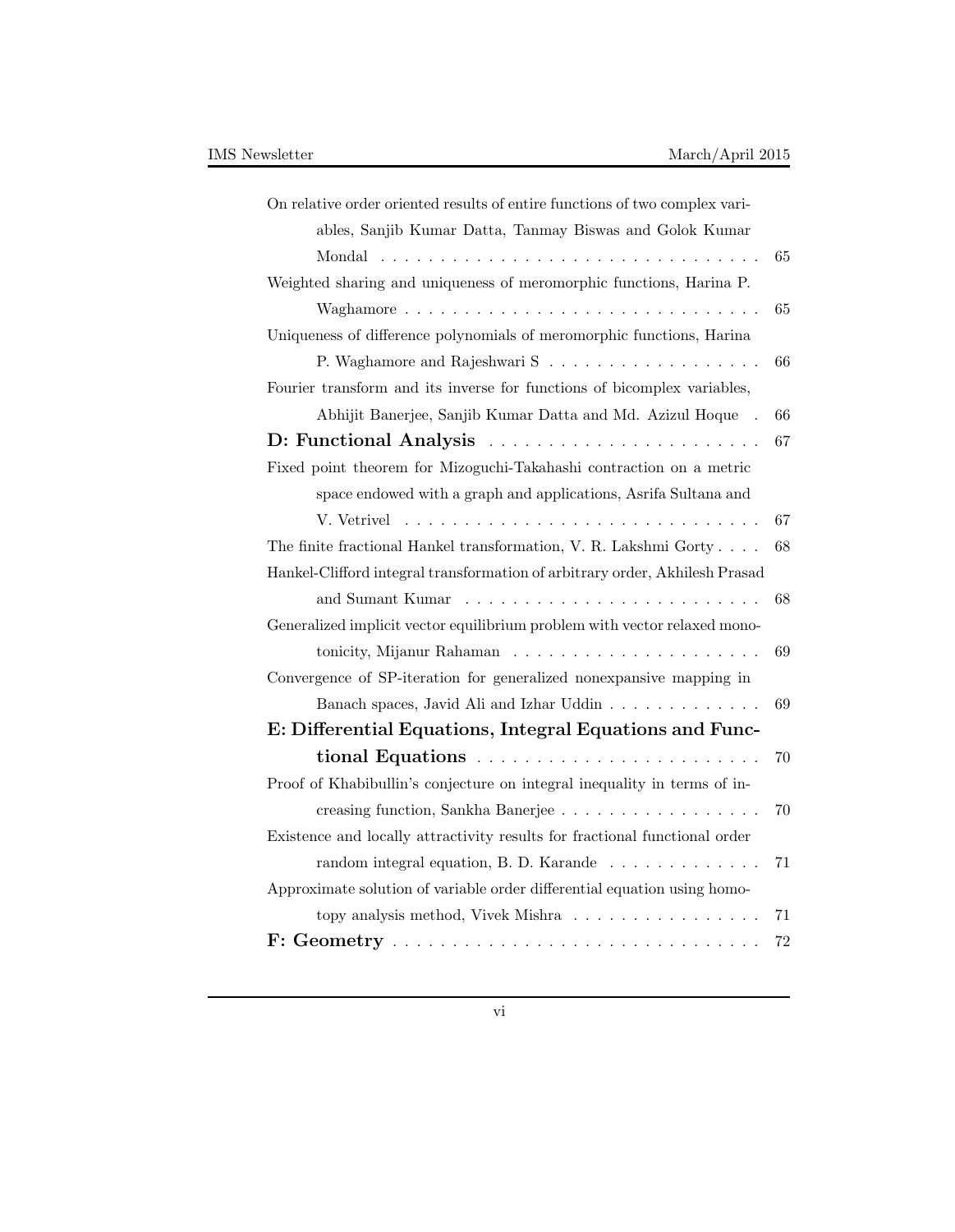| Symmetries of type N pure radiation fields along the Ricci solution in     |    |
|----------------------------------------------------------------------------|----|
|                                                                            | 72 |
| Some problems in an almost product and almost decomposable spaces,         |    |
|                                                                            | 72 |
|                                                                            | 74 |
| On topological charaterizations of generalized rough multisets, Shambhu    |    |
|                                                                            | 74 |
| Local function in generalized ideal topological spaces, J.K. Maitra and    |    |
|                                                                            | 74 |
| H: Measure Theory, Probability Theory and Stochas-                         |    |
| tic Processes, and Information Theory                                      | 75 |
| Optimization of a multi item inventory model using triangular intuition-   |    |
| istic fuzzy number, Prabjot Kaur and Mahuya Deb                            | 75 |
| Formulation of fuzzy variable based non-linear programming techniques      |    |
| for reliability assessment of complex system, G.S. Mahapatra               | 76 |
| Score prediction using old databases in IPL, A.Rennie and G.N.Singh.       | 76 |
| ID-confinement theory of filters in bicomplex space, Sukhdev Singh and     |    |
|                                                                            | 77 |
| Some fixed point results in fuzzy metric spaces using a control function,  |    |
| C.T. Aage, J.N. Salunke                                                    | 78 |
| An exponential estimation procedure in two-occasion successive sam-        |    |
| pling under the occurrence of non-response, G. N. Singh, M.                |    |
|                                                                            | 78 |
| Compromised imputation methods of missing data for estimating the          |    |
| population mean in survey sampling, G. N. Singh, S. Maurya                 |    |
|                                                                            | 79 |
| Estimation of population mean under non-response in H-occasion suc-        |    |
| cessive sampling, G. N. Singh and A. K. Sharma $\ldots \ldots \ldots$      | 79 |
| I: No abstract received $\ldots \ldots \ldots \ldots \ldots \ldots \ldots$ | 80 |
|                                                                            | 80 |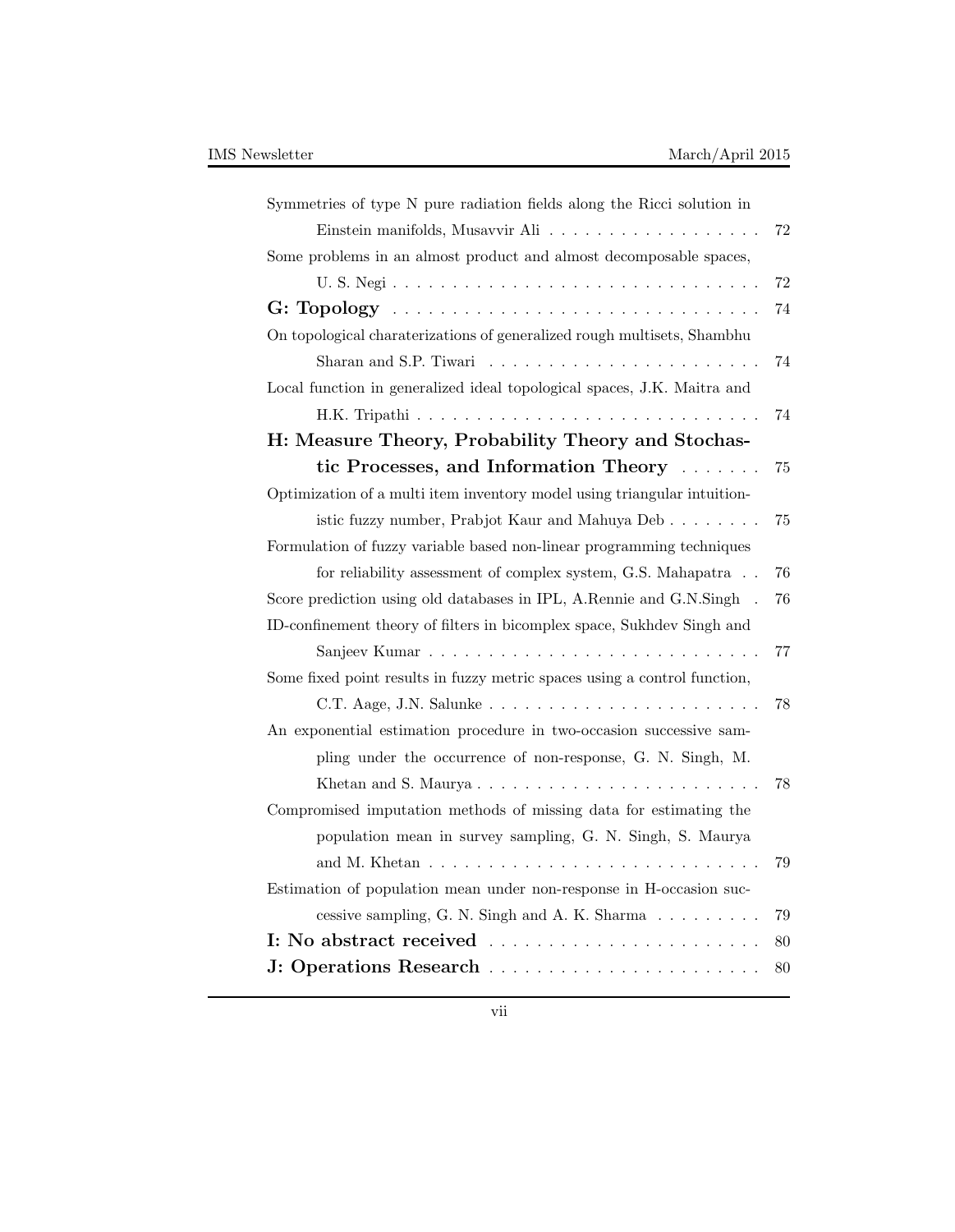| Duality for nondifferentiable minimax fractional programming problem            |    |
|---------------------------------------------------------------------------------|----|
| involving higher order $(C, \alpha, \rho, d)$ -convexity, Anurag Jayswal, Izhar |    |
|                                                                                 | 80 |
| K: Solid Mechanics, Fluid Mechanics, Geophysics and                             |    |
|                                                                                 | 81 |
| Mathematical design of vibration & shock isolation systems focusing             |    |
| automobile and aerospace applications, S.N.Bagchi                               | 81 |
| Effect of rigid boundary on torsional surface waves in an inhomogeneous         |    |
| layer over a gravitating anisotropic porous half-space, Shishir                 |    |
|                                                                                 | 82 |
| Reflection of quasi-P waves in a self-reinforced medium, Mita Chatterjee        |    |
|                                                                                 | 83 |
| Reinforcement to the security force in a counter insurgency operation           |    |
| involving range-dependent attrition-rate coefficients, Lambodara                |    |
|                                                                                 | 84 |
| Effect of moving punch in a viscoelastic medium, R.P. Yadav, A.K. Singh         |    |
| and A. Chattopadhyay $\ldots \ldots \ldots \ldots \ldots \ldots \ldots \ldots$  | 85 |
| Propagation of edge wave in fibre-reinforced plate, Anirban Lakshman,           |    |
| Abhishek Kumar Singh and Amares Chattopadhyay                                   | 85 |
| SH-wave propagation in an intermediate irregular layer, Kshitish Ch.            |    |
| Mistri, Abhishek Kumar Singh and Amares Chattopadhyay                           | 86 |
| Torsional surface wave propagation in an intermediate viscoelastic layer,       |    |
| Zeenat Parween, Abhishek Kumar Singh and Amares Chattopad-                      |    |
|                                                                                 | 87 |
| L: Electromagnetic Theory, Magneto-Hydrodynamics                                |    |
| Astronomy and Astrophysics                                                      | 88 |
| Rotationally symmetric viscous flow over a rough rotating disk, Bikash          |    |
| Sahoo and Abhijit Das                                                           | 88 |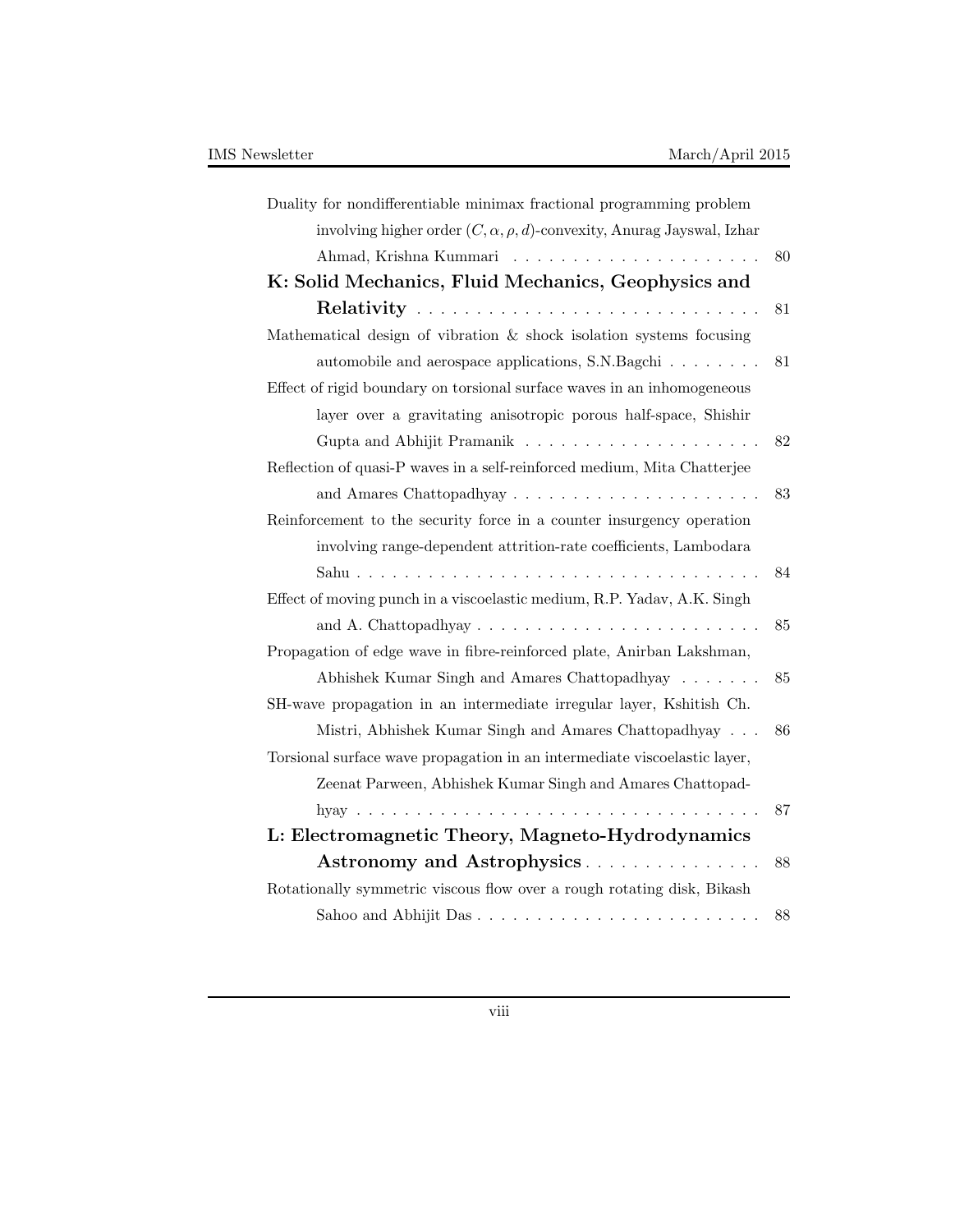| Unsteady MHD free convection and mass transfer of a dusty visco-elastic      |    |
|------------------------------------------------------------------------------|----|
| fluid through a porous medium, Ashwani Kumar Sinha, Abhay                    |    |
|                                                                              | 89 |
| Unsteady magneto-hydrodynamics dusty Oldroyd fluid flow through hor-         |    |
| izontal channel with energy dissipation, Debasish Dey                        | 89 |
| Stratified visco-elastic fluid flow in a slip flow regime past a porous sur- |    |
| face in presence of heat source/sink, Kamal Debnath $\ldots \ldots$          | 90 |
| Forced convective second grade fluid flow in a rotating system with hall     |    |
|                                                                              | 91 |
| On hydromagnetic flow of an Oldroyd-B fluid between two oscillating          |    |
| plates, Arun Kumar Ghosh, Sanjib Kumar Datta and Pulakesh                    |    |
| Sen                                                                          | 91 |
| Geometry of Lissajous orbits in the Sun-Earth system with radiation          |    |
| pressure, Rishikesh Dutta Tiwary and Badam Singh Kushvah $\,$ .              | 93 |
| Equilibrium points and their stability in exoplanetary systems with          |    |
| Yarkovsky effect, Rajib Mia and Badam Singh Kushvah                          | 93 |
| Holographic reconstruction of scalar field dark energy model in anisotropic  |    |
| Bianchi type-II space-time, Kanika Das and Tazmin Sultana                    | 94 |
|                                                                              | 95 |
| Almost periodicity of a delayed density dependent predator-prey system       |    |
| with mutual interference, Jai Prakash Tripathi and Syed Abbas.               | 95 |
| Enhancing Synchrony in chaotic oscillators by dynamic relaying, Ranjib       |    |
|                                                                              | 96 |
| Analysis on stability of periodic points, period doubling bifurcation        |    |
| and Lyapunov exponent in a chaotic model, Tarini Kr. Dutta,                  |    |
| Pramila Kumari Prajapati and Anil Kr. Jain                                   | 96 |
| Fractals: The language of nature, Abha Kumari                                | 98 |
| N: History and Teaching of Mathematics                                       | 98 |
| All the newly invented theorems on plane geometry, Uday Kumar Sharma 98      |    |
|                                                                              |    |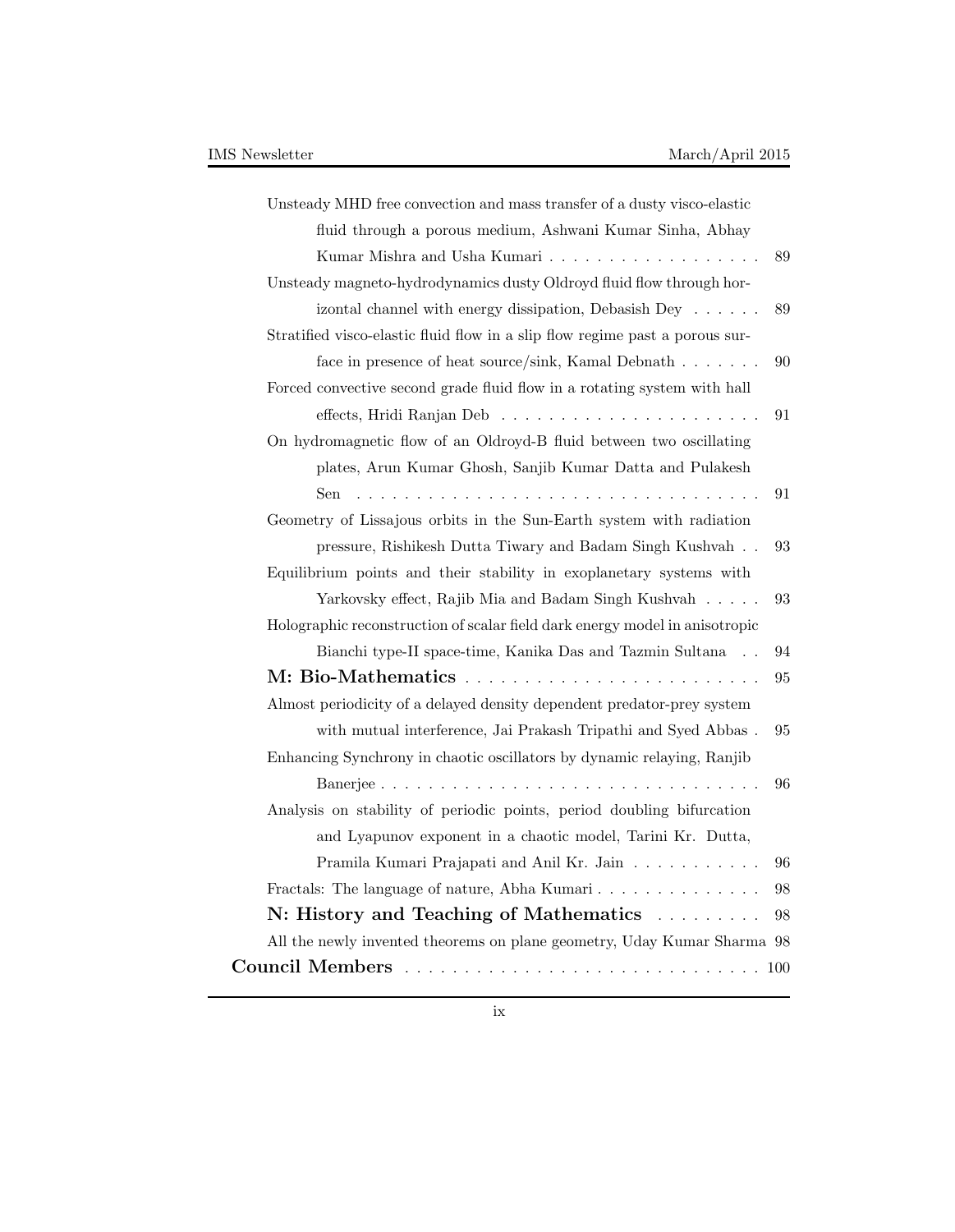# **IMS Newsletter**

# **March/April 2015**

# **Important Events**

- 1. Ensuing 81*st* **Annual Conference** of the Society The ensuing 81st Annual Conference of the Society will be held under the auspices of Visvesvaraya National Institute of Technology (VNIT), Nagpur, Maharashtra during December 27-30, 2015. Prof. G. P. Singh, Professor of Mathematics and Dean (Students Welfare), VNIT will be the Local Organizing Secretary. His E-mail id is gpsingh@mth.vnit.ac.in.
- 2. **Prof. A. M. Mathai**, Pala, Kerala has been elected as the **President of the Society** for a period of one year with effect from **April 1, 2015**.
- 3. **Dr. P. B. Vinod Kumar** (Rajagiri School of Engineering and Technology, Cochin), **Prof. Manjusha Muzumdar** (Calcutta University, Kolkata) and **Dr. Bankteshwar Tiwari** (BHU, Varanasi) have been elected as **members of the Council** for a period of three years with effect from **April 1, 2015**.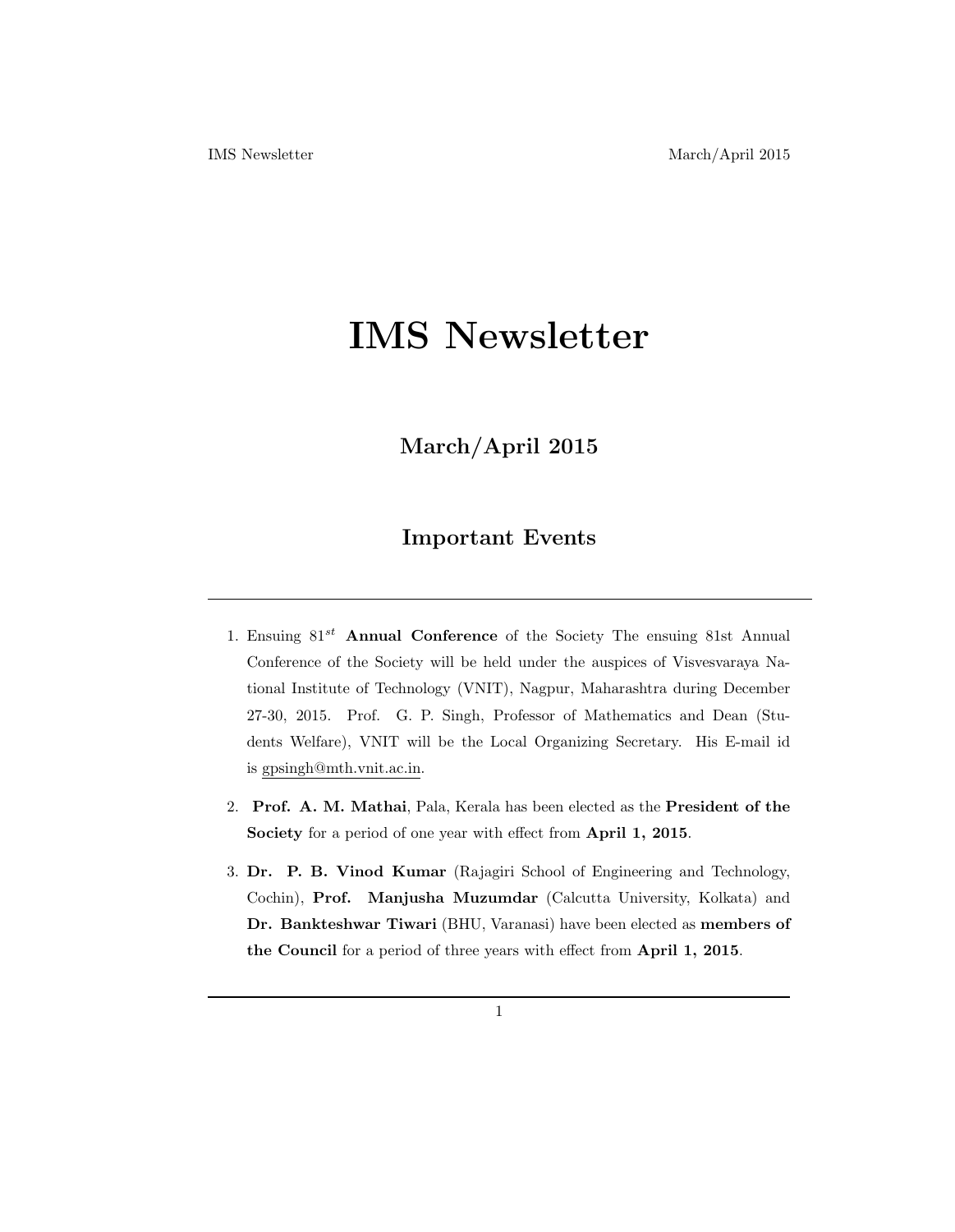- 4. **Prof. Manjul Bhargava** (Indian origin), Princeton University, USA has been awarded **Fields Medal** 2014 by the International Mathematical Union at the International Congress of Mathematicians 2014 held during August 13-21, 2014 at Seoul, South Korea for his work on Number Theory.
- 5. **Prof. Subhash Khot** (Indian origin), Courant Institute of Mathematical Sciences, New York University, USA has been awarded the **Rolf Nevanlinna Prize** by IMU for his prescient definition of the unique games problem and its consequences in the study of optimization problems at the ICM 2014.
- 6. The Norwegian Academy of Sciences and Letters has decided to award the **Abel Prize** for 2015 to the American mathematicians **John F. Nash, Jr. and Louis Nirenberg** for striking and seminal contributions to "the theory of nonlinear partial differential equations and its applications to geometric analysis.
- 7. The 4-year **Asian Mathematical Conference (AMC)** will be held in **Bali, Indonesia** during July 25-28, 2016. The members of IMS are encouraged to participate in this conference.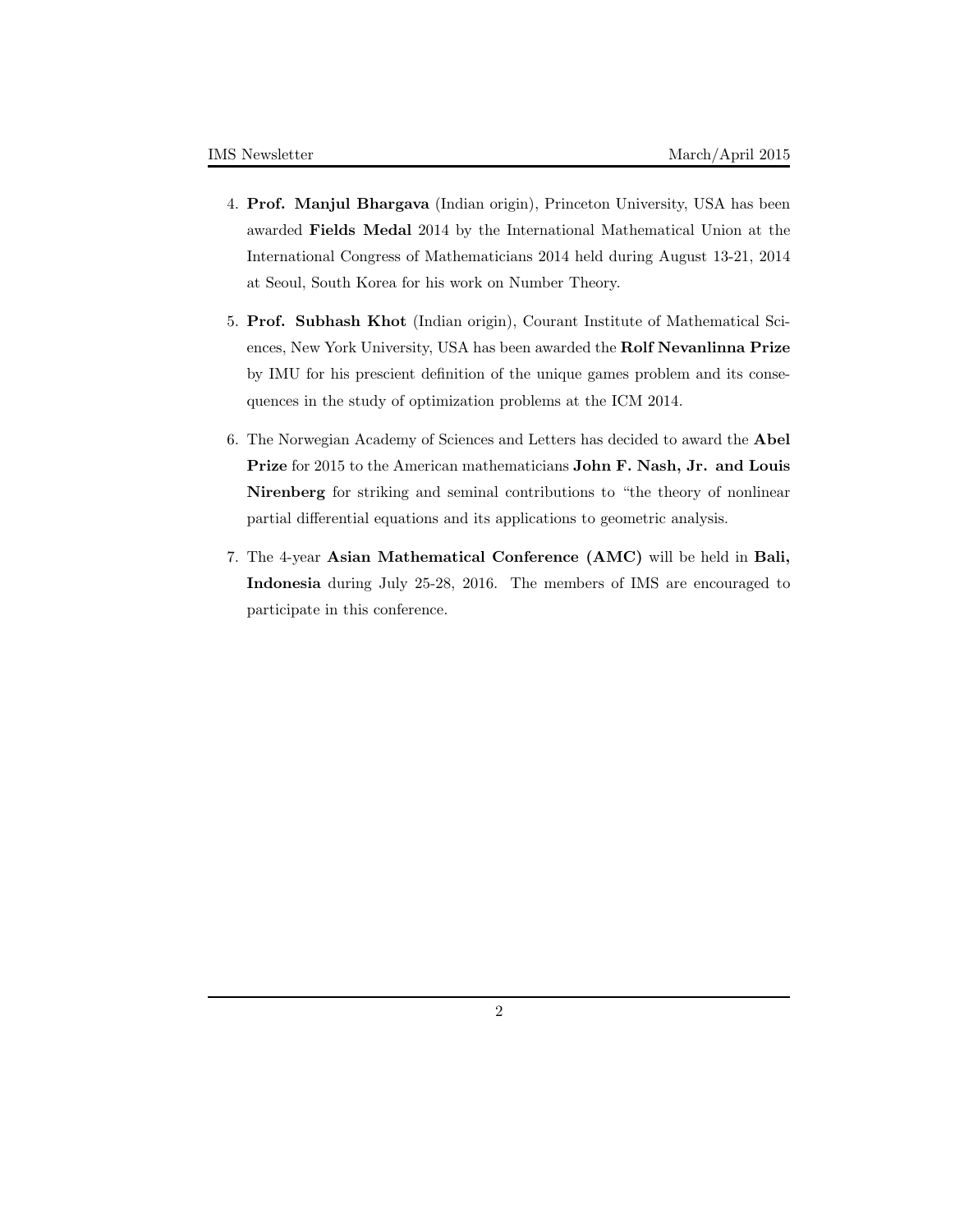# 80*th* **Annual Conference : Highlights**

The 80*th* Annual Conference of the Indian Mathematical Society was held at the Indian School of Mines (ISM), Dhanbad, Jharkhand during December 27-30, 2014 under the presidentship of Prof. S. G. Dani, IIT, Mumbai. The Conference was attended by more than 260 delegates. Two presidential addresses (General and Technical), one plenary lecture, by Prof. Gopakumar, HRI, Allahabad, four Memorial Award lectures and thirteen invited lectures were delivered. Also, four symposia were organized during the conference and twenty one invited speakers gave talks in the symposia. Moreover, in all 71 research papers were accepted for presentation at the Conference including 16 research papers for the paper presentation competition for various prizes.

The Conference was inaugurated by Shri. R. S. Singh, Director, Steel Plant Project, Electrosteel Castings Ltd., Bokaro. Prof. R. Balasubramanian, Chairman, NBHM was the Chief Guest for the inaugural function. The function was presided over by Prof. S. G. Dani. Prof. G. S. Seth, Head of the Mathematics Department, ISM, offered a warm welcome to the delegates. Prof. D. C. Panigrahi, Director, Indian School of Mines also addressed the gathering. The General Secretary of IMS, Prof. N. K. Thakare spoke about the Indian Mathematical Society and on behalf of the Society expressed his sincere and profuse thanks to the host for organizing the Conference. Prof. N. K. Thakare reported about the academic programmes of the Conference.

Prof. S. G. Dani delivered his Presidential address (General) on "Prizes, Recognitions and Promotion of Mathematics". The function ended with a vote of thanks by the Local Organizing Secretary, Dr. S. P. Tiwari.

Prof. S. G. Dani delivered his Presidential address (Technical) on "Dynamics of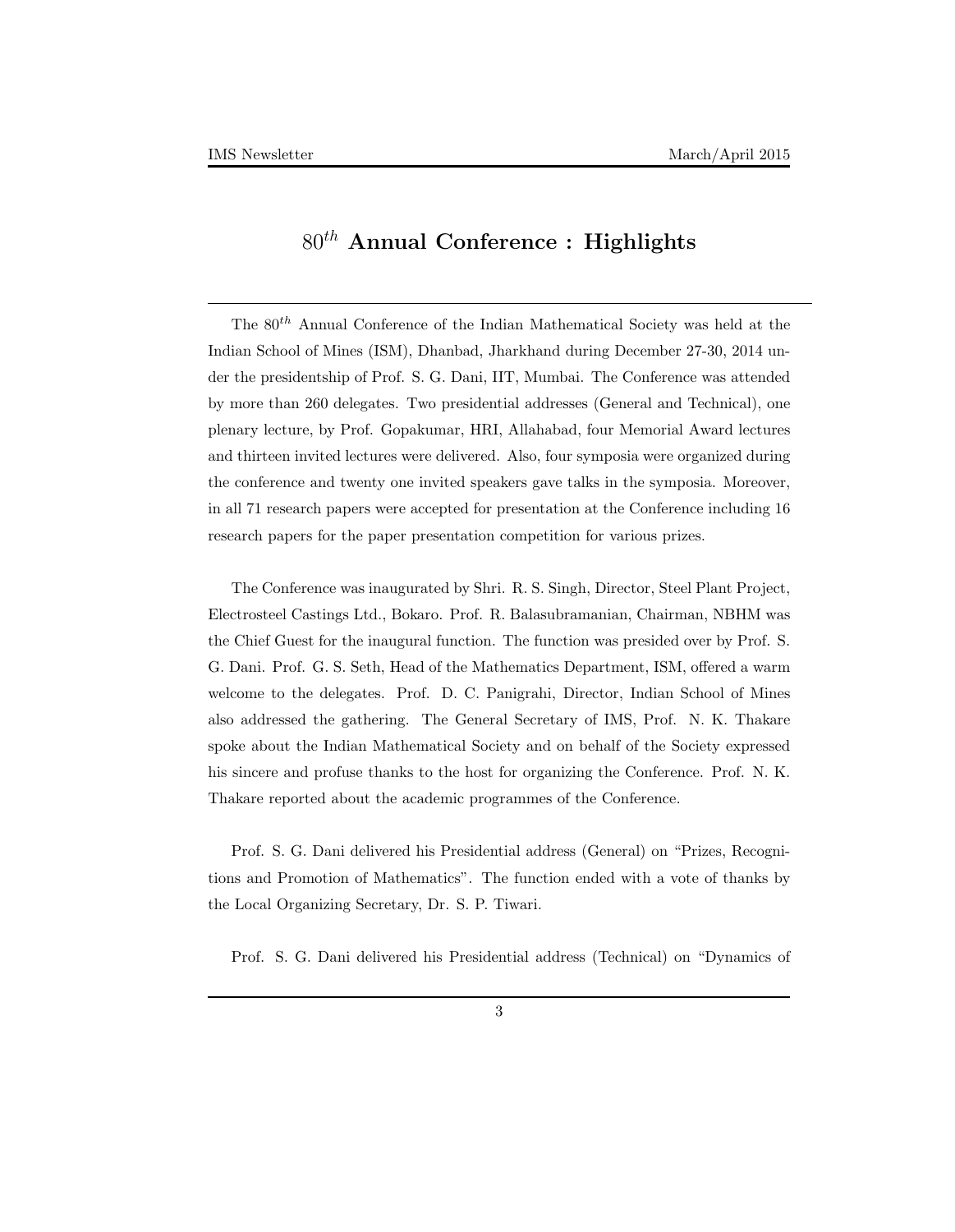Numbers which was presided over by Prof. N. K. Thakare, General Secretary of IMS.

#### *•* **Plenary Lecture**

Prof. Gopakumar, HRI, Allahabad delivered a Plenary Lecture on "The Remarriage of Mathematics and Physics".

### *•* **Memorial Award Lectures**

- 1. The 28*th* P. L. Bhatnagar Memorial Award Lecture was delivered by Prof. S. K. Tomar, Punjab University, Chandigarh on Wave propagation in local and nonlocal micro stretch elastic media.
- 2. The 25*th* V. Ramaswami Aiyar Memorial Award Lecture was delivered by Prof. Sudhir Ghorpade, IIT, Mumbai on Number of solutions of systems of polynomial equations over finite fields.
- 3. The 25*th* Srinivasa Ramanujan Memorial Award Lecture was delivered by Prof. B. V. Rajarama Bhat, ISI, Bangalore on Positivity in C\* - Algebras and Hilbert C\*- Modules.
- 4. The 25*th* Hansraj Gupta Memorial Award Lecture was delivered by Prof. Ritabrata Munshi, TIFR, Mumbai on Rational points and L-functions via the circle method.
- *•* **Various prizes awarded by the Society**
- 1. **A. Narasinga Rao Memorial Prize**

This prize was awarded to Dr. Sanjay Kumar, Deenbandhu Chhotu Ram University of Sci. & Tech., Sonepat for the best paper published in the Journal of the Indian Mathematical Society and The Mathematics Student in the year 2012.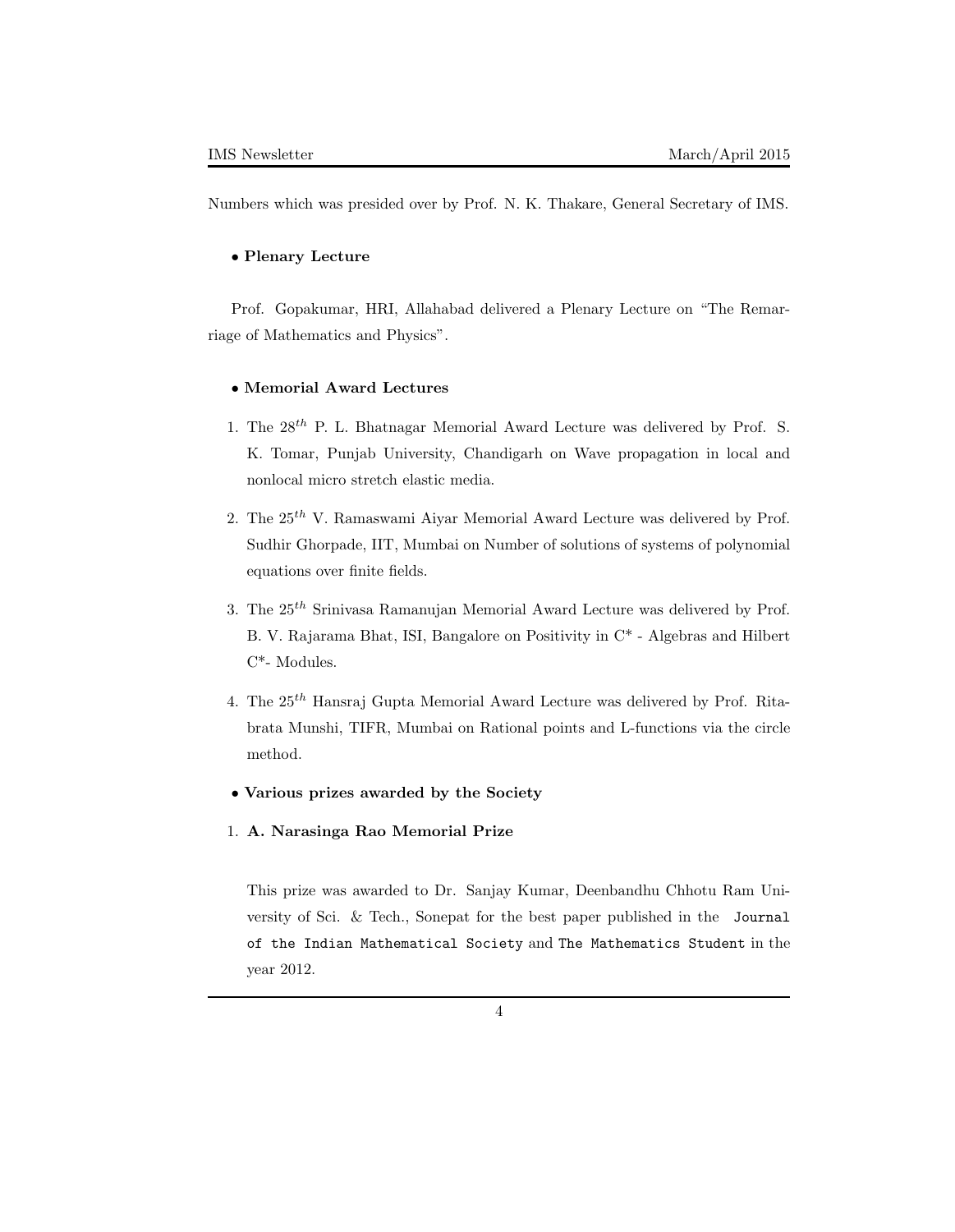### 2. **P. L. Bhatnagar Memorial Prize**

The prize for 2014 has been awarded to Mr. Sangik Saha (Kolkata West Bengal) for being the top scorer for the Indian Team at the 55*th* International Mathematics Olympiad (IMO) held during July 3-13, 2014 at Cape Town, South Africa.

### 3. **Various prizes for the Paper Presentation Competition**

A total of 16 papers were received for Paper Presentation Competition for Six IMS Prizes, AMU Prize and VMS Prize.

There were 13 entries for six IMS prizes, no entry for the AMU prize and 3 entries for the VMS prize.

Prof. Satya Deo (Chairperson), Prof. J. R. Patadia, Prof. S. K. Tomar and Prof. R. K. Upadhyay were the judges.

Following is the result for the award of various prizes.

**IMS Prize - Group-1**: There were 3 presentations and the Prize is awarded to Avinash Patil, Pune.

**IMS Prize - Group-2**: There were 2 presentations and the Prize is awarded to Deepmala, Kolkata.

**IMS Prize - Group-3**: No presentation.

**IMS Prize - Group-4**: There were 2 presentations and the Prize is awarded to Ram Kishor, Ajmer (Rajasthan)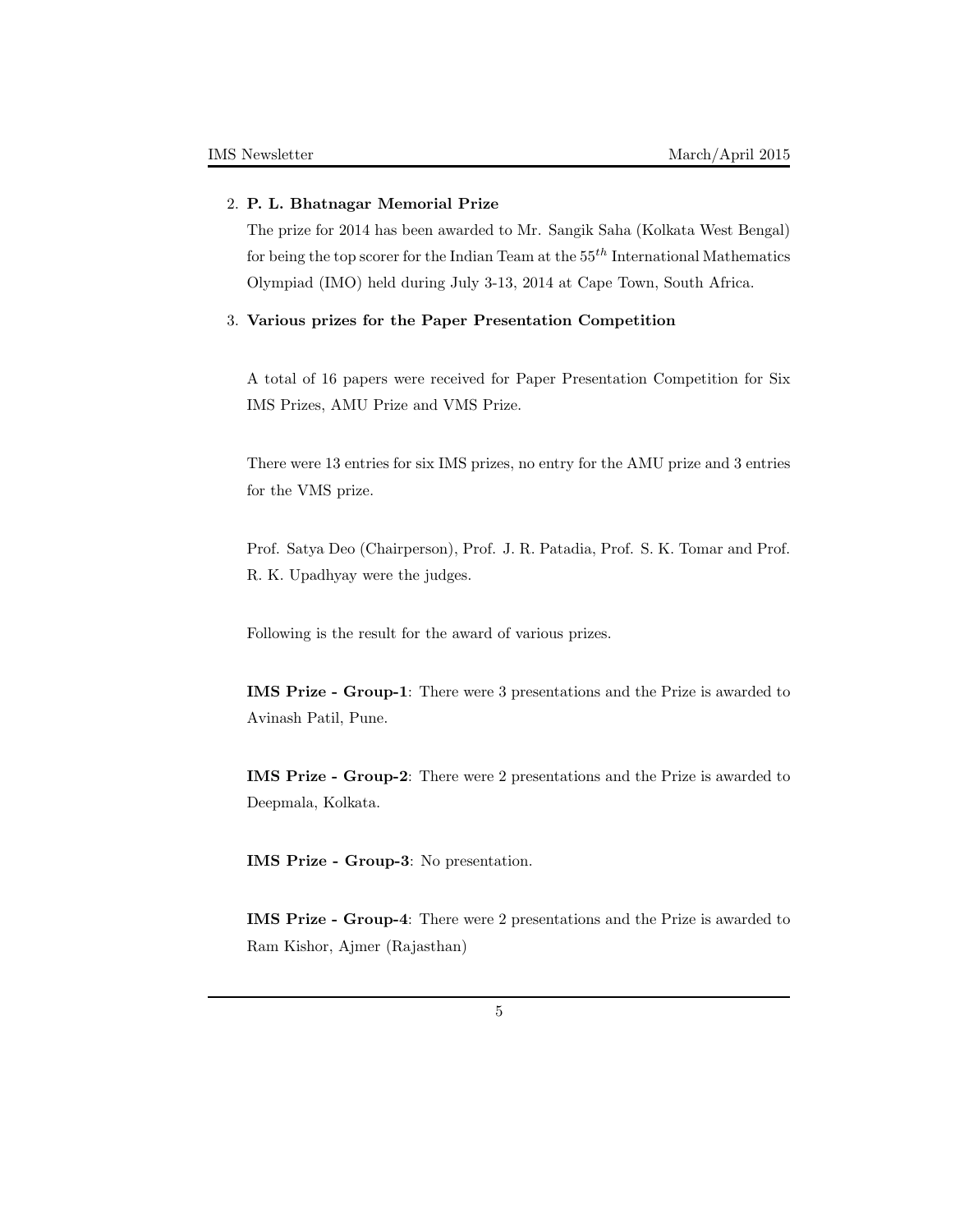**IMS Prize - Group-5**: There were 4 presentations and the Prize is awarded to Santan Kumar, Dhanbad.

**IMS Prize - Group-6**: There were 2 presentations and the Prize is awarded to Anuj Kumar, Patna.

**AMU Prize**: No presentation.

**V M Shah Prize**: There were 3 presentations and the Prize is awarded to Garima Manocha, New Delhi.

- *•* **Invited Talks**
- (i) Probal Chaudhari, ISI, Kolkata : Deep inside data and distribution in dimensions
- (ii) A. P. Singh, Central University, Rajasthan : Introduction to escaping sets of entire functions
- (iii) M. A. Sofi, Kashmir University, Srinagar : Factoring Dvoretzky-Rogers Property
- (iv) Bankteshwar Tiwari, BHU, Varanasi : Some aspects of Global Riemann-Finsler Geometry
- (v) V. S. Kharat, S.P. Pune University, Pune : Air quality classification technique based on fuzzy logic
- (vi) Ashis Upadhyay, IIT, Patna : Semi-equivelar maps on surfaces
- (vii) Sanjib Kumar Datta, University of Kalyani, Kalyani : Effect of Relative Order and Relative Type on the Comparative Growth Analysis of Entire Functions
- (viii) V. V. Joshi, S.P. Pune University, Pune : Becks Conjecture on zero divisor graphs and related aspects
- (ix) Sanjay Kumar, Murthal (Sonepat) : Recent trends in fixed point theory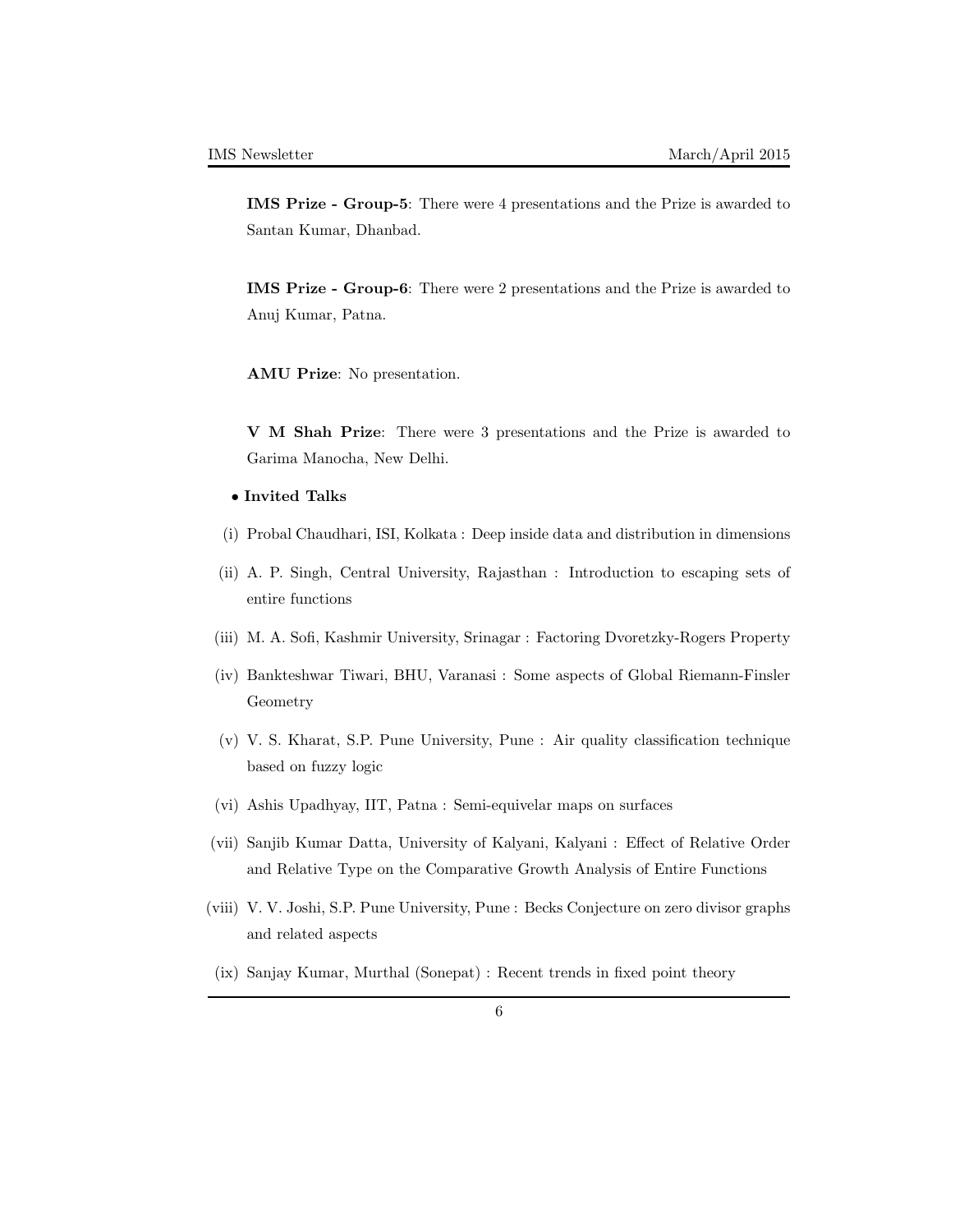- (x) A. K. Agarwal, Punjab University, Chandigarh : Basic series, lattice paths and modified lattice paths
- (xi) P. Sundaram, NGM College, Tamilnadu : Digital Topology
- (xii) J. N. Chaudhari, M. J. College, Jalgaon : On n-absorbing ideals in semirings
- (xiii) M.P.Wasadikar, BAMU, Aurangabad : Modularity in multiplicative lattices and posets.

### *•* **Symposia**

- (i) Ergodic Theory and Dynamical Systems Convener: Riddhi Shah, JNU, Delhi Speakers : S. G. Dani (IIT, Mumbai), M. G. Nadkarni (Uni. of Mumbai), Srihari Sridharan (CMI, Chennai)
- (ii) Nonlinear Analysis

Convener: Q. H. Ansari, AMU, Aligarh Speakers: Joydeep Dutta (IIT, Kanpur), S. K. Mishra (BHU), D. R. Sahu, (BHU).

(iii) Number Theory

Convener : S. A. Katre, S.P. Pune University, Pune Speakers : R. Thangadurai (HRI, Allahabad), Anirban Mukhopadhyay, K. C. Prasad (Central Univ., Ranchi), Susil Kumar Jena (Bhubaneswar), Ravi Kulkarni (Pune)

(iv) Chaos and Complexity in Nonlinear Phenomena Convener : R. K. Upadhyay, ISM, Dhanbad Speakers: R. Ramaswamy ( Uni. of Hyderabad), M. Lakshmanan ( Bharathidasan Uni., Tiruchirappalli), S. K. Dana ( IICB, Kolkata), Vikas Rai ( J. Nehru Uni., New Delhi) Snehashish Chakraverty ( NIT, Rourkela), P.K. Roy, (NBRC, Delhi)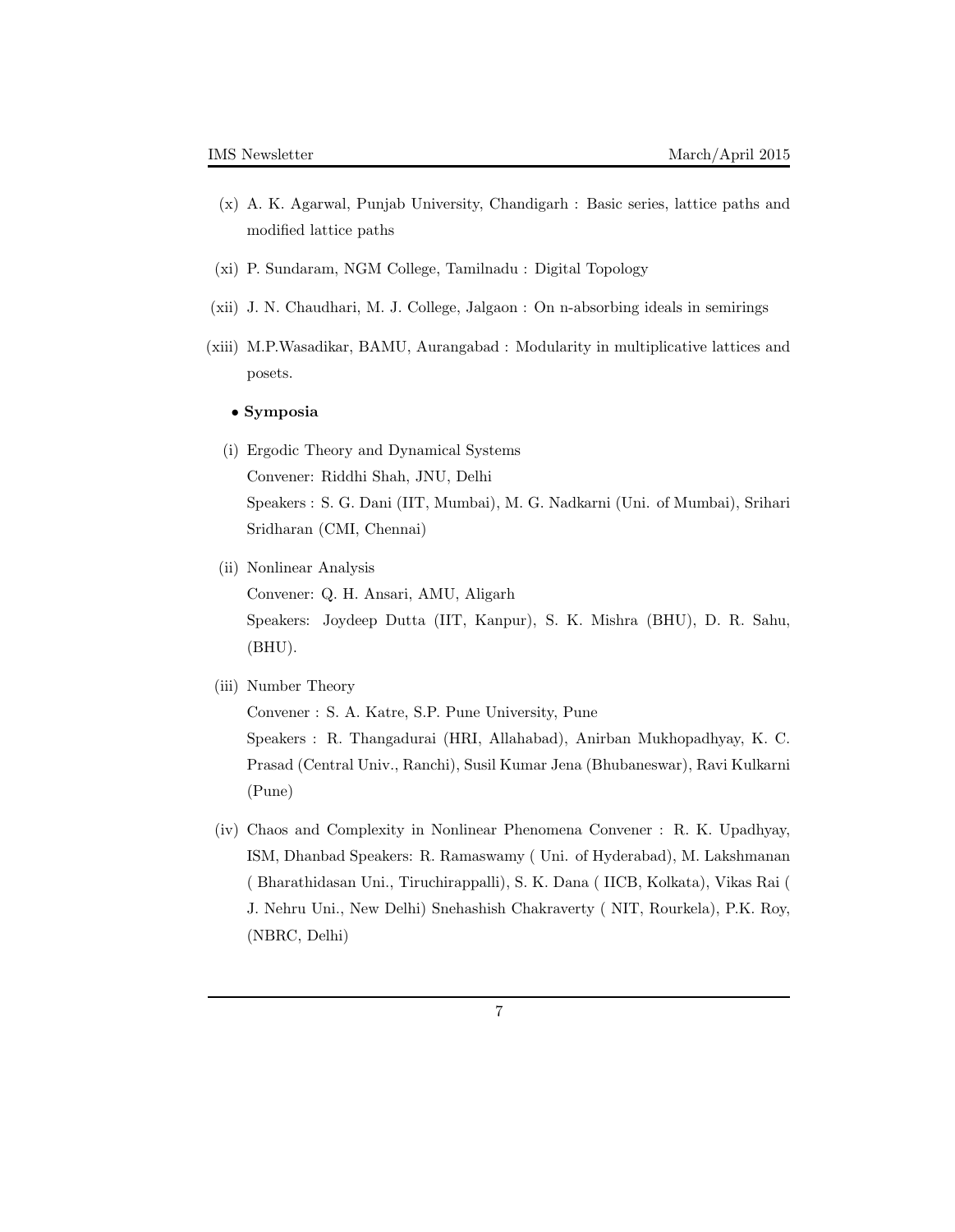# **General Body Meeting**

The General Body Meeting was held at 12.15 p.m. on December 30, 2014 in Golden Jubilee Auditorium of the Indian School of Mines, Dhanbad, Jharkhand.

The General Body Meeting was followed by the Valedictory Function. Various Prizes were awarded to the winners of Paper Presentation Competition during the Valedictory Function.

Prof. A. K. Agarwal (Past President of IMS), Punjab University, Chandigarh donated Rs. 1,20,000/- (Rupees One Lakh Twenty Thousand) as corpus fund to the IMS for instituting A. K. Agarwal Prize to be given every year for best publication in the year from all over the world in the areas of Number Theory, Combinatorics, Discrete Mathematics, Analysis and Algebra for which the winner will be given a cash prize of Rs. 10,000/- and a citation.

Profuse thanks and gratefulness were expressed to the host by the Office bearers and delegates for organizing a successful Conference.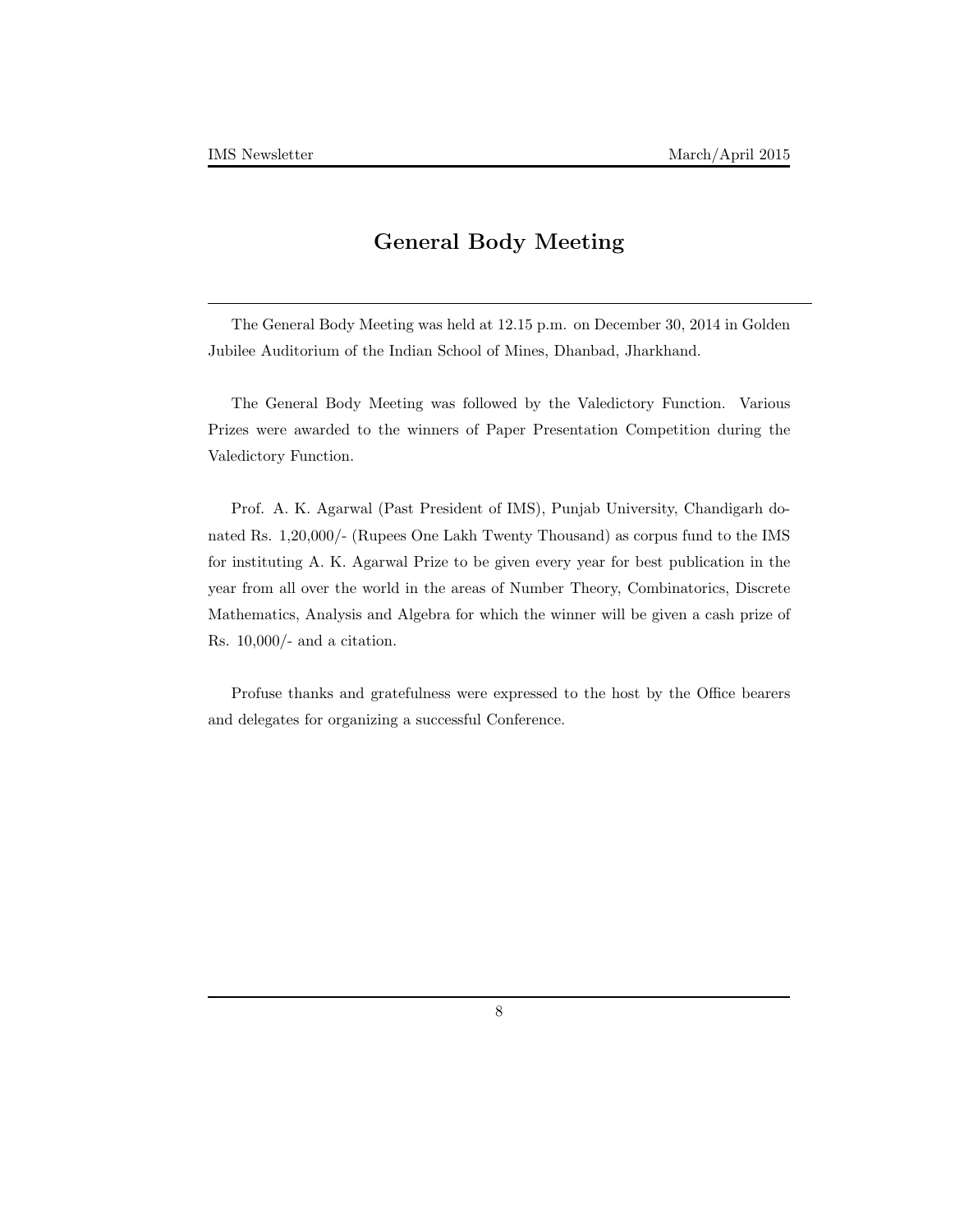# **Memorial Award Lectures**

During every Annual Conference of the Society, the following Memorial Award Lectures are arranged as a part of the Academic Programme (each award lecture is of one hour duration with no other parallel session) :

- 1. P. L. Bhatnagar Memorial Award Lecture (Instituted in 1987).
- 2. Srinivasa Ramanujan Memorial Award Lecture (Instituted in 1990).
- 3. V. Ramaswami Aiyar Memorial Award Lecture (Instituted in 1990).
- 4. Hansaraj Gupta Memorial Award Lecture (Instituted in 1990).
- 5. Ganesh Prasad Memorial Award Lecture (Instituted in 1993 ; and delivered every alternate year).

Each of these lectures carry a token honorarium of Rs. 2500/- along with a citation.

*•* **Members of the Society are requested to suggest the names of the prospective speakers, along with their brief write-up, for these awards. The suggestions may be sent to Professor N. K. Thakare, the General Secretary of the Indian Mathematical Society up to June 30, 2015. His E-mail address is nkthakare@gmail.com**

# **IMS Sponsored Lectures**

To popularize mathematics and to create awareness regarding the Society and its activities in the Country, the Society has a Scheme of **Sponsored Lectures**. It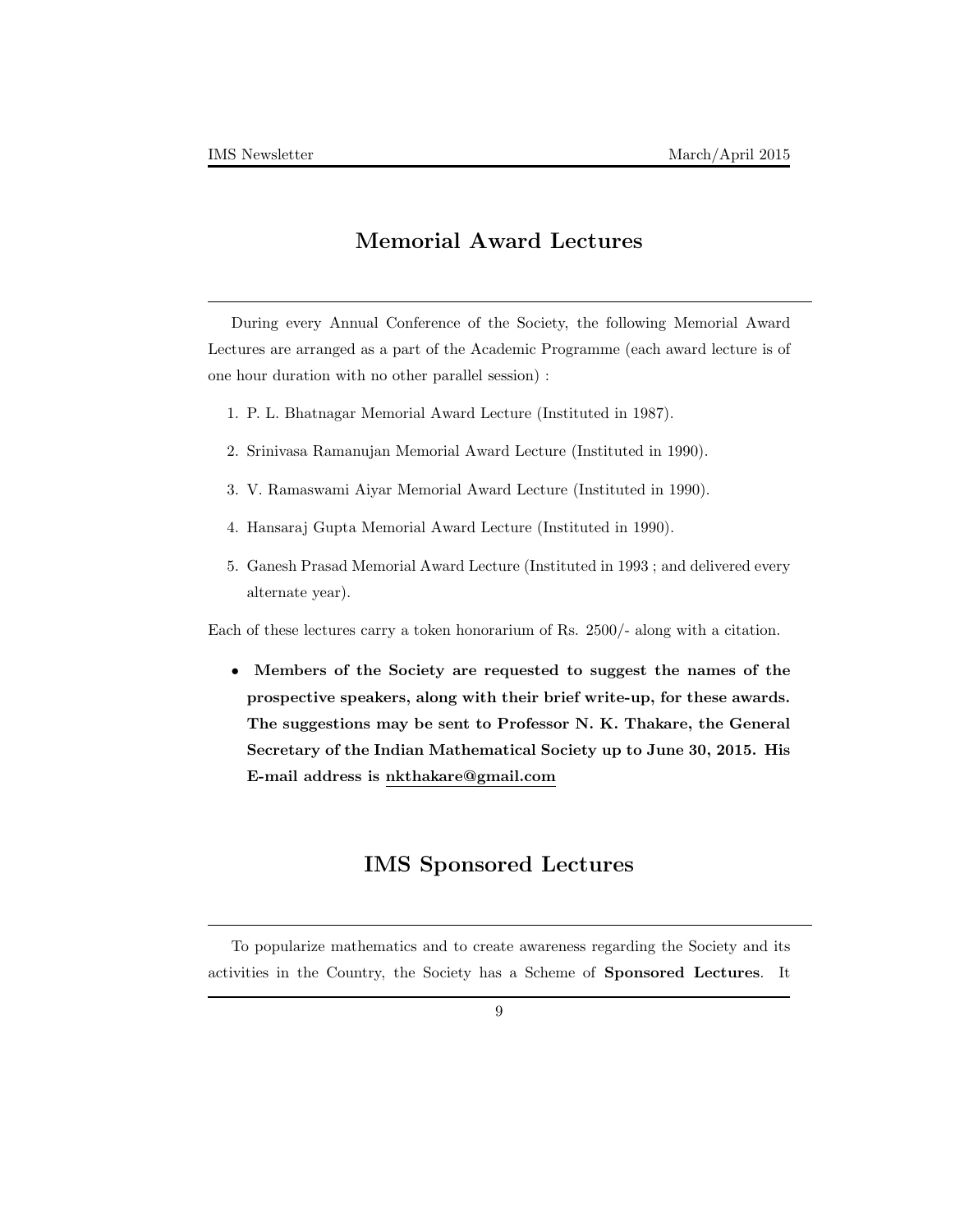provides a token support of Rs. 1000/- to a number of Departments / Institutions for organizing popular and semi technical lectures.

Prof. Ravi Kulkarni has also donated Rs. 1,25,000/- to organize **Meenakshisundaram Patodi lectures**.

Members arranging such lectures are required to send the report of the arranged lectures to The Treasurer, IMS, with a copy to The Editor, The Mathematics Student.

*Society intends to enhance this activity of organizing such lectures at more and more centers. Members desirous to organize such lectures at their centers may write to the General Secretary Prof. N. K. Thakare through their respective heads.*

### **Periodicals published by the Society**

The

Society publishes two periodicals: The Journal of the Indian Mathematical Society (JIMS; the Journal ; ISSN 0019-5839) and The Mathematics Student (Math Student; the Mathematics Student; ISSN 0025-5742), both of which are quarterly. The details can be found on the website: www.indianmathsociety.org.in/.

#### **Subscriptions**

Annual subscription for the Journal / The Mathematics Student :

For each periodical

- Rs. 1500/- for Libraries of Educational Institutions in India provided the subscription is direct or through an agent who gives complete name and address of the subscriber. The supply will be made directly to the subscribing library. If an agent subscribes for an educational Institution in India, the subscription is Rs. 1800/-.
- Rs. 6000/- for others for personal use or to the agents who do not supply the name and address of the end user.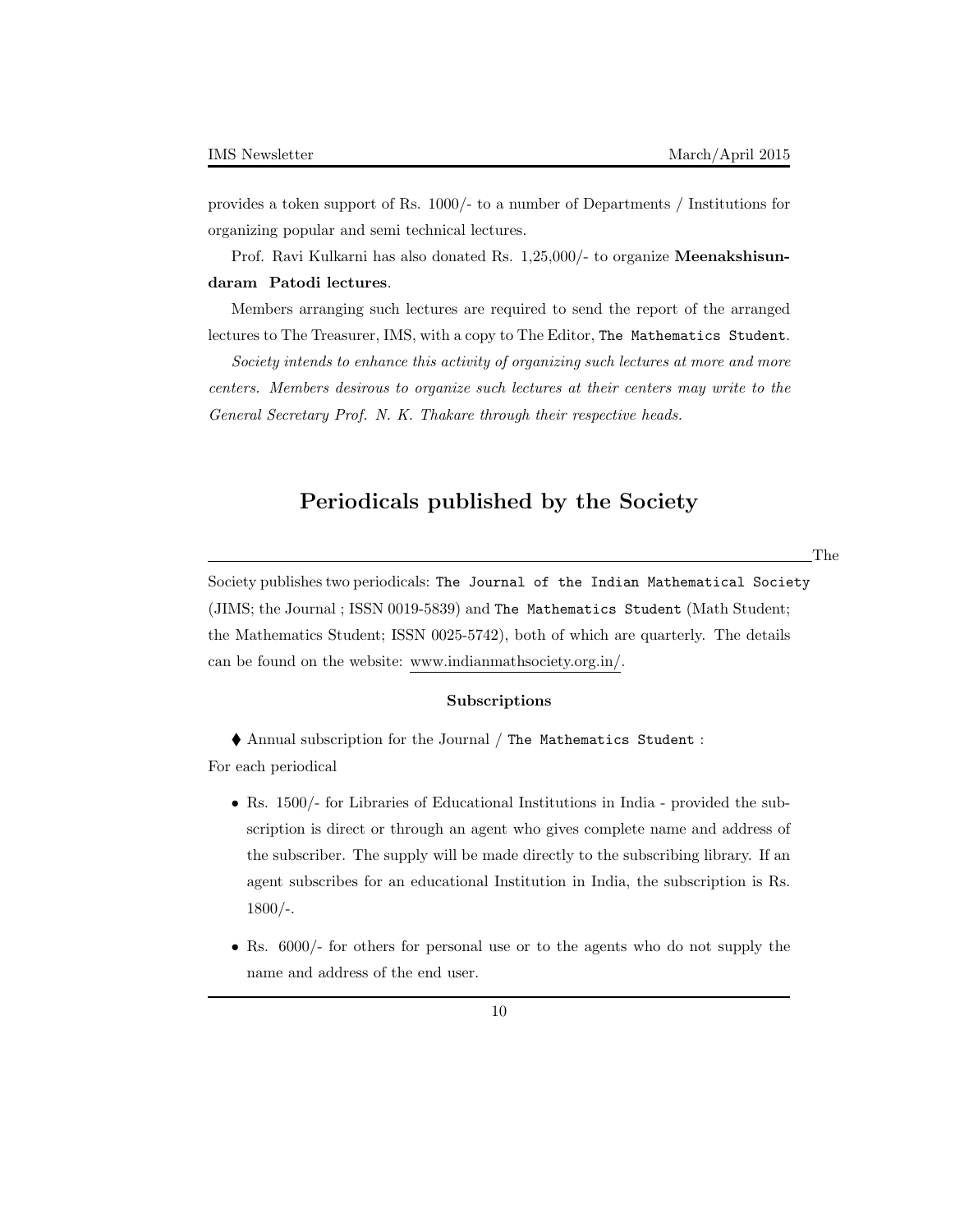• \$150/- for personal use or for Libraries outside India.

The agents are entitled to 15 % discount on their orders.

From the 2012 issue of The Mathematics Student onwards, the life Members are given online access to The Mathematics Student / are sent the soft copy of The Mathematics Student, instead of supplying the hard copy, for their personal use (not for circulation) at their E-mail address registered with the Society.

### **Those Members who have not registered their E-mail address are requested to register it online on msgoesgreen@gmail.com .**

It may please be noted that the contents of The Mathematics Student will continue to be available on the Societys website www.indianmathsociety.org and a physical copy of The Mathematics Student will continue to be available at the IMS Library (Ramanujan Institute of Advanced Study in Mathematics, Madras University, Chennai) as well as at the Registered Office of the Society (Department of Mathematics, S.P. Pune University, Pune 411 007) for reference during office hours.

# **Membership of the Society**

#### **Life Membership Fees:**

Rs. 2000/- (US \$1000/- for those residing outside India - referred to as *International Life Members* ).

The Life Members of the Indian Mathematical Society who have registered their E-mail with the Society are entitled to a **FREE online access to** The Mathematics Student for their personal use (not for circulation). They can subscribe the Journal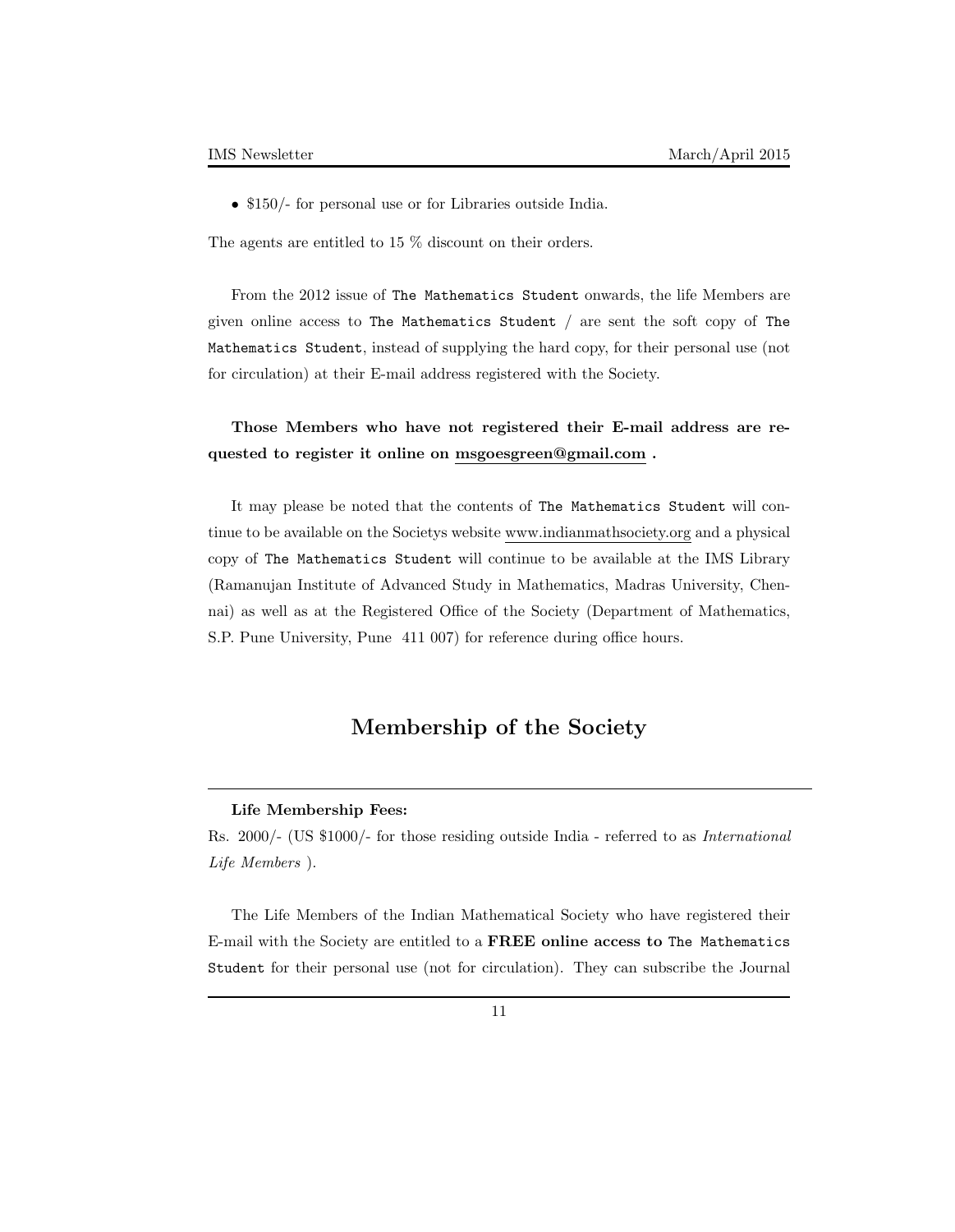at Rs. 1500/- (US \$ 35/-) for their personal use (not for sale/resale).

#### **Ordinary Annual Membership Fees:**

Rs. 250/- ( US \$100/- for those residing outside India ).

#### **Sessional Membership Fees:**

Rs. 250/- ( US \$100/- for those residing outside India ). Sessional Members are those who join the Society only for a particular Session. They may contribute papers for presentation and / or participate in any of the academic programmes held during the Session.

*• Membership form is available on the IMS website.*

#### **Business Correspondence and Payments:**

All business correspondence be addressed to Prof. S. K. Nimbhorkar, Treasurer, IMS; Department of Mathematics, Dr. B. A. M. University, Aurangabad 431 004 (Maharashtra), India. All payments should be sent to Prof. S. K. Nimbhorkar, Treasurer, IMS by DD drawn in favour of **"The Indian Mathematical Society** payable at **Aurangabad** (Maharashtra), India at the address mentioned above.

### **Members in good standing:**

A member is considered to be of good standing in a particular year if he/she has paid his/her Membership dues by **July 31***st* of that year.

#### **IMS Library:**

The information pertaining to IMS library is available on the website (www.indianmathsociety.org.in/) of the society.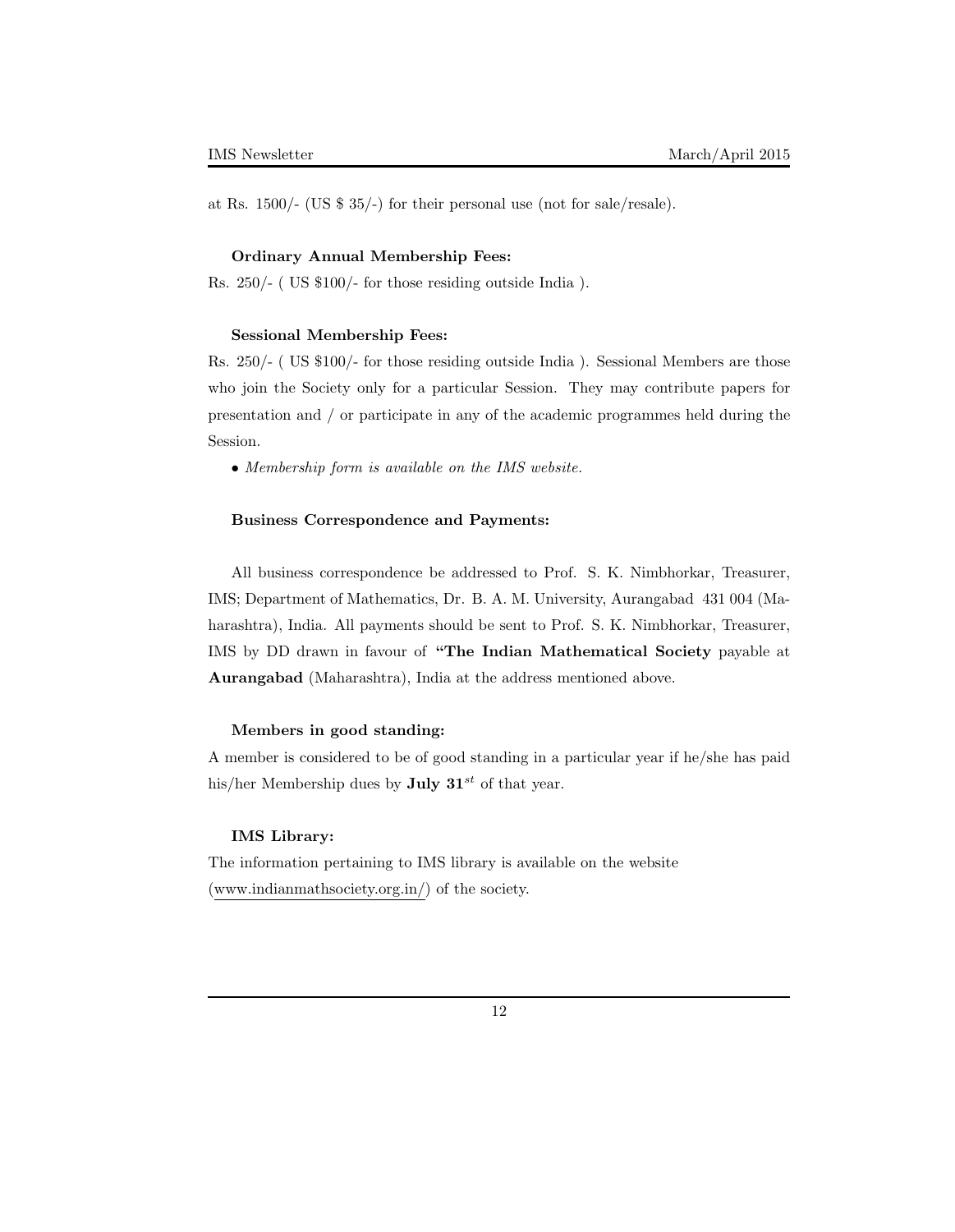# **Guidelines for acceptance of Donations to the Society**

- 1. There will not be any further institution of Memorial Award Lectures. (This point was discussed in the earlier meetings of the Council and such was the consensus).
- 2. The donation amount will not be less than Rupees Five Lacs. (There could be an upward revision of this amount from time to time).
- 3. The donor may be an individual or a trust or a group of individuals.
- 4. The Indian Mathematical Society will solely and independently own the amount donated to it.
- 5. A prospective donor should approach the General Secretary of the Indian Mathematical Society with a Offer. Keeping with the spirit of this Policy Guidelines and if so felt necessary, referring to the Council whether the proposal be negotiated or not, in his wisdom, the General Secretary will negotiate the terms and conditions for each donation proposal and will put it before the Council for its consideration and approval. The Council will deliberate on the proposal, and after modifications, if any, may accept the proposal through a special resolution with specific details mentioning the terms and conditions. This will be published in the IMS News Letter after the Donor agrees to the resolution of the Council.
- 6. Ordinarily during every Annual Conference of the Society there are several Invited Lectures and Symposia running in parallel sessions. One of these academic programmes may be permanently marked / identified as so and so sponsored programme in the (fond) memory of or so and so sponsored programme in the honour of as per the wish of each donor by the Council. This programme may be arranged in a parallel session during the Conference.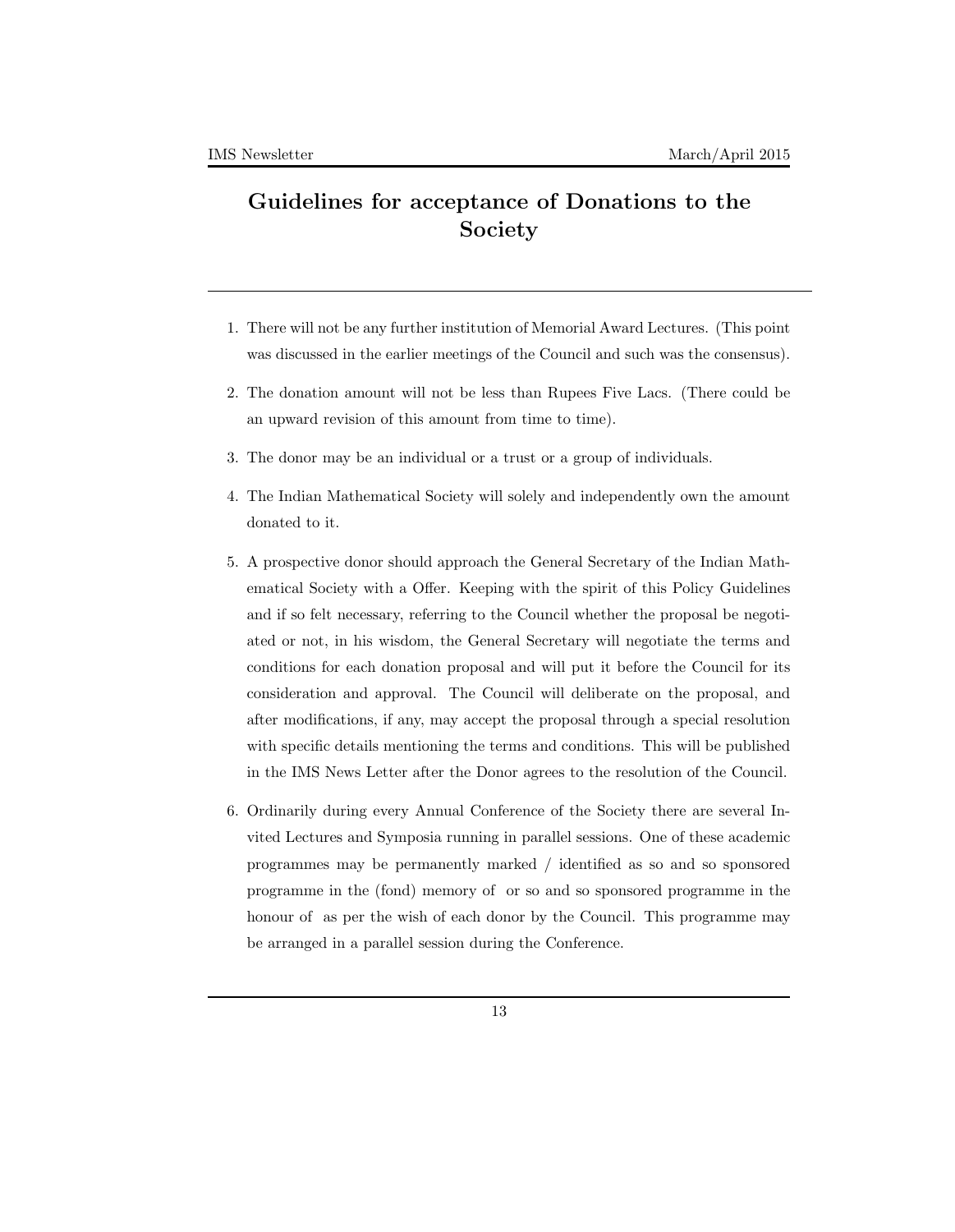- 7. Each year, the Council through its Academic Planning Committee (APC) will be the final authority in this regard to finalize the name of a speaker of an invited talk or the names of the symposia speakers for this sponsored programme. The modus operandi for identifying the speaker(s) may be decided by the Council. The invited speaker(s) will be the guest of the host institution. In case of an honorarium, if any, to the invited speaker, the amount of the honorarium will not exceed the honorarium amount for the existing Memorial Award Lectures.
- 8. Ordinarily train travel to the extent of AC-2 Tier be reimbursed. However, in special cases the domestic air travel may be considered.
- 9. Not withstanding the above,
	- (A). An offer of a donation with a stipulated purpose (not as part of the corpus), may be accepted by the Council on its merit.
	- (B). An offer of a donation of any amount in general, without any stipulated conditions, may be accepted by the Council on its merit as a part of the General Purpose Corpus.

The Council reserves its right whether or not a particular donation be accepted.

# **Green initiative taken by the Society-A fervent appeal to all members of the Society**

As a part of the "Green Initiative taken by the Society (for further details, refer Societys website www.indianmathsociety.org.in ), the Council of the Society has decided to send online the soft copy of The Mathematics Student / give online access to The Mathematics Student to all the life members instead of supplying the hard copy. For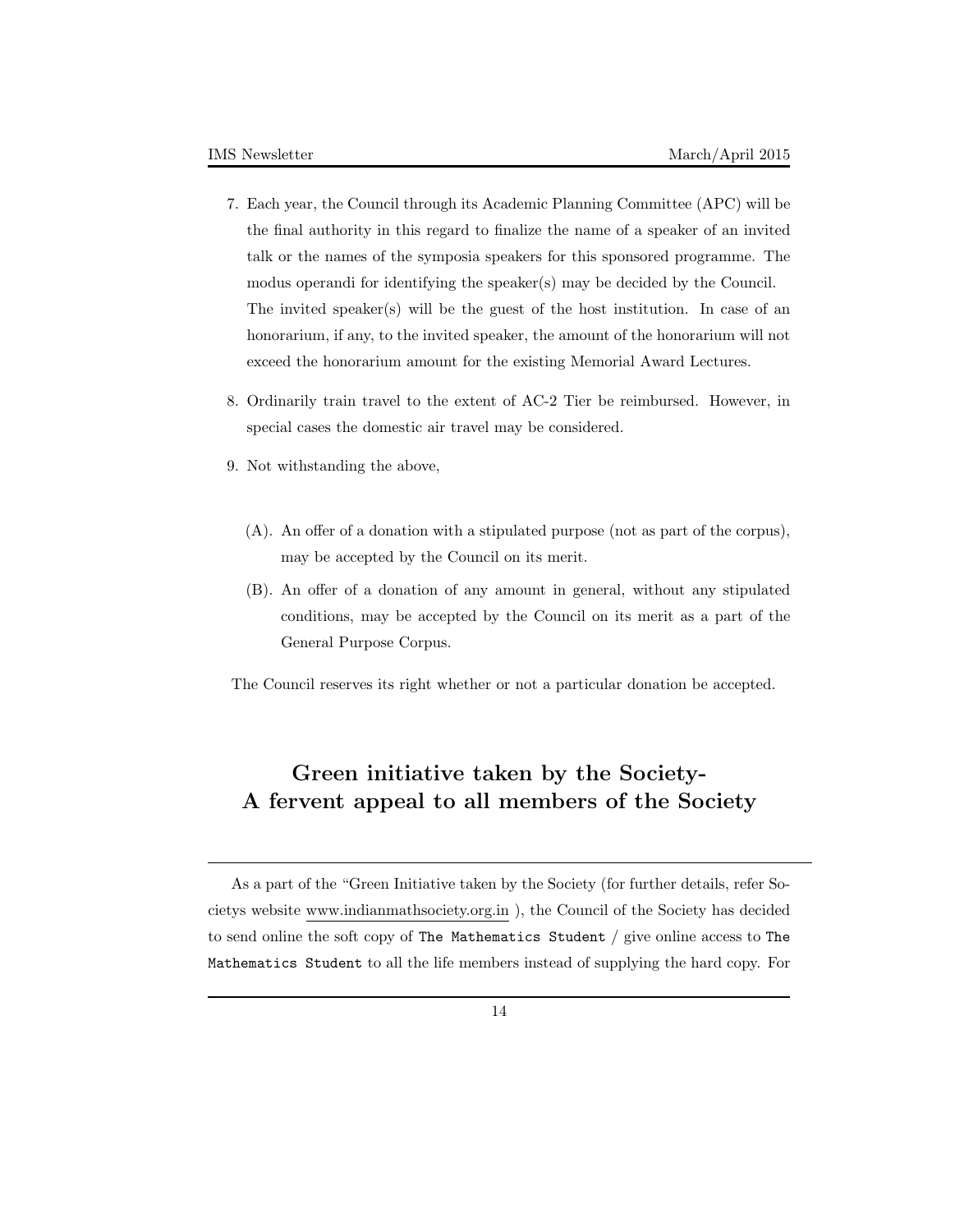this purpose, all the members of the Society are requested to register their E-mail address online, along with Name and the **Unique Membership Number** therein, to J. R. Patadia on imsgoesgreen@gmail.com or jamanadaspat@gmail.com so that further necessary action can be taken.

### *•* **Important Change**

This newsletter also includes as an Appendix the abstracts of accepted papers for presentation as well as abstracts of invited talks, etc. in the just ended annual conference. Since this issue of the newsletter this policy will be followed every year and such abstracts shall not be included in the issues of The Mathematics Student.

N. K. Thakare, General Secretary, IMS c/o Center for advanced study in Mathematics, Savitribai Phule Pune University, Pune-411007 (M.S.) March 25, 2015.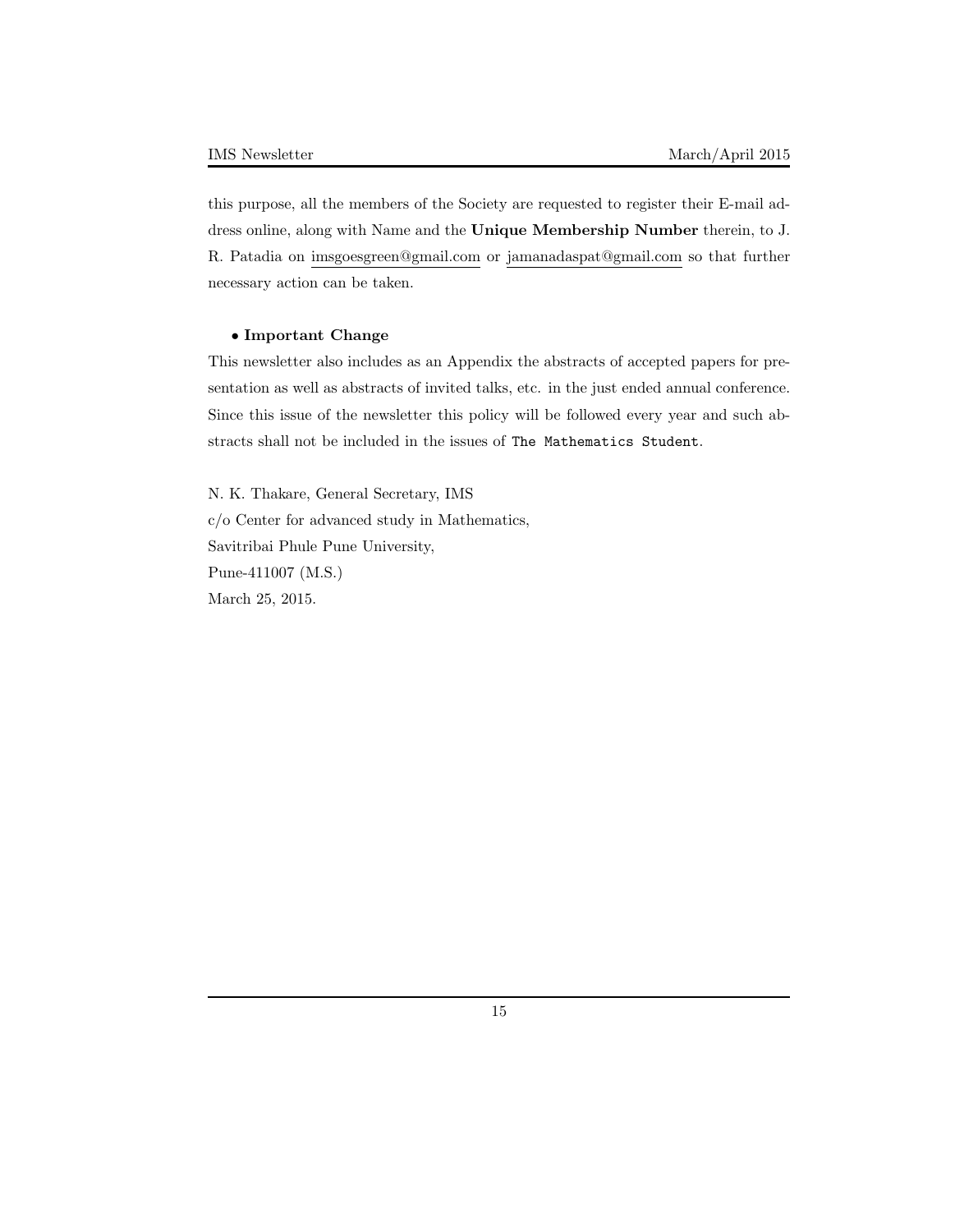# **Appendix**

Abstracts of the Plenary Talk and the IMS Memorial Award Lectures given at the 80*th* Annual conference of IMS held at Dhanbad during December 27-30, 2014

# **Plenary Talk & IMS Memorial Award Lectures**

# **The remarriage of mathematics and physics**

Rajesh Gopakumar Harish-Chandra Research Institute, Allahabad E-mail: gopakumr@gmail.com

The histories of mathematics and physics have been inextricably entwined, with each enriching the other. However, in the middle of the twentieth century they had drifted apart with little communication between the areas. This has changed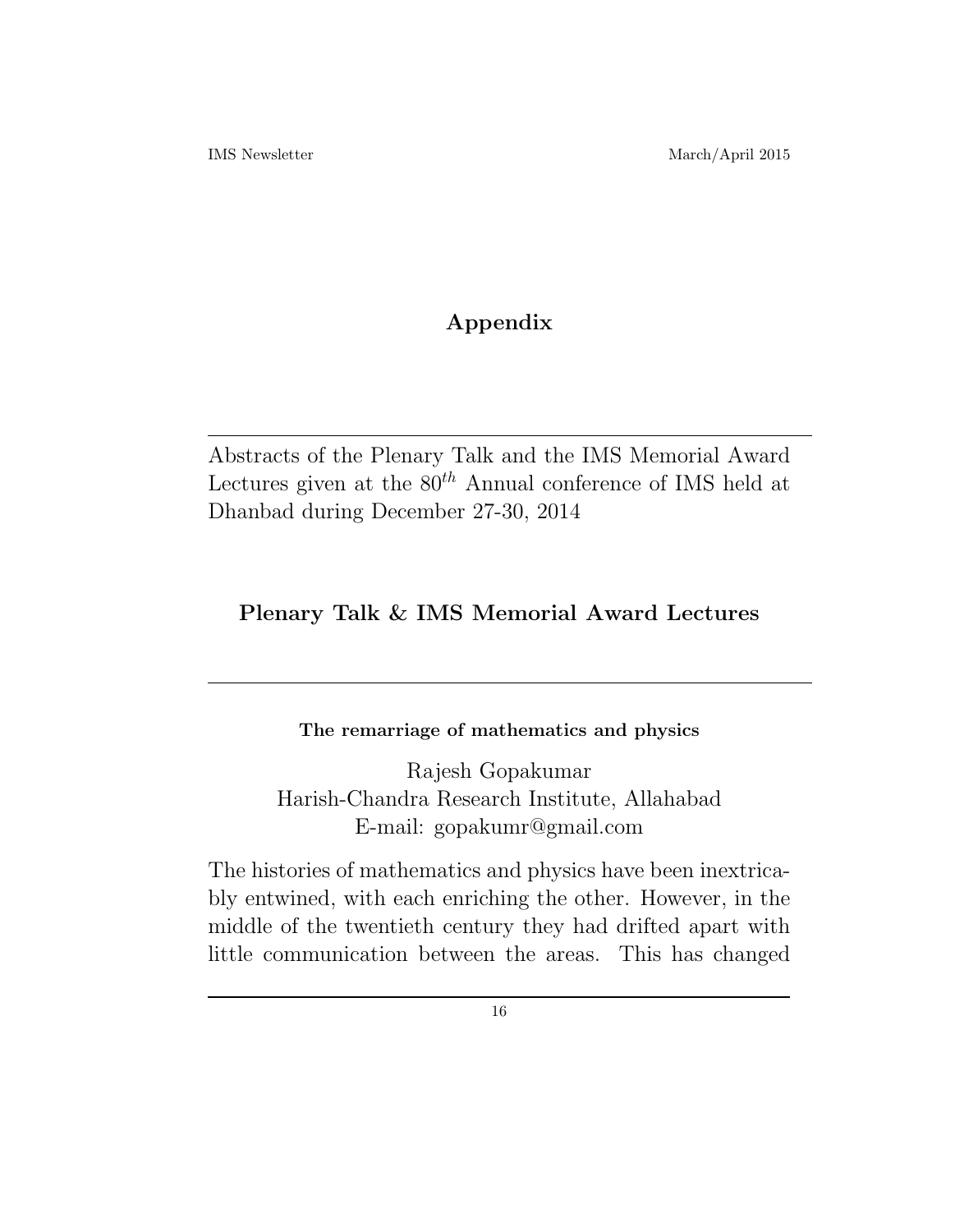in the last 20-30 years and one sees a renewed engagement between the disciplines. I will describe, from a theoretical physicist's perspective, some of the exciting ideas that have emerged from this cross-fertilisation. In particular, I will try to give a flavour of the so-called gauge-string duality which is creating new frontiers in the two subjects.

# **Positivity in** *C ∗* **-algebras and Hilbert** *C ∗* **-modules**

B.V. Rajarama Bhat Stat-Math Unit, Indian Statistical Institute, Bangalore E-mail: bvrajaramabhat@gmail.com

It is well-known that notions of positivity and positive functionals play an important role in the theory of *C ∗* -algebras. In GNS theory we use them to recover underlying Hilbert spaces. Extending the concept of Hilbert spaces we have the notion of Hilbert *C <sup>∗</sup>* modules. These are spaces where there are inner products taking values in *C ∗* -algebras and the positivity is the one mentioned above. In this talk, we briefly explain the basic concepts of the theory of Hilbert *C ∗* -modules. On some aspects the theory is very much like that of Hilbert spaces, but there are surprises. Not all results of Hilbert space theory can be extended to this general theory as there are some intricacies.

# **Number of solutions of systems of polynomial equations over finite fields**

Sudhir R. Ghorpade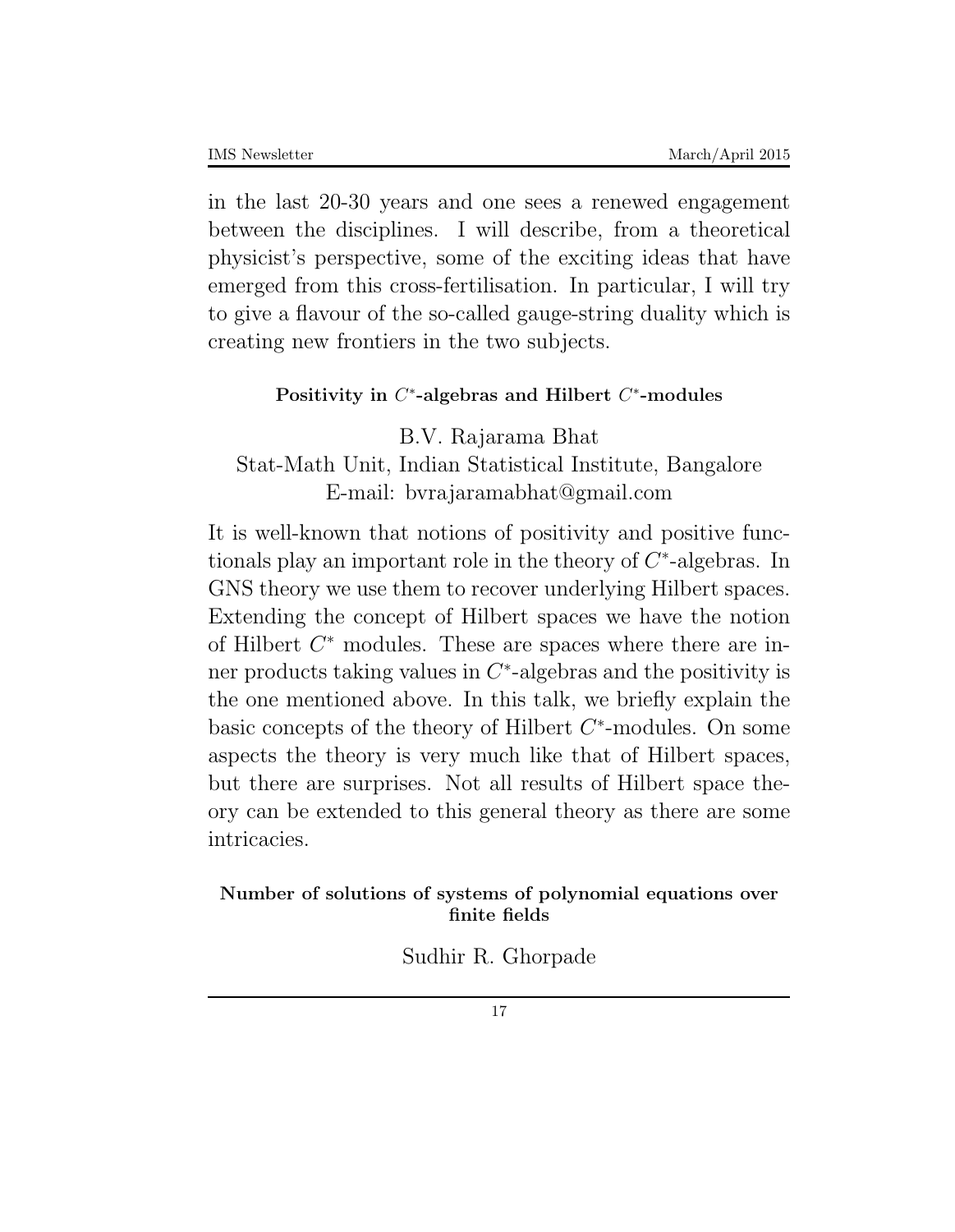# Department of Mathematics, Indian Institute of Technology Bombay, Mumbai E-mail: sudhirghorpade@gmail.com

The number of roots of a nonzero polynomial in one variable (with coefficients in a field) is always bounded by its degree. On the other hand, a nonzero polynomial in several variables can have infinitely many roots. However, if the coefficients are in a finite field (such as, for example, the field of residue classes of integers modulo a prime number) and the roots are restricted to have coordinates in a finite field, then obviously there are finitely many solutions. Moreover, it is not difficult to find a nice bound depending on the degree of the polynomial and the size of the finite field. We can also consider the case of homogeneous polynomial in several variables with coefficients in a finite field and ask for the number of solutions, up to proportionality. In geometric terms, this corresponds to finding a bound on the number of points of a projective hypersurface over a finite field. Here the situation is a little more tricky and a plausible answer was conjectured by M. A. Tsfasman, which was later proved by J.-P. Serre (1991). Going further, one can consider a system of several multivariate homogeneous polynomials with coefficients in a finite field that are linearly independent and all of the same degree. We then ask for the maximum number of common zeros, up to proportionality. This question has been open for almost two decades and there are explicit conjectures due to Tsfasman and Boguslavasky. These questions are also intimately related to Coding Theory and the geometry of Veronese vari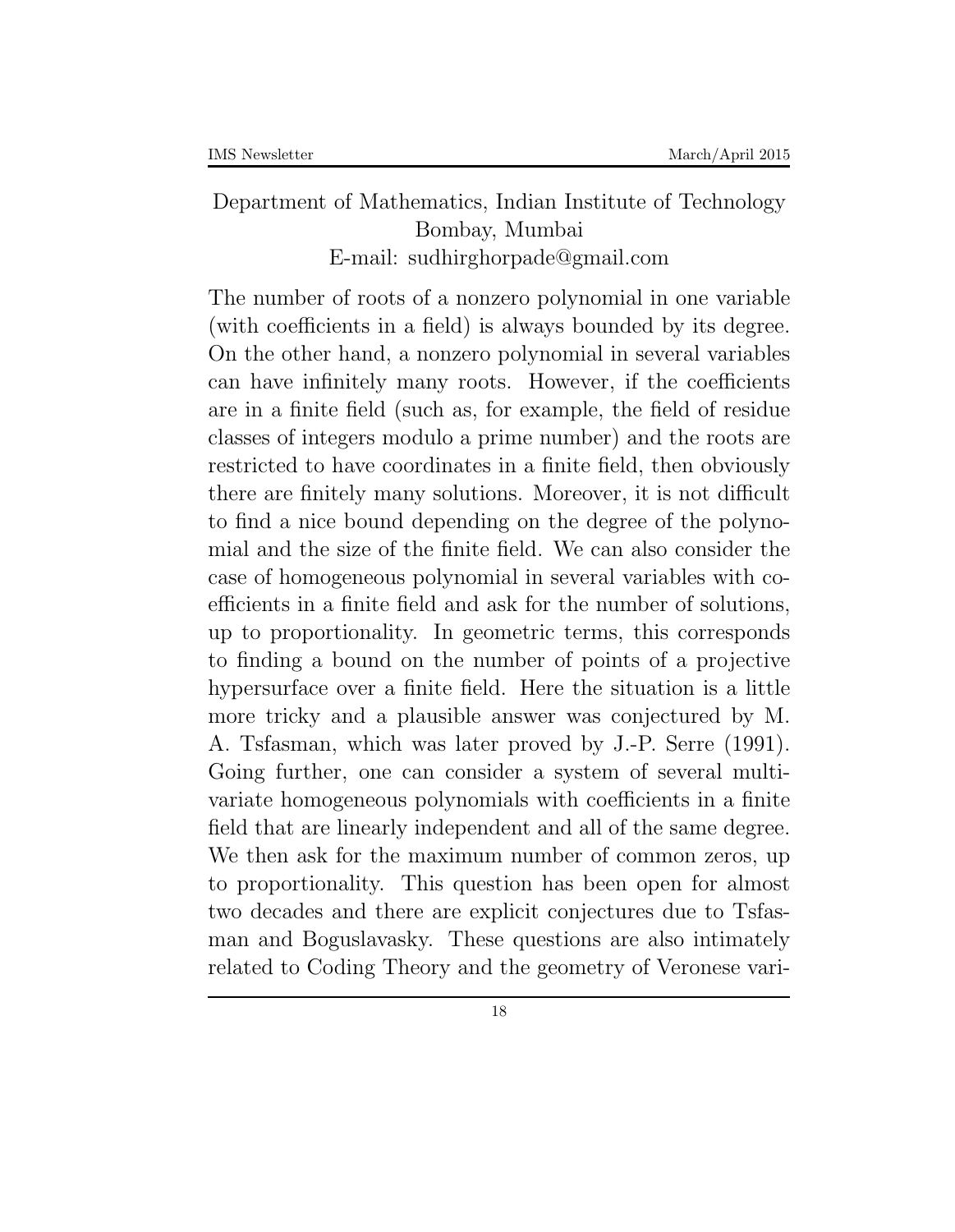eties over finite fields. We will review these developments and report some recent progress.

# **Rational points and** *L***-functions via the circle method**

Ritabrata Munshi TIFR, Mumbai E-mail: rmunshi@math.tifr.res.in

The circle method, in one form or the other, has always played an important role in analytic number theory. It was Ramanujan who first developed the method jointly with Hardy to understand the asymptotics of the partition function. After Ramanujan's death, Hardy and Littlewood applied this method in their study of rational points on varieties. In the last ninety years the circle method underwent major developments in the hands of several researchers. New ideas were incorporated, new variants were introduced and the method was applied to tackle new problems. Recently a"level lowering" technique was introduced in the circle method, which led to solutions of some important problems in the realm of automorphic *L*-functions and the study of the rational points on varieties. The talk will mainly focus on these breakthroughs.

# **Wave propagation in local and nonlocal microstretch elastic media**

S. K. Tomar Department of Mathematics, Panjab University, Chandigarh E-mail: sktomar@pu.ac.in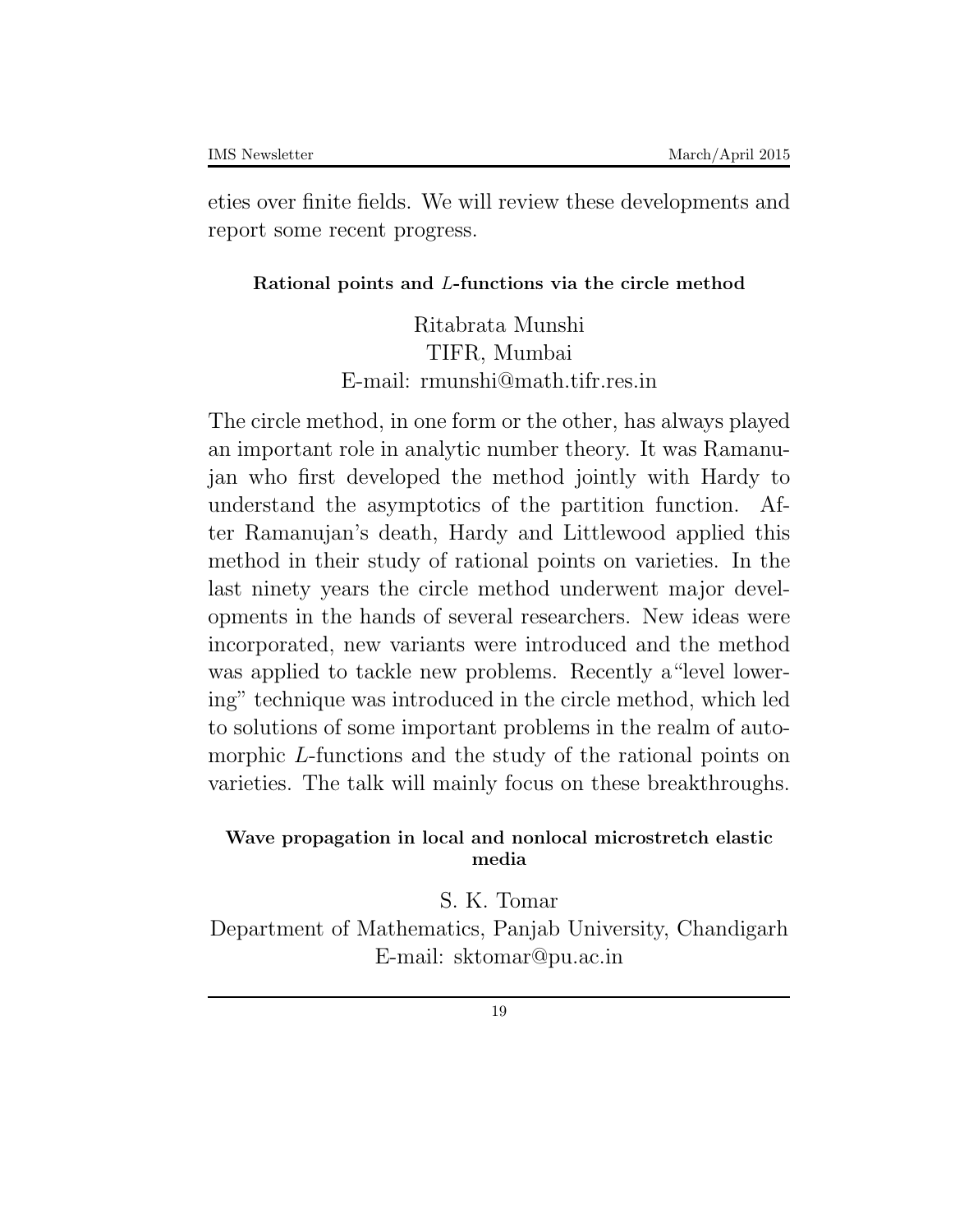Linear theory of local and non-local microstretch media were developed by Eringen under micro-continuum field theories. These theories are basically the generalizations of classical theory of elasticity. In micropolar theory of elasticity, during the deformation process, a typical particle of the medium can undergo rotation about its centre of mass, in addition to the displacement. In microstretch media, a particle can stretch (expansion or contraction), in addition to rotation and displacement during the deformation. Thus there are seven degrees of freedom in microstretch media (3 - translation, 3 rotation, 1- stretch). The load across a surface element of microstretch media is given by force stress vector, couple stress vector and micro-stress vector. The possibility of propagation of plane waves through microstretch elastic media has been explored. Three types of microstretch elastic media have been considered for the study: (i) Local Microstretch elastic solid (ii) Local microstretch fluid and (iii) Non-local microstretch solid. Eringen's 3M-theories have been employed for mathematical treatment. Potential method has been used to decompose the displacement and micro-rotation vectors. It is found that five basic waves may travel through an infinite microstretch media of either solid or liquid. These waves are two sets of coupled longitudinal waves, two sets of coupled transverse waves and an uncoupled wave called longitudinal micro-rotational wave. The effect of non-locality of the microstretch solid has been seen on the speeds of all the waves by and large. These waves are found to be dispersive and attenuating in nature when propagating through microstretch fluid,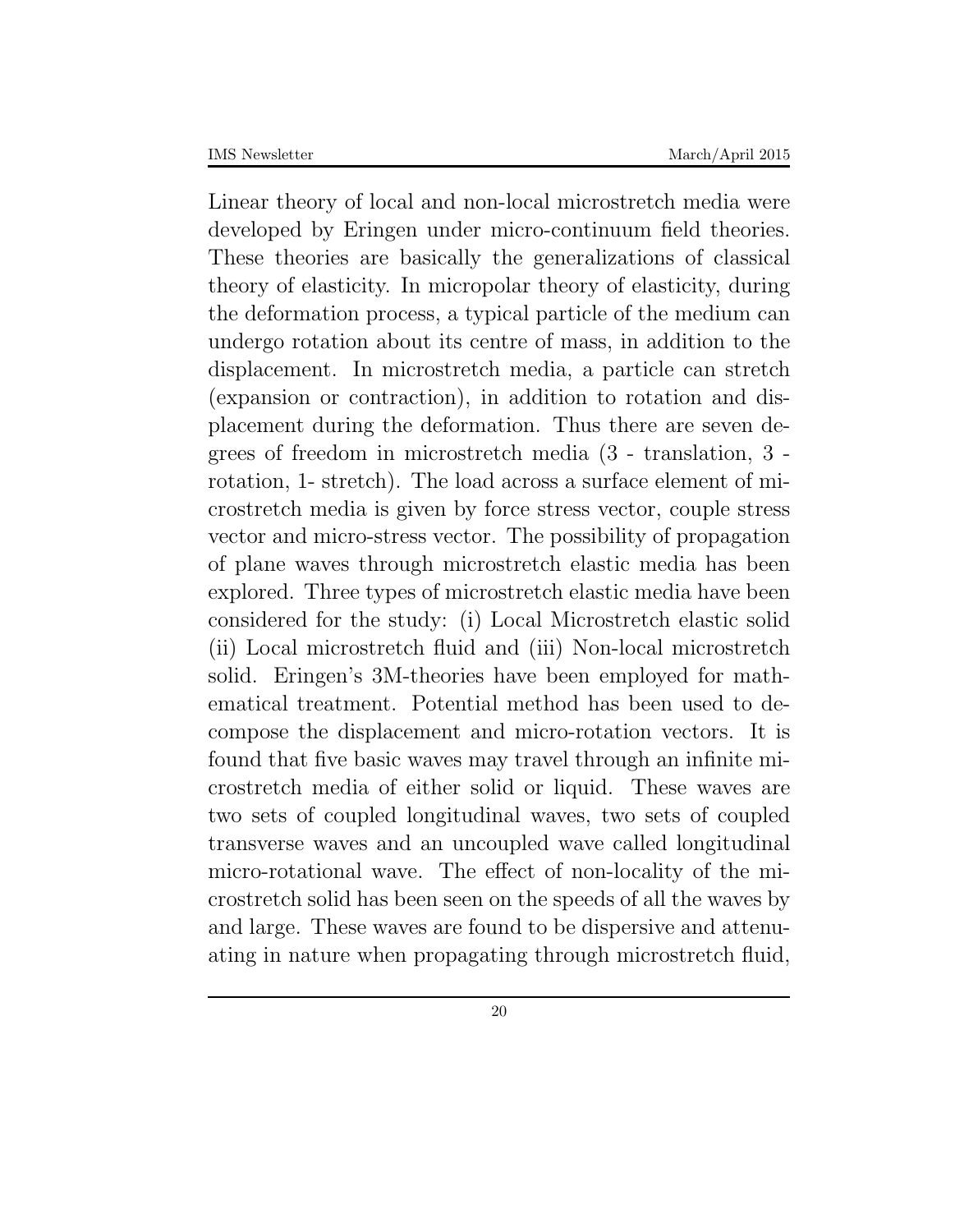while they are dispersive but not attenuating in microstretch solid (local or non-local). The speed of propagation of these waves has been computed for a particular medium in order have a clear cut idea of their dispersion and attenuation characteristics. The phenomenon of reflection of a set of coupled longitudinal waves has been investigated in detail. The nature of dependence of various amplitude ratios have been depicted against the angle of incidence as well against the frequency of the incident wave.

# **Invited Talks**

### **Introduction to escaping sets of entire functions**

Anand P. Singh Department of Mathematics Central University of Rajasthan, Bandarsindri, Kishangarh-305817 E-mail: singhanandp@rediffmail.com

Let *f* be a transcendental entire function. For  $n \in \mathbb{N}$ , let  $f^n$ denote the  $n^{th}$  iterate of *f*. The set  $F(f) = \{z \in \mathbb{C} | \{f^n\}_{n \in \mathbb{N}}\}$ forms a normal family*}* is called Fatou set and its complement is called Julia set. The set  $I(f) = \{z \in \mathbb{C} | f^n(z) \to$  $\infty$  as *n* →  $\infty$ } is called escaping set of *f*. Eremenko proved an interesting fact that the boundary  $\partial I(f) = J(f)$ , linking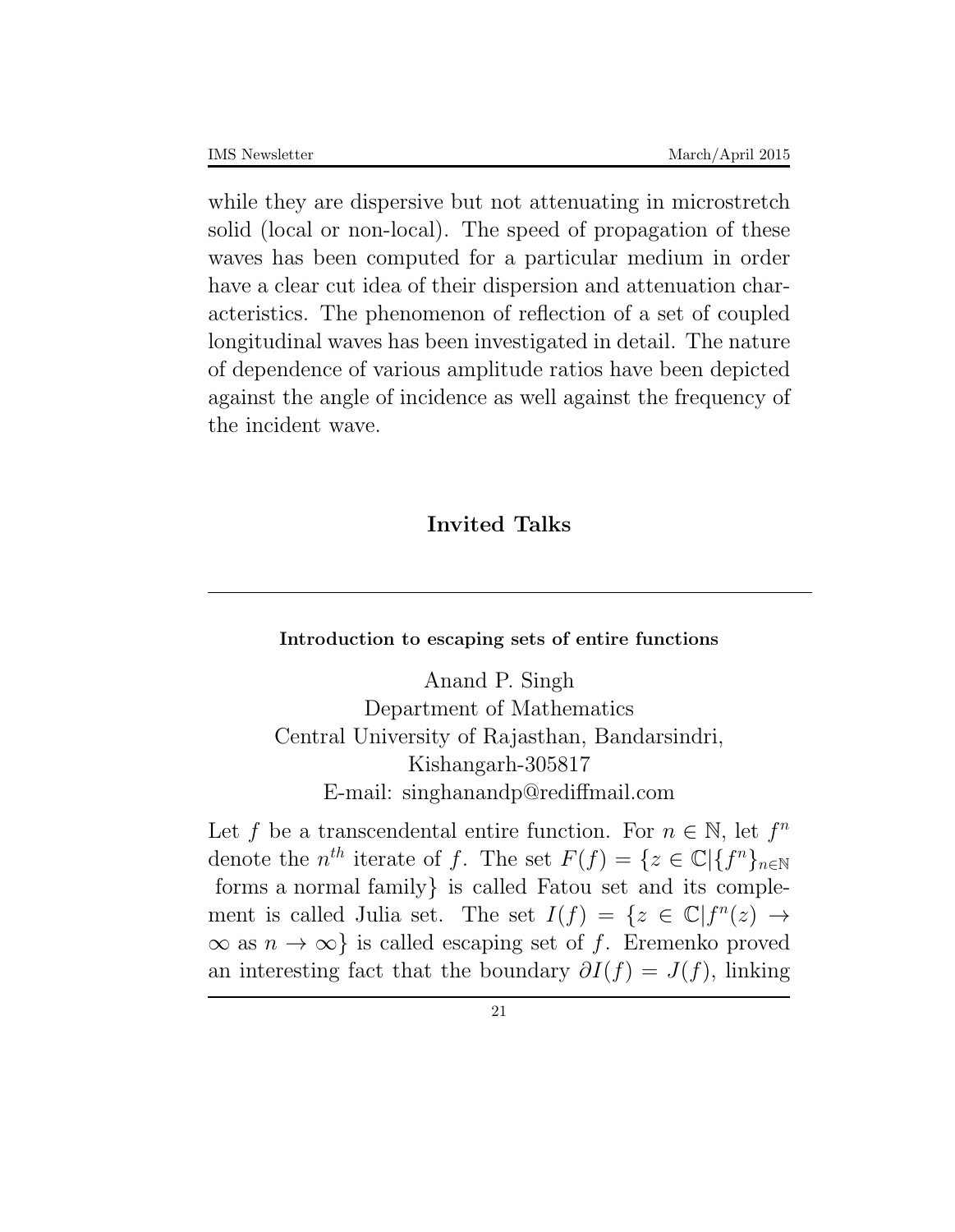escaping set with Julia set, thus opening a new direction to the study dealing with Fatou set and Julia set. Here we give an introduction to this emerging theory on escaping sets and recent developments in this theory.

# **Deep inside data and distributions in dimensions one, two, three,. . . , infinity**

Probal Chaudhuri ISI, Kolkata E-mail: probalchaudhuri@gmail.com

A depth function is a statistical device for determining whether a point is close to the centre of a data cloud or a probability distribution, or whether it is away from the centre. The concept of depth function was originally developed for probability distributions and data in finite dimensional Euclidean spaces. With the recent advancement of scientific techniques and measurement devices, we often come across data that have dimensions much larger than the sample sizes. Such data cannot be handled using standard finite dimensional techniques. A common approach for handling such data is to embed them into suitable infinite dimensional spaces and model them using probability distributions in infinite dimensional spaces. There have been some recent attempts to extend the concept of depth function for data and probability distributions in Hilbert and Banach spaces. It has been observed that depth functions behave very differently in finite and infinite dimensional. The centre of a probability distribution, which can be defined as the deepest point, also has interesting properties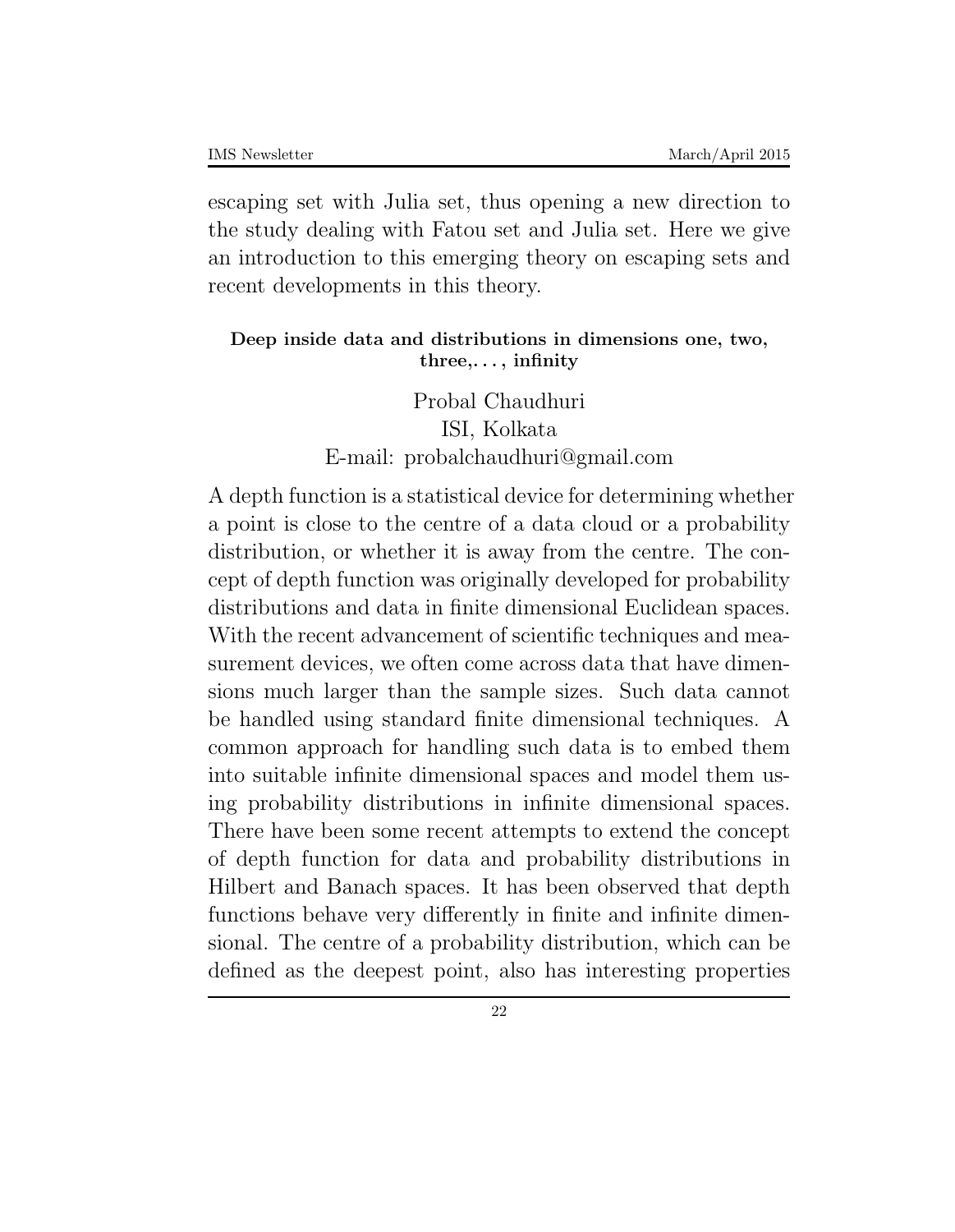in infinite dimensional spaces. There are important statistical consequences of such behavior of a depth function and the associated deepest point.

### **Measuring of non-compactness and applications**

# M. Mursaleen Department of Mathematics, Aligarh Muslim University, Aligarh-202 002 E-mail: mursaleenm@gmail.com

In this talk, we present some applications of measures of noncompactness to the theory of infinite system of differential equations in some sequence spaces. We also present some new results on applications to integral equations.

# **Basic series, lattice paths and modified lattice paths**

A.K. Agarwal Centre for Advanced Study in Mathematics, Punjab University, Chandigarh E-mail: aka@pu.ac.in

In the paper [A.K. Agarwal and D.M. Bressoud, Lattice paths and multiple basic hyper geometric series, Pacific J. Math. Sci 20 (1997), no.4, 759-768.], the weighted lattice paths were introduced and used to prove that the generalized basic series identity found in [A.K. Agarwal, G.E. Andrews and D.M. Bressoud, The Bailey lattice, J. Indian Math. Soc. (N.S.) 51(1987-88), 57-73] was indeed the analytical counterpart of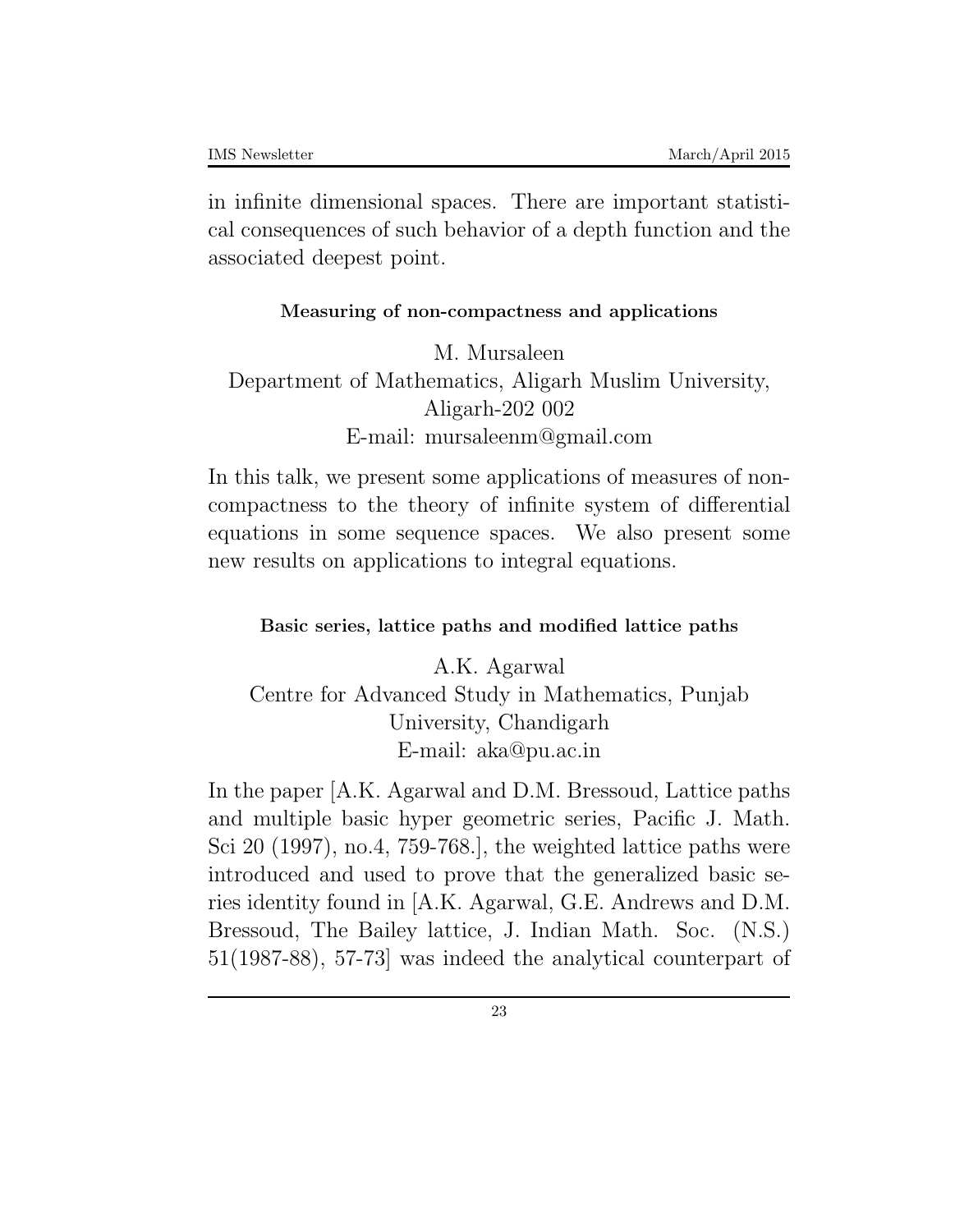an (n+t)-colour partition identity of Agarwal and Andrews [A.K. Agarwal and G.E. Andrews, Rogers-Ramanujan identities for partitions with "N copies of N", J. Combin. Theory Ser. A 45 (1987), no.1, 40-49.]. Recently, Agarwal and Sood in the paper [A.K. Agarwal and G. Sood, Split (*n* + *t*)-colour partitions and Gordon-McIntosh eight order mock theta functions, Electron. J. Combin., Vol. 21, Issue 2(2014), Paper#P2.46] introduced split  $(n+t)$ -colour partitions. These new partitions generalize Agarwal-Andrews (*n*+*t*)- colour partitions. They used these partitions to provide combinatorial interpretations of two basic functions of Gordon-McIntosh. Very recently, Sachdeva and Agarwal defined modified lattice paths which generalize Agarwal-Bressoud weighted lattice paths. In this talk we shall illustrate the relationship of these new combinatorial objects, that is, split  $(n + t)$ -color partitions and modified lattice paths with basic series and show how they can be used to find new Rogers-Ramanujan type identities.

### **Factoring Dvoretzky-Rogers property**

M. A. Sofi Kashmir University, Srinagar E-mail: aminsofi@gmail.com

The famous Dvoretzky-Rogers(DR) theorem asserts that in each infinite dimensional Banach space *X*, it is possible to locate unconditionally convergent series that are not absolutely convergent. In other words, the (DR)-property is a finite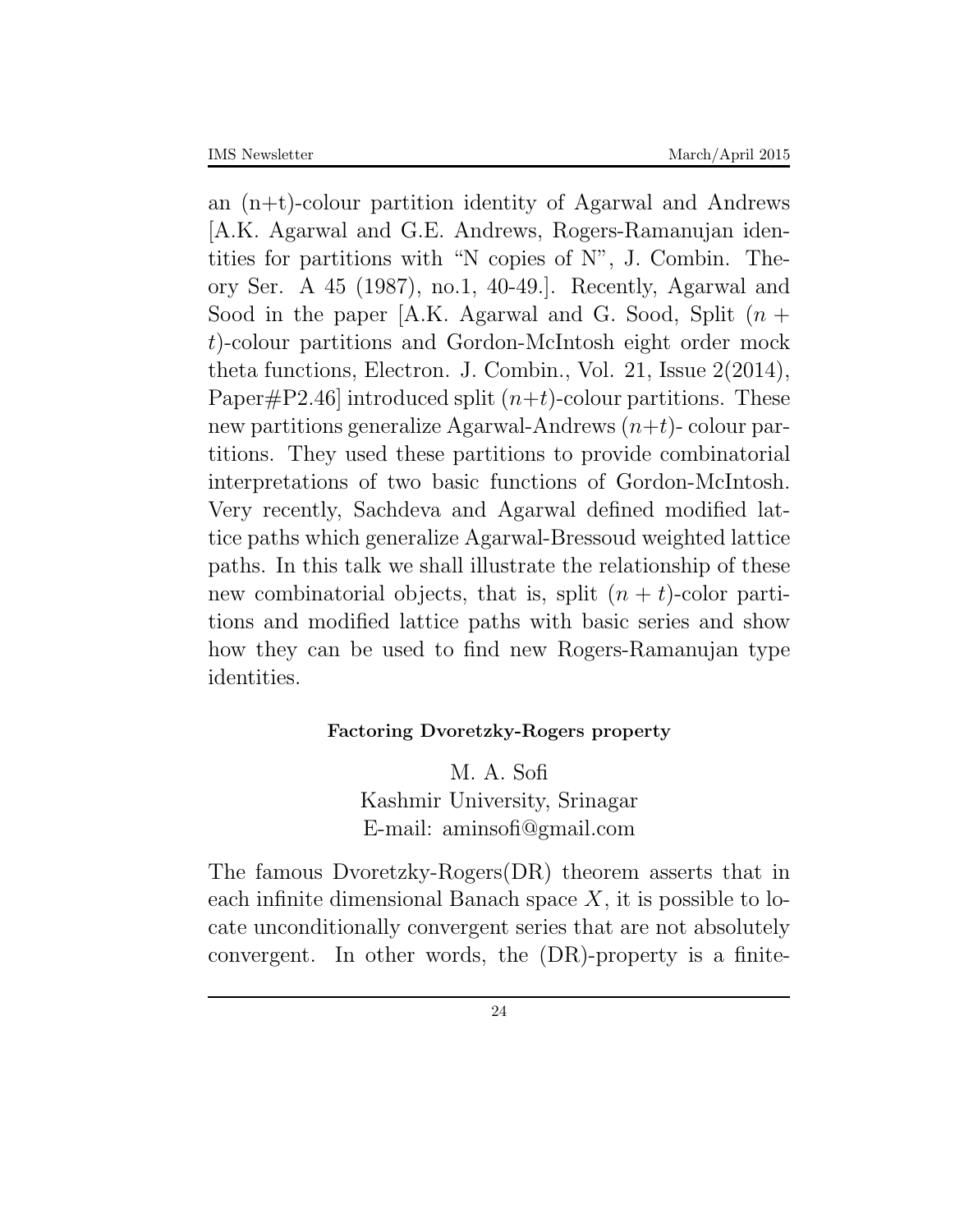dimensional (FD)-property which, by definition, is a generic term used for those properties of a Banach space that hold good in each finite dimensional space but fail in each infinitedimensional Banach space. It is remarkable that these (FD) properties typically share three important aspects which manifest themselves in an effort to salvage this property in an infinite dimensional setting. In this talk, it is shown that all these three features are witnessed in the case of the (DR) property which involve:

a. Frechet space analogue of (P).

b. Size of the set of objects failing (P) in an infinite dimensional Banach space.

c. Factorisation property of (P).

As is typical in such situations, it turns out that whereas (a) leads to nuclear spaces as the right framework in which (DR)-property holds, (b) measures the extent to which the (DR)-property fails in an infinite dimensional Banach space. Finally, the factorisation scheme as envisaged in (c) leads to certain well known classes of Banach spaces which include Hilbert spaces on the one hand and the so called Hilbert-Schmidt spaces on the other.

# **Some new directions in fuzzy topology**

Arun K. Srivastava Department of Mathematics and DST-Centre for Interdisciplinary Mathematics, Faculty of Science, Banaras Hindu University,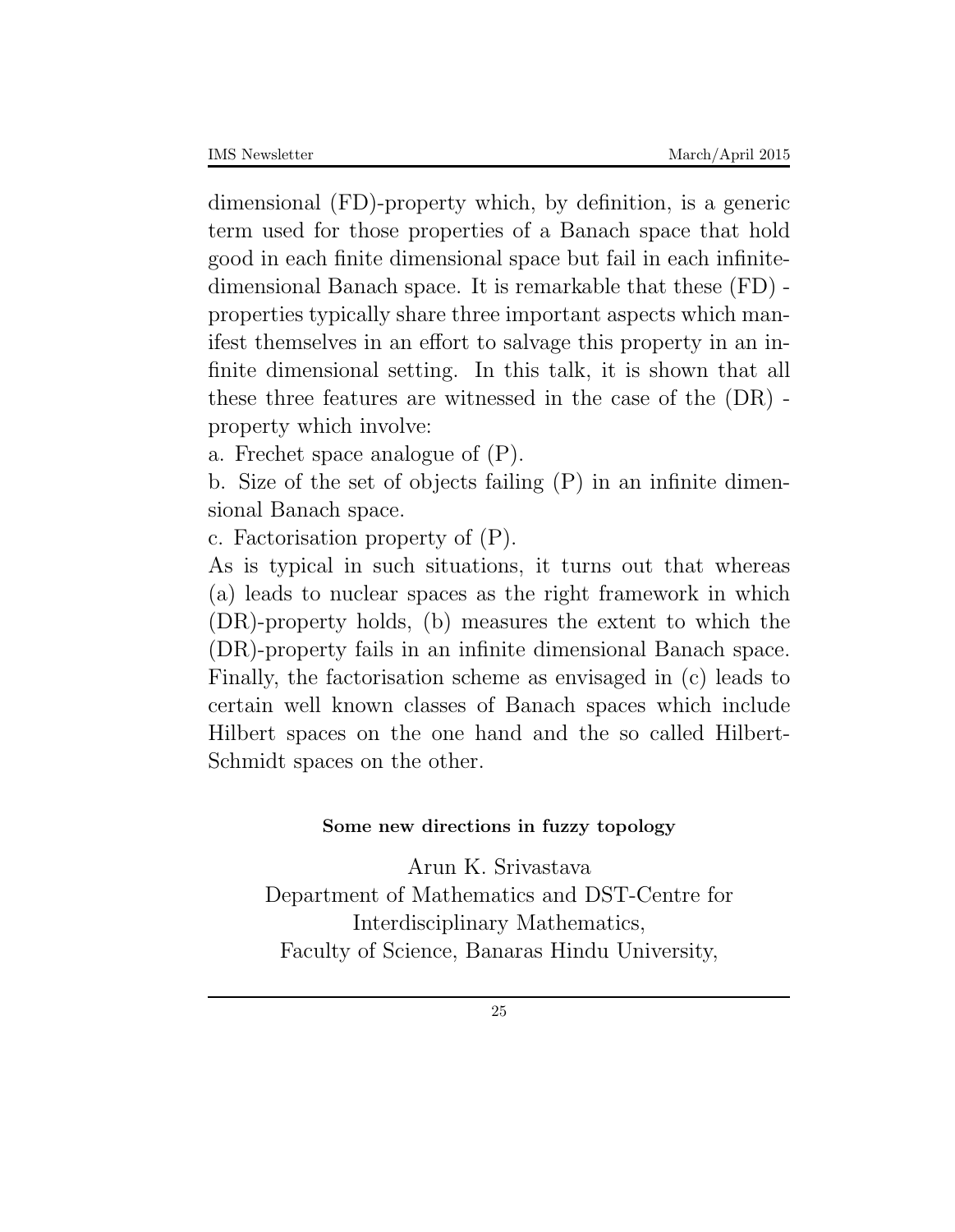Varanasi-221005 E-mail: aks@bhu.ac.in

The notion of fuzzy topology on a set, as introduced in 1968 by C. L. Chang (J. Math. Anal. Appl., vol. 24), has been generalized in several ways. Many of these are modelled, using category theoretic language. One very recent and significant such generalization in 2014 is due to M. Demirci (Fuzzy Sets and Systems, vol. 256), via the notion of a **C**-*M*-*L*-topology, defined below:

**Definition.** *Let* **C** *be a category with products and L be a fixed* **C***-object and let M be a class of* **C***-monomorphisms. For a set*  $X$ , an  $M$ -morphism  $\tau \overset{m}{\to} L^X$  is called a  $C$ - $M$ - $L$ -topology *on X* and the pair  $(X, \tau \xrightarrow{m} L^X)$  is called a **C***-M-L-topological space.*

*Given two* **C**<sub>*-*</sub> $\mathcal{M}$ *-L-spaces* (*X,*  $\tau \xrightarrow{m_1} L^X$ *) and (<i>Y,*  $\delta \xrightarrow{m_2} L^Y$ *), a function*  $f: X \rightarrow Y$  *is called* **C***-M-L***-continuous** *provided that there is a (unique)* **C***-morphism*  $r_f : \delta \rightarrow \tau$  *such that*  $f_L^{\leftarrow}$  $\hat{L}^{\leftarrow}$   $\circ$   $m_2 = m_1 \circ r_f$ .

The above notion generalizes a host of earlier generalizations and modifications of the notion of fuzzy topology. We give a general account of this generalization and concentrate thereafter on a particular case of it, which is the notion of a *Q*topological space, introduced in 2008 by S.A. Solovyov (Fuzzy Sets and Systems, vol. 159) and defined as follows:

Let  $Q$  be any fixed member of any fixed variety of  $\Omega$ -algebras in the sense of, e.g., G. Grätzer (*Universal Algebra, 2nd ed.*, Springer, 2008).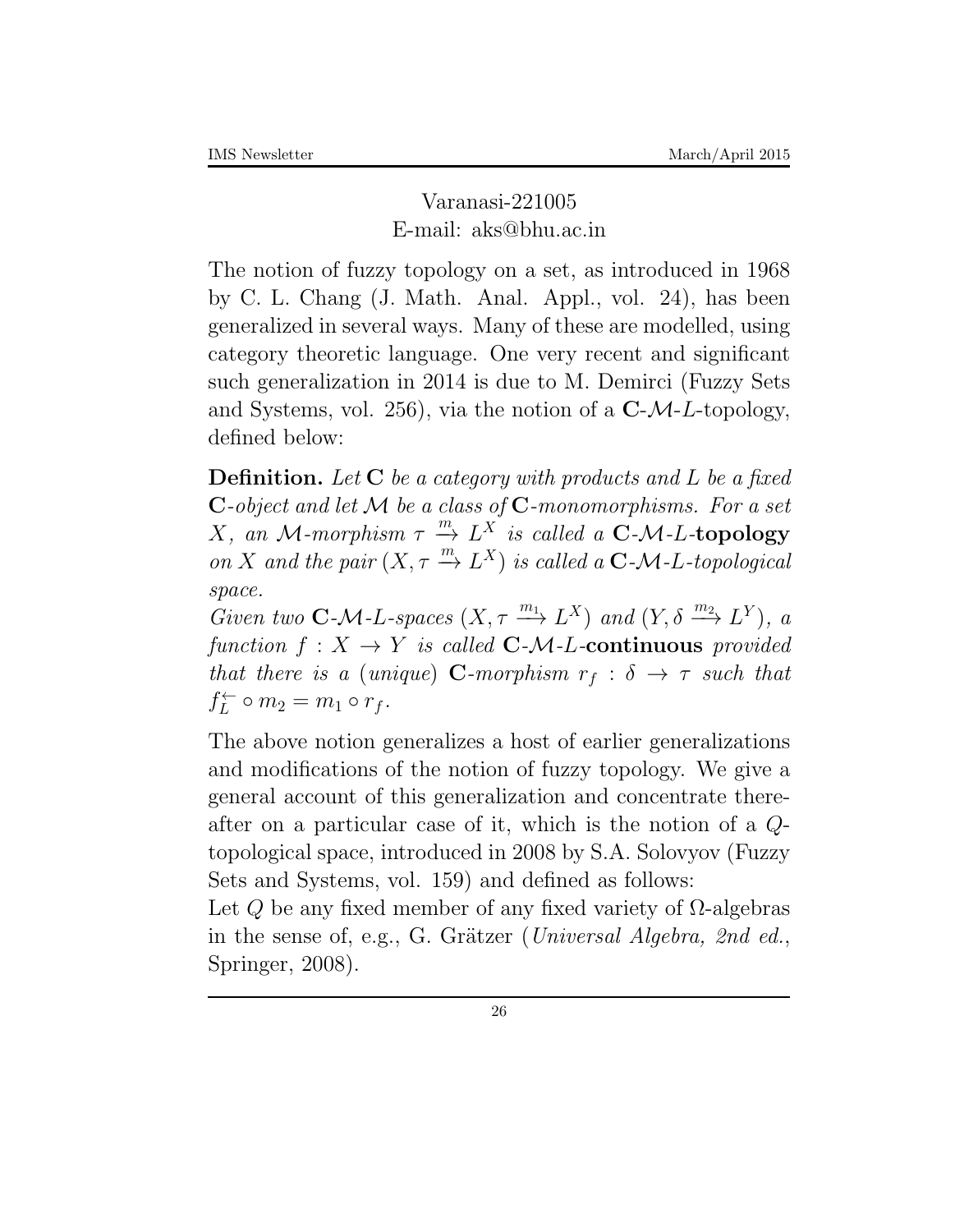**Definition.** *Given a set X*, a subalgebra  $\tau$  of the  $\Omega$ -algebra  $Q^X$  *is called a*  $Q$ **-topology** *on*  $X$  *and the pair*  $(X, \tau)$  *is called a Q-***topological space***. Given two Q-topological spaces* (*X, τ* ) *and*  $(Y, \delta)$ *, a function*  $f : X \to Y$  *is called Q-***continuous** *provided that*  $f_Q^{\leftarrow}(\nu) \in \tau$ , *for every*  $\nu \in \delta$ .

*Q*-topological spaces have been studied rather extensively by Solovyov. We also give here an account of some of its categorical aspects, as studied by us. In particular, we

- *•* obtain an interesting injective cogenerator *Q<sup>S</sup>* in the category *Q*-**TOP** of *Q*-topological spaces,
- *•* characterize the category *Q*-**TOP**,
- *•* obtain two intereseting epireflective hulls of *QS*, which respectively turn out to be the categories of  $T_0$ -*Q*-topological spaces and sober *Q*-topological spaces.

### **Some aspects of global Riemann-Finsler geometry**

Benkteshwar Tiwari DST-CIMS, Faculty of Science, Banaras Hindu University, Varanasi-221005 E-mail: banktesht@gmail.com

In the present talk a brief review of Finsler geometry will be discussed especially comparative study of Riemannian and Finsler geometry. Riemannian geometry in the large has been discussed by many people since the beginning of the last century. In particular, curvature and topology of complete Riemannian manifolds is one of the main streams of differential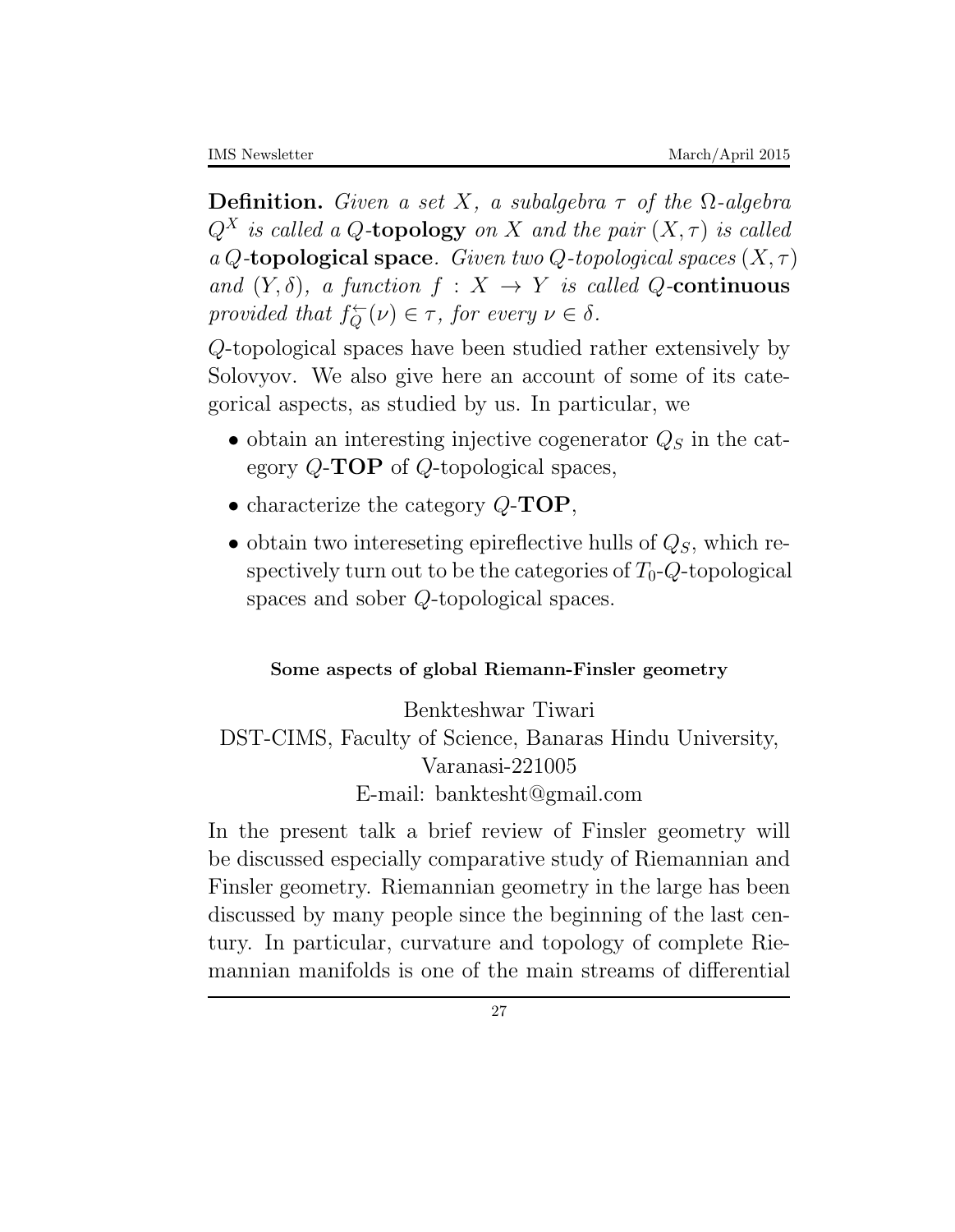geometry. The key point for the development of Finsler geometry is the anti symmetric property of distance function on a Finsler manifold. Besides some modern development of the subject some properties of a complete Finsler manifold under existence of a strictly convex function will be discussed.

#### **Air quality classification technique based on fuzzy logic**

V.S. Kharat S.P. Pune University, Pune E-mail: laddoo1@yahoo.com

The importance of study of air pollution with respect to various aspects is being analyzed by Pope et al. (2002), Dockery et al. (1993), Hastie et al. (1990), Cohen et al. (2004), Brauer et al. (2003), Salvi (2009), Elshout et al. (2008), Shiva Nagendra et al. (2007 ) and Mohammad Hossien et al. (2011).

The role of various techniques and models using mathematical tools along with computational perceptions is tackled and studied. In fact, fuzzy logic is found to be one of the effective methodologies to describe air quality straightway in linguistic terms with linguistic degree of certainty attached to each description. Also, an important aspect of establishing association between inhaling toxic air pollutants and incidence of respiratory diseases can be modelled with the help of knowledgebase of experienced pulmonologists using evidence theory and fuzzy relational calculus.

Also, some other aspects are studied and have an impact on some related areas of research.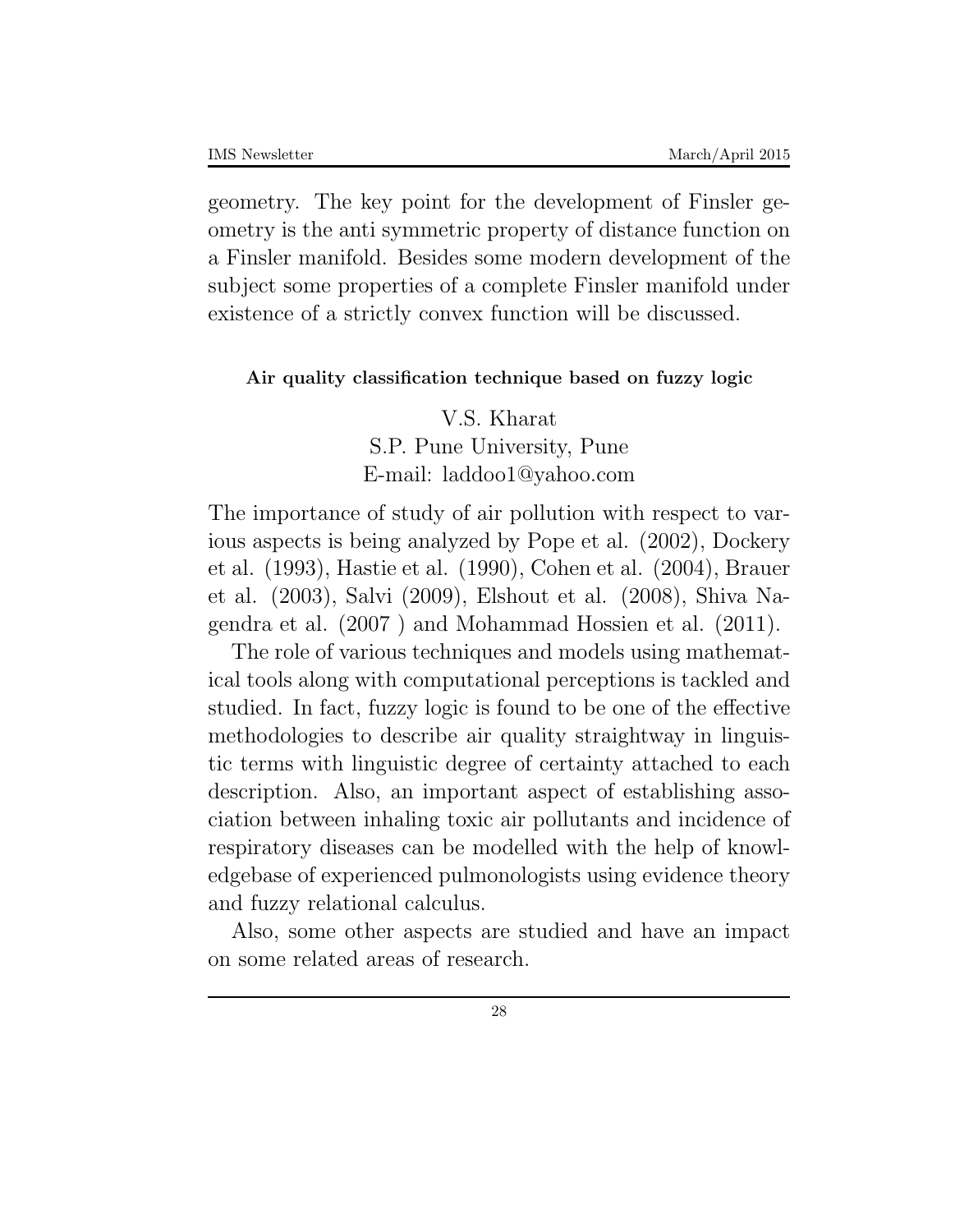#### **Semi-equivelar maps on surfaces**

Ashish Upadhyay IIT Patna, Patna E-mail: upadhyay@member.ams.org

Semi-Equivelar maps are generalizations of maps on the surfaces of Archimedean solids to surfaces other than the 2 sphere. The well-known 11 types of normal tilings of the plane suggest the possible types of semi-equivelar maps on the torus and the Klein bottle. The surface of Euler characteristics-1 does not admit an equivelar triangulation, i.e. a triangulation in which degree of each vertex is same. However it admits semi-equivelar maps. We have been able to classify semiequivelar on this surface with few vertices. Lifts of these maps and handle additions to these maps has resulted in proving existence of semi equivelar maps on other surfaces. This is an ongoing work and in this talk we present the results obtained so far.

### **Effect of relative order and relative type on the comparative growth analysis of entire functions**

Sanjib Kumar Datta Department of Mathematics, University of Kalyani, Kalyani, West Bengal E-mail: sanjib*−*kr*−*datta@yahoo*.*co*.*in

In this talk some newly developed results related to the growth rates of composite entire functions on the basis of their gen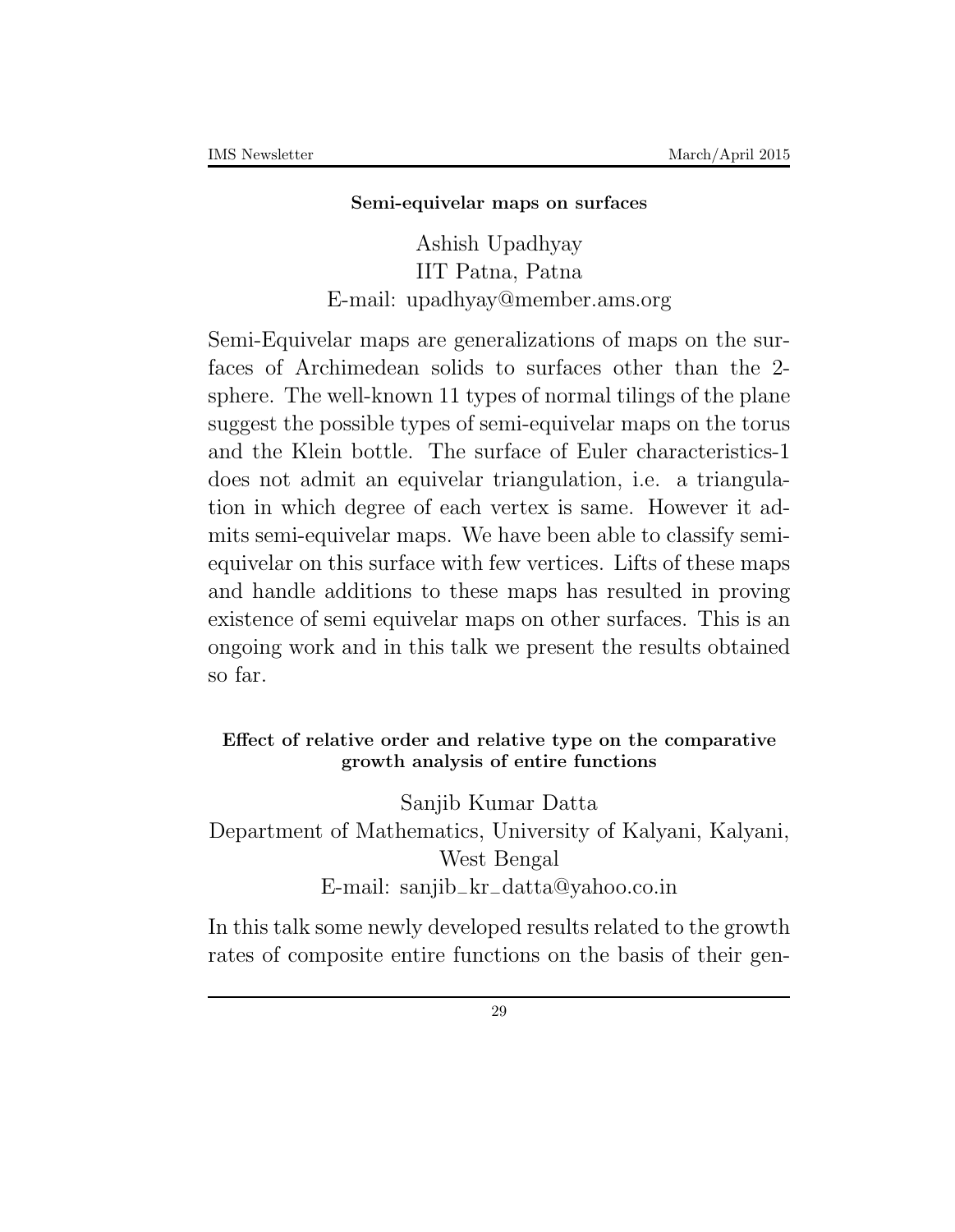eralized relative orders and generalized relative lower orders are discussed.

### **Free probability in high dimensional time series models**

Arup Bose ISI, Kolkata E-mail: bosearu@gmail.com

After a quick introduction to "free independence" we will show how ideas and results in free probability can be profitably used to study the limit spectral distribution of suitable polynomials of high dimensional sample autocovariance matrices for Infinite Dimensional Vector Linear Processes. We provide moment formulae of these limits in terms of moments of some freely independent variables. Explicit description of the limit is given in some special cases.

### **Beck's conjecture for zero divisor graphs of posets and related aspects**

Vinayak Joshi Department of Mathematics, Centre for Advanced Study in Mathematics S.P. Pune University, Pune E-mail: vinayakjoshi111@yahoo.com

This talk provides a background and discuss key issues of the theory of zero divisor graphs of posets. Mainly, we will be interested in the realization of zero divisor graphs of a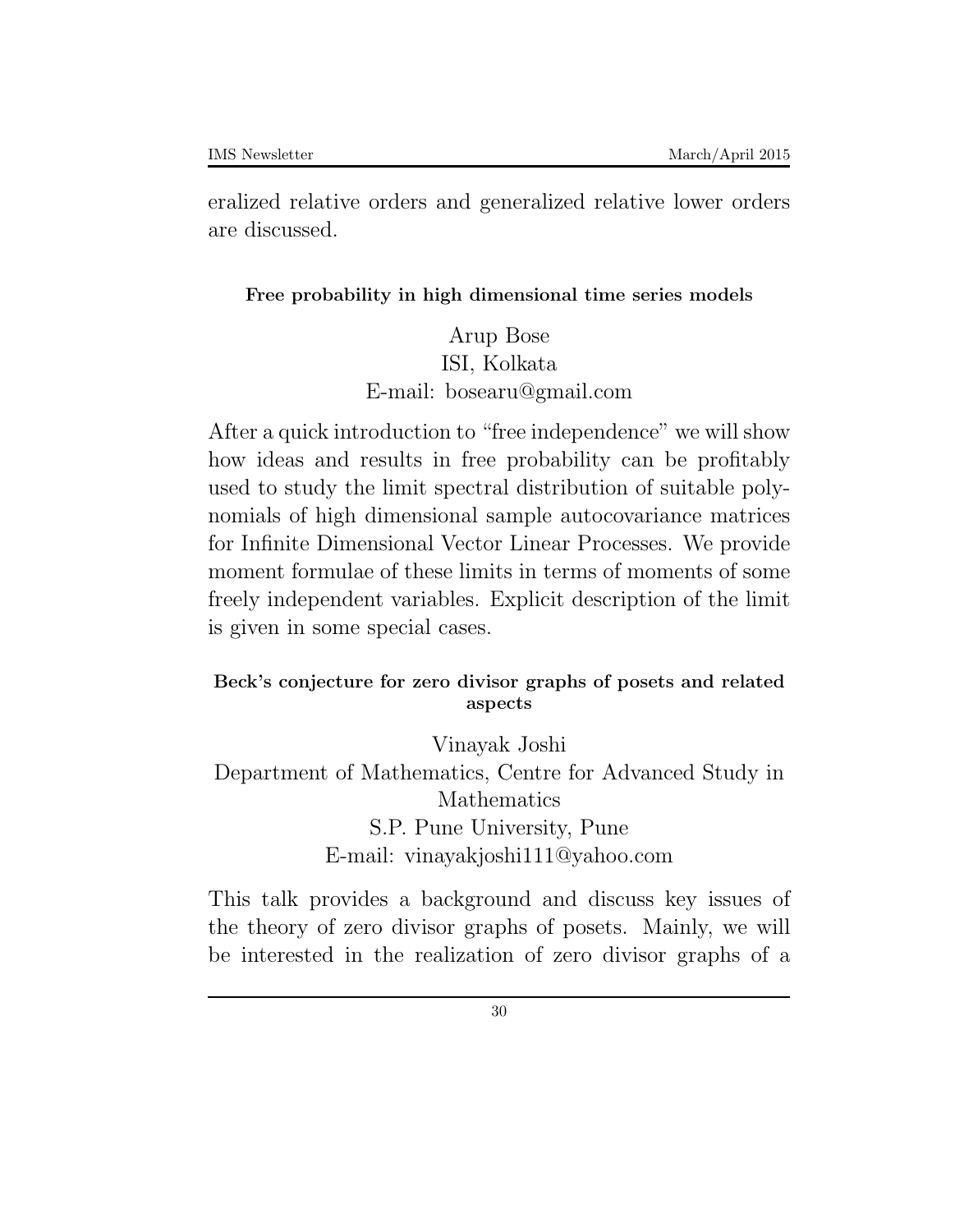general poset and in particular, a Boolean poset. Further, we solve the isomorphism problem for the class of Boolean posets, SSC posets and lower dismentlable posets. Lastly, we discuss perfect zero divisor graphs of posets.

### **Digital topology**

P. Sundaram N.G.M.College, Pollachi, Tamil Nadu-642 001 E-mail: psmaths@gmail.com

Digital topology is the topology on the set *Z* of all integers having  $\{\{2n-1, 2n, 2n+1\} : n \text{ is an integer}\}$  as a subbasis. Some interesting properties are investigated.

### **On** *n***-absorbing ideals in semirings**

J. N. Chaudhari

Department of Mathematics, M. J. College, Jalgaon E-mail: jnchaudhari@rediffmail.com

Let R be a commutative semiring with identity element  $1 \neq 0$ . In this presentation, we describe *n*-absorbing ideals in *R*, which is a generalisation of prime ideals in *R*. Indeed we obtain *n*-absorbing ideals in the semiring of non-negative integers with respect to different binary operations. Also, we prove that if *I* is a *Q*-ideal in *R* and *A* is an ideal of *R* such that  $I \subseteq A$ , then *A* is a subtractive *n*-absorbing ideal if and only if  $A/I_{Q\cap A}$  is a subtractive *n*-absorbing ideal in the quotient semiring  $R/I_{(Q)}$ .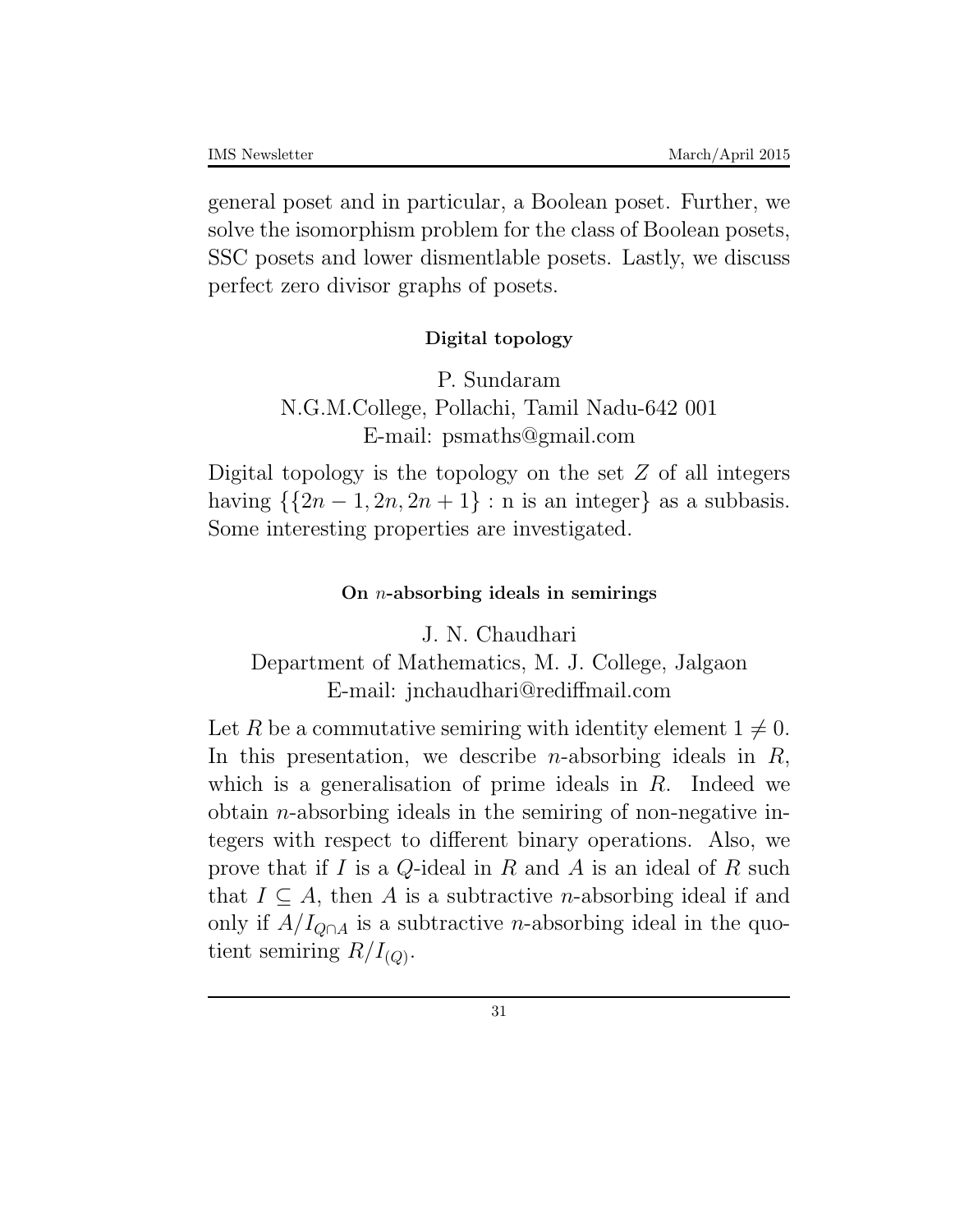#### **Recent trends in fixed point theory**

Sanjay Kumar Department of Mathematics, Deenbandhu Chhotu Ram University of Science and Techonology Murthal Sonepat -131039 E-mail: sanjaymudgal2004@yahoo.com

In this talk basically we discuss development of metric fixed point theory from evolution of Banach fixed point theorem to recent development in metric fixed theory.

## **Symposium**

**Symposium on Ergodic Theory**

Convenor: Riddhi Shah, JNU, New Delhi

### **Correspondence principles**

Siddhartha Bhattacharya TIFR, Mumabai E-mail: siddhart@math.tifr.res.in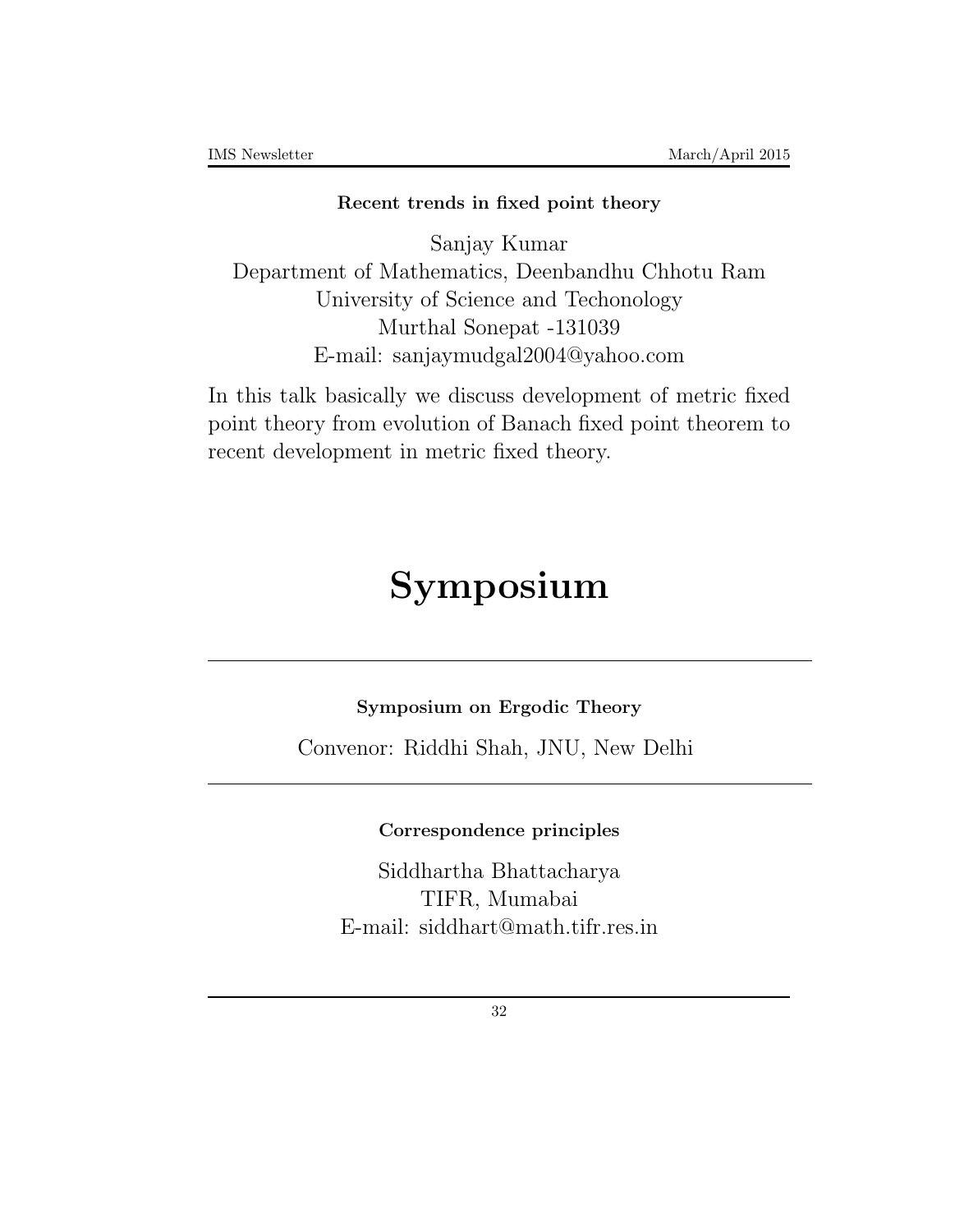In the study of dynamical systems, correspondence principles are used to derive quantitative results about finite systems from qualitative results about continuous systems. In this talk we will discuss a few examples related to additive number theory and graph theory.

#### **Dynamics of distal actions on locally compact groups**

Riddhi Shah JNU, New Delhi E-mail: riddhi.kausti@gmail.com

We define distal actions on compact spaces and locally compact groups and we study the properties of distal maps and relate distality to some properties of the structure of the group, like unimodularity, polynomial growth.

### **Primitive solutions for Khintchine - Groshev type metric Diophantine problems**

### S.G. Dani IIT Bombay, Mumbai E-mail: shrigodani@gmail.com

We consider diophantine inequalities of the form

$$
|\Theta \mathbf{q} + \mathbf{p} - \mathbf{y}| \leq \psi(|\mathbf{q}|);
$$

where  $\Theta$  is a  $n \times m$  matrix,  $\mathbf{y} \in \mathbb{R}^n$ , and  $\psi$  is a function of natural numbers with positive real values, and seek infinitely many integral solutions  $\mathbf{v} = (\mathbf{q}, \mathbf{p})^t = (v_1, ..., v_{m+n})^t$  with the additional requirement that for any component  $\{i_1, ..., i_l\}$  of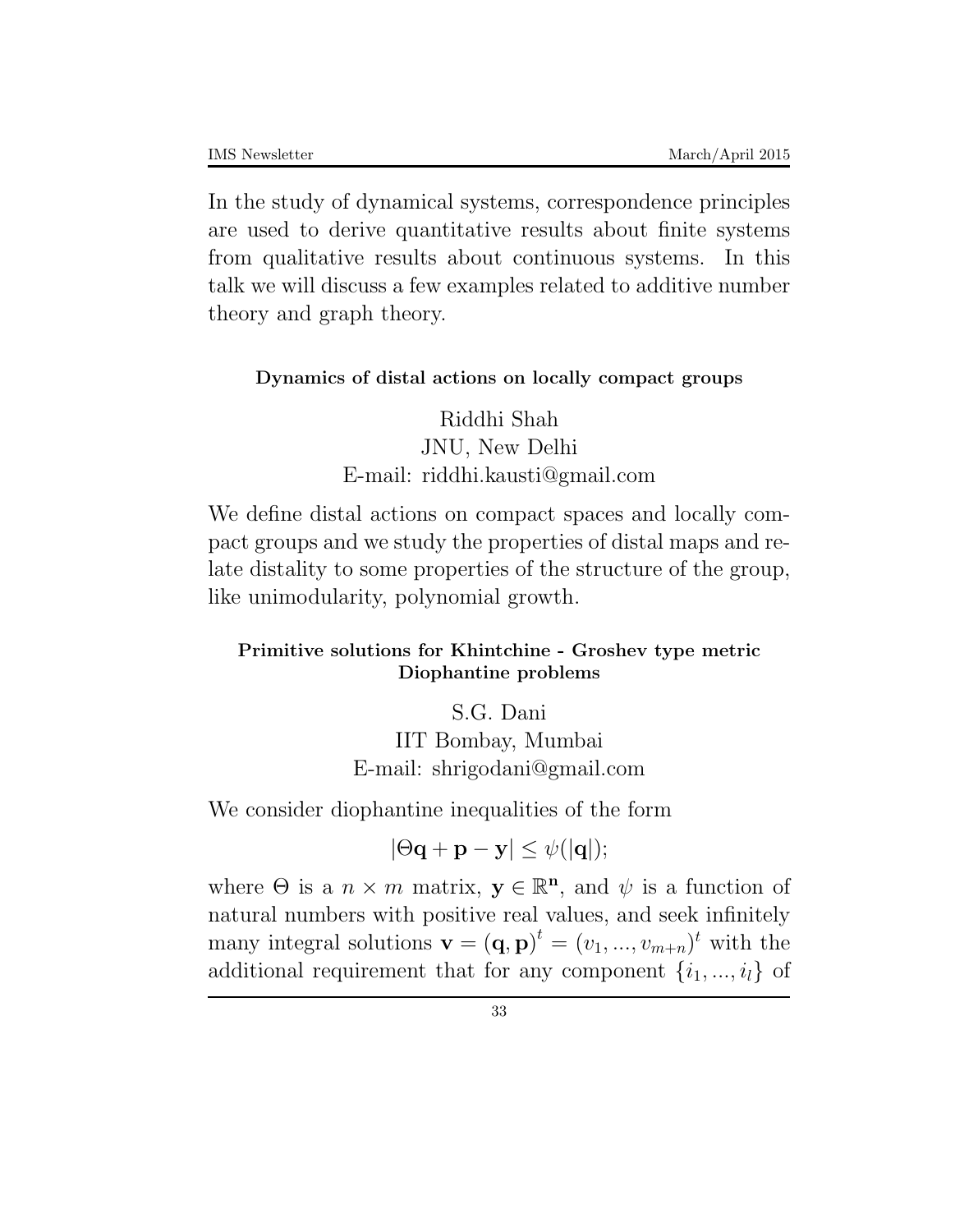a given partition  $\pi$  of  $\{1, 2, ..., m+n\}$ , the vector  $(v_{i_1}, ..., v_{i_l})^t$ is primitive, viz.  $gcd(v_{i_1},...,v_{i_l}) = 1$ . Some metrical results in the style of the classical Khintchine-Groshev Theorem will be discussed in this setting, for partitions  $\pi$  in which each component has at least  $n+1$  elements.

#### **Flat polynomials**

Mahendra Nadkarni Mumbai University, Mumbai E-mail: mgnadkarni@gmail.com

A sequence of trigonometric polynomials is said to be ultraflat if the sequence of their absolute squares converge uniformly to the constant function 1. It is said to flat if the absolute squares converges to 1 almost everywhere with respect to the Lebesgue measure. We will discuss flat and ultra flat sequence of polynomials and the connection of such polynomials with spectral questions in ergodic theory. Littlewood conjecture and Kahane's solution will be mentioned.

#### **Symposium on Number Theory**

Convenor: S A Katre, S.P.Pune University, Pune-411007

#### **Liouville numbers and Schanuel's conjecture**

R. Thangadurai Harish-Chandra Research Institute, Allahabad E-mail: thanga@hri.res.in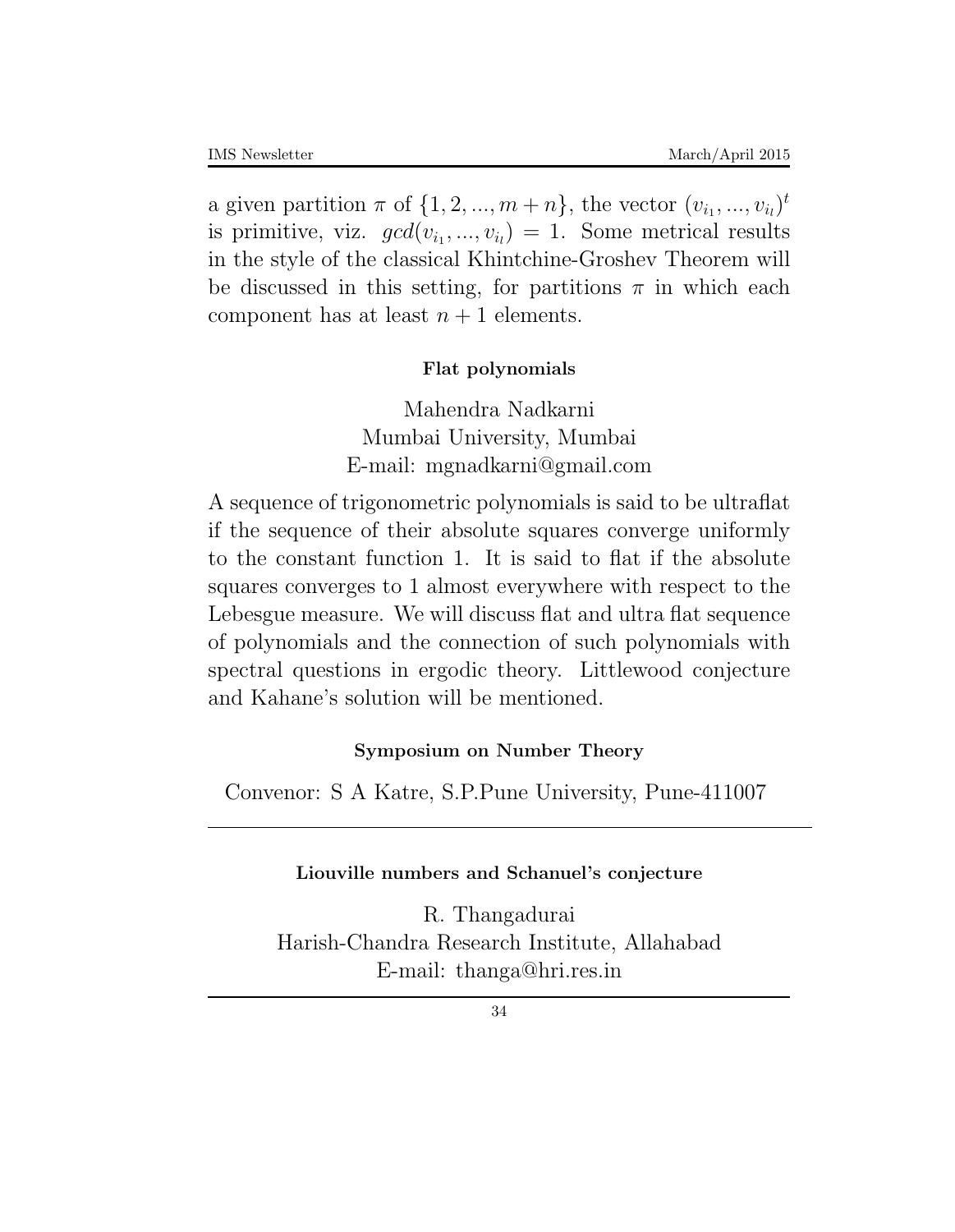Schanuel Conjectured the following.

"Let  $n \geq 1$  be an integer. Let  $x_1, x_2, ..., x_n$  be any complex numbers which are linearly independent over  $\mathbb Q$ . Then among the following 2*n* numbers,

 $x_1, x_2, ..., x_n, e^{x_1}, e^{x_2}, ..., e^{x_n}$ 

there are at least *n* numbers which are algebraically independent over Q." We prove this conjecture for uncountably many Liouville numbers. This is a joint work with K. Senthil Kumar and M. Waldschmidt.

#### **Finding smooth numbers**

Anirban Mukhopadhyay Institute of Mathematical Sciences, Chennai E-mail: adhyay@gmail.com

For a  $y \geq 2$ , a positive integer *n* is called *y*-smooth if all prime factors of *n* are less than or equal to *y*. Let  $\psi(x, y)$  be the number of *y*- smooth numbers  $\leq x$ . This quantity has been extensively studied and there are very good asymptotic formula available. One important method in this study is Buchstab's equlity

$$
\psi(x,y) = \psi(x,z) - \sum_{y < p \leq z} \psi\left(\frac{x}{p},p\right)
$$

for  $2 \leq y \leq z \leq x$ . Our idea here is to use the Buchstab's identity to a general sequence  $(a(n))_n$  of positive real numbers satisfying some standard conditions as in Sieve theory. We apply this to study smooth numbers in various arithmetic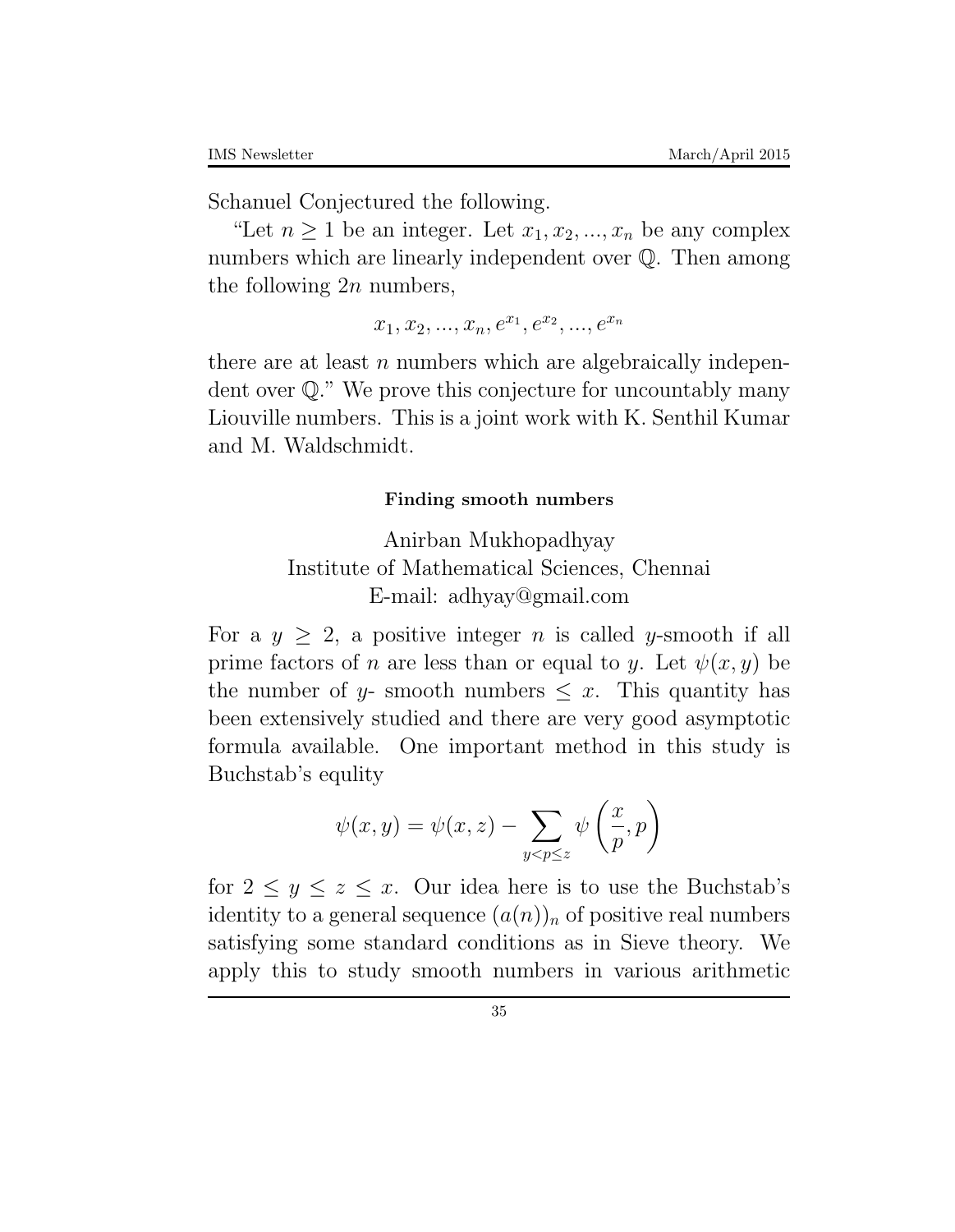sequences like values of polynomials with integral coefficients. This also applies to count the number of positive integers  $n \leq$ *x* which is composed of primes between *z* and *y* for  $z \leq y \leq x$ . This is a joint work in progress with Kamalakshya Mahatab.

### **Some issues in Diophantine approximation of irrational numbers related with our works**

K.C. Prasad Ranchi University, Ranchi E-mail: kcprasad1@rediffmail.com

The talk aims at pinpointing some problems which have cropped up in our work on 'chain of theorems of Markoff and related Lagrange Spectrum'. These topics are central to the theory of 'Diophantine Approximation of irrational numbers'. Issues under discussion are:

*•* Relation between infinite approximation constant and at least one approximation constant of Markoff theorems.

• Question of location of approximations in Markoff theorems.

• Unification of first three theorems of Markoff and extension of Tong's Lemma.

• Nature of  $\mathcal{L} \cap (\lambda - \epsilon, \lambda], \epsilon > 0$ , where  $\lambda$  is the smallest cluster point of the set  $\{\limsup M_n(\theta)|\theta \in I_4\}$ ,  $I_4$  being the set of all irrational numbers having infinitely many partial quotients *≥* 4.

### **On some Diophantine equations**

Susil Kumar Jena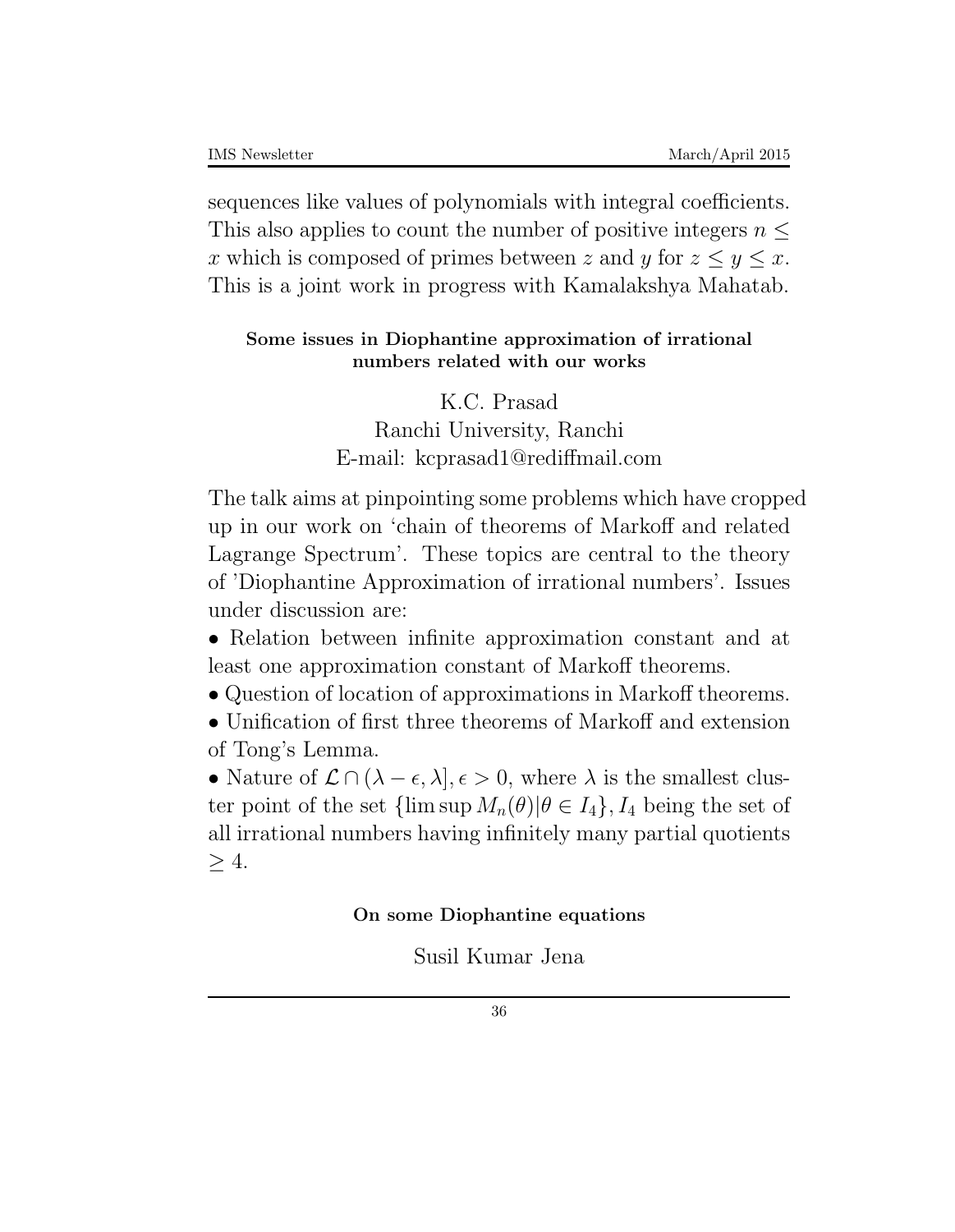Dept. of Electronics and Telecommunication Engineering, KIIT University Bhubaneswar-751024, Odisha E-mail: susil*−*kumar@yahoo*.*co*.*uk

In this talk, we mainly give an overview of our work on some Diophantine equations of the form  $mA^p + nB^q = kC^r$  where *m, n, k, p, q, r* are positive integers and  $1/p + 1/q + 1/r < 7/6$ . We generalise some of our published theorems relating to these equations; and present some new results.

### **Matrices over noncommutative rings as sums of cubes**

S. A. Katre Department of Mathematics S. P. Pune University, Pune E-mail: sakatre@gmail.com

L. N. Vaserstein has shown that if *R* is a ring, not necessarily commutative, then for  $n > 1$ , an  $n \times n$  matrix *A* over *R* is a sum of squares if and only if its trace is a sum of squares mod 2. In this talk we show that *A* is a sum of cubes if and only if trace of *A* is a sum of cubes and commutators in *R*. We give an example where a matrix is a sum of cubes but its trace is not a sum of cubes mod 3. This is a joint work with Kshipra Wadikar.

#### **Idempotents in rational group algebras**

Ravi Kulkarni Bhaskaracharya Pratishthana, Pune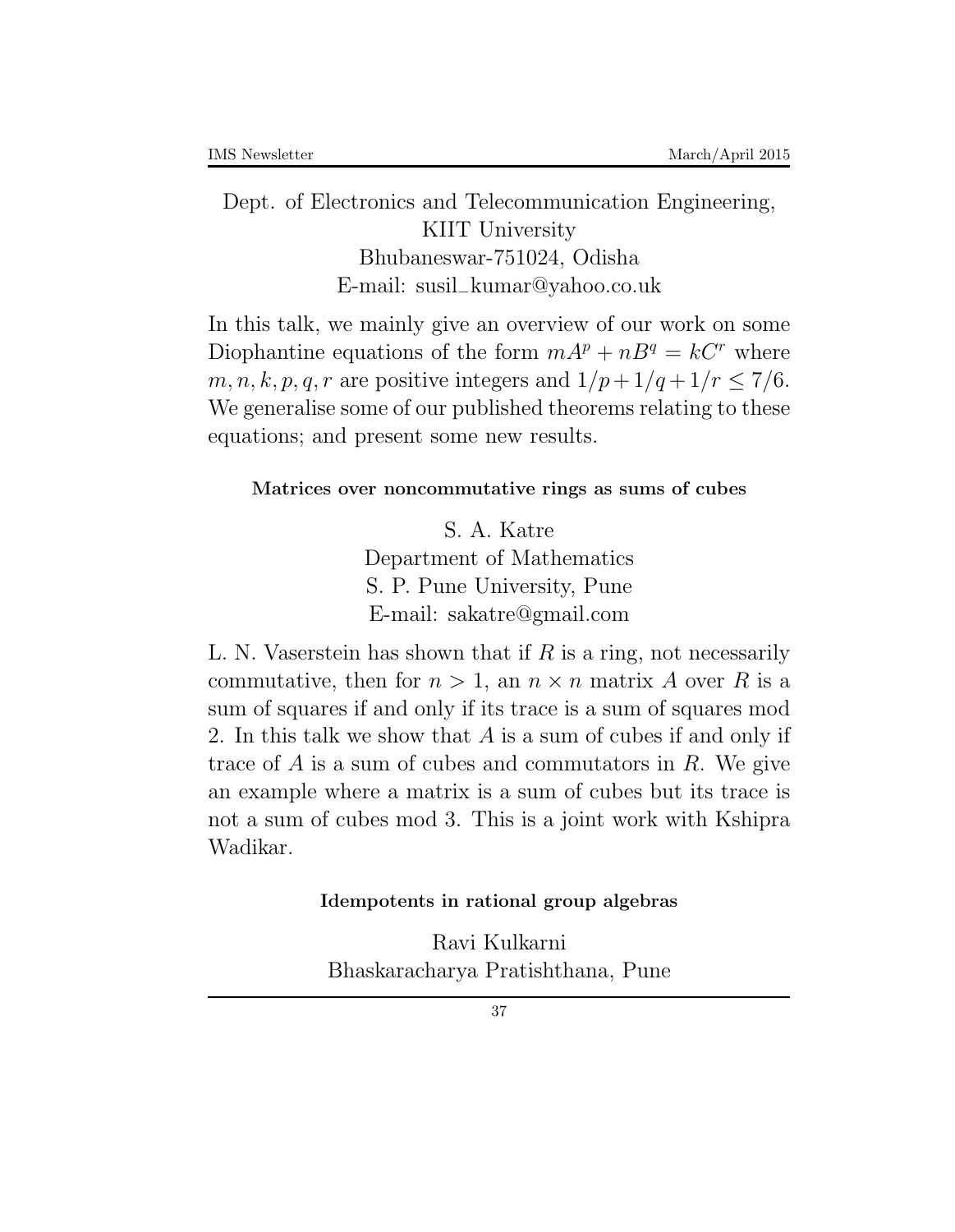E-mail: punekulk@gmail.com

Let *G* be a finite group, *F* a field of characteristic 0, and  $R :=$ *F*[*G*], the corresponding group algebra. The "arithmetic" of *F*, reflects in the idempotents in *R*, and is closely related to the representations of *G* over *F*. We shall discuss our recent work with Soham Pradhan when *G* is a solvable group and  $F = Q$ , the field of rational numbers. In particular, when *G* is abelian, there are many pretty formulas involving exponential sums.

### **Symposium on Chaos and Complexity in Nonlinear Phenomena**

Convenor: Ranjit Kumar Upadhyay, ISM, Dhanbad-826004

### **Chimera states in globally coupled nonlinear oscillators**

M. Lakshmanan Centre for Nonlinear Dynamics, Bharathidasan University, Tiruchirappalli-620 024 E-mail: lakshman.cnld@gmail.com

Identifying collective dynamical states in coupled nonlinear oscillators, which individually exhibit regular or chaotic motions, is a challenging problem of considerable physical and mathematical relevance. Considering globally coupled identical oscillators having intensity dependent interactions, we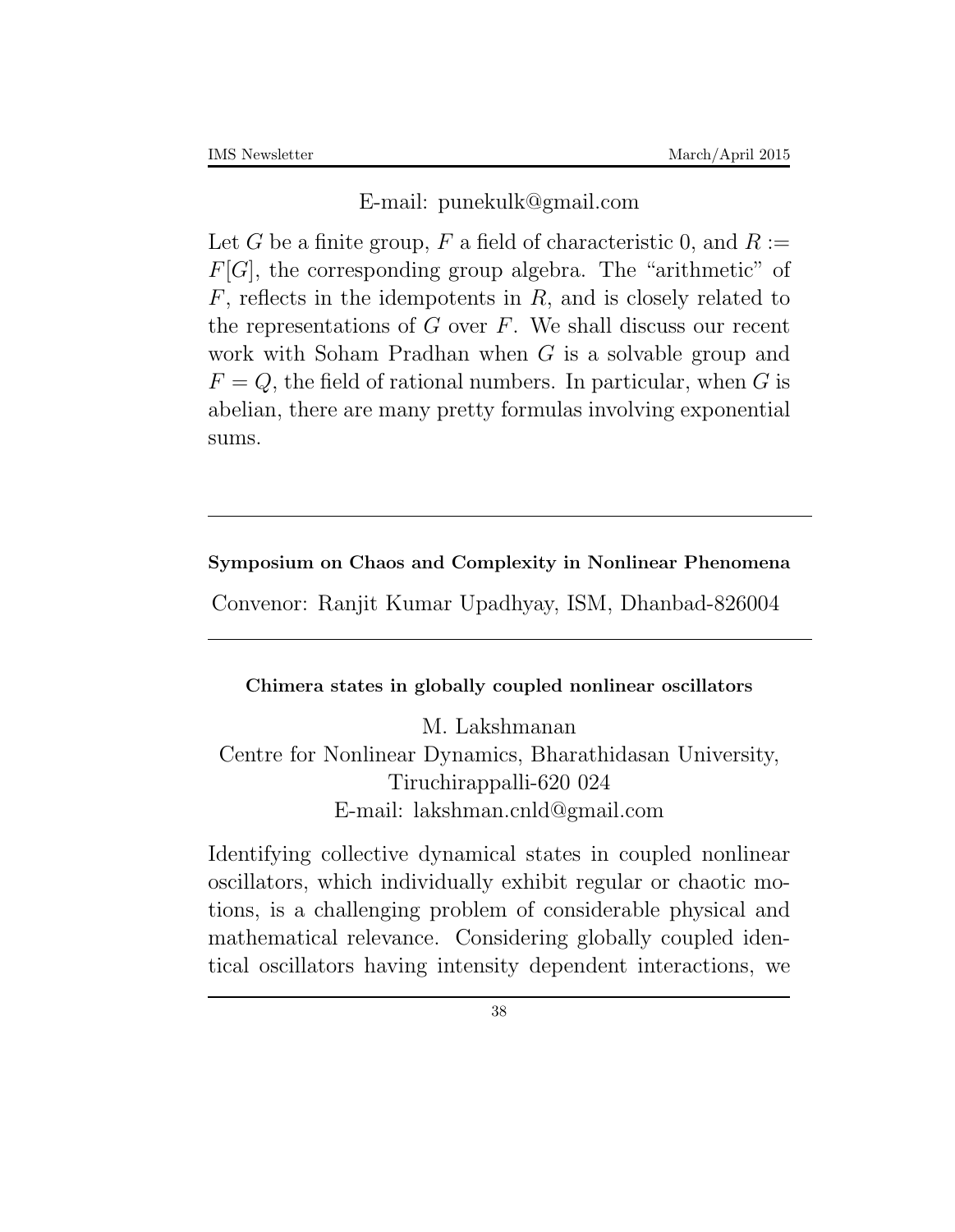identify besides synchronized and desynchronized states the so called chimera states (partially coherent and partially incoherent) of different types like amplitude chimeras, frequency chimeras, breathing chimeras, clusters, multichimeras, etc. We identify the reason behind the existence of these chimeras as due to the increase in the number of fixed points and multistable attractors. As typical examples, we will consider the nonlinear dynamics of coupled van der Pol and coupled Rössler oscillators with additional intensity dependent terms and also Stuart-Landau oscillators, all with global coupling.

### **Chimera states in a population of identical oscillators under planar cross-coupling**

### S.K.Dana

### CSIR-Indian Institute of Chemical Biology, Kolkata-700032 E-mail: skdana@iicb.res.in

In a chimera state, a large population of identical oscillators splits into two subpopulations where one population is coherent and the other remains in an incoherent state. This spontaneous breaking of symmetry in a network of non-locally coupled identical phase oscillators was first noticed about a decade ago. The chimera states were observed later in networks of many systems including chaotic system. Moreover, it had been evidenced in several experiments, chemical oscillators, optical system, electronic circuits and mechanical clock. However, the non-locality condition of the coupling configuration was found important for the phenomenon while it is also sensitive to initial conditions.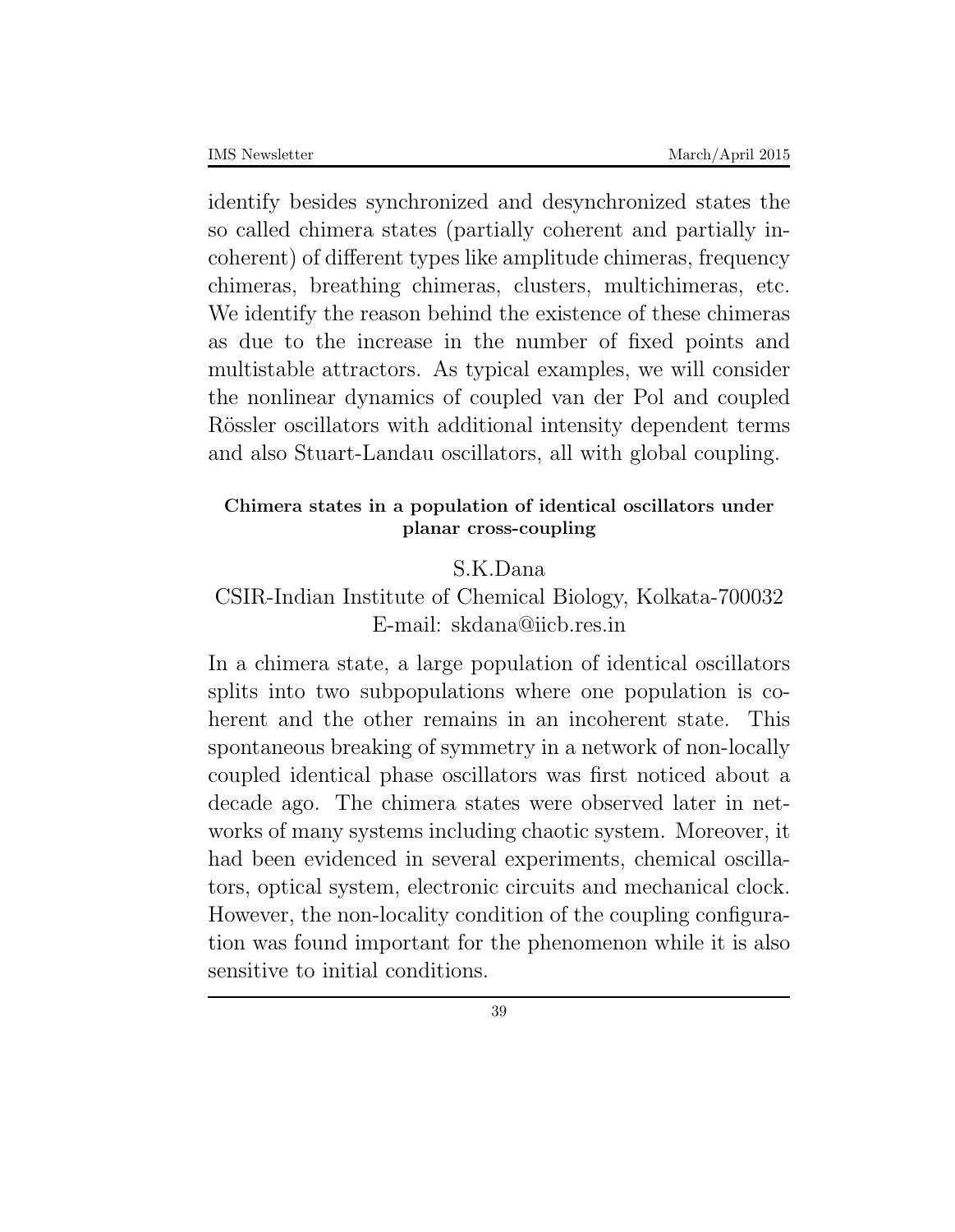In contrast, the chimera states are reported very recently in a globally coupled network of identical oscillators where the stringent condition of non-locality in the coupling configuration is found redundant.

We supported this slackening of the condition of non-locality coupling by further revealing the existence of the chimera states in an assembly of identical nonlinear oscillators (limit cycle van der Pol system or chaotic Rössler oscillators) that are globally linked to each other in a simple planar crosscoupled form. This finding further simplifies the existence criterion for chimeras and thereby broadens the range of their applicability to real world situations.

### **Chimeras in coupled phase oscillator systems**

Ram Ramaswamy University of Hyderabad, Hyderabad E-mail: r.ramaswamy@mail.jnu.ac.in

Collective phenomena in nonlocally coupled systems has attracted considerable attention due to the existence of interesting states such as the chimeras. Given the ubiquity of such states, one need to explore the relationship between the form of the nonlocal coupling and the nature of resulting chimera. We investigate the chimeras in a system of phase oscillators with piecewise linear nonlocal coupling. We show that it is possible to design chimera states with any desired number of coherent (or incoherent) regions by suitably constructing the coupling kernel. Chimeras with odd numbers of coherent re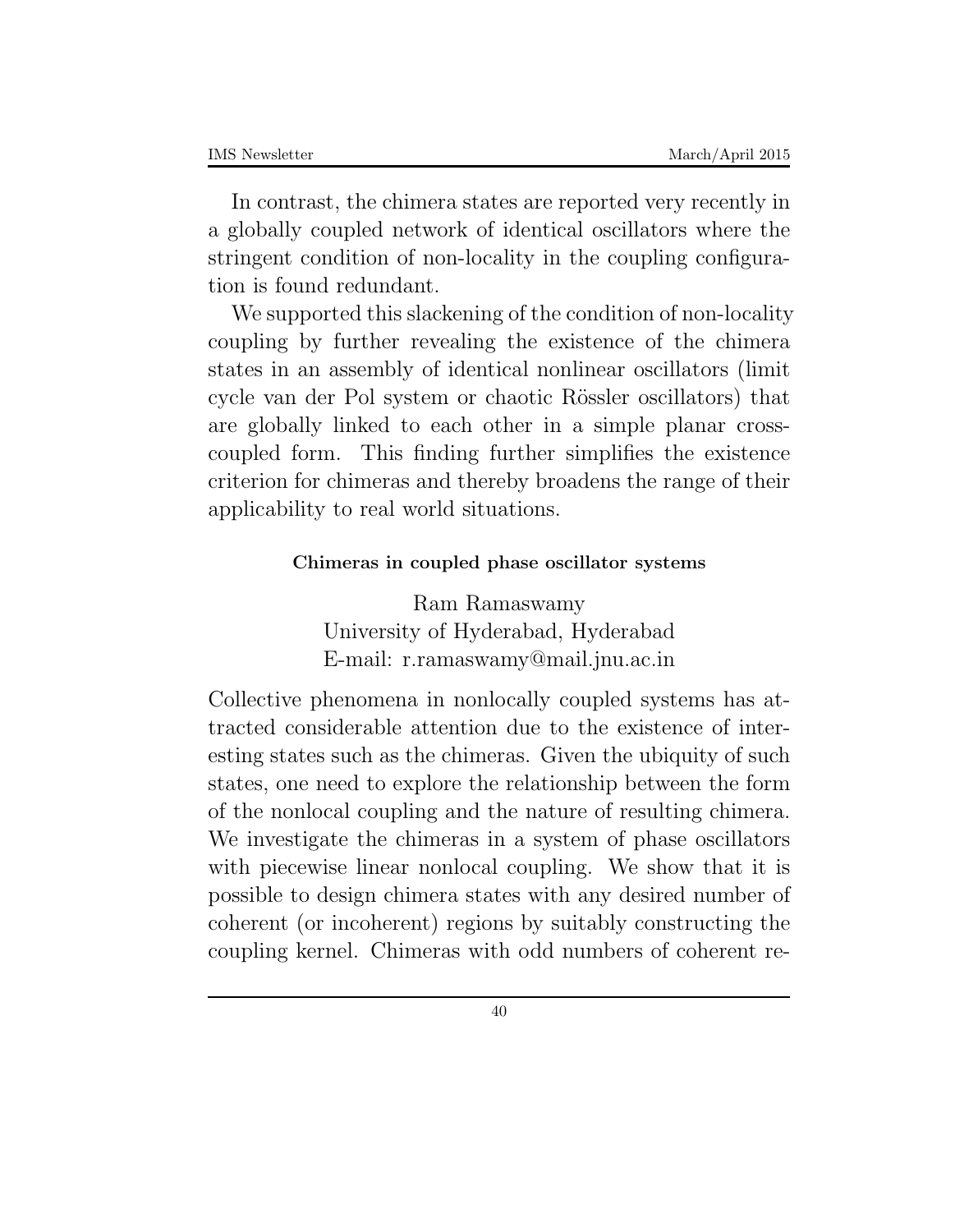gions will have all clusters in-phase with one another, while chimeras with even numbers of clusters can have clusters that are out-of-phase with each other.

### **Uncertain data based system identification of structural systems by neural network modeling**

S. Chakraverty Department of Mathematics, National Institute of Technology Rourkela-769 008, Odisha E-mail: chakravertys@nitrkl.ac.in

System identification methods of structural dynamics, in general solve inverse vibration problems to identify properties of a structure from measured data. The use of computers and efficient mathematical algorithms allow identification of the process dynamics by evaluating the input and output signals of the system. The result of such process identification is usually a mathematical model by which the dynamic behaviour can be estimated or predicted.

Models and parameters of practical application are usually established on the basis of plans, drawings, measurements, observations, experiences, expert knowledge, codes and standards and so on. In general, exact information and precise values of parameters do not exist. Various uncertainties may result from human mistakes, errors in the manufacture and construction and from the lack of information. In order to perform realistic science and engineering analysis and proper safety assessment, the uncertainty in both data and models must be appropriately taken into consideration. Basically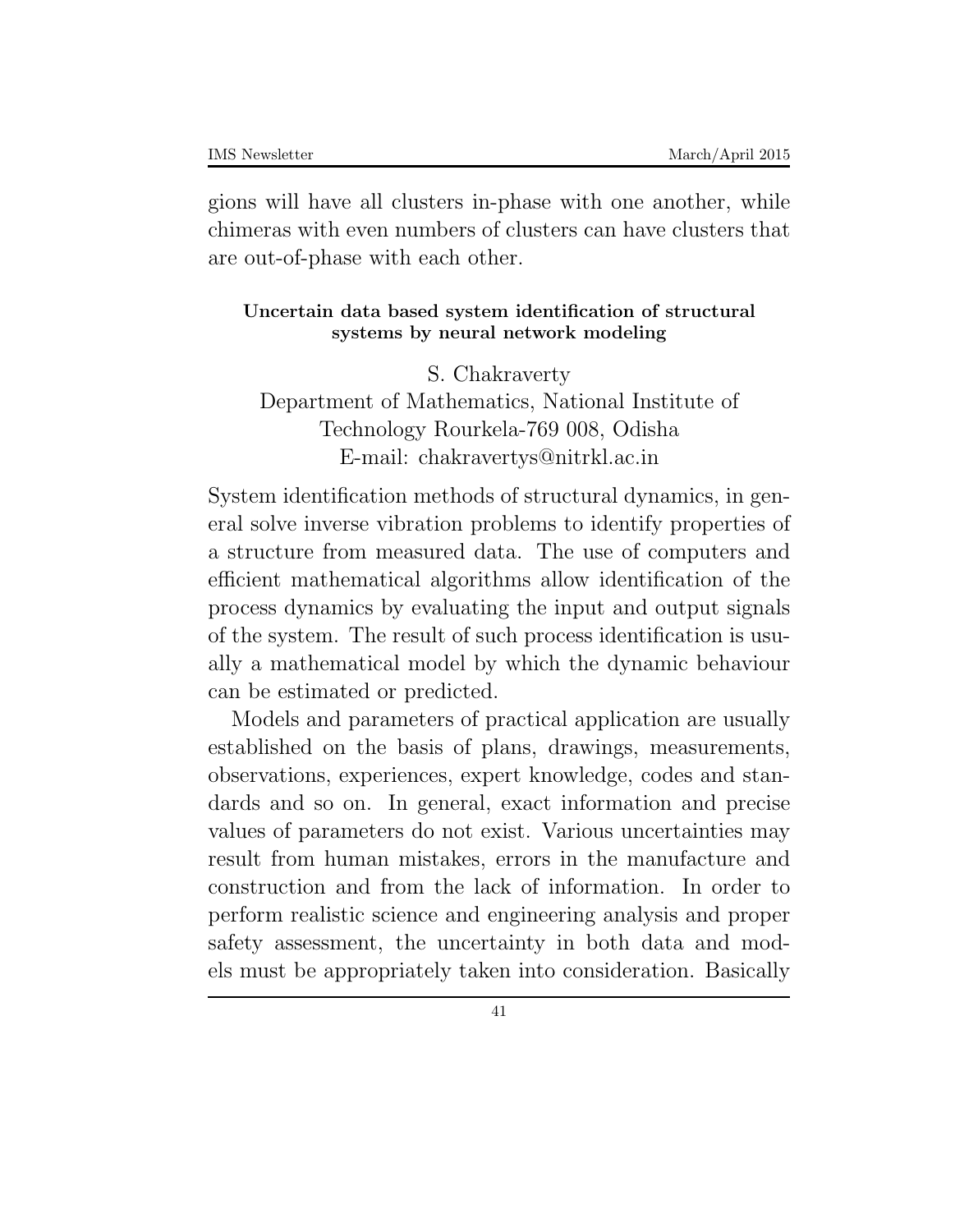these uncertainties may be handled by probabilistic, fuzzy or interval analysis. In probabilistic approach, uncertain variables are considered as random variables with a joint probability density function. Unfortunately, probabilistic methods may not deliver reliable results at the required precision without sufficient data. As such fuzzy and interval theory are becoming powerful tools for many applications in the recent decades.

Accordingly, in this paper identification methodologies for structural systems has been proposed using the powerful technique of Artificial Neural Network (ANN) models which can handle uncertain data in term of interval/fuzzy. Identification with crisp data is known and also neural network method has already been used by various researchers for this case. Here, the input and output data may be in uncertain form. Uncertain data is assumed in term of interval/fuzzy and the corresponding problem of system identification through the solution of complex differential equations has been investigated.

### **Deciphering dynamics of recent epidemic spread and outbreak in West Africa: The case of Ebola virus**

Ranjit Kumar Upadhyay Department of Applied Mathematics, Indian School of Mines, Dhanbad-826004 E-mail: ranjit*−*ism@yahoo*.*com

Recently, the 2014 Ebola virus (EBOV) outbreak in West Africa is the largest outbreak to date. To better understand the spread of infection, an attempt has been made to un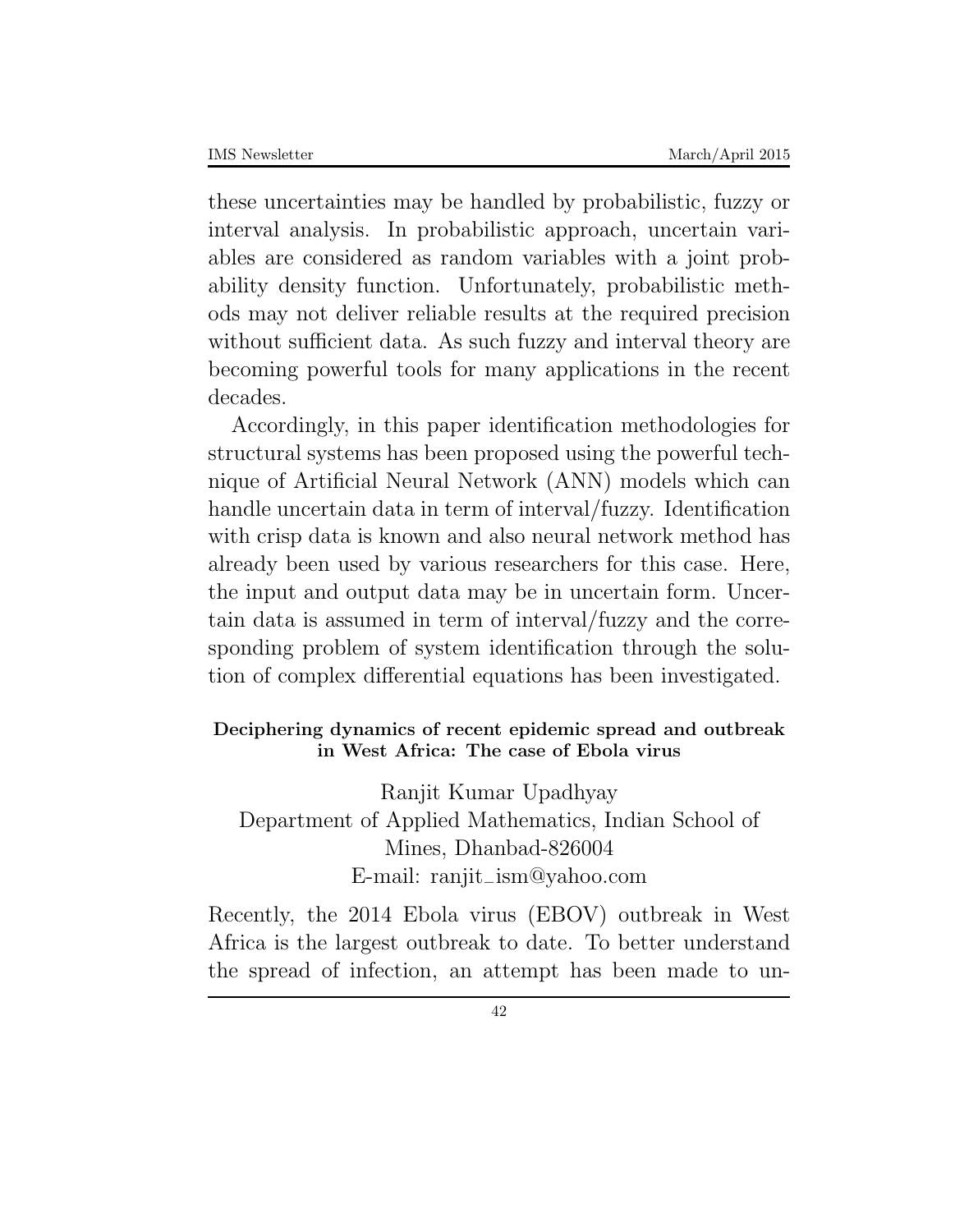derstand the Ebola outbreak using epidemic modeling. This paper mainly deals with the spread of Ebola virus in West Africa in 2014 and its effect on the human population by qualitative and quantitative analysis using an SEIR (Susceptibleexposed-Infectious-recovered) model and fit the model to the most recent reported data of infected cases and deaths in Guinea, Liberia and Sierra Leone. The model exhibits two equibria, namely, the disease-free and unique endemic equilibria. The existence and local stability of the disease free and endemic equilibria are explored in terms of the basic reproduction number  $R_0$ . Using the results of Central manifold theory, it is established that as R0 passes through unity, transcritical bifurcation occurs in the model system and the unique endemic equilibrium is asymptotically stable. The constructed model provides an estimate to the potential number of future cases. The model indicates that the disease will decline after peaking if certain recovery rate is maintained. The model indicates that the effective reproduction number might have dropped to around unity. Possible implications of the results for disease eradication and its control are discussed which suggests that proper control strategies in West Africa is needed to stop the recent outbreak.

### **Simplicity and complexity in predator-prey-parasite system**

Nandadulal Bairagi Department of Mathematics, Jadavpur University, Kolkata E-mail: nbairagi@math.jdvu.ac.in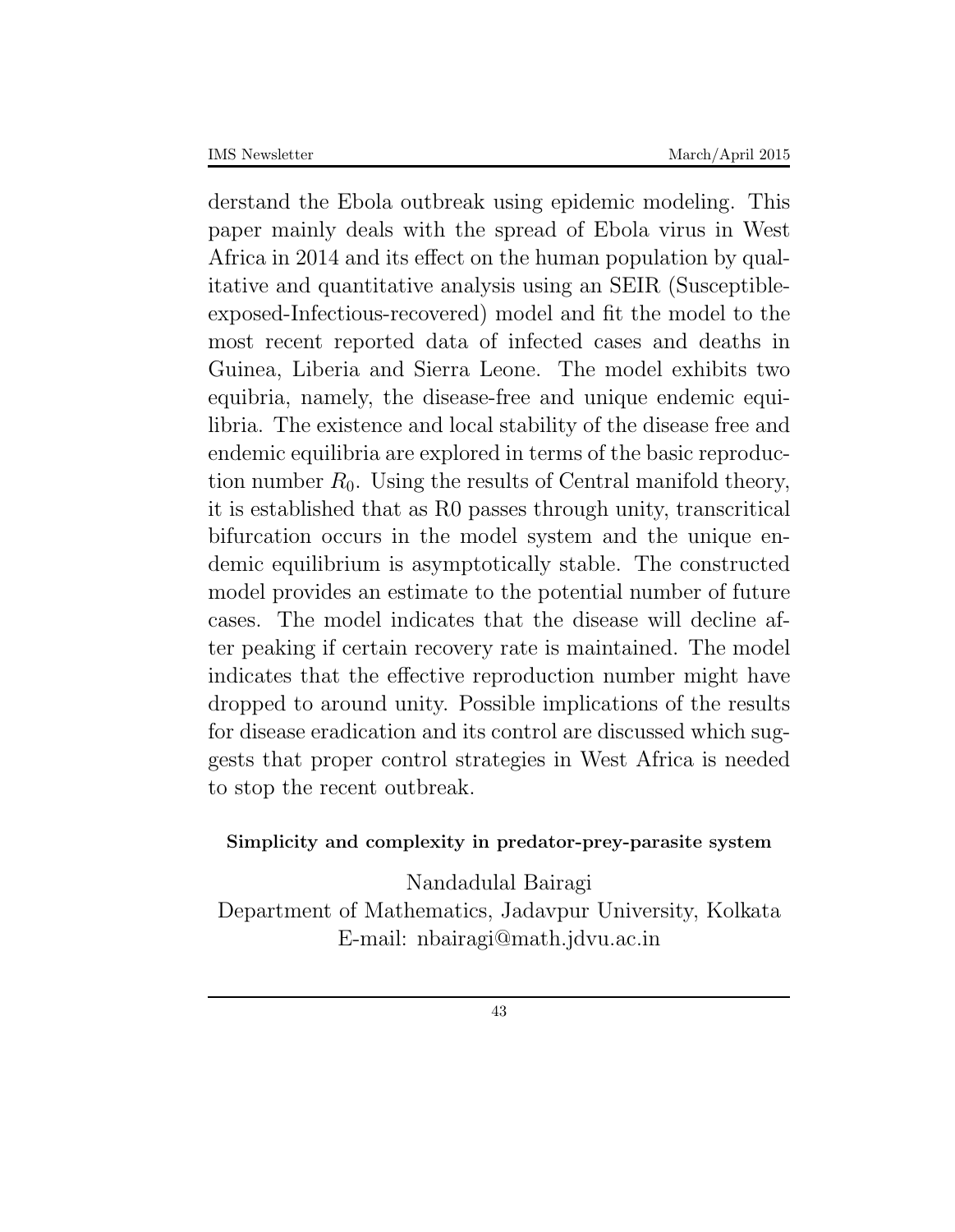Parasites are recognized as one of the major players in the functioning of ecosystem and biodiversity. Predators, on the other hand, can dramatically shape community structure and ecosystem properties. It becomes particularly interesting in host-parasite systems because predation itself can strongly alter population dynamics of hosts and parasites. Coupled effects of parasites and predators are expected to be the key regulatory in the outcomes of most predator-prey-parasite (PPP) interactions and in the community structure. We demonstrate that a PPP model can exhibit very simple stable dynamics to very complicated chaotic dynamics under different biological assumptions.

### **Symposium on Nonlinear Analysis**

Convenor: Qamrul Hasan Ansari, Aligarh Muslim University, Aligarh

### **Exact regularization of monotone variational inequalities**

Joydeep Dutta Department of Mathematics, IIT Kanpur, Kanpur E-mail: jdutta@iitk.ac.in

The notion of exact regularization in convex optimization has been an important issue in the recent past since it has many applications. The idea is to add a regularization term to the objective function and then solve a sequence of regularized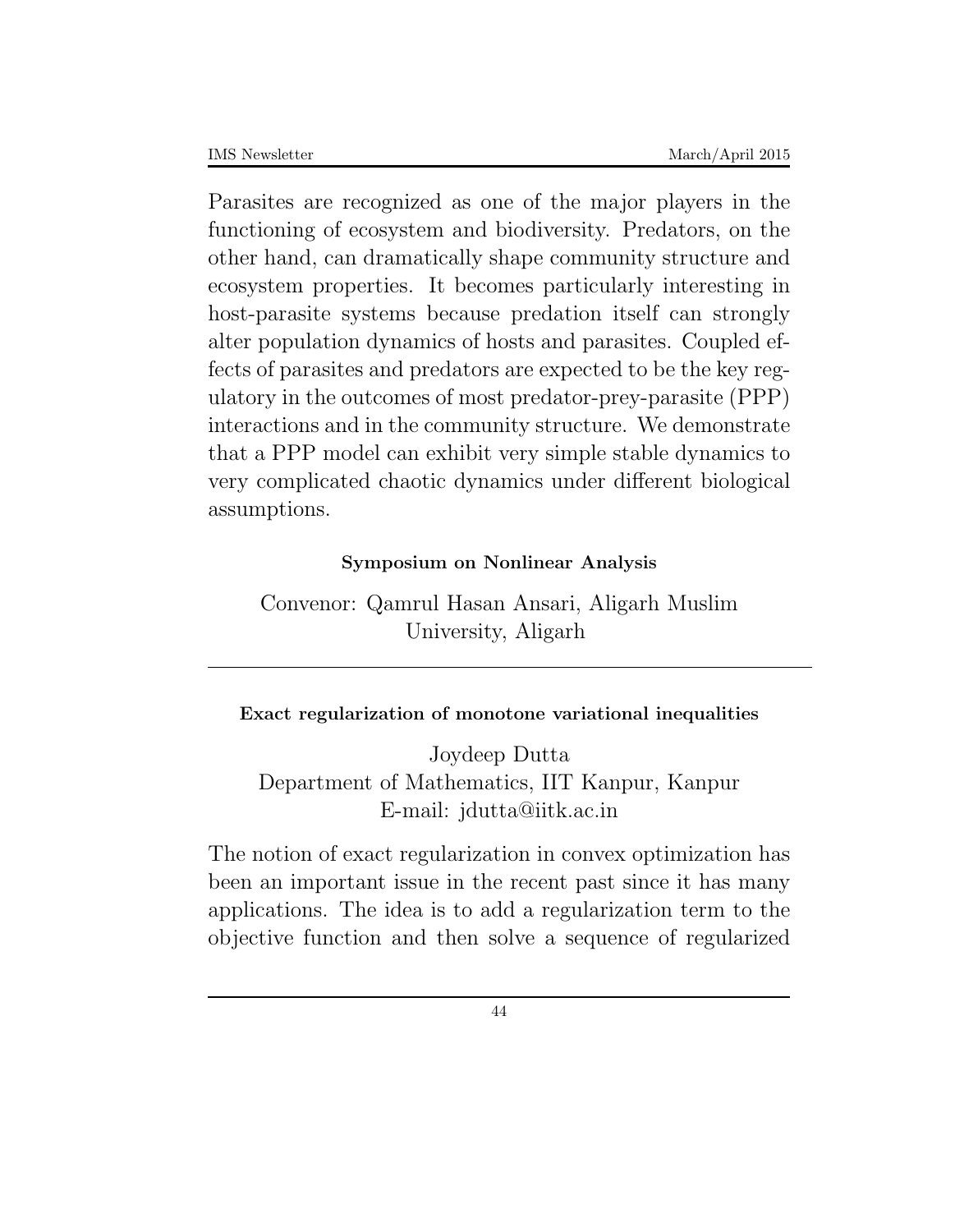problem over the same feasible set by driving the regularization parameter to zero. Exact regularization tries to find under what conditions we can guarantee the existence of a regularization parameter such that the solution of that particular instance of the regularized problem is a solution of the original convex optimization problem. We now ask ourselves the question of what could be the meaning of exact regularization for monotone variational inequalities. We present in this talk the progress we have made in this direction by showing the fundamental role of the dual gap function associated with a monotone variational inequality.

### **Some results on approximation theory and invariant points**

T. Som

### Department of Mathematical Sciences, Indian Institute of Technology (BHU), Varanasi-221005 E-mail: tsom.apm@iitbhu.ac.in

G. Meinardus (1963) initiated the study on application of fixed point results in approximation theory in normed linear spaces. Approximation theory in general has varied applications in nonlinear analysis. In 1969 Brosowski generalized the result of Meinardus and gave the following result on invariant approximation using fixed point theory in the same space.

**Theorem A** Let *T* be a linear and nonexpansive operator on a normed linear space *E*. Let *C* be a *T*-invariant subset of *E* and *x* a *T*-invariant point. If the set  $P_C(x)$  of best *C*approximants to *x* is nonempty, compact and convex, then it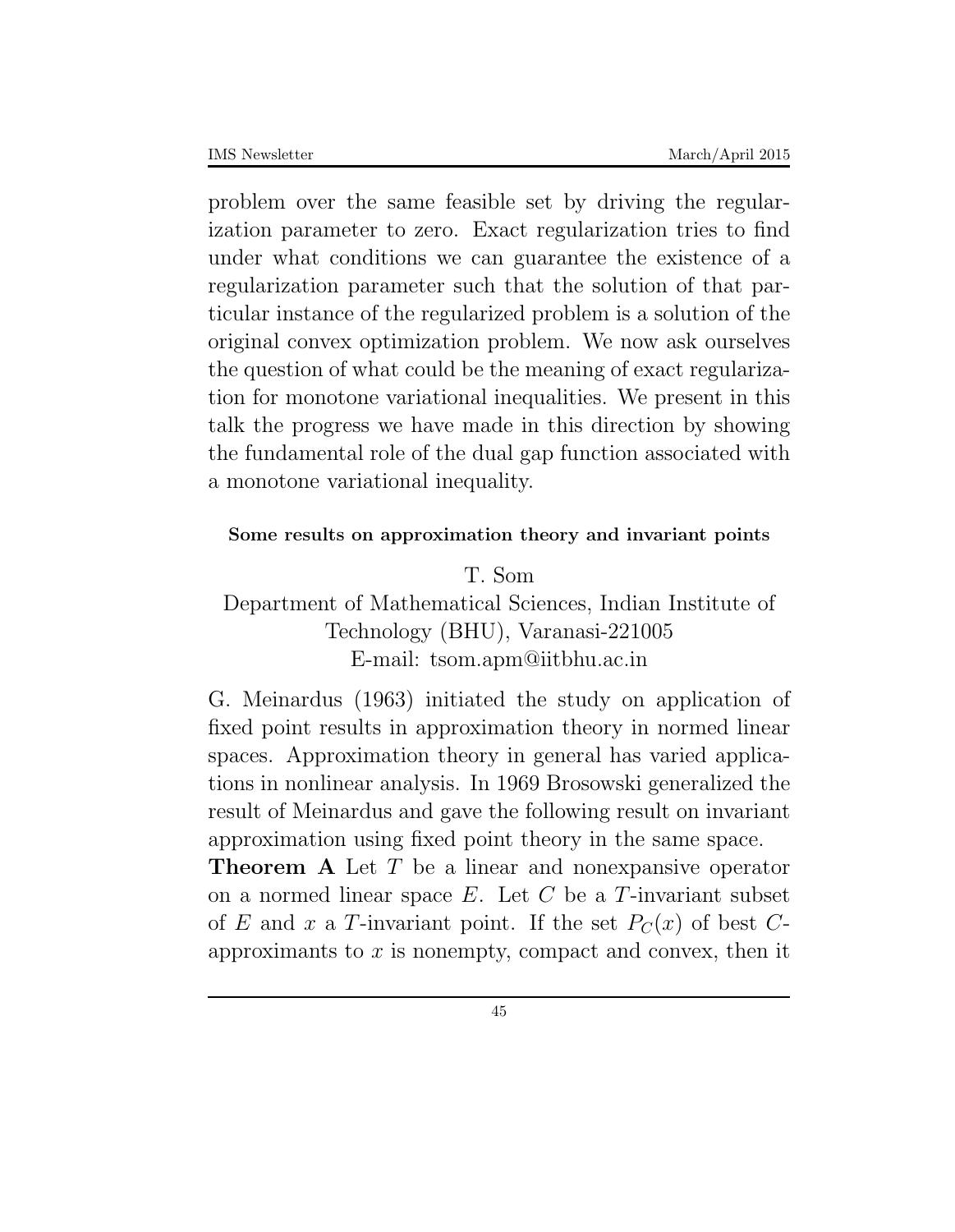contains a *T* invariant point.

S P Singh (1979) observed that the linearity of the operator *T* and convexity of the set  $P_C(x)$  in Theorem can be relaxed and proved the following result:

**Theorem B** Let  $T: E \to E$  be a nonexpansive self mapping of a normed linear space *E*. Let *C* be a *T*- invariant subset of *E* and *x* a *T*-invariant point. If the set  $P_C(x)$  is nonempty, compact and starshaped, then it contains a *T*-invariant point. Further Singh (1979) showed that Theorem B remains valid if *T* is assumed to be nonexpansive only on  $P_C(x) \cup \{x\}$ . All these lead to a number of results in this direction by different researchers, which are noted in Rao and Mariadoss (1983), Mukherjee and Som (1985), Mukherjee and Verma (1985), Sahab and Khan (1987), Narang and Chandok (2009, 2010), Asnaashari (2012), Chandok and Narang (2012) etc which generalized the result of Brosowski.

In this talk we present some similar types of results on *T*invariant points for the set of best simultaneous approximation to a pair of points  $x_1, x_2$  in a metric space  $(X, d)$  from a set *C*, which is not necessarily starshaped but has a jointly continuous contractive family. Some results on *T*-invariant points for the set of best approximation are also obtained. The results deduced in this work generalize and extend some of the results of authors mentioned above and of many others in turn.

46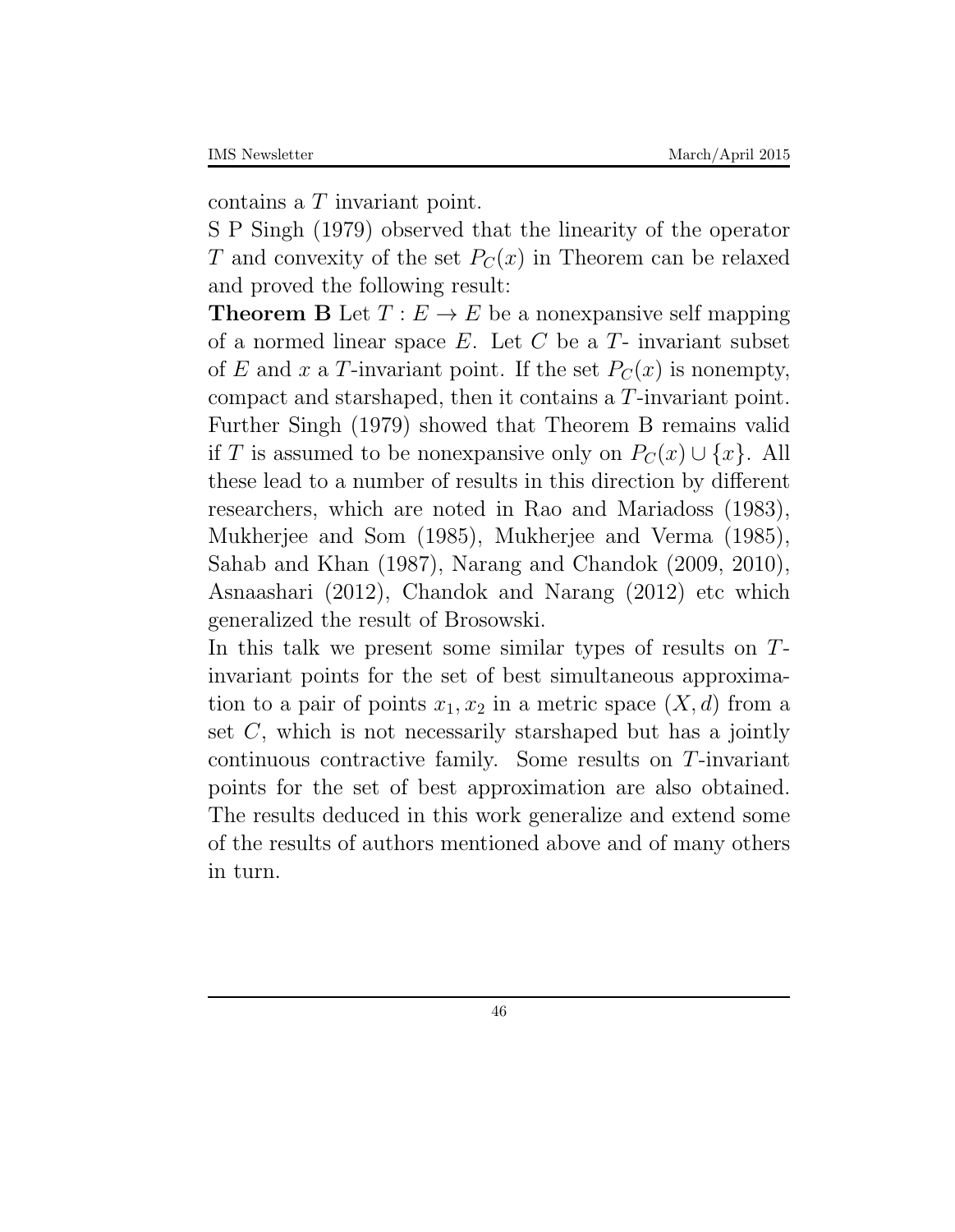### **Ekeland's variational principle and its extensions with applications**

Qamrul Hasan Ansari Department of Mathematics, Aligarh Muslim University, Aligarh E-mail: qhansari@gmail.com

In this talk, we present several forms of Ekeland's variational principle, its equivalence with Takahashi's minimization theorem and some applications to fixed point theory and weak sharp minima. We discuss equilibrium problem which is a unified model of several problems, namely, minimization problem, saddle point problem, Nash equilibrium problem, fixed point problem, variational inequality problem, etc. We present equilibrium version of EVP and prove the equivalence with some other problems. We use such EVP to establish the existence of a solution of an equilibrium problem without convexity assumption on the underlying set.

### **On Minty variational principle for nonsmooth vector optimization problems with approximate convexity**

S. K. Mishra

Department of Mathematics, Banaras Hindu University, Varanasi E-mail: bhu.skmishra@gmail.com

We formulate approximate vector variational inequalities of Stampacchia and Minty type and apply these vector variational inequalities to characterize an approximate efficient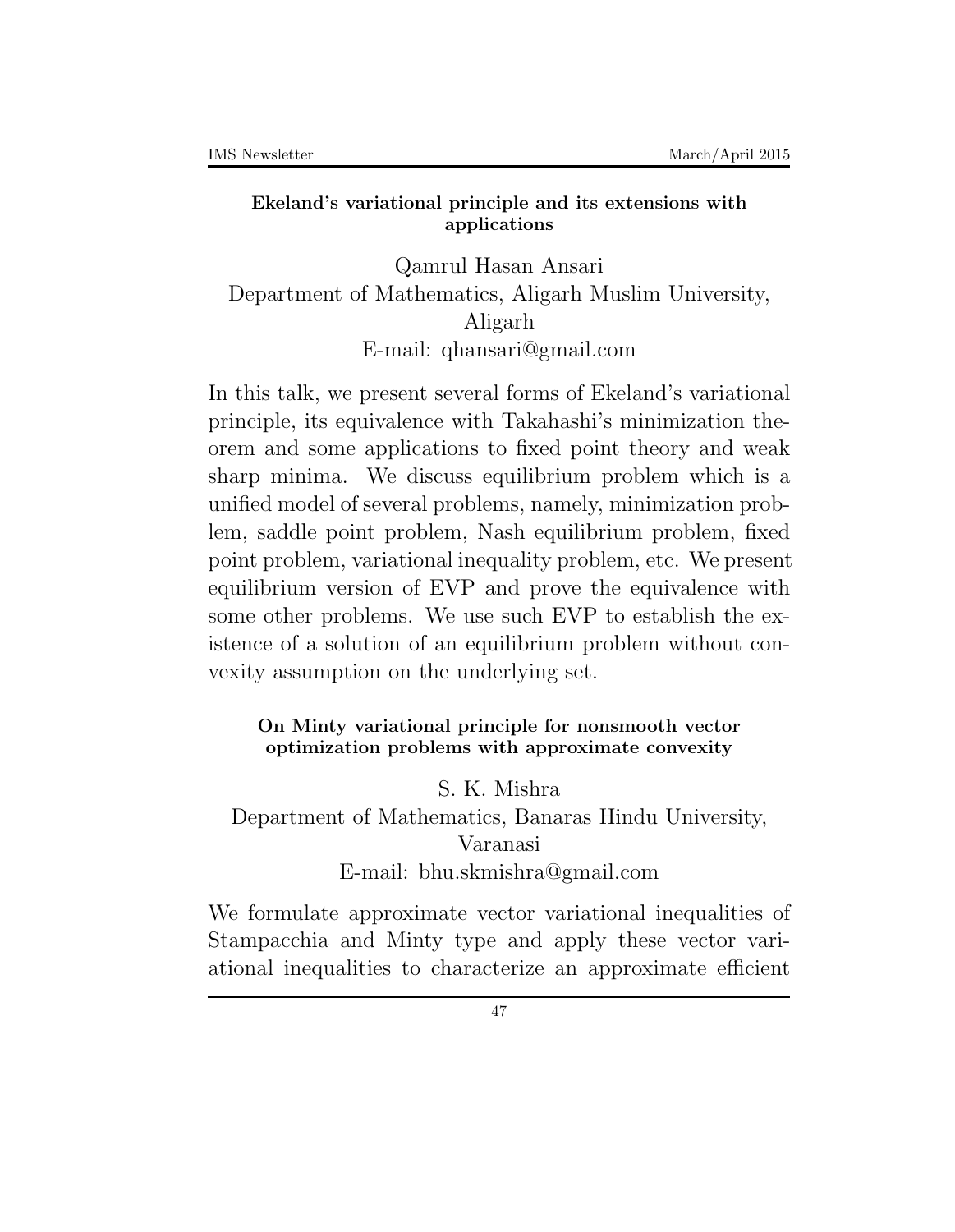solution of a vector optimization problem involving locally Lipschitz approximately convex functions.

### **Perturbed iterative techniques with applications**

D.R. Sahu Department of Mathematics, Banaras Hindu University, Varanasi E-mail: **qhansari@gmail.com**

During the last two decades, different modifications of fixed point and proximal point iterative techniques were introduced for solving various nonlinear problems in Hilbert and Banach spaces. We combine these modifications to get some new perturbed iterative algorithms. These techniques are applied to solve fixed point problems and inclusion problems.

# **IMS Prizes**

**Group-1: Discrete Mathematics, Lattice Theory, Set Theory, Logic, Number Theory and related areas**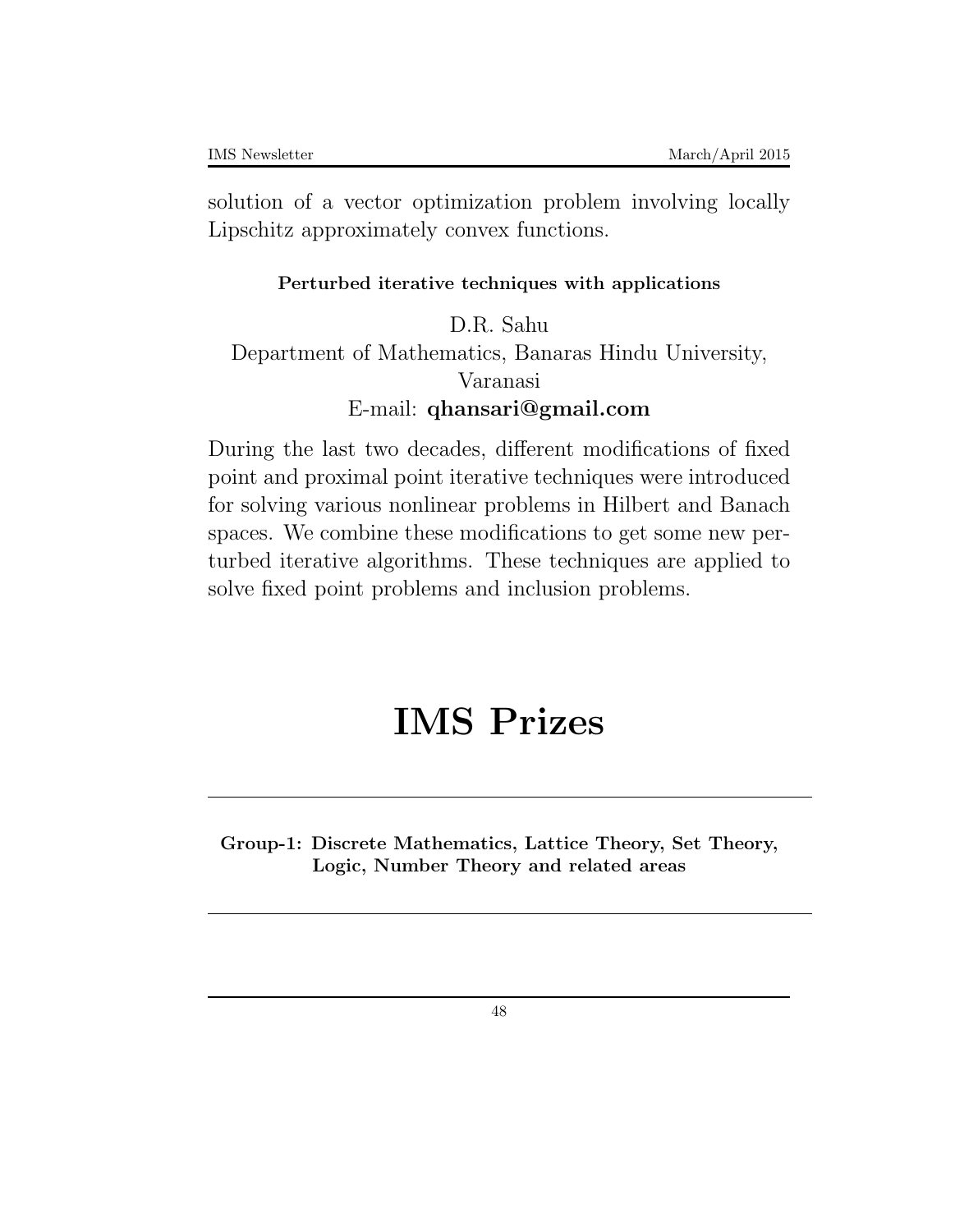### **Zero-divisor graphs of dismantlabale lattices-II**

Avinash Patil Garware College of Commerce, Karve Road, Pune-411007 E-mail: avipmj@gmail.com

In this article, we study the zero-divisor graph of lower dismantlable lattices. We prove that a zero-divisor graph of a lower dismantlable lattice with (0; 1) as an adjunct pair is complete bipartite if and only if the lattice is 0-distributive. An isomorphism problem is completely settled for the zerodivisor graph of lower dismantlable lattices with 1 join-reducible.

### **A characterization of** *N***-connected splitting matroids**

P. P. Malavadkar Center for advanced study in Mathematics, S. P. Pune University., Pune-411007 E-mail: pmalavadkar@gmail.com

The splitting operation on an n-connected binary matroid may not yield an n-connected binary matroid. In this paper, we characterize n-connected binary matroids which yield n-connected binary matroids by the generalized splitting operation.

**k-Partitions of hypercubes into regular connected subgraphs**

Amol Sonawane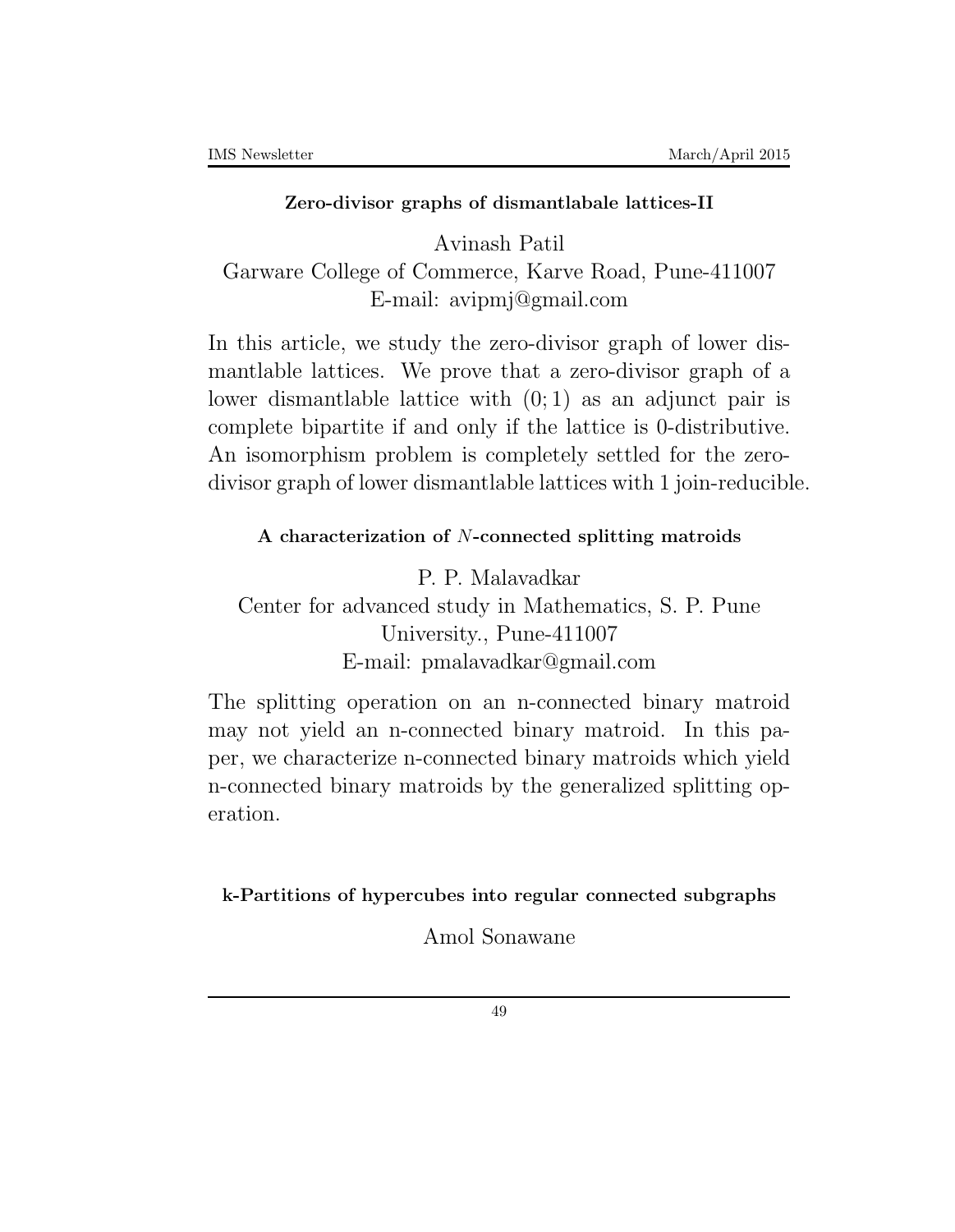### Center for advanced study in Mathematics, S. P. Pune University., Pune-411007 E-mail: amolvson@gmail.com

In this paper, we consider the problem of partitioning the edge set of  $Q_n$  into spanning, regular and connected subgraphs. We prove that if  $n = n_1 + n_2 + \cdots + n_k$  with  $n_i \geq 2$  for  $i = 1, 2, \ldots, k$ ; then the edge set of  $Q_n$  can be partitioned into *k* spanning subgraphs  $G_1, G_2, \ldots, G_k$  such that  $G_i$  is  $n_i$ -regular and  $n_i$ -connected for  $i = 1, 2, \ldots, k$ .

### **Group-2: Algebraic Geometry, Geometry, Topology, Algebraic Topology and related areas**

**On solvability of Functional equations arising in dynamic programming of multistage decision processes**

Deepmala SQC & OR Unit, Indian Statistical Institute, 203, B.T. Road, Kolkata-700 108 E-mail: deepmaladm23@gmail.com

In mathematics and computer science, dynamic programming is a method for solving complex problems by breaking them down into simpler steps. Bellman functional equation, named after its discoverer, Richard Bellman, is a necessary condition for optimality associated with the dynamic programming (a mathematical optimization method) and describe the process of solving problems where one needs to find the best decisions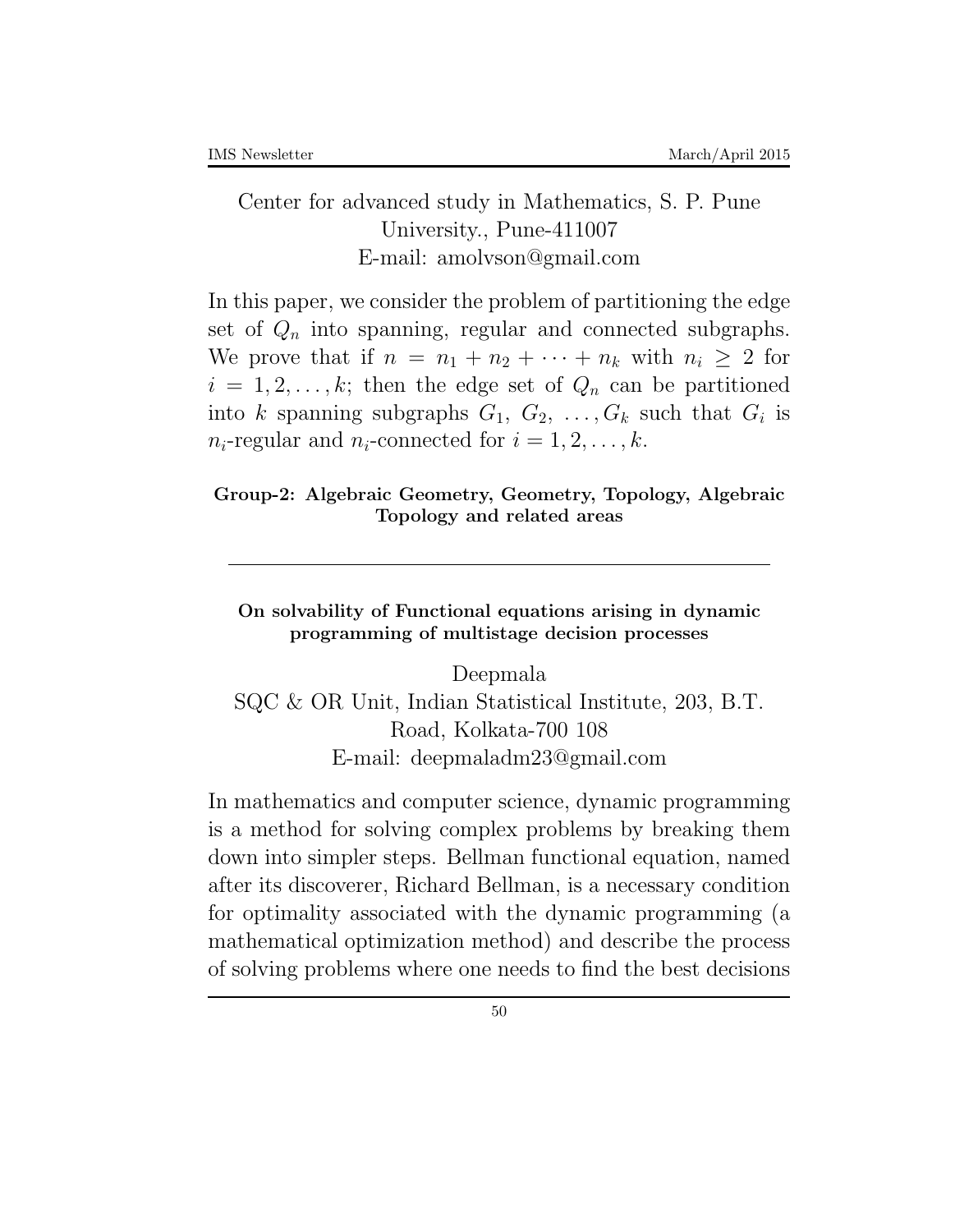one after another. It breaks a dynamic optimization problem in to simpler sub problems and describes the relationship between these sub problems. In this paper, we use a fixed point theorem as a tool to show the existence and uniqueness of the solutions for a generalized functional equations arising in dynamic programming of multistage decision making processes in Banach spaces. Our main results extend, improve and generalize the results due to several authors. An example is provided for indicating the natural realizations of our result presented in the paper.

**Group-3: Measure Theory, Probability Theory, Stochastic Processes,and related areas.**

**No abstract received**

**Group-4: Differential/Integral/Functional equations and inequalities, Special Functions, Numerical Analysis and related areas**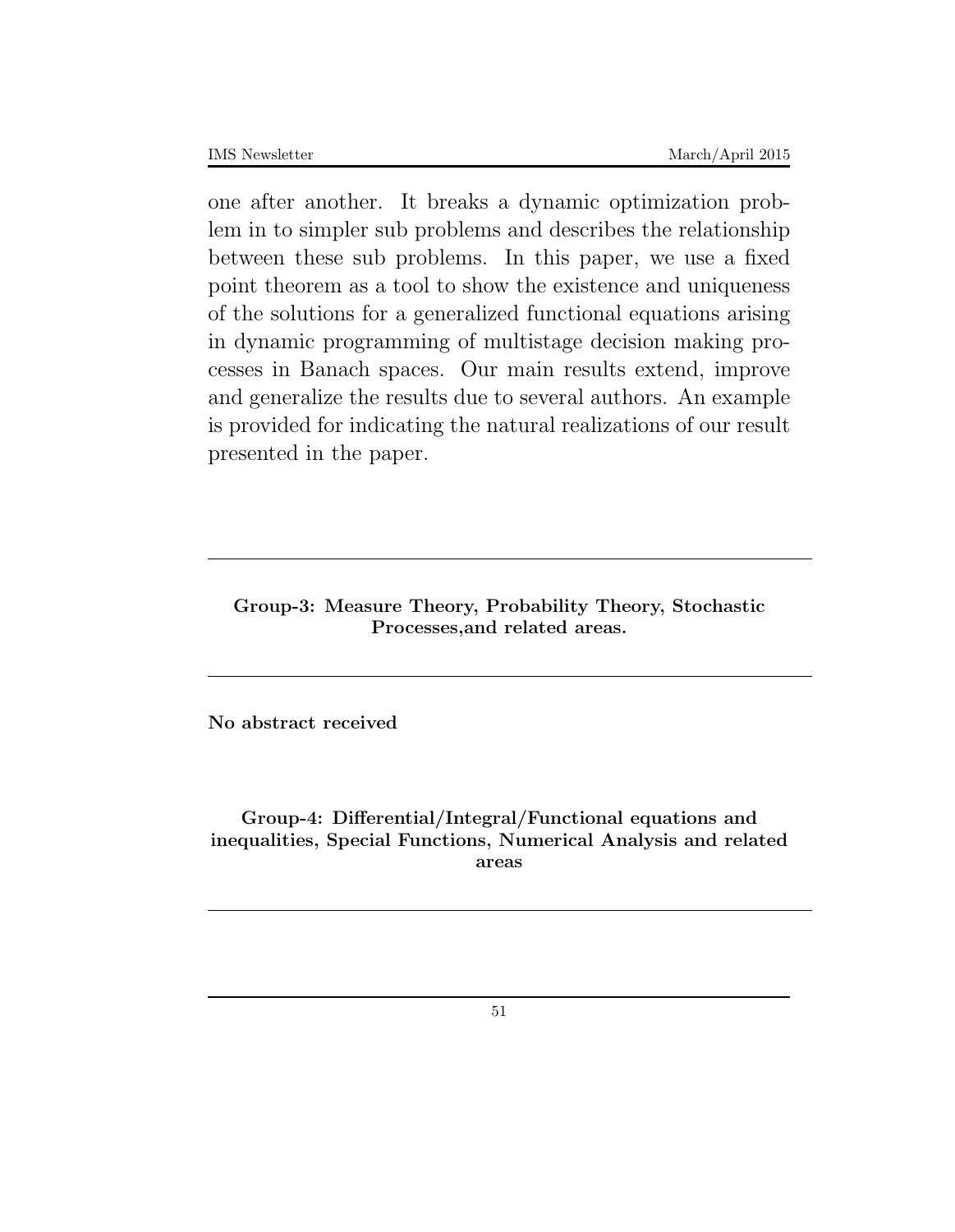### **Boundedness of impulsive functional differential equations in which state variable relaxed to time delay**

Dilbaj Singh Lovely Professional University, Punjab-144 411 E-mail: dilbaj.singh@lpu.co.in

In this paper boundedness of impulsive functional differential equations in which the state variable on the impulses are related to the time delay is considered. By using Lyapunov functions coupled with Razumikhin techniques, some criteria of uniformly boundedness of solution of impulsive functional differential equations are provided.

**Group-5: Solid Mechanics, Fluid Mechanics, Electro-magnetic Theory, MagnetoHydrodynamics, Astronomy, Astrophysics, Relativity and related areas**

**Edge waves in a homogeneous pre-stressed anisotropic plate**

Nirmala Kumari Department of Applied Mathematics, Indian School of Mines, Dhanbad-826004 E-mail: nirmala.ism@gmail.com

This paper aims to study the edge wave propagation in a uniformly homogeneous pre-stressed anisotropic (viscoelastic)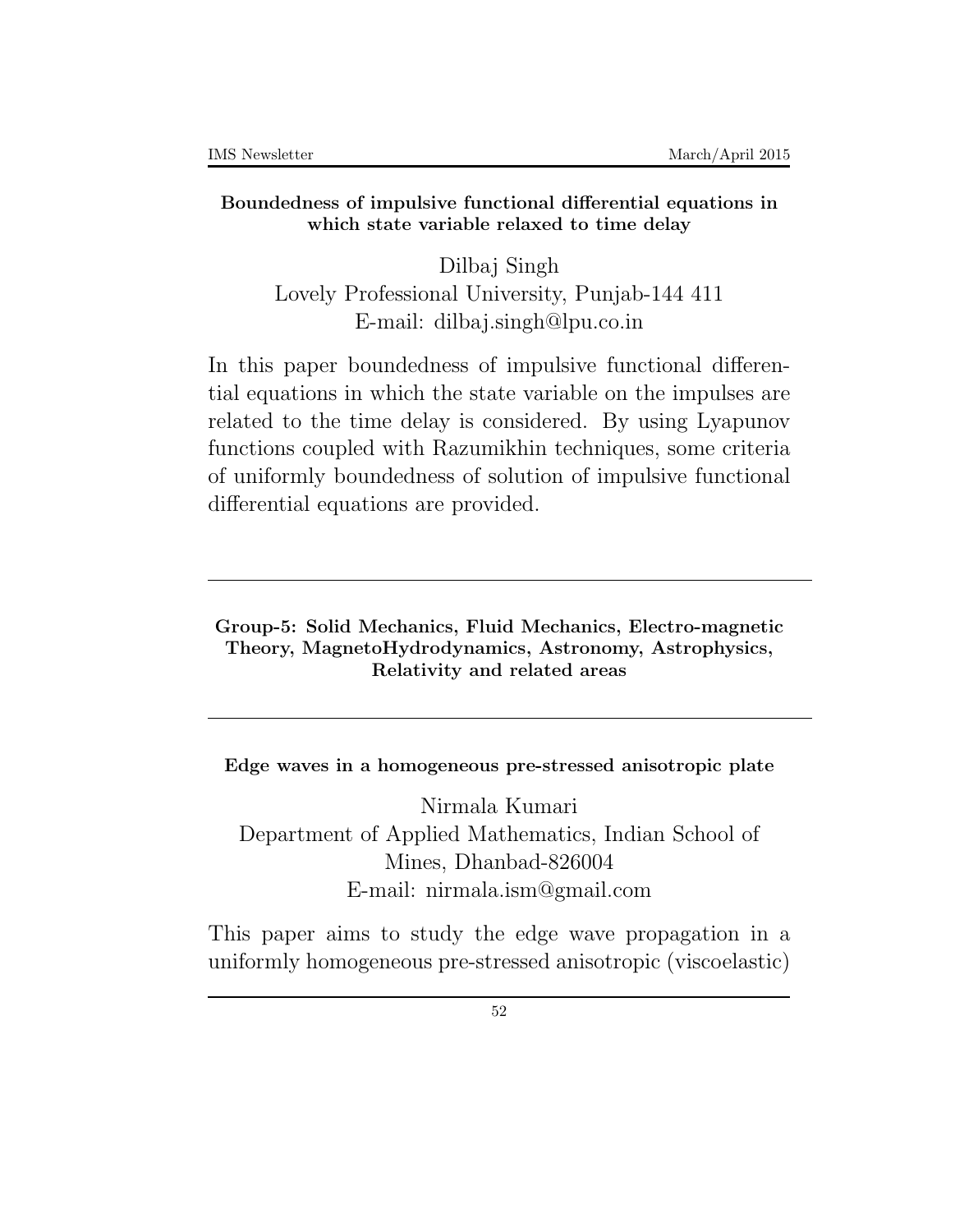plate. Frequency equation of edge wave has been established in closed form. It is observed that compressive initial stress, tensile initial stress and frequency parameters have their substantial effect on the phase velocity of edge wave.

### **Moon-perturbed energy surfaces and equilibrium points in the Sun-Earth system**

Ashok Kumar Pal Department of Applied Mathematics, Indian School of Mines, Dhanbad-826004 Eamil: ashokpalism@gmail.com

In this paper we determined the perturbation of the Moon moving around the Earth in the Sun-Earth restricted three body problem i.e., bi-circular model. The analysis is done using the theoretical tools for the determination of equilibrium points, zero velocity surfaces. In this analysis we find that there are significant perturbations in the Lagrangian points except *L*<sup>3</sup> point. According to this prevalence, the Sun-(Earth-Moon) model is used to design the trajectory and its transformation for spacecraft traveling under this assumption.

**Linear stability in case of resonances in the photogravitational restricted three body problem with an oblate body**

Ram Kishor Department of Mathematics, Central University of Rajasthan, Ajmer-305 817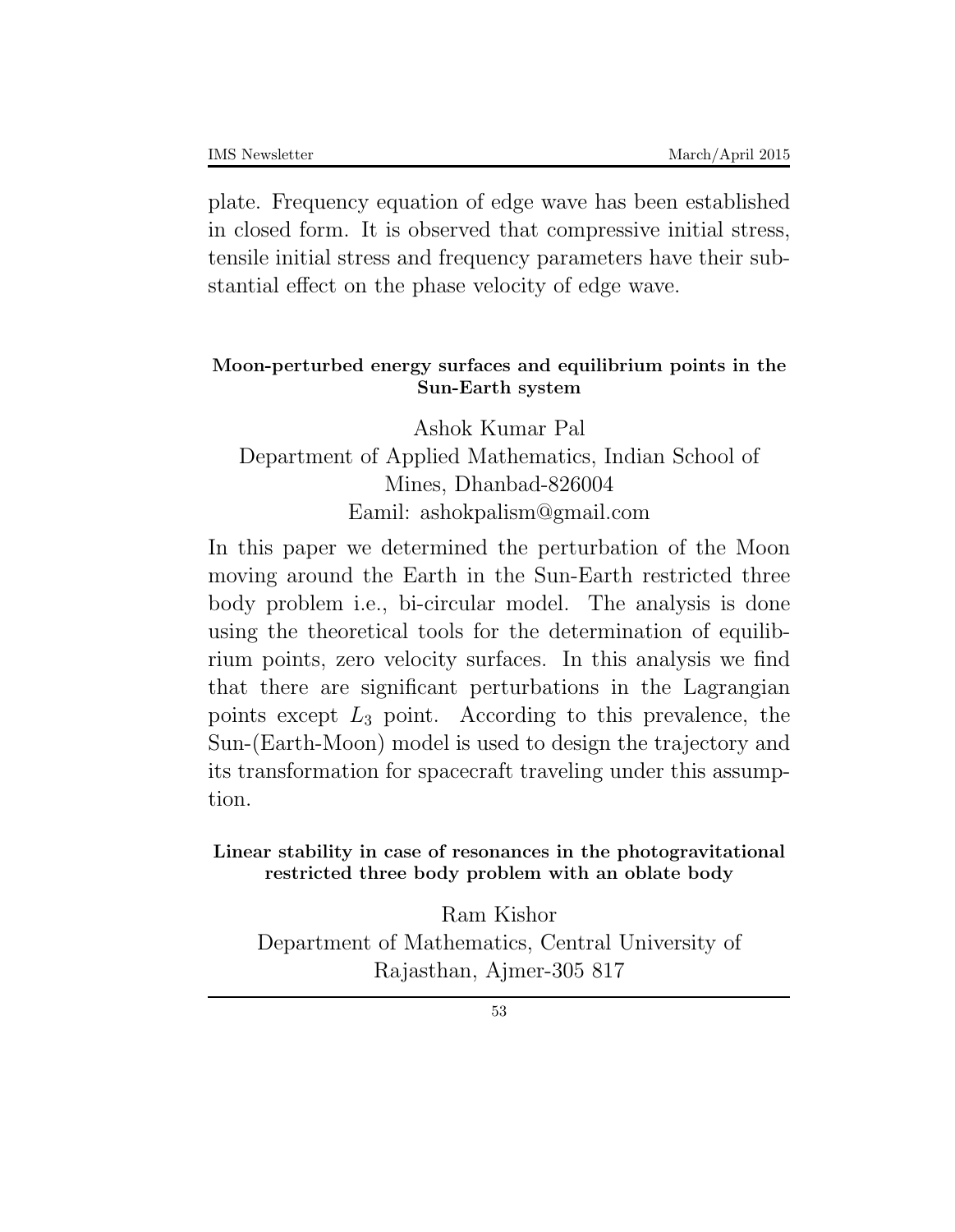### E-mail: kishormath@curaj.ac.in

We have considered the well-known restricted three body problem under the influence of perturbations in the form of radiation pressure and lack of sphericity of the primaries, respectively. In the present article, author is interested to analyzed linear stability in case of three main resonances and hence, effect of perturbations on the stability regions. In order to achieve the goal, first, we have determined triangular equilibrium point then examined its linear stability and found that points are stable for the mass ratio  $0 < \bar{\mu}_c < 0.0396478$ , in the presence of perturbations. Perturbed mass ratio for three main resonance cases is obtained and noticed that it is increasing function of radiation pressure but it decreases with respect to oblateness. It is also, observed that stability region expands with radiation pressure, in the presence and absence of oblateness but it contracts with oblateness. Again, effects of perturbations are analyzed and found that they affects the motion of restricted mass significantly, in space. Results are helpful to study more generalized problem in the presence of some other type of perturbations such as P-R drag and solar wind drag etc.

### **Propagation of Love-type wave in two distinct vertically heterogeneous layers overlying an initially stressed half-space**

Amrita Das Department of Applied Mathematics, Indian School of Mines, Dhanbad-826004 E-mail: amritadas.ism@gmail.com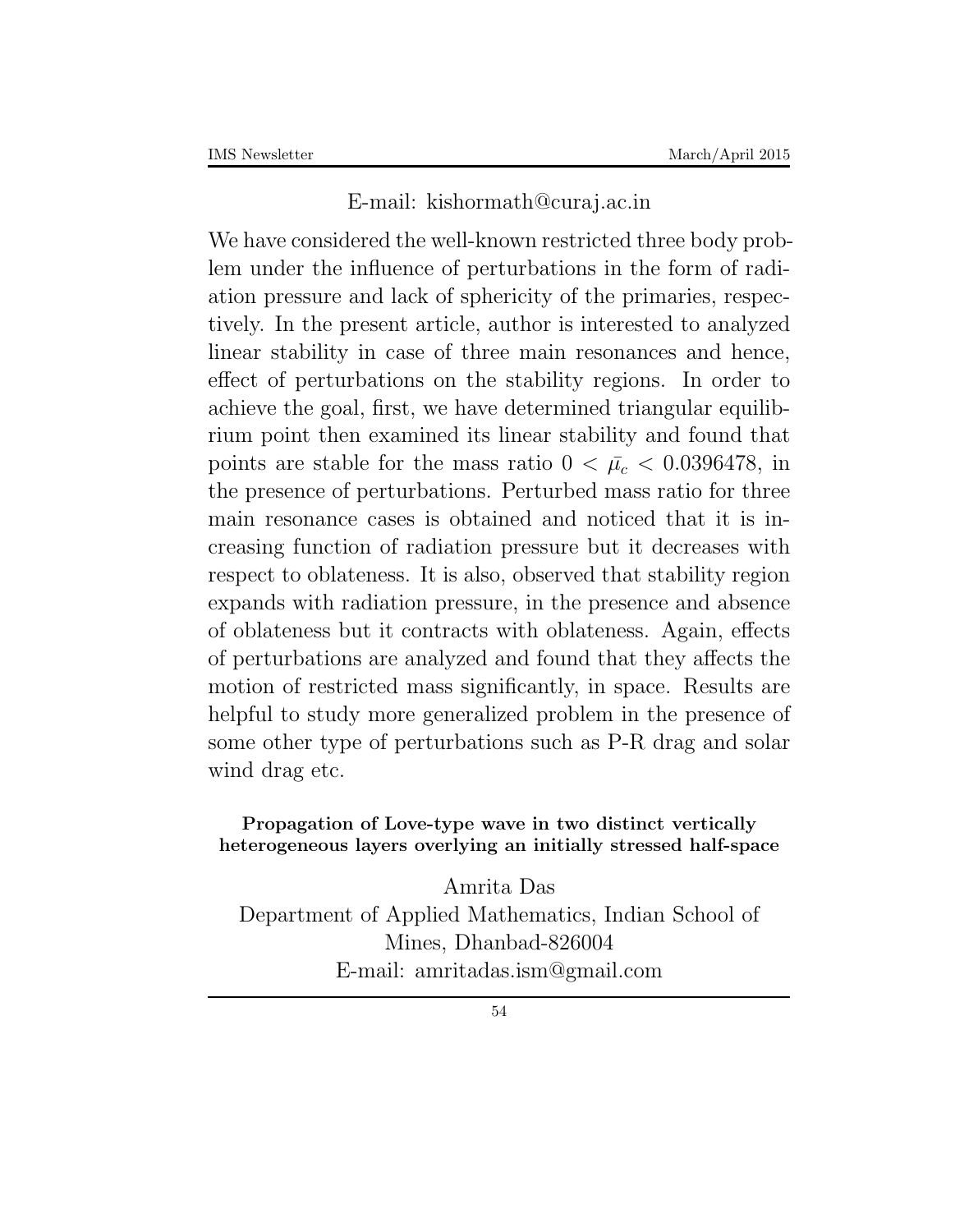The current study deals with the propagation of Love-type wave in a heterogeneous layer lying over another heterogeneous layer and an initially stressed isotropic half-space. The heterogeneity in the uppermost and intermediate layer is assumed to vary as quadratic and exponential functions, respectively, of space variable pointing positively downward. The dispersion equation has been obtained in closed form and reduced to classical Love wave equation as particular case of the problem. The effect of presence and absence of the different sort of heterogeneity in the layers and initial stress on the phase velocity has been depicted by means of graphs.

### **Shear wave propagation in a monoclinic crystalline medium influenced by smooth moving punch**

Santan Kumar Department of Applied Mathematics, Indian School of Mines, Dhanbad-826004 E-mail: ksantan.ism@gmail.com

The present study analyzes the effect of semi-infinite smooth moving punch on the shear wave propagation in an initially stressed magnetoelastic monoclinic strip. The expression of dynamic stress concentration due to the punch for the force of a constant intensity has been obtained in closed form and some important observations have been made. The study reveals that speed of moving punch associated with shear wave speed in the medium, vertical compressive initial stress, vertical tensile initial stress and monoclinic magnetoelastic coupling parameter have significant effect on dynamic stress con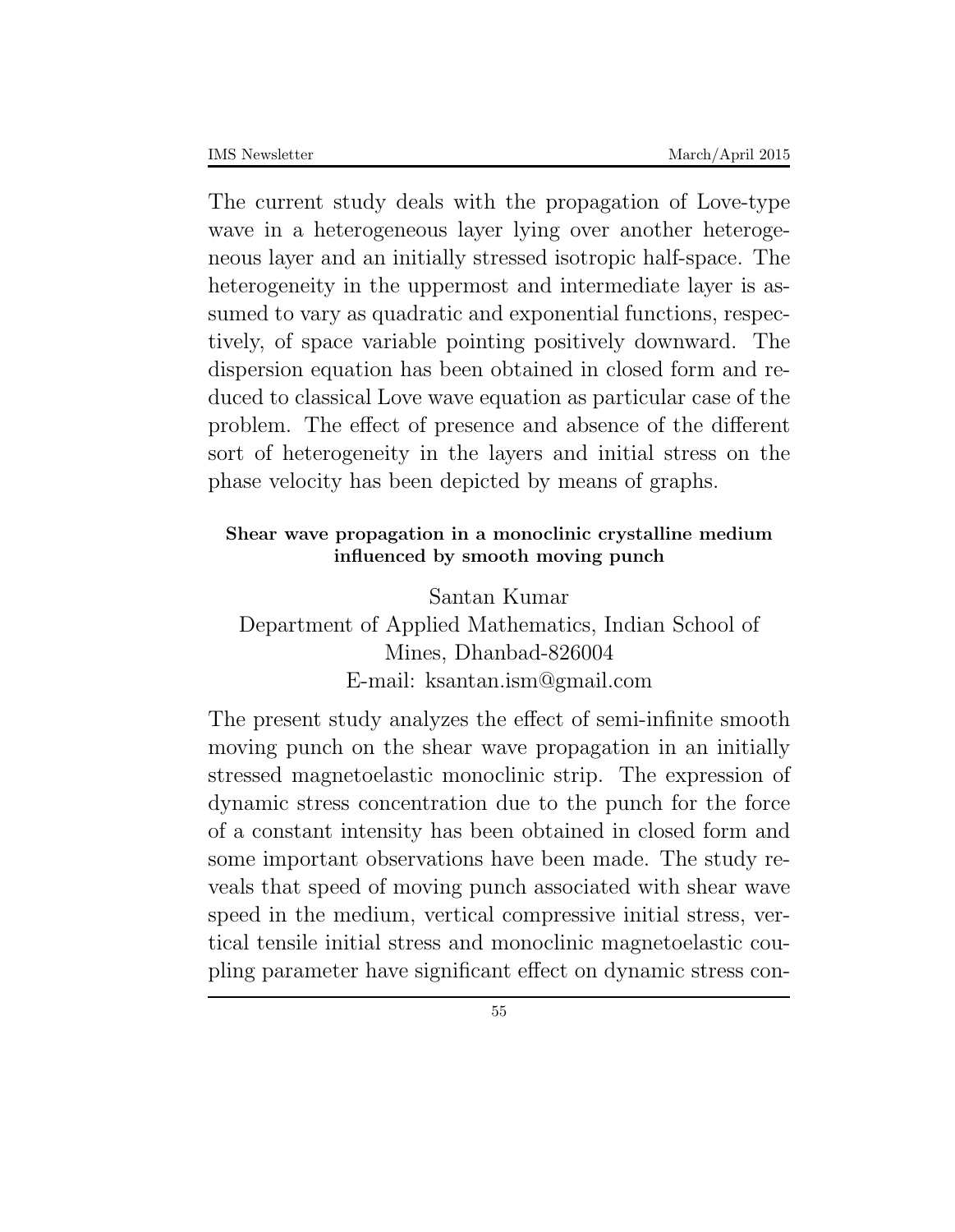centration due to semi-infinite smooth moving punch. These effects have been observed through graphical demonstration.

**Group-6: Operations Research, Optimization, Computational Mathematics, Information Technology, Biomathematics, History of Mathematics and related areas**

**Modeling the impact of Rabbit Hemorrhagic disease on the generalist predator: The case of red fox**

Parimita Roy Department of Applied Mathematics, Indian School of Mines, Dhanbad-826004 E-mail: roy.parimita@gmail.com

A qualitative analysis of an eco-epidemiological model with simple law of mass action and Hollingtype III functional response is carried out. This paper focuses on the spread of rabbit hemorrhagicdisease (RHD) in the European rabbit population and its effect on the red fox (Vulpesvulpes).Existence and uniqueness of solutions are established and shown to be uniformly bounded. Criteriafor diffusion-driven instability caused by local random movements of European rabbits and red fox are obtained. We found that diffusion coefficients and transmission rate have appreciable influence on spatial spread of epidemics. Possible implications of the result for disease eradication and its control which in turn may increase the population of rabbit are discussed.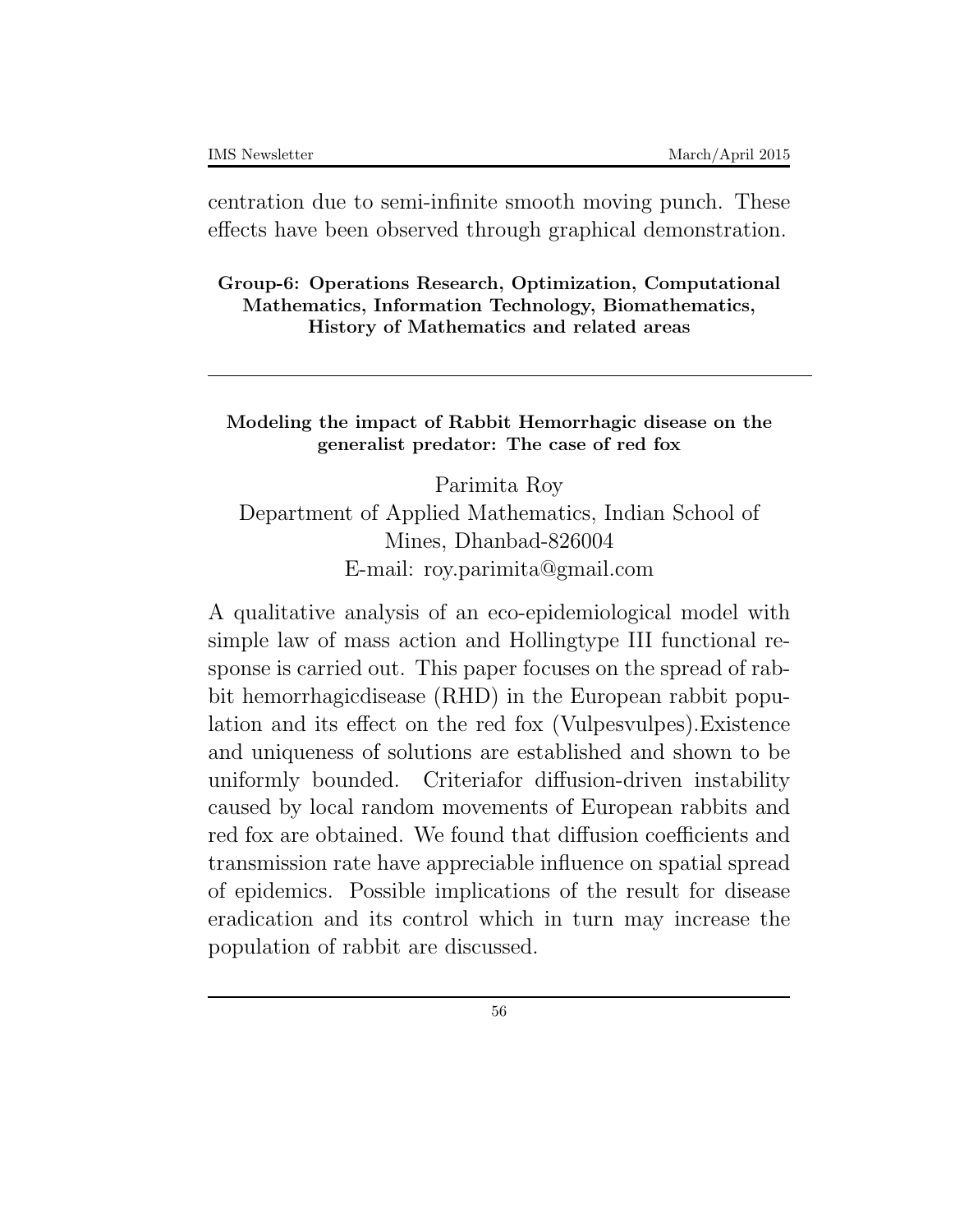# **AMU Prize: No abstract received**

# **V M Shah Prize**

**A study of certain results on spectrum and summability for a class of entire Dirichlet series having complex frequencies**

Garima Manocha Department of Mathematics, Netaji Subhas Institute of Technology Sector 3 Dwarka, New Delhi-110078 E-mail: garima89.manocha@gmail.com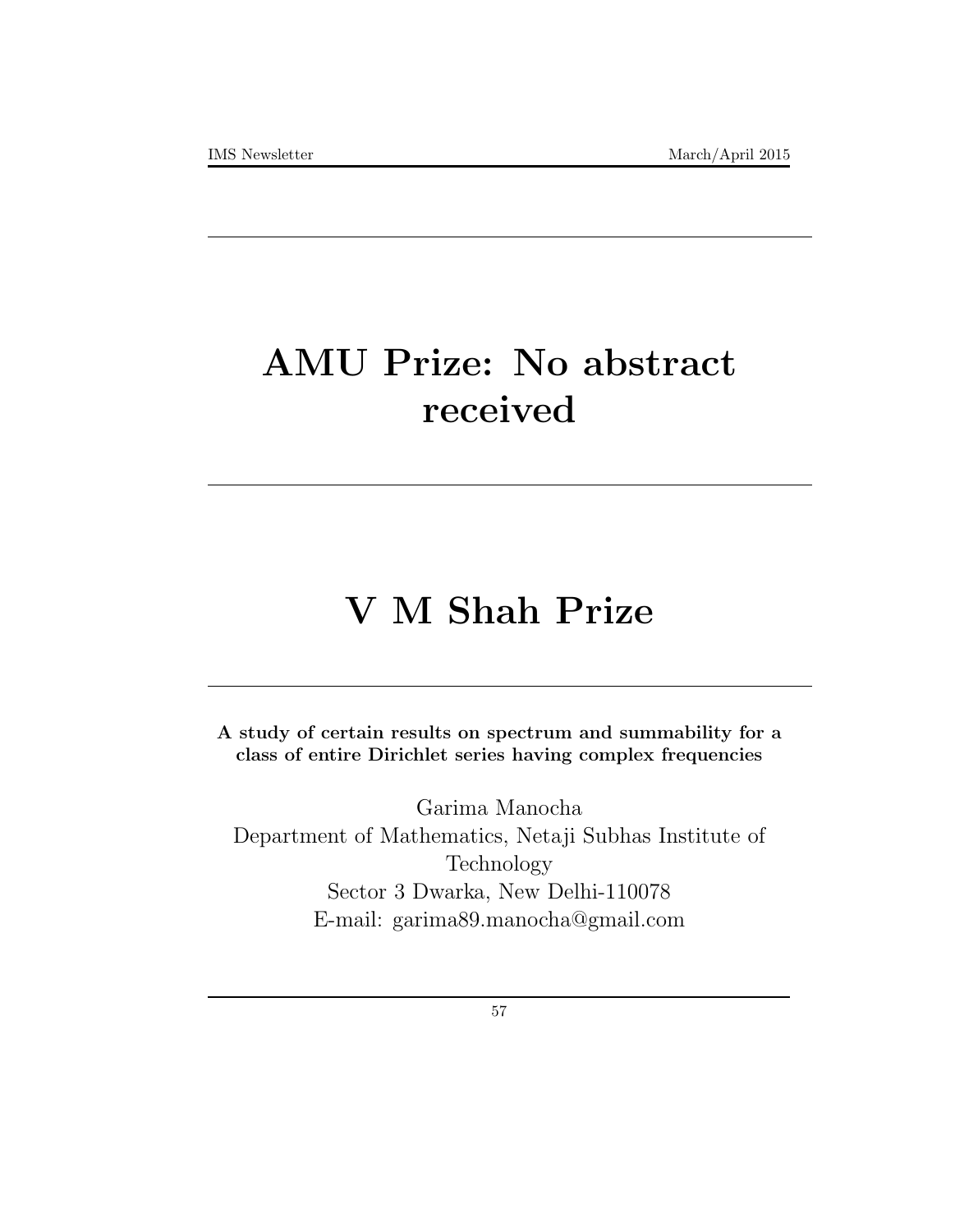Let *F* be a class of entire functions represented by Dirichlet series with complex frequencies for which  $(e^{c_1 k} |\lambda^k|/|\beta_k|^{c_2})|a_k|$ is bounded. In the present paper certainresults based on spectrum of a set and a summable sequence are studied for the set *F*.

### **Some approximation results by a Kantorovich type q-Bernstein-Stancu operators**

Asif Khan Department of Mathematics, Aligarh Muslim University, Aligarh-202002 E-mail: asifjnu07@gmail.com

In the present paper, a Kantorovich type generalization of q-Bernstein-Stancupolyno-mials has been introduced. Basic convergence results of the introduced operators and also the rateof convergence by these operators in terms of the modulus of continuity has been obtained. Further, local approximation property and Voronovskaja type theorem for the said operators has been studied. Comparisons and some illustrative graphics for the convergence of operators to a function is presented.

### **Papers**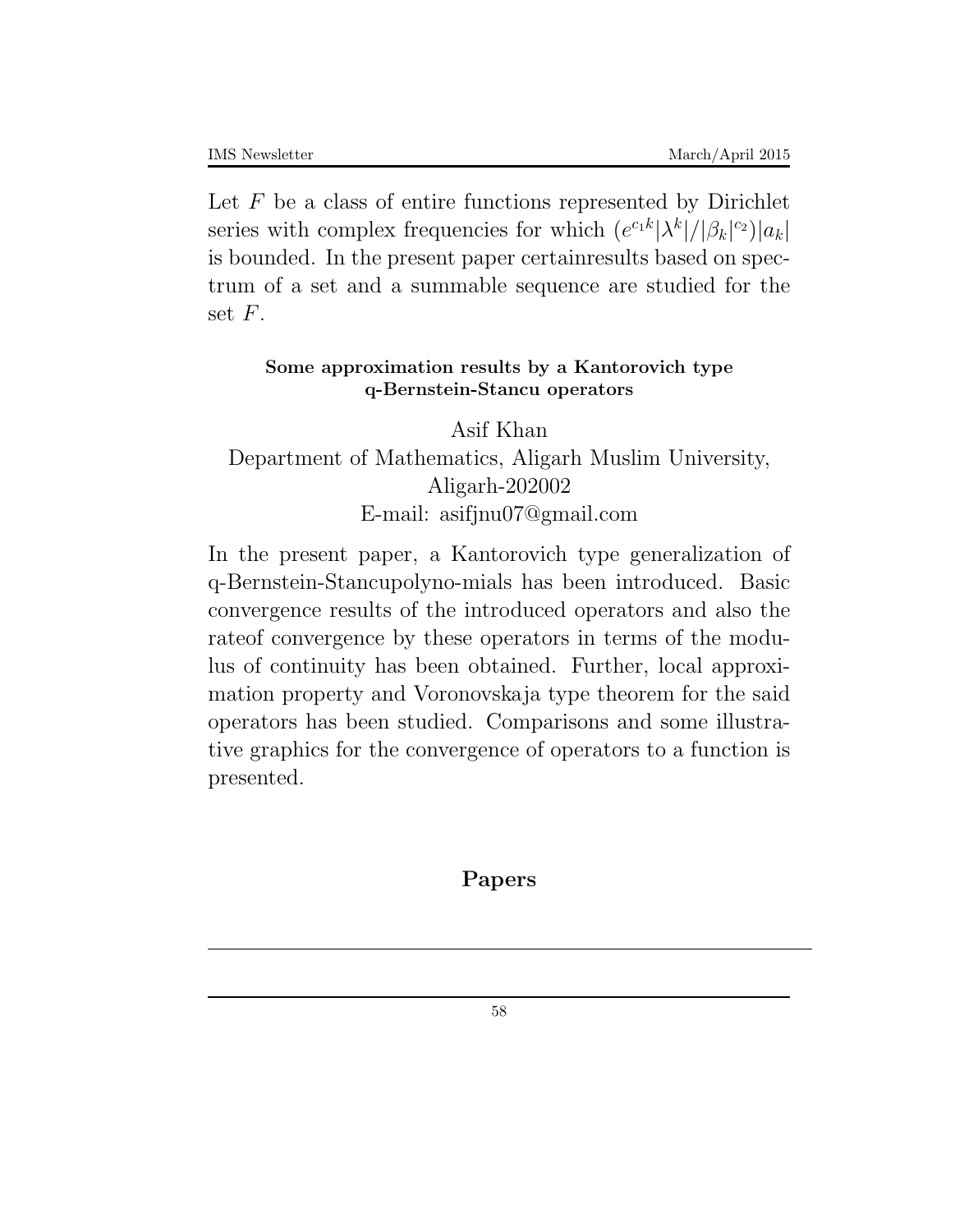#### **A: Combinatorics, Graph Theory and Discrete, Mathematics**

#### **Conditional coloring of middle graph of wheel graph**

P. Venkata Subba Reddy<sup>1</sup> and K. Viswanathan Iver<sup>2</sup>

<sup>1</sup>National Institute of Technology Warangal-506004

<sup>2</sup> National Institute of Technology Tiruchirapalli-620015 E-mail: pvsr@nitw.ac.in, kvi@nitt.edu

For integers *r* and  $k > 0$ , (where  $r \leq k$ ), a conditional  $(k, r)$ coloring of a graph *G* is a proper *k*-coloring of the vertices of *G* such that every vertex *v* of degree *d*(*v*) in *G* is adjacent to vertices with at least  $min\{r, d(v)\}\$  differently colored neighbors. The smallest integer *k* for which a graph *G* has a conditional (*k, r*)-coloring is called the *r*-th order conditional chromatic number, denoted by  $\chi^r(G)$ . In this paper, we obtain *r*-th order conditional chromatic number of middle graph of wheel graph  $M(W_n)$  for different values of r.

#### *k***-Partitions of hypercubes into regular connected subgraphs**

Amol Sonawane Center for advanced study in Mathematics, S. P. Pune University., Pune-411 007 E-mail: amolvson@gmail.com

In this paper, we consider the problem of partitioning the edge set of  $Q_n$  into spanning, regular and connected subgraphs. We prove that if  $n = n_1 + n_2 + ... + n_k$  with  $n_i \geq 2$  for  $i = 1, 2, ..., k$ ;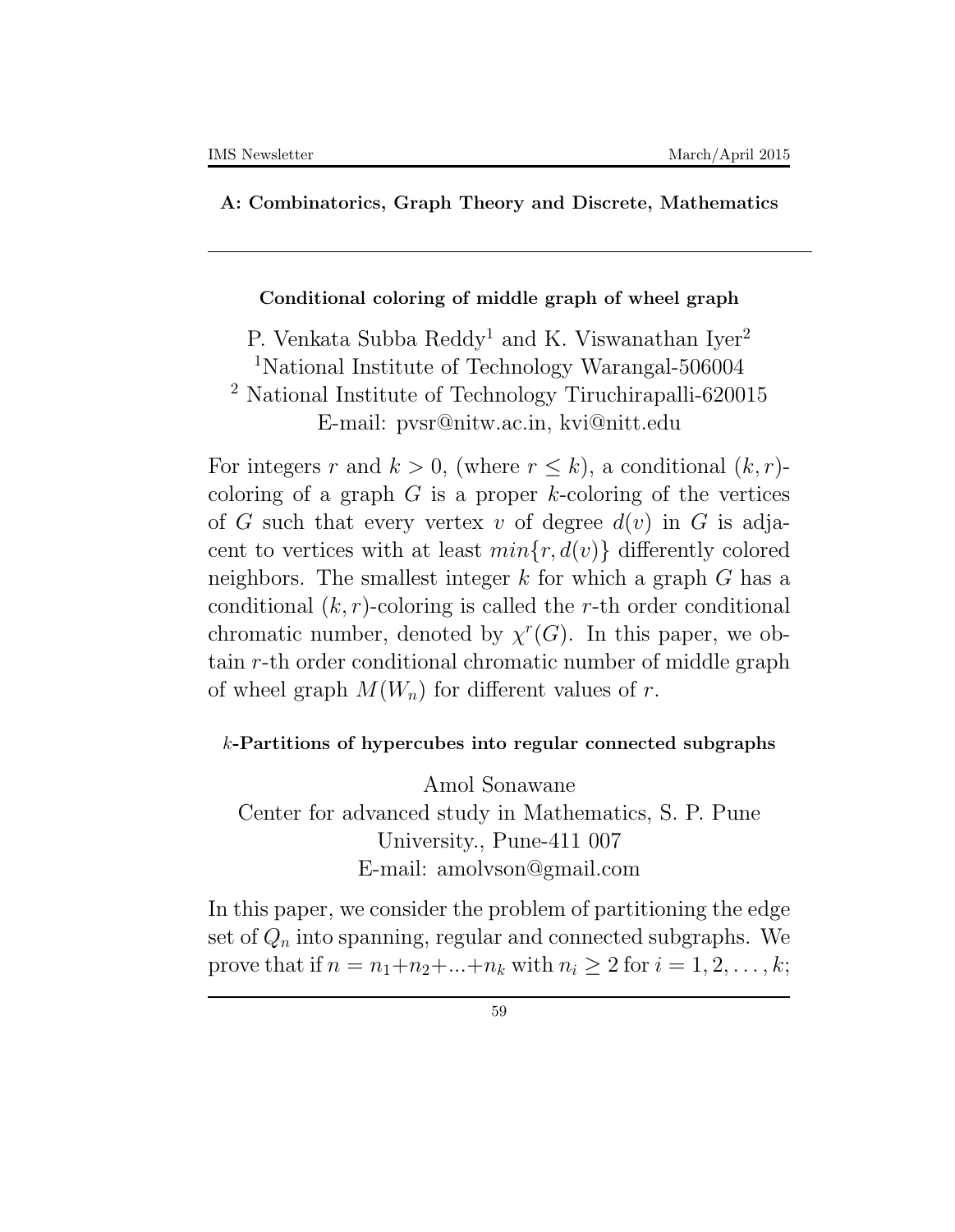then the edge set of  $Q_n$  can be partitioned into  $k$  spanning subgraphs  $G = G_1 + G_2 + G_k$  such that  $G_i$  is  $n_i$ -regular and  $n_i$ -connected for  $i = 1, 2, \ldots, k$ .

### **Some aspects of unitary addition Cayley graph of Gaussian integer modulo** *n*

Kuntala Patra and Joy Roy Gauhati University, Guwahati-781 014 E-mail: kuntalapatra@gmail.com, joyroy29@gmail.com

Let  $Z_n[i]$  be the set of Gaussian integers modulo *n*. For any positive integer  $n > 1$ , the unitary addition Cayley graph of Gaussian integer modulo *n* is given by  $G_n[i]$  with vertex set  $Z_n[i]$  and edge set  $U_n[i]$ , where  $U_n[i]$  is the set of all units in  $Z_n[i]$ . Any two vertices  $a + i.b$  and  $c + i.d$  will be adjacent in  $G_n[i]$  if and only if gcd  $(N((a + c) + i.(b + d)), n) = 1$ , where  $N((a + c) + i.(b + d)) = (a + c)^2 + (b + d)^2$ . In this paper we obtain some results on the total number of elements and unit elements of the set  $Z_n[i]$  for different forms of *n*. We investigate some graph theoretic properties such as vertex degree, number of edges, diameter and girth of the graph and also obtain condition for which the graph  $G_n[i]$  is Eulerian and Hamiltonian.

#### **B: Algebra, Number Theory and Lattice Theory**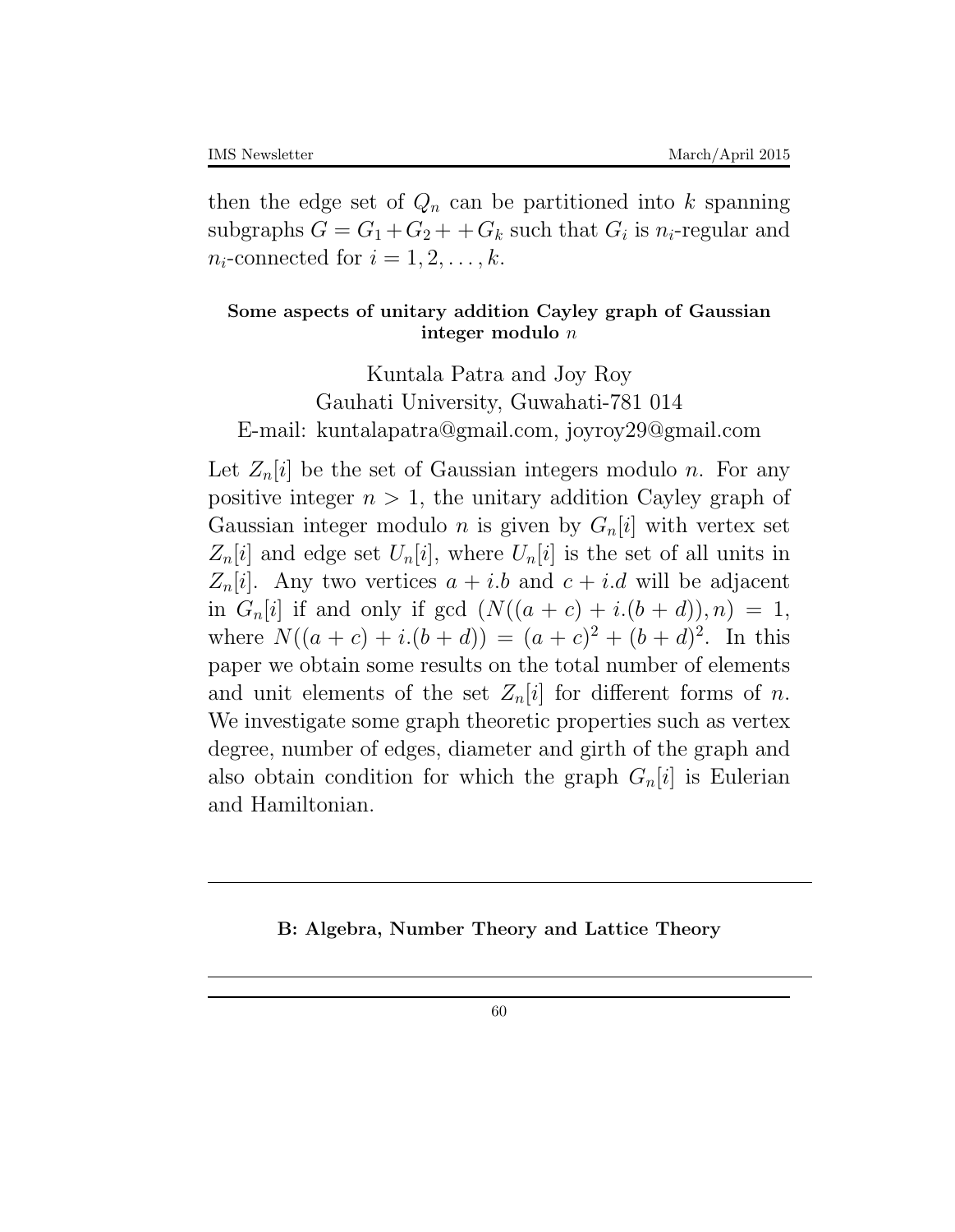#### **Some results on strongly regular near-rings**

### Manoj Kumar Manoranjan T.P. College, Madhepura-852 113

In this paper we have generalized some results on strongly regular near-rings which are closely related with strongly reduced near-rings. A near-ring is said to be left regular if for each  $a \in R$ , there exists  $x \in R$  such that  $a = xa^2$ . A near-ring is called strongly left regular if *R* is left regular and regular, similarly we define right regular. A strongly left and strongly right regular near-ring is called strongly regular near-ring. Equivalently left and right regularity implies strong regularity. Also the concept of left, strongly left, strongly right and strong regularities are all equivalent. An idempotent element *e* in *R* is called left semi central if  $ea = eae$  for  $a \in R$ . Similarly right semi centrality can be defined in a symmetric way. A nearring in which every idempotent element is left semi central is called semi central. A near-ring *R* is reduced if *R* has no non-zero nilpotent elements. We see that a strongly regular near-ring is reduced and every strongly reduced near-ring is reduced.

### *Z<sup>J</sup>* **-ideals in lattices**

Shubhangi Kavishwar and Vinayak Joshi Department of Mathematics, College of Engineering, Pune-411 005 E-mail: spk.maths@coep.ac.in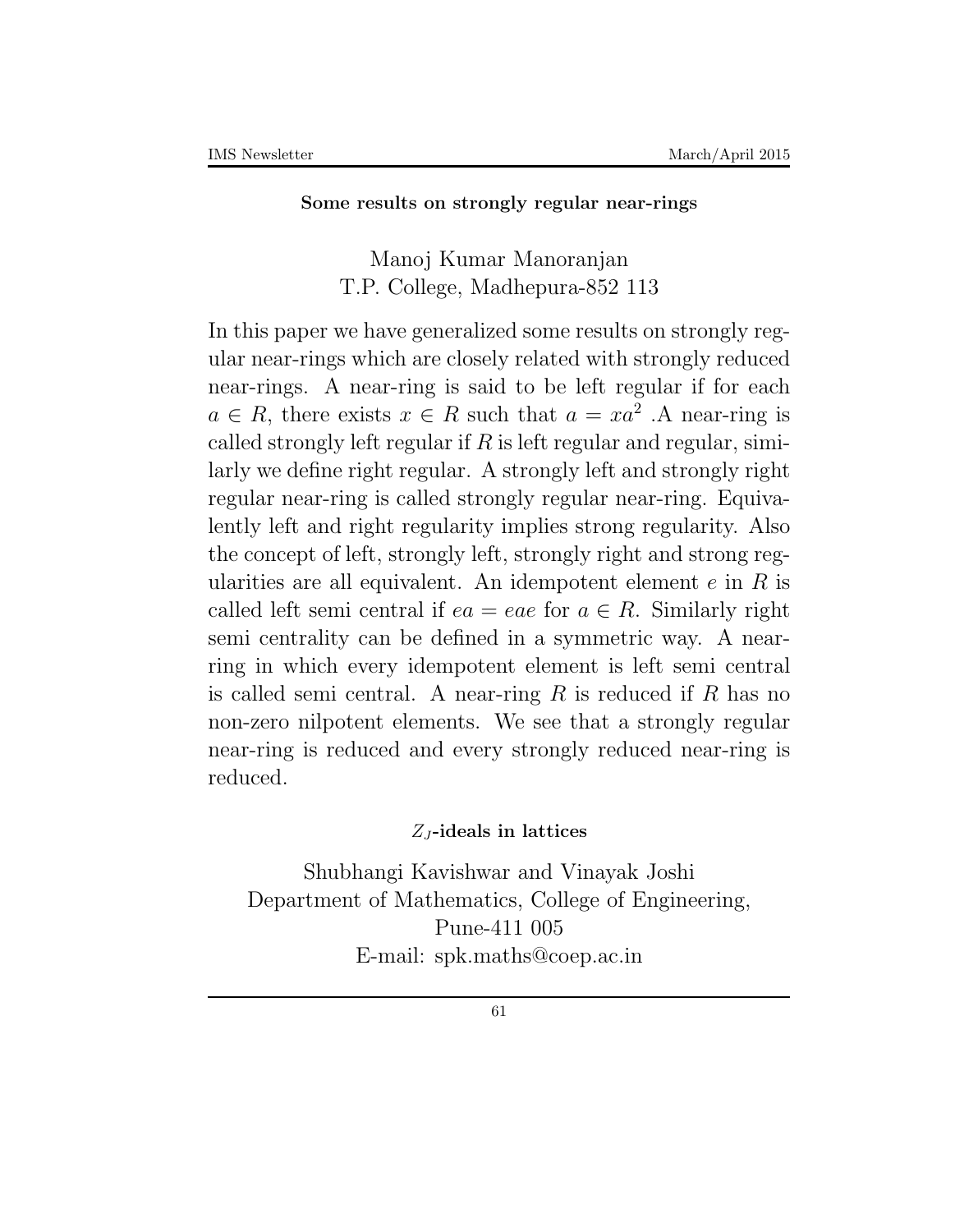In this paper, we defined *Z*-ideals,  $Z_i$ -ideals in bounded lattices and obtained some characterization.

### **Some remarks on fuzzy ideal**

Manoranjan Kumar Singh P.G.Department of Mathematics, Magadh University, Bodh-Gaya-824 234 E-mail: drmksingh*−*gaya@yahoo*.*com

Fuzzy set theory was first propounded by Zadeh in 1965. Subsequently, Rosenfeld did pioneering work by applying fuzzy sets to the realm of group theory and formulated the concept of a fuzzy subgroup of a group with respect to the *t*-norm Minimum. Since then, a host of mathematicians have been engrossed in extending the concepts and results of abstract algebra to the broader framework of the fuzzy setting. So, motivated by the above, in this paper our aim is to study the property of fuzzy ideal. Fuzzy ideal of a group were studied by Rosenfeld (1971) and Liu (1982) introduced the notions of fuzzy ideals of a ring. Here, we have derived some results over it following the notion of Liu.

### On 2-absorbing primary ideals of the semiring  $Z_0^+$

Jayprakash Ninu Chaudhari and Kunal Julal Ingale Department of Mathematics, M. J. College, Jalgaon-425 002 E-mail: jnchaudhari@rediffmail.com, ikjingale@rediffmail.com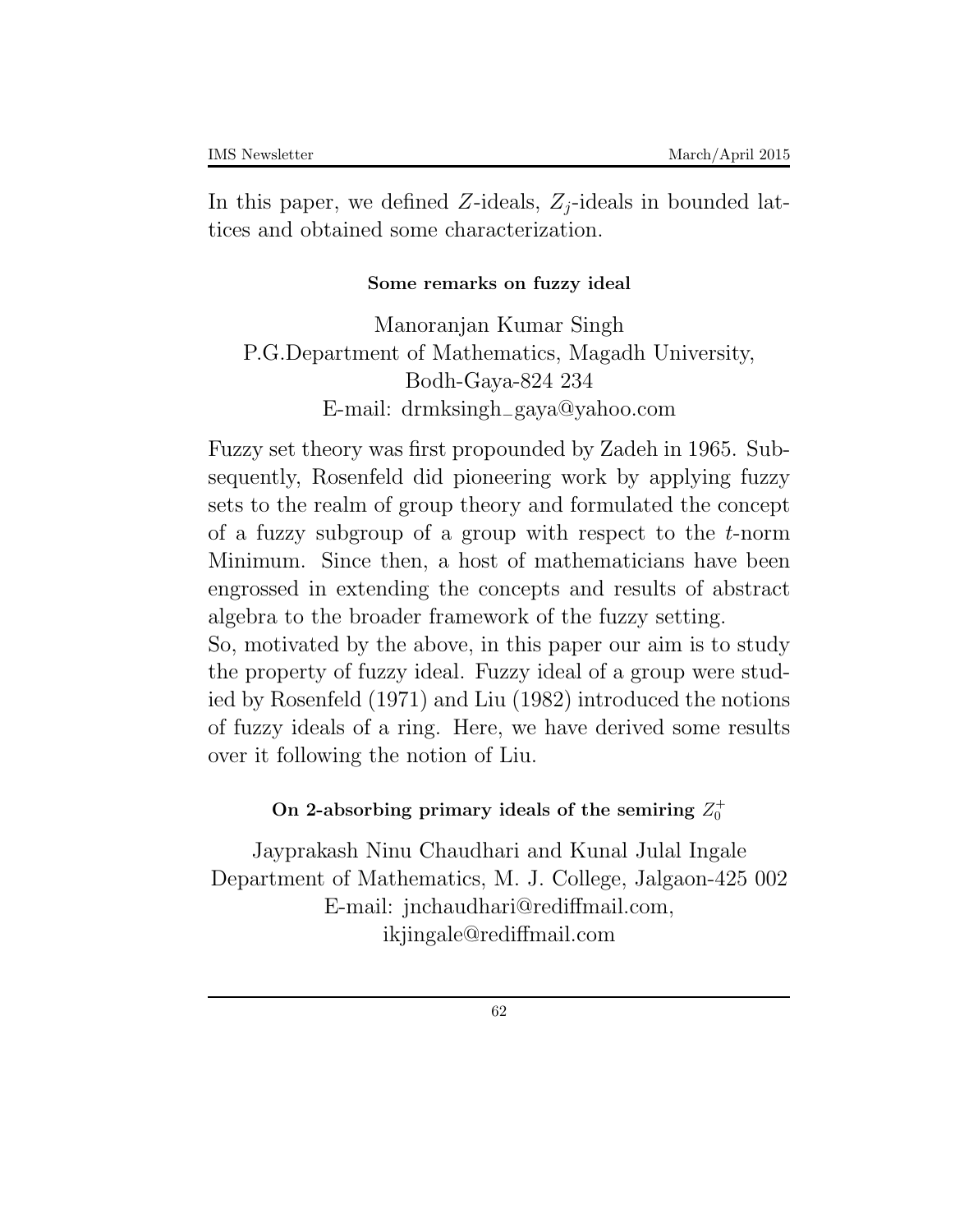Let *R* be a commutative semiring with identity  $1 \neq 0$ . In this paper, we introduce the concept of 2-absorbing primary ideals in *R*, which is a generalization of primary ideals and obtain the characterizations of 2-absorbing primary ideals of the semirings  $(Z_0^+)$  $\chi_0^+$ ; gcd; lcm) and  $(Z_0^+)$  $j_0^+; +; \cdot).$ 

#### **Skew cyclic codes over a finite non-chain ring**

Ghulam Mohammad Department of Mathematics, Aligarh Muslim University, Aligarh-202002 E-mail: mohdghulam202@gmail.com

Let  $R = F_3 + vF_3 = \{0, 1, 2, v, 2v, v+1, v+2, 2v+1, 2v+2\}$ be a ring, where  $v^2 = 1$ . In this paper, we study skew cyclic codes over *R* and investigate the structural properties of skew polynomial ring  $R[x, \theta]$  and the set  $R[x, \theta] / \langle x^n - 1 \rangle, \theta$  where is a non trivial automorphism of *R*. Further, we prove that skew cyclic codes over *R* are equivalent to either cyclic codes or quasi cyclic codes.

#### **C: Real and Complex Analysis**

**Jain-Baskakov operators and its different generalization**

Vishnu Narayan Mishra and P. Patel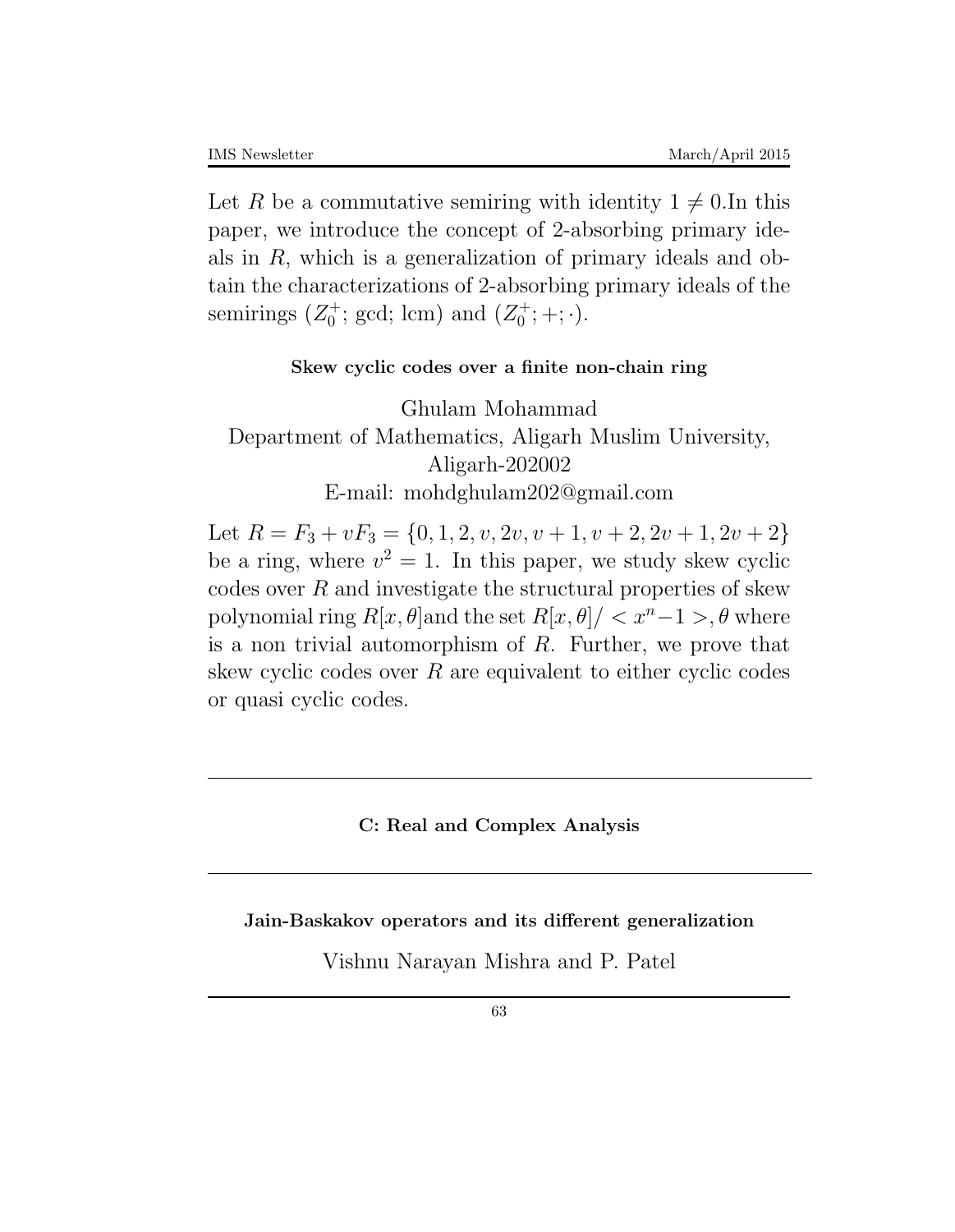# Applied Mathematics & Humanities Department, SVNIT, Surat-395 007 E-mail: vishnunarayanmishra@gmail.com

The aim of this work is to introduce new sequence of positive linear operators, which is integral version of Jain operators. We studied some direct results in ordinary approximation. Weighted approximation, rate of convergence and A-statistical convergence are investigated. Also, we discussed approximation properties of King-types and Stancu-types generalization of these new sequence of linear positive operators and investigated modification of Jain-Baskakov operators with parameter *c*. At the end, propose *q*-analogue of Jain operators based on *q*-integers.

# (*p, q*)**-th 0rder based growth analysis of composite entire functions**

Sanjib Kumar Datta, Tanmay Biswas and Chinmay Ghosh Department of Mathematics, University of Kalyani, Kalyani-741 245 E-mail: chinmayarp@gmail.com

In this paper we investigate some  $(p, q)$ -th order  $((p, q)$ -th lower order) oriented growth properties of composite entire functions improving some existing results.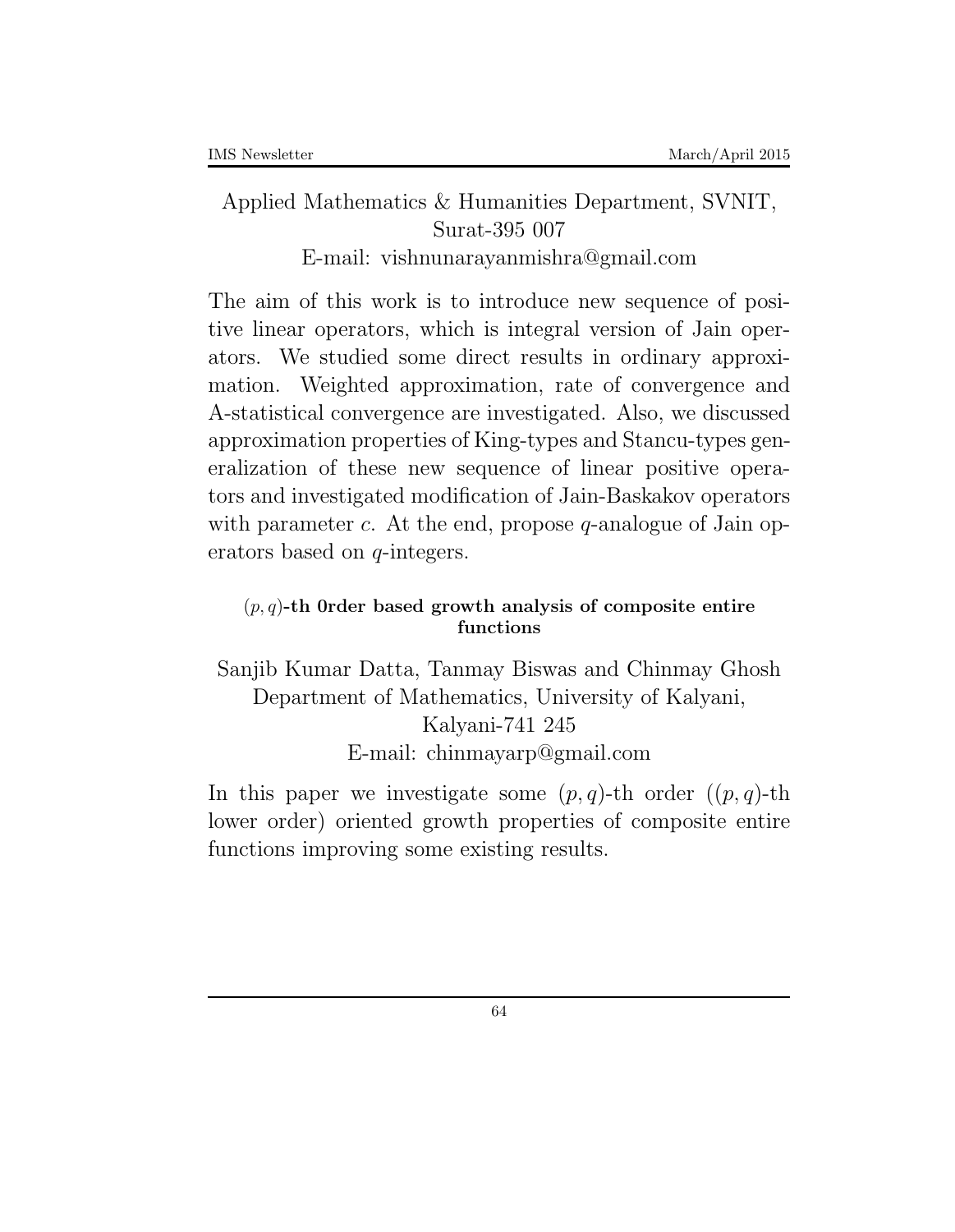#### **On relative order oriented results of entire functions of two complex variables**

Sanjib Kumar Datta, Tanmay Biswas and Golok Kumar Mondal Department of Mathematics, University of Kalyani, Kalyani-741 245 E-mail: golok.mondal13@rediffmail.com

In this paper we intend to find out relative order (relative lower order) of an entire function of two complex variables *f* with respect to another entire function of two complex variables *g* when relative order (relative lower order) of *f* and relative order (relative lower order) of *g* with respect to another entire function *h* of two complex variables are given.

### **Weighted sharing and uniqueness of meromorphic functions**

Harina P. Waghamore Department of Mathematics, Central College Campus, Bangalore University, Bangalore-560001 E-mail:pree.tam@rediffmail.com

In this paper, we study with a weighted sharing method the uniqueness problem of  $[f^n P(f)]^{(k)}$  and  $[g^n P(g)]^{(k)}$  sharing one value and obtain some results which extend and improve the results due to Hong-Yan Xu and Ting-Bin Cao.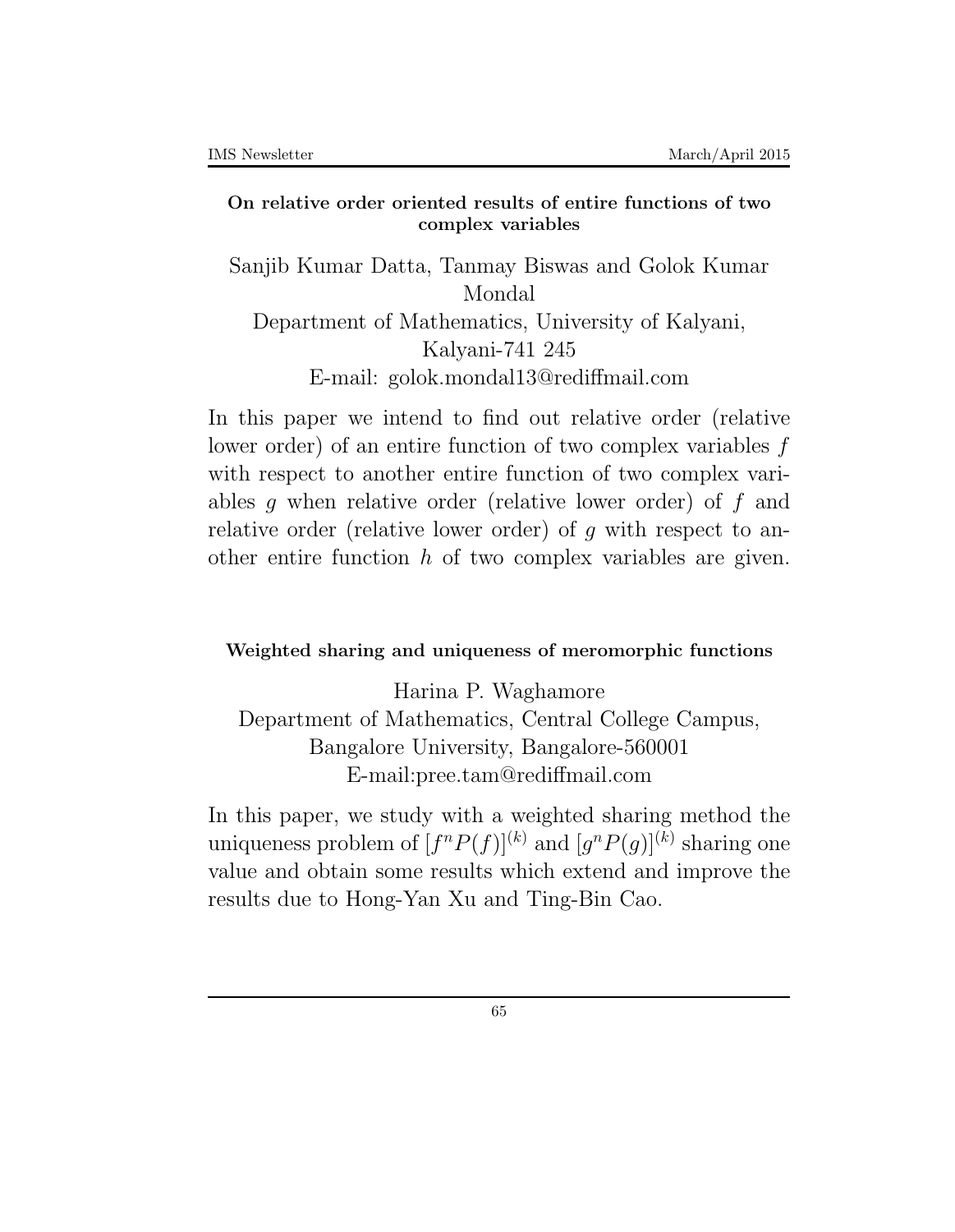#### **Uniqueness of difference polynomials of meromorphic functions**

Harina P. Waghamore and Rajeshwari S Department of Mathematics, Central College Campus, Bangalore University, Bangalore-560001 E-mail: pree.tam@rediffmail.com, rajeshwaripreetham@gmail.com

In this paper, we consider the zero distributions on the derivatives of *q*-shift difference polynomials of meromorphic functions with zero order, and obtain two theorems that extend results of Kai Liu, Xiu-Ling Liu and Ting-Bin Cao [45].

# **Fourier transform and its inverse for functions of bicomplex variables**

Abhijit Banerjee<sup>1</sup>, Sanjib Kumar Datta<sup>2</sup> and Md. Azizul  $Hoque<sup>3</sup>$ <sup>1</sup>*,*<sup>2</sup>Department of Mathematics, Krishnath College, Berhampore-252069 <sup>3</sup>University of Kalyani, Kalyani-741245 E-mail: mhoque3@gmail.com

In this paper we examine the existence and region of convergence of Fourier transform and inverse Fourier transform for functions of bicomplex variables with the help of projection on its idempotent components as auxiliary complex planes. Also we are promoting some useful properties of Fourier transform in bicomplex variables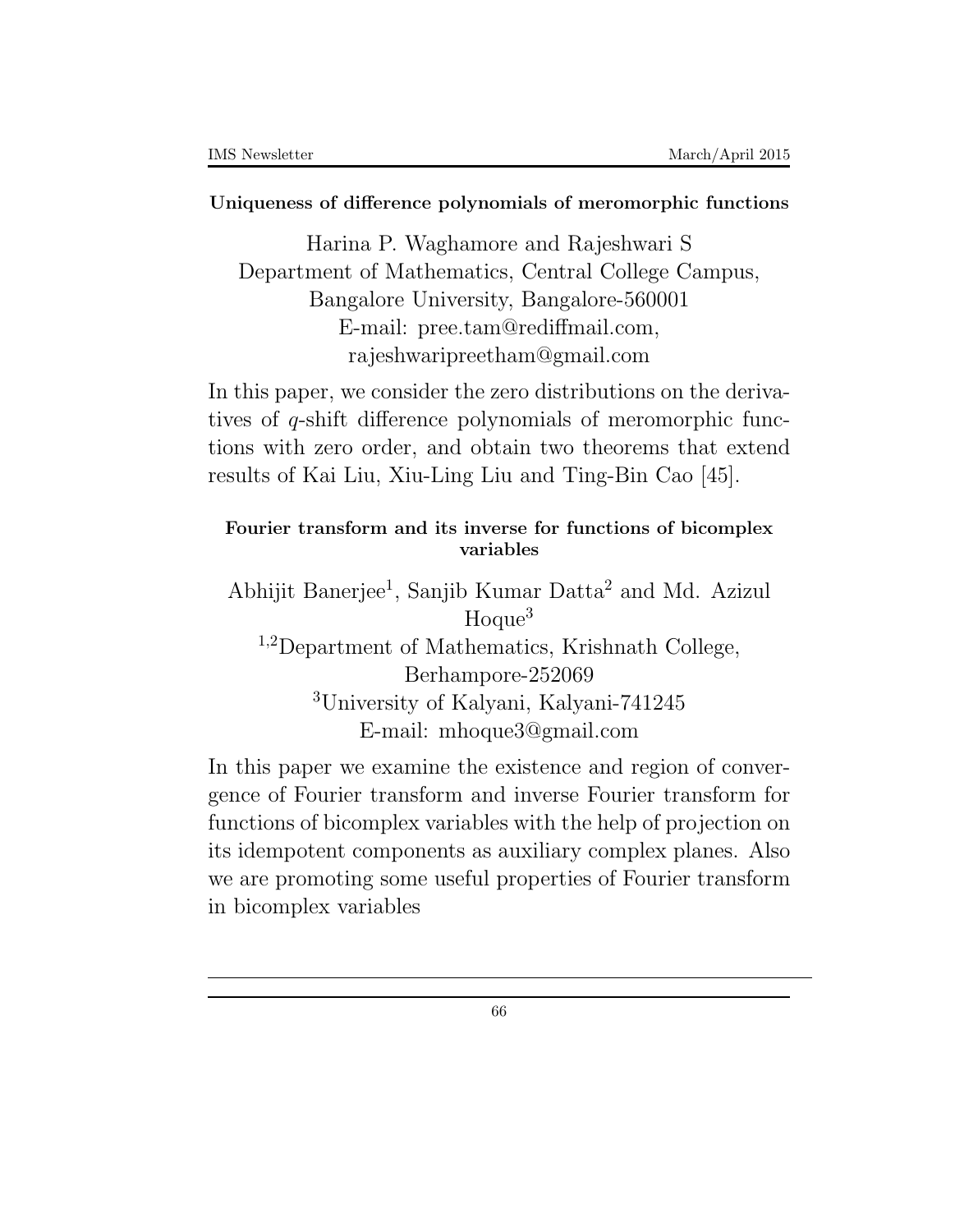#### **D: Functional Analysis**

#### **Fixed point theorem for Mizoguchi-Takahashi contraction on a metric space endowed with a graph and applications**

Asrifa Sultana and V. Vetrivel Department of Mathematics, IIT Madras, Chennai-600036 E-mail: asrifa.iitg@gmail.com

In this article we generalize Mizoguchi-Takahashi's fixed point theorem for mappings on a metric space endowed with a graph. As an application of this result, we present a fixed point result for mappings satisfying Mizoguchi-Takahashi contractive condition uniformly locally. Finally, we obtain a theorem on the convergence of successive approximations for some nonlinear operators on a Banach space as another application. As consequences of the last result, we get the famous Kelisky-Rivlin theorem on iterates of the Bernstein operators on *C*[0*,* 1] and establish the convergence of iterates of certain nonlinear Bernstein type operators on *C*[0*,* 1].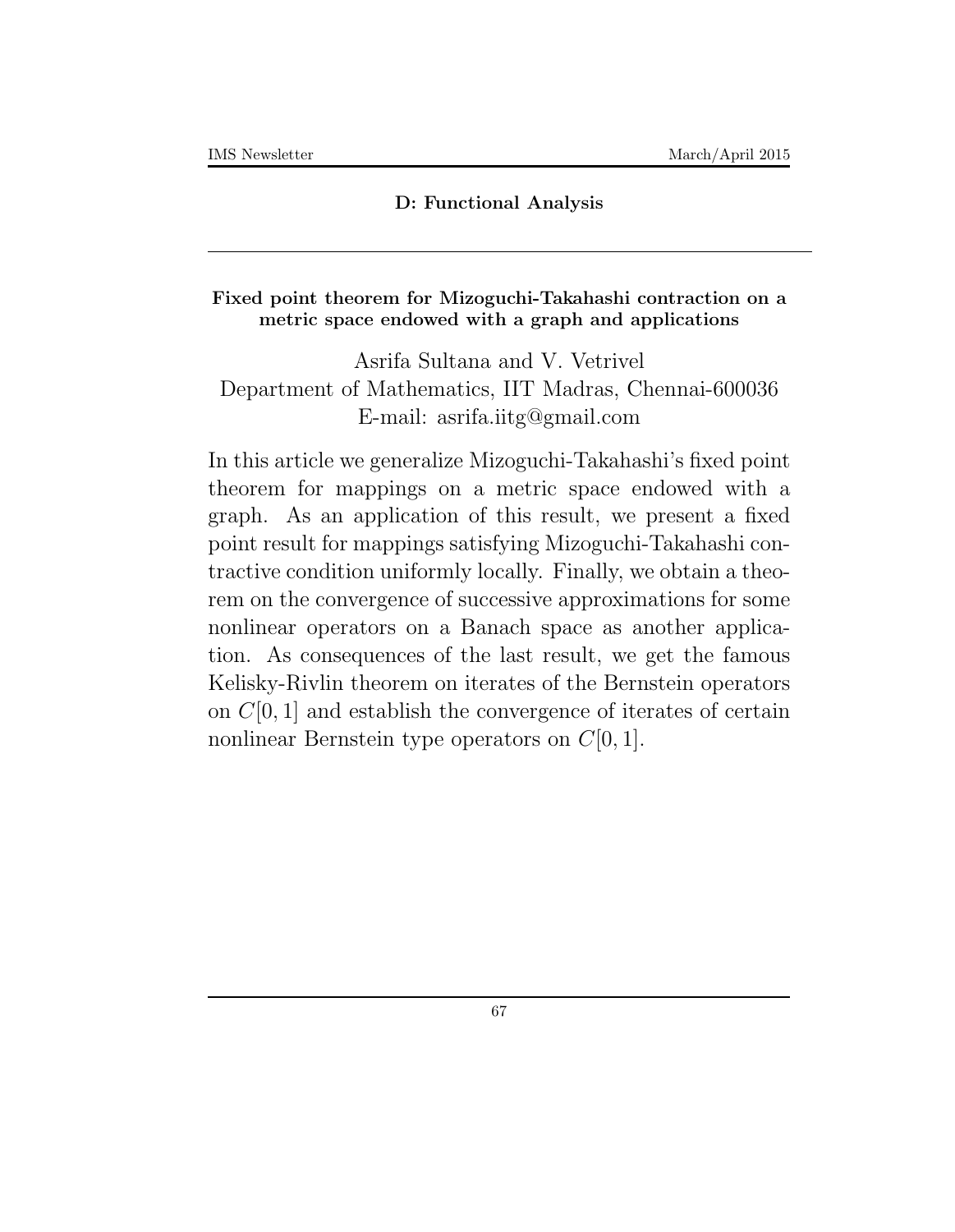#### **The finite fractional Hankel transformation**

V. R. Lakshmi Gorty SVKM's NMIMS University, Anushaktinagar, Mumbai-400 094

E-mail: lakshmi*−*gorty@rediffmail*.*com

In this paper the finite fractional Hankel transformation has been defined depending on three real parameters. For this purpose, two differential operators having the same positive eigenvalues and respective system of eigenfunctions verify the same orthogonality condition, are considered. Operational calculus properties are shown in an application problem at the end of the paper. The classical concept on a more generalized version of Finite fractional Hankel Transforms is studied. Then the testing function spaces and their duals are constructed such that certain Fourier-Bessel series converge.

#### **Hankel-Clifford integral transformation of arbitrary order**

Akhilesh Prasad and Sumant Kumar Department of Applied Mathematics, Indian School of Mines, Dhanbad-826004 E-mail: ksumg82@gmail.com

In this paper Hankel-Clifford integral transformation  $h_{\nu}$  is defined where inverse formula coincides with itself. We extend the Hankel-Clifford integral transformation to arbitrary values of as  $h_{\nu,q}$  Moreover, we obtain some results for this extension. This transformation is used to solve a differential equation involving the Bessel operator.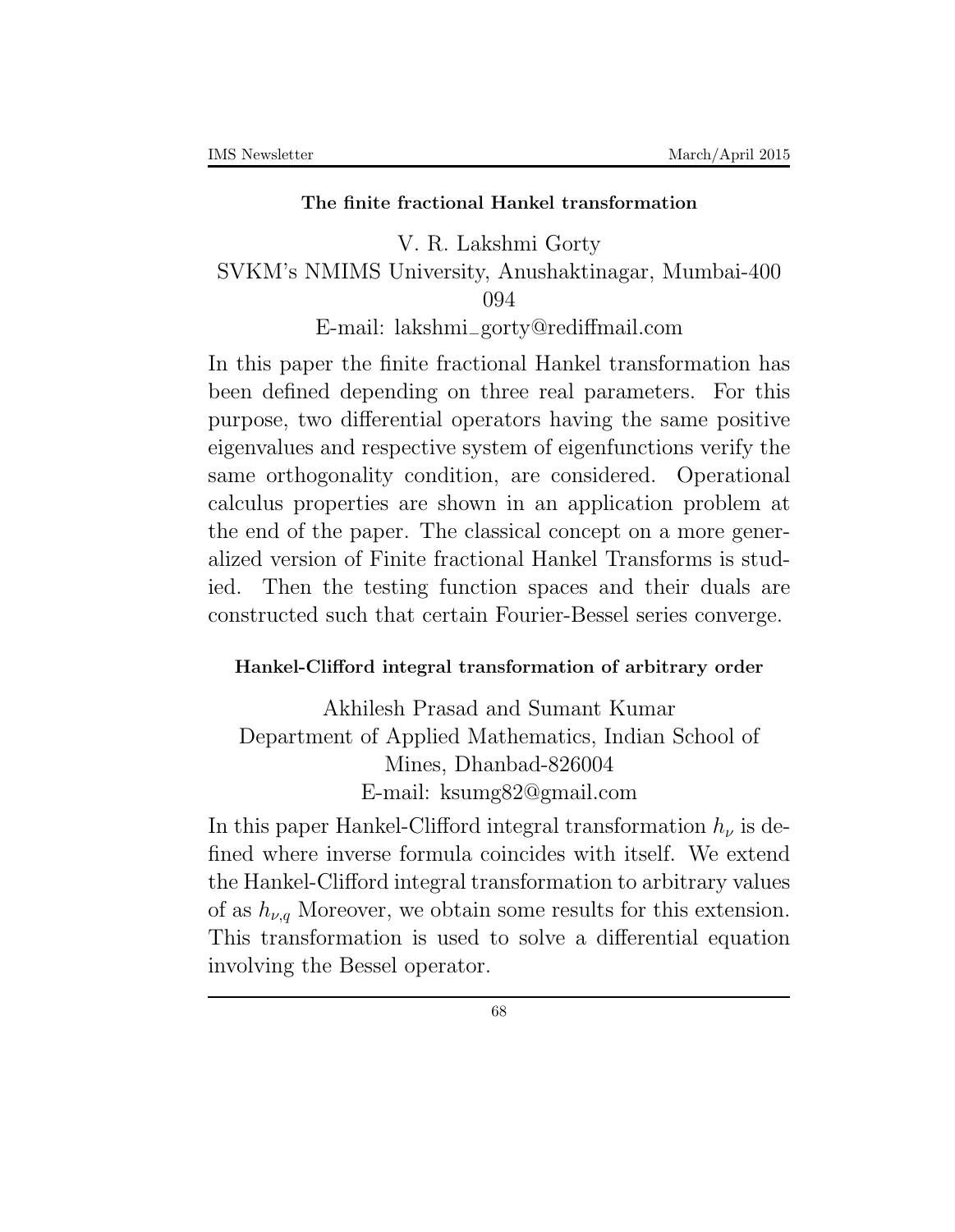#### **Generalized implicit vector equilibrium problem with vector relaxed monotonicity**

Mijanur Rahaman Department of Mathematics, Aligarh Muslim University, Aligarh-202002 E-mail: mrahman96@yahoo.com

In this paper, we introduce a new concept of vector relaxed *α− C*-monotonicity for bi-mappings. Using the KKM technique, we establish existence result of generalized implicit vector equilibrium problem with vector relaxed  $\alpha - C$ -monotonicity in topological vector spaces. One example is also given.

# **Convergence of SP-iteration for generalized nonexpansive mapping in Banach spaces**

Javid Ali\* and Izhar Uddin Department of Mathematics, Aligarh Muslim University, Aligarh-202002 E-mail: javid@amu.ac.in\*, izharuddin*−*amu@yahoo*.*co*.*in

In this paper, we study the convergence behaviour of *SP*iteration scheme with respect to class of mappings which employed the condition (*C*). One weak convergence theorem and two strong convergence theorems in uniformly convex Banach spaces are obtained. Thus, our results generalized and improved many existing results in the literature.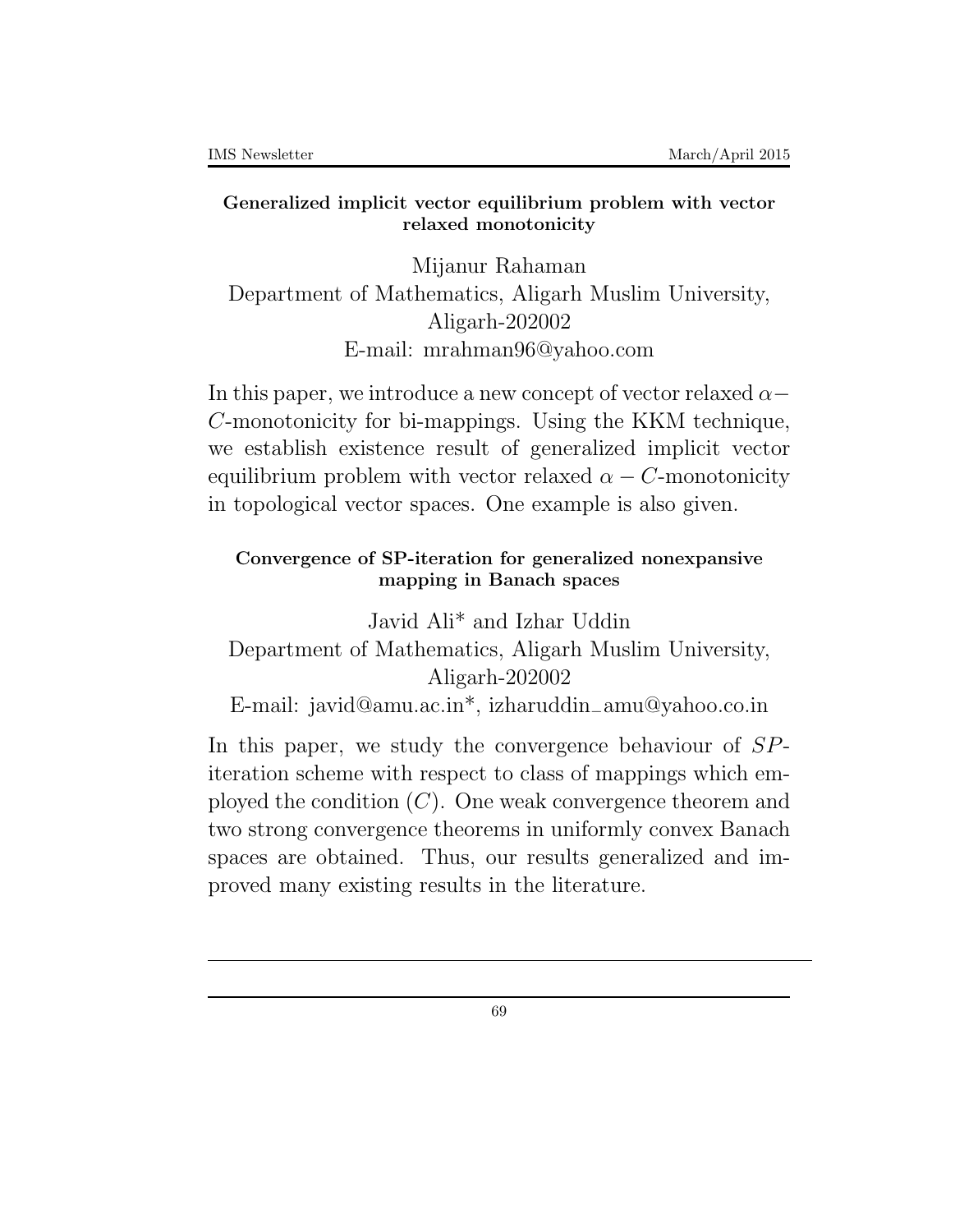#### **E: Differential Equations, Integral Equations and Functional Equations**

### **Proof of Khabibullin's conjecture on integral inequality in terms of increasing function**

Sankha Banerjee Department of Applied Mathematics, Birla Institute of Technology, Mesra, Ranchi-835215

Khabibullin's conjecture on integral inequality in terms of increasing function is still an unsolved question. In this paper, a possible proof of this conjecture has been shown with proper analysis and on the basis of the analysis, a modified statement of the conjecture has also been proposed. In order to prove the main conjecture , some new results have been introduced which have been stated as Lemma 1 and Lemma 2 and finally, the modified statement of this conjecture has been stated as Theorem 3 followed by the proof. This paper also consists of an example and a condition imposed on a function to satisfy the conjecture.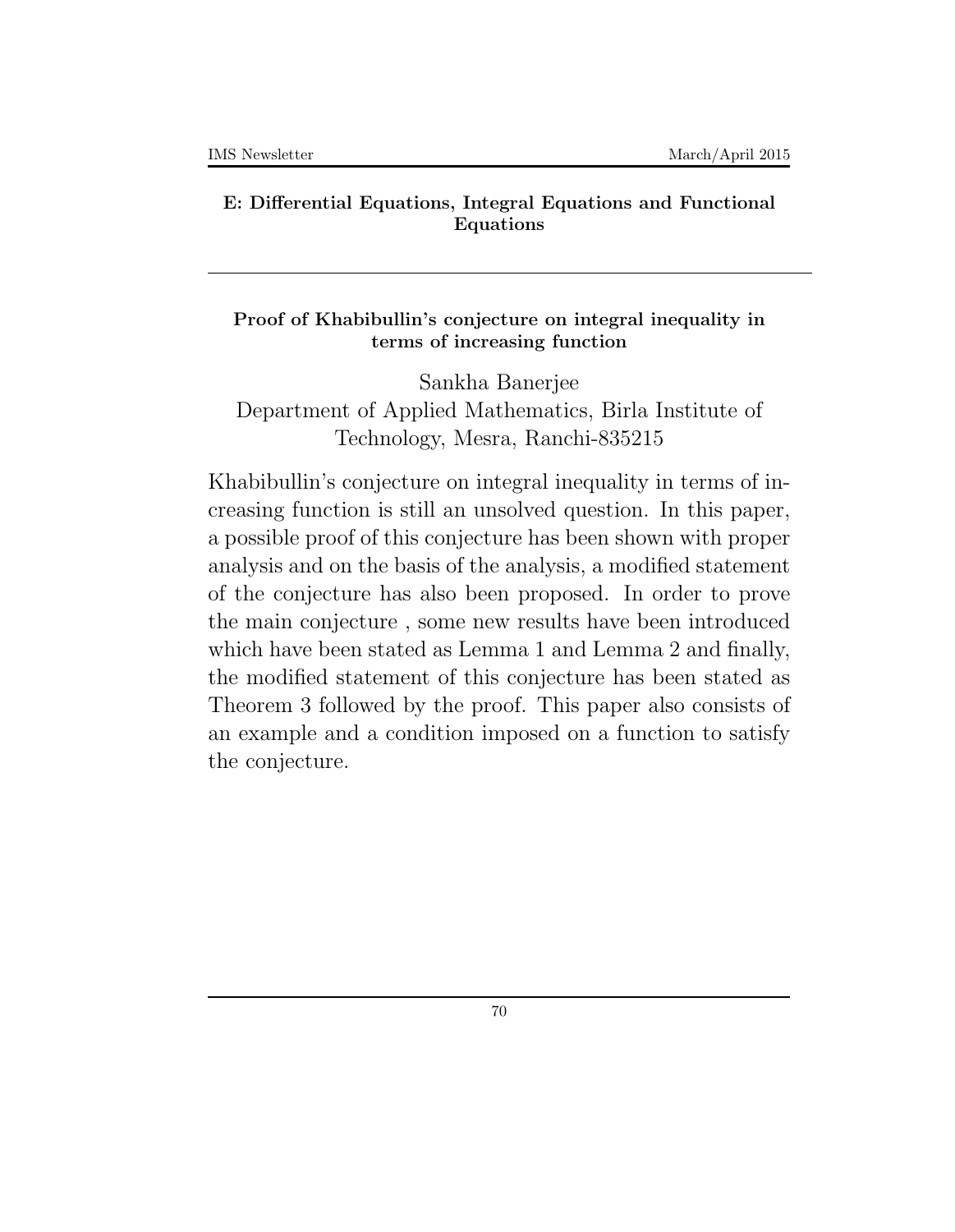#### **Existence and locally attractivity results for fractional functional order random integral equation**

B. D. Karande Department of Mathematics, Maharashtra Udayagiri Mahavidyalaya, Udgir-413517 E-mail: bkarande@rediffmail.com

In this paper, the existence and locally attracitvity results are proved for nonlinear random integral equation of fractional order in Banach space under lipschitz and Caratheodory conditions. The topological random fixed point theorem is the main tool in carrying out our proof.

# **Approximate solution of variable order differential equation using homotopy analysis method**

Vivek Mishra Department of Mathematical Sciences, Indian Institute of Technology, BHU, Varanasi-221005 E-mail: vivmish2010@gmail.com

In the present manuscript the Homotopy analysis method is applied to solve the variable order fractional diffusion equation with source term. Though the equation are already been solved using numerical methods, but, it is first of its kind to find the solutions of these types of equations using the efficient and reliable semi analytical method known as Homotopy analysis method.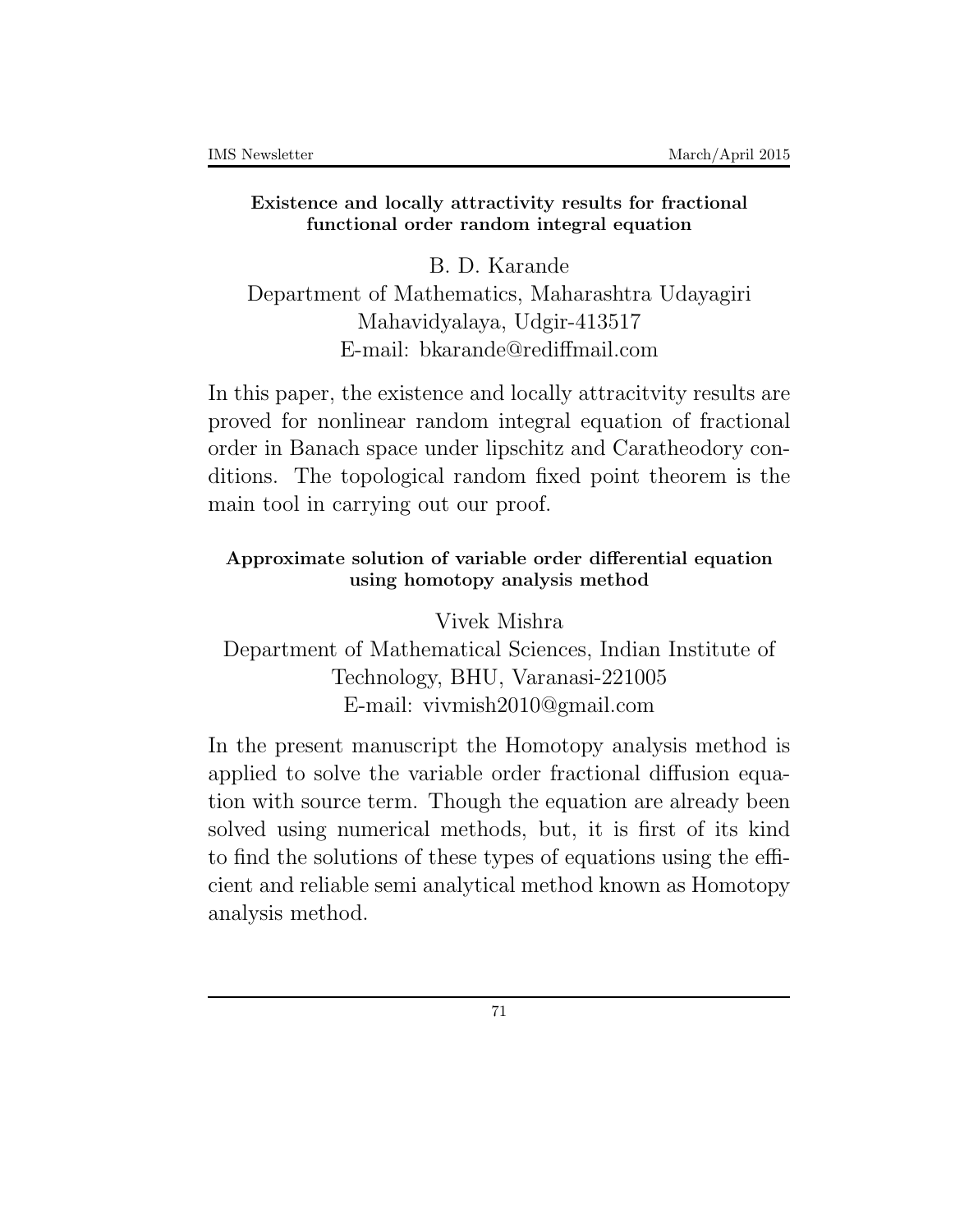#### **F: Geometry**

#### **Symmetries of type N pure radiation fields along the Ricci solution in Einstein manifolds**

Musavvir Ali Department of Mathematics, Aligarh Muslim University, Aligarh-202002 E-mail: musavvirali.maths@amu.ac.in

The present paper puts an emphasis on the description of Ricci solitons with a physical interpretation of the notion of the vector field occurring in the definition. We investigate the geometrical symmetries of Petrov type *N* pure radiation fields along the vector field associated to Ricci solitons.

## **Some problems in an almost product and almost decomposable spaces**

U. S. Negi Department of Mathematics, H.N.B. Garhwal Central University, U.K.-249199 E-mail: usnegi17@gmail.com

Sinha (1971) has studied *H*-projective curvature tensor in an almost decomposable manifold. Sinha (1973) has studied *H*curvature tensor in Kaehler manifold. Further, Negi (2008) has studied some investigations in Kaehlerian spaces with recurrent *H*-curvature tensors. In the present paper, I have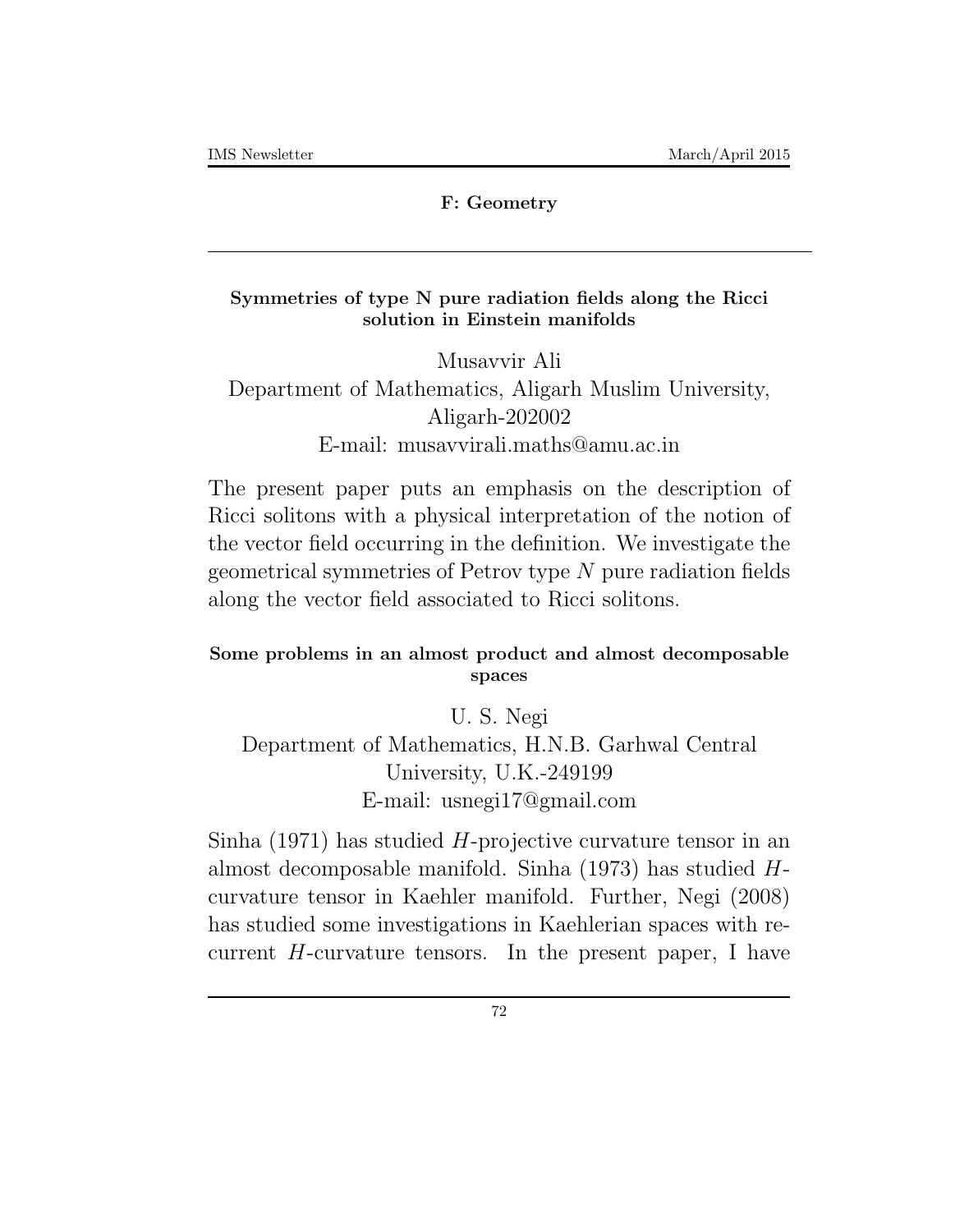defined and studied almost product and almost decomposable spaces and several theorems have been derived. Every recurrent space is *H*-projective recurrent space, Weyl recurrent space, conformal recurrent space, conharmonic recurrent space, concircular recurrent space.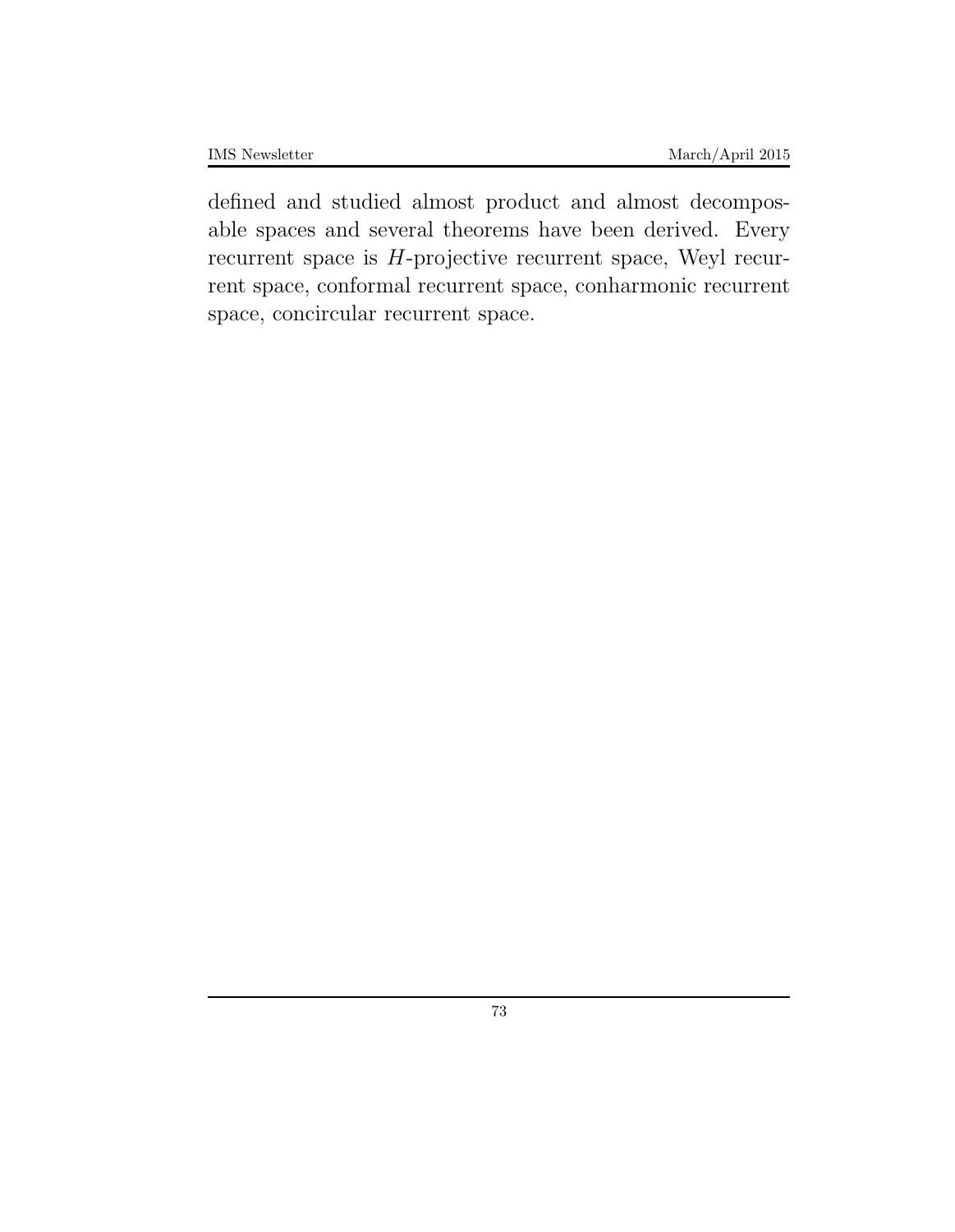## **G: Topology**

### **On topological charaterizations of generalized rough multisets**

Shambhu Sharan<sup>1</sup> and S.P. Tiwari<sup>2</sup> <sup>1</sup>Department of Mathematics, KIIT University, Bhubaneswar-751024 <sup>2</sup>Department of Applied Mathematics, Indian School of Mines, Dhanbad-826004 E-mail: ssharanfma@kiit.ac.in, sptiwarimaths@gmail.com

The purpose of this paper is to investigate the relationship between multiset topology (*M*-topology) and generalized rough multiset induced by mutiset (mset) relation on the universe which is not restricted to be finite. The notion of transitive closure and equivalence closure of a relation in multiset context are proposed. Specifically, we show that (*i*) any serial mset relation induce an *M*-topology (*ii*) any reflexive mset relation R and its transitive closure  $\tau(R)$  induce the same Mtopology, i.e.,  $\tau(R) = \tau(t(R))$ , and *(iii)* any tolerance mset relation *R* and its equivalence closure  $e(R)$  induce the same *M*-topology, i.e.,  $\tau(R) = \tau(e(R))$ .

### **Local function in generalized ideal topological spaces**

J.K. Maitra<sup>1</sup> and H.K. Tripathi<sup>2</sup> <sup>1</sup>Department of Mathematics and Computer Science, Rani Durgawati University, Jabalpur-482001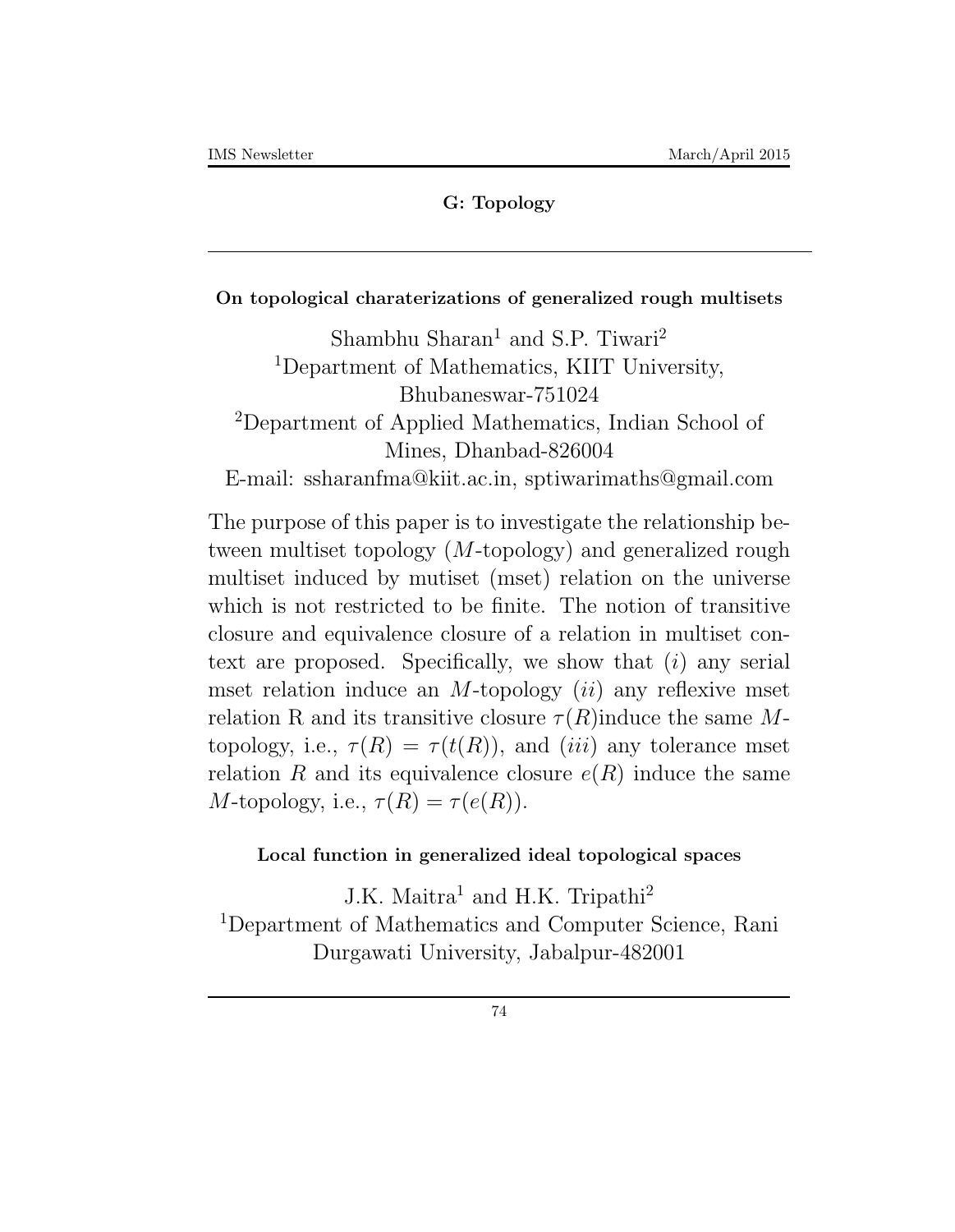<sup>2</sup>Govt. Women's Polytechnic College, Jabalpur E-mail: jkmrdvv@rediffmail.com, tripathihk1@gmail.com

In this paper, we have observed significant properties of local function of set in the generalized ideal topological space. Further we have constructed some examples of local function in generalized ideal topological spaces.

## **H: Measure Theory, Probability Theory and Stochastic Processes, and Information Theory**

## **Optimization of a multi item inventory model using triangular intuitionistic fuzzy number**

Prabjot Kaur<sup>1</sup> and Mahuya Deb<sup>2</sup> <sup>1</sup>Birla Institute of Technology, Mesra, Ranchi, <sup>2</sup>Usha Martin Academy, Ranchi-835215

Inventory represents a substantial investment capital for many firms. The multi item inventory models varies from the single item in the sense that the models developed for the later are independent of all items being carried in the inventory. The control of multi item inventory is crucial as they work under a number of constraints. The present paper deals with a multi item inventory model under budget and storage space capacity constraints. .The objective is to minimize the total inventory cost under the given constraints. The demand in the model is considered a triangular intuitionistic fuzzy number. Then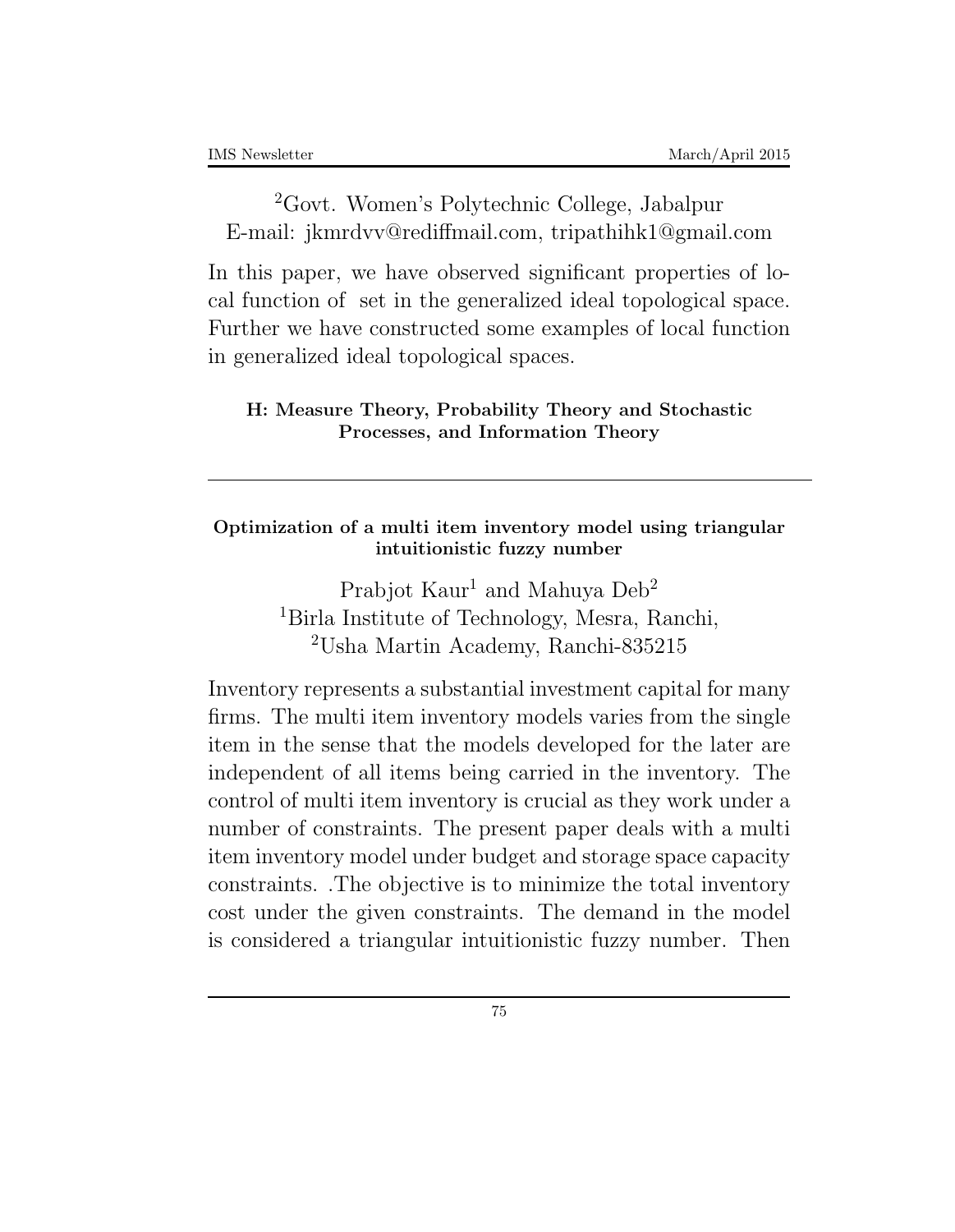by Karush Kuhn Tucker condition the problem is solved. The model is illustrated through a numerical example.

#### **Formulation of fuzzy variable based non-linear programming techniques for reliability assessment of complex system**

G.S. Mahapatra Department of Mathematics, National Institute of Technology Puducherry, Karaikal-609605 E-mail: g*−*s*−*mahapatra@yahoo*.*com

Non-linear programming problem is originally developed for static data. Recently, researchers have proposed variants of non-linear programming for optimization in uncertain situations. In this paper, we have presented fuzzy non-linear programming with fuzzy variable to compute the reliability of a complex system. We have considered the component's reliability of the system as fuzzy variable, represented by triangular fuzzy numbers. Then the problem is reduced to crisp multi-objective non-linear programming problem and solved by max-min operator. The proposed procedure is applied on two stage complex system reliability model. Numerical example is presented to illustrate the proposed method.

### **Score prediction using old databases in IPL**

A.Rennie and G.N.Singh Department of Applied Mathematics, Indian School of Mines, Dhanbad-826004 E-mail: anayrennie@gmail.com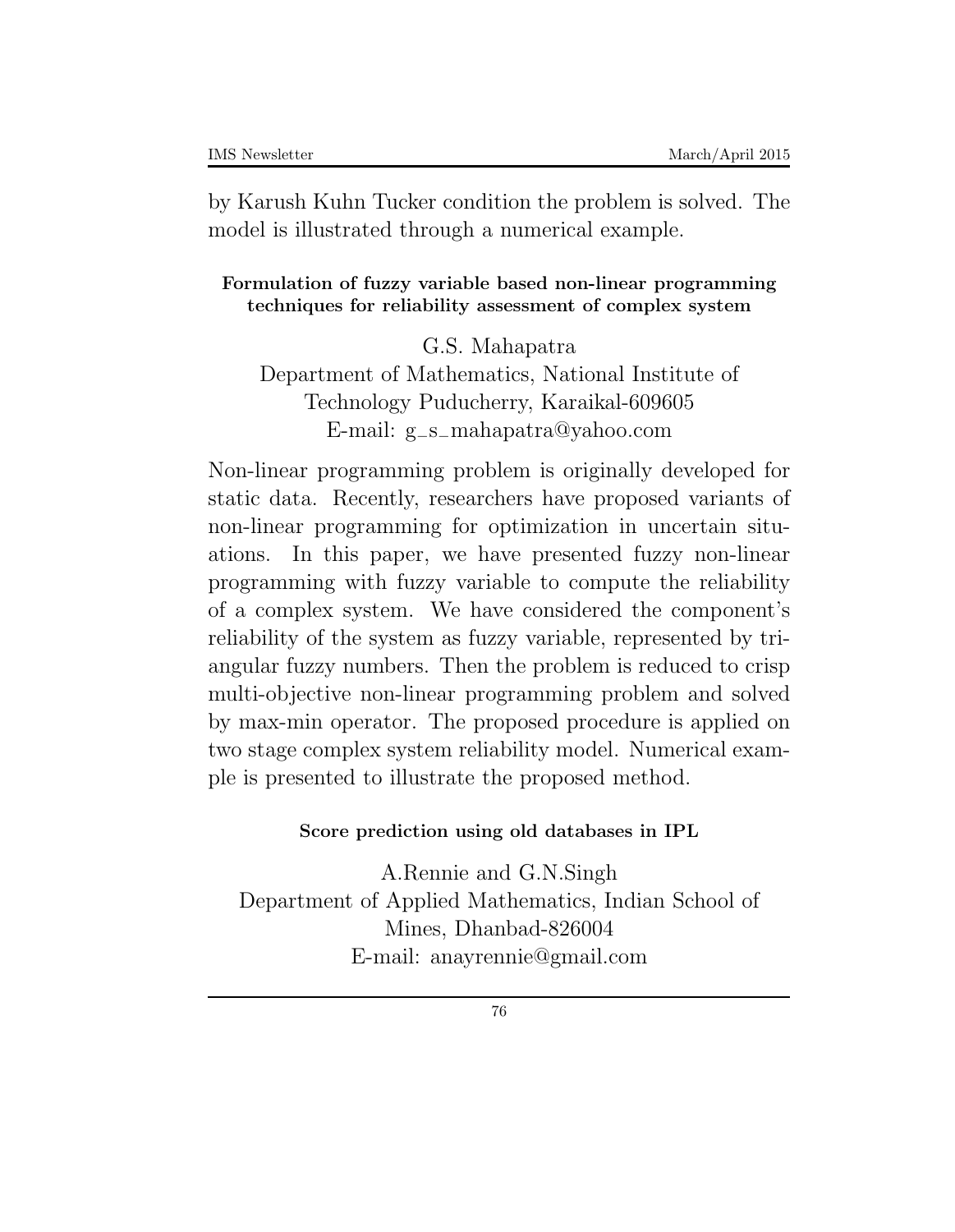Presently the projected score in 1*st* innings of a cricket match at a particular instant is calculated by taking run rates into consideration. The theory was not able to show the real picture as it failed to take into account the quality of the batting team, the quality of the bowling attack and the pitch conditions of the match. In my theory I have formulated a technique to calculate the projections using past records of the teams and ground conditions as parameters. The model is based on the database of all IPL matches played between the 8 regular teams since April 2008. I have also designed an application for the same using DBMS software and JAVA Netbeans IDE 8*.*0.

## **ID-confinement theory of filters in bicomplex space**

Sukhdev Singh<sup>1</sup> and Sanjeev Kumar<sup>2</sup> <sup>1</sup>Department of Mathematics, Lovely Professional University, Jalandhar-144411 <sup>2</sup>Department of Mathematics Dr. B.R. Ambedkar University, Agra-282004 E-mail: sukhdev.15829@lpu.co.in

In this paper, we have studied the structure of the filters on the bicomplex space  $C_2$ . We have discussed the ID-confinement of the filters in the order topologies on  $C_2$  defined by us earlier. We have established the relations between bicomplex nets and their associated filters on  $C_2$  & vice-versa. We have also studied the clustering of the bicomplex filters in different ID-zones. We have also defined the product of filters on the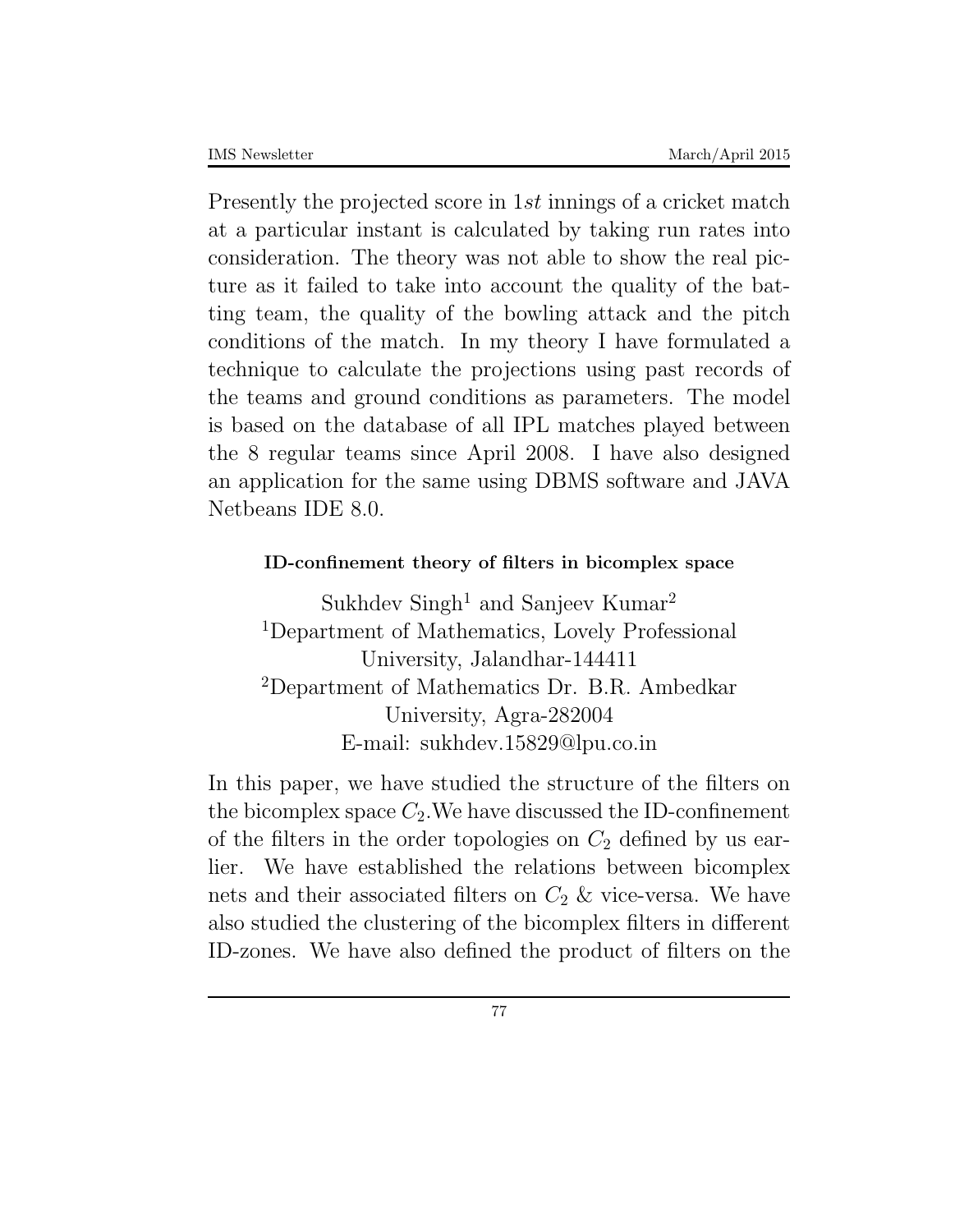bicomplex space and studied it.

#### **Some fixed point results in fuzzy metric spaces using a control function**

C.T. Aage, J.N. Salunke School of Mathematical Sciences, North Maharashtra University, Jalgaon-425001 E-mail: caage17@gmail.com

In this paper, we establish the results on existence and uniqueness of fixed point for Φ-contractive and generalized *C*-contractive mapping in the fuzzy metric space in the sense of George and Veeramani satisfying the condition  $sup_{(0 < a < 1)} {T(a, a)} : a <$ 1*}* = 1. We use the notion of altering distance for proving the results.

### **An exponential estimation procedure in two-occasion successive sampling under the occurrence of non-response**

G. N. Singh, M. Khetan and S. Maurya Department of Applied Mathematics, Indian School of Mines, Dhanbad-826004 E-mail: gnsingh*−*ism@yahoo*.*com

The present work suggests exponential method of estimation of current population mean in two occasion successive sampling when non response occurs only on first occasion. Using sub sampling of non-respondents technique, exponential estimation procedure has been developed which utilizes the information on a dynamic auxiliary variable. Properties of the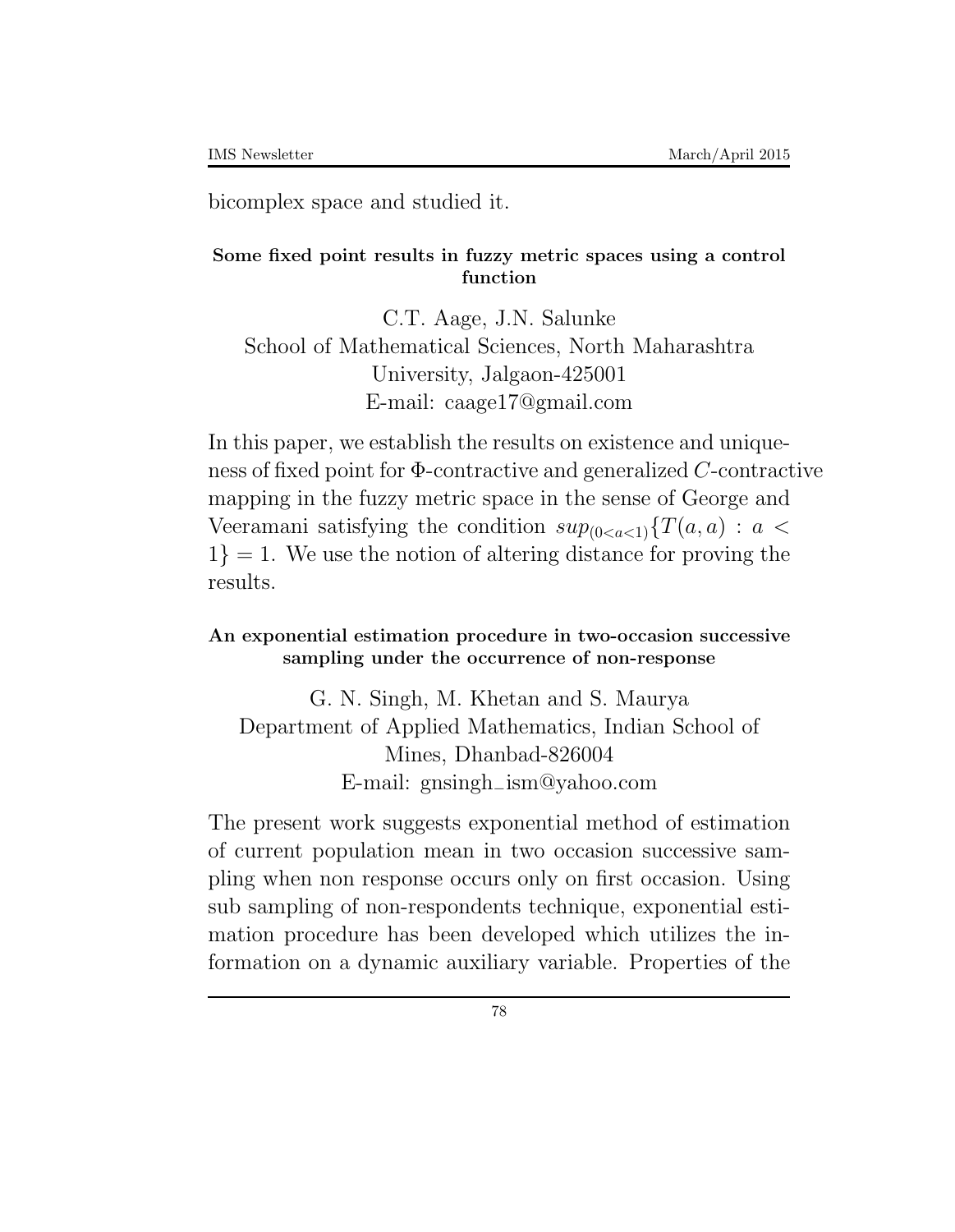proposed estimation procedure have been examined and related optimum replacement strategy is suggested. Empirical studies are carried out and results are interpreted to evaluate the performances of the proposed estimator. Suitable recommendations have been made.

## **Compromised imputation methods of missing data for estimating the population mean in survey sampling**

G. N. Singh, S. Maurya and M. Khetan Department of Applied Mathematics, Indian School of Mines,Dhanbad-826004 E-mail: gnsingh*−*ism@yahoo*.*com, shweta.maurya.2010@gmail.com

The present work suggests some compromised methods of imputation to lessen the impact of non-response in the survey data due to various assignable factors in survey sampling. The suggested imputation methods lead to the exponential type estimators of population mean of study variable. The bias and the mean square errors of the resultant estimators are derived up to the first order of approximations and their properties are studied. Empirical studies are carried out to show that the resultant estimators outperform the usual mean and ratio method of imputation in terms of the mean square error criterion.

## **Estimation of population mean under non-response in H-occasion successive sampling**

G. N. Singh and A. K. Sharma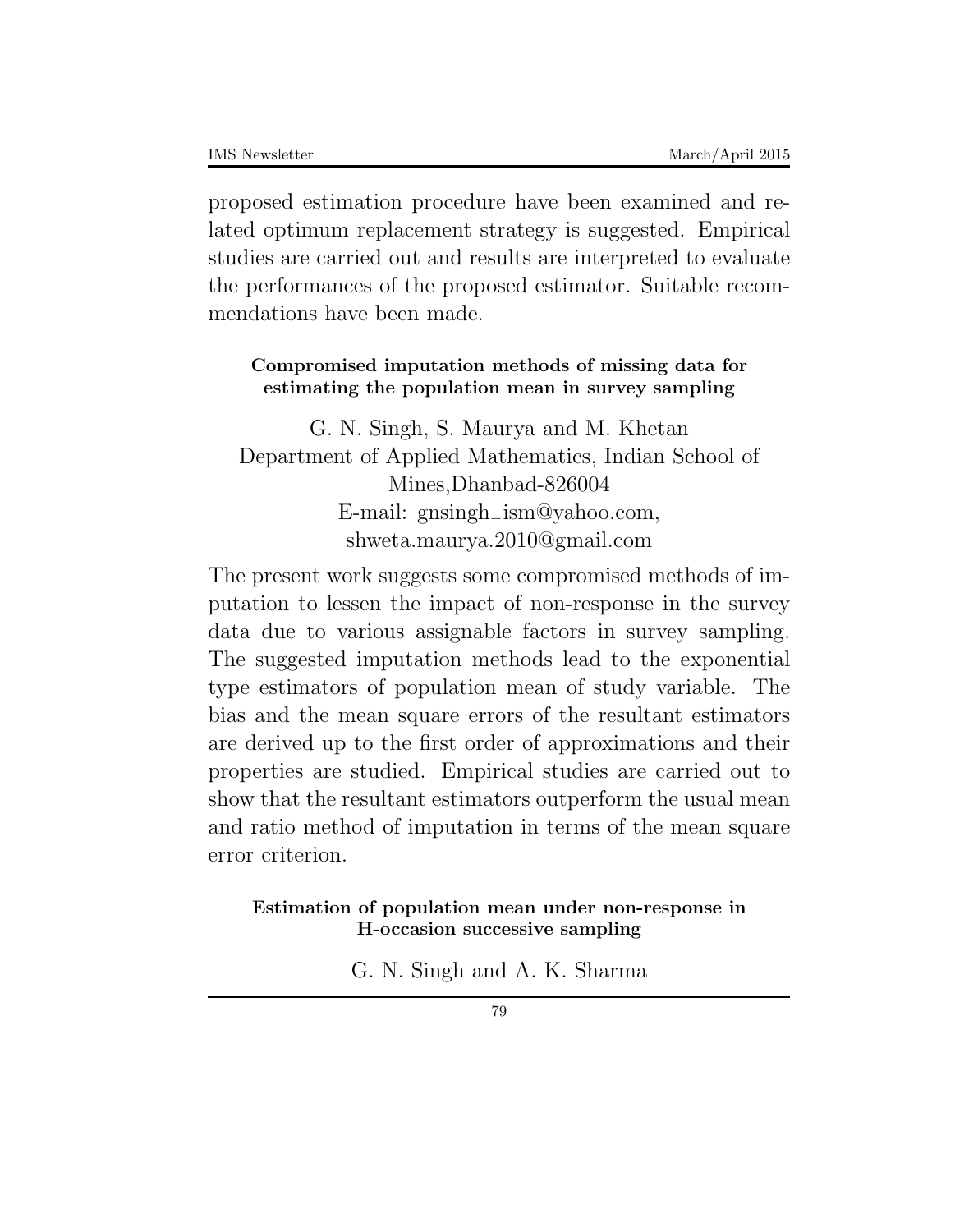# Department of Applied Mathematics,Indian School of Mines, Dhanbad-826004

E-mail: gnsingh*−*ism@yahoo*.*com, aksharma.ism@gmail.com

This paper presents a general estimation procedure of population mean when non-response occurs in *h*-occasion successive sampling. Estimation procedure has been suggested with the aid of information on a stable auxiliary variable which is readily available on all occasions. Properties of the suggested estimation procedure have been examined and empirical studies are carried out to validate the performance of estimates. Suitable recommendations have been made.

**I: No abstract received**

**J: Operations Research**

**Duality for nondifferentiable minimax fractional programming problem involving higher order** (*C, α, ρ, d*)**-convexity**

Anurag Jayswal*<sup>a</sup>* , Izhar Ahmad*<sup>b</sup>* , Krishna Kummari*<sup>a</sup>*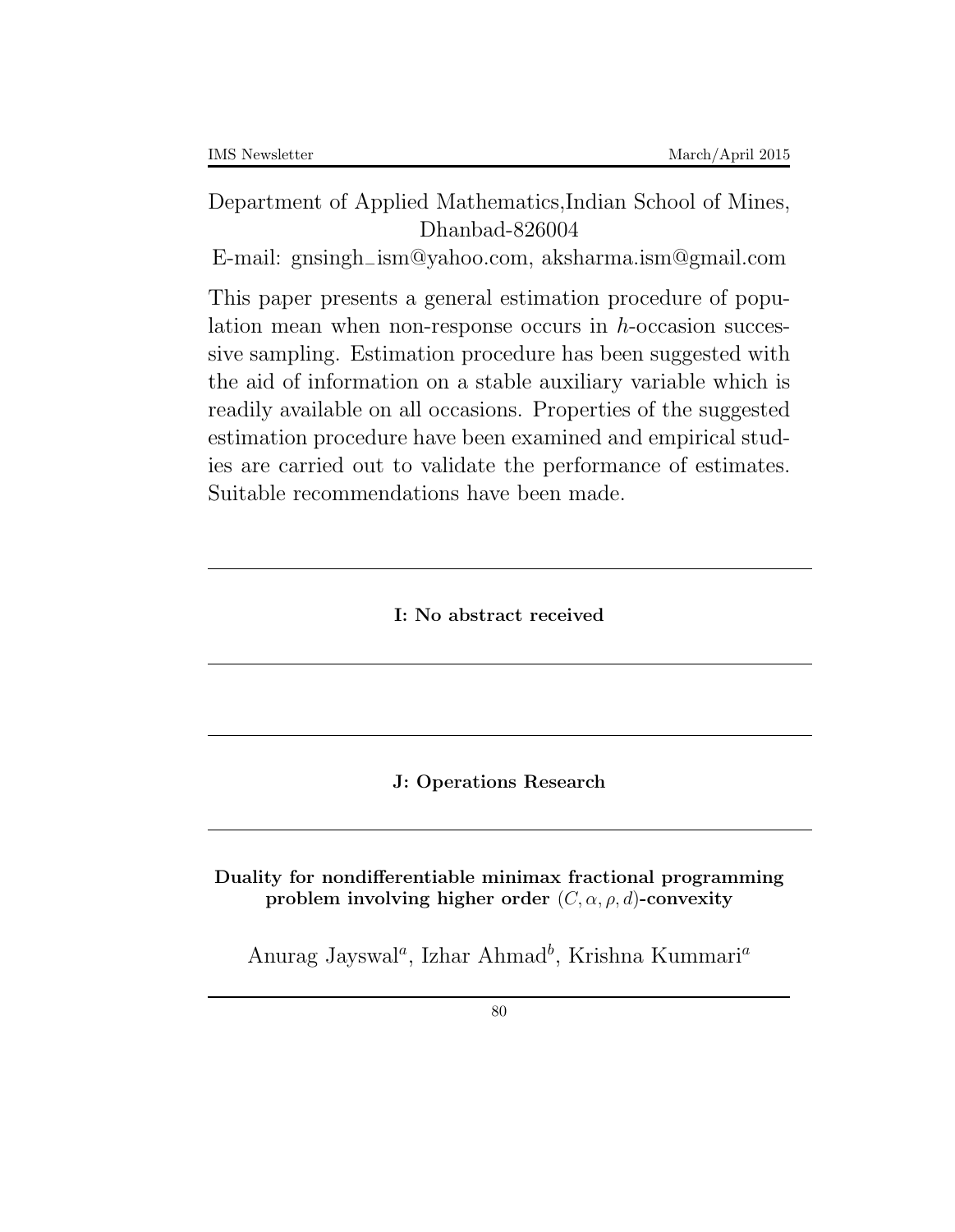*<sup>a</sup>* Department of Applied Mathematics, Indian School of Mines Dhanbad-826 004 *<sup>b</sup>* Department of Mathematics and Statistics, King Fahd University of Petroleum and Minerals, P.O. Box 728, Dhahran 31261, Saudi Arabia E-mail: anurag*−*jais123@yahoo.com

In this paper, we present new class of higher-order  $(C, \alpha, \rho, d)$ convexity and formulate two types of higher-order duality for a nondifferentiable minimax fractional programming problem. Based on the higher-order  $(C, \alpha, \rho, d)$ -convexity, we establish appropriate higher-order duality results. These results extend several known results to a wider class of programs.

### **K: Solid Mechanics, Fluid Mechanics, Geophysics and Relativity**

**Mathematical design of vibration & shock isolation systems focusing automobile and aerospace applications**

S.N.Bagchi

Vibration and Seismic Engineering Department, Resistoflex Group of Industries, Noida-201 301 E-mail: design@resistoflex.in

This is an Industry-academia oriented presentation to highlight the design and selection of Vibration & Shock isolation Systems for Industrial Application. The Vibrations or Oscillations of periodic nature are implicitly connected with almost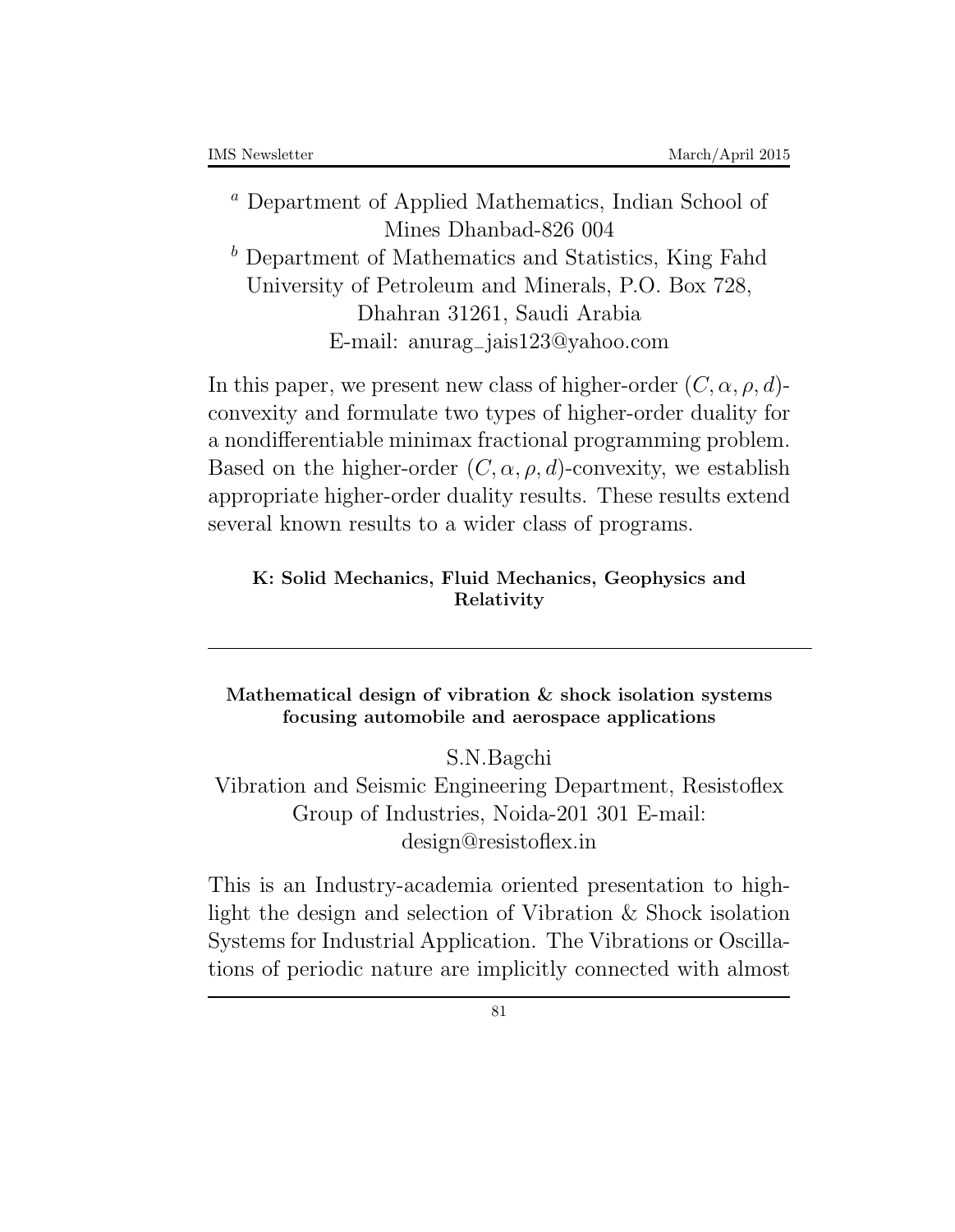everything starting from Atoms & Molecules to the orbital motion of gigantic planets studied in Astrophysics & Astronomy. The Shock is defined as an event in space and hence it requires a fourth dimension of time in addition to space coordinates to define a shock pulse. For industrial calculation the input shock is defined as half sine, Triangular or rectangular pulse in terms of acceleration 'g' and time duration in milli-seconds (ms) for studying the response of shock on mechanical systems or electronic modules, mounted in an aircraft or an aerospace vehicle. The requirement of isolation systems for the landing shock of an aircraft and the lift off & stage separation of a multistage rocket or space vehicle will be explained. By using optimized Vibration and shock isolation systems the force transmission may be reduced substantially which in turn will protect the instruments from severe damage. The mathematical design concepts and the effective reduction in shock transmission achieved by using nonlinear systems will be discussed.

## **Effect of rigid boundary on torsional surface waves in an inhomogeneous layer over a gravitating anisotropic porous half-space**

# Shishir Gupta and Abhijit Pramanik Department of Applied Mathematics,Indian School of Mines, Dhanbad-826 004 E-mail: abhijit*−*pramanik@yahoo.in

The present work aims to deal with the propagation of torsional surface wave in an inhomogeneous layer over a gravitat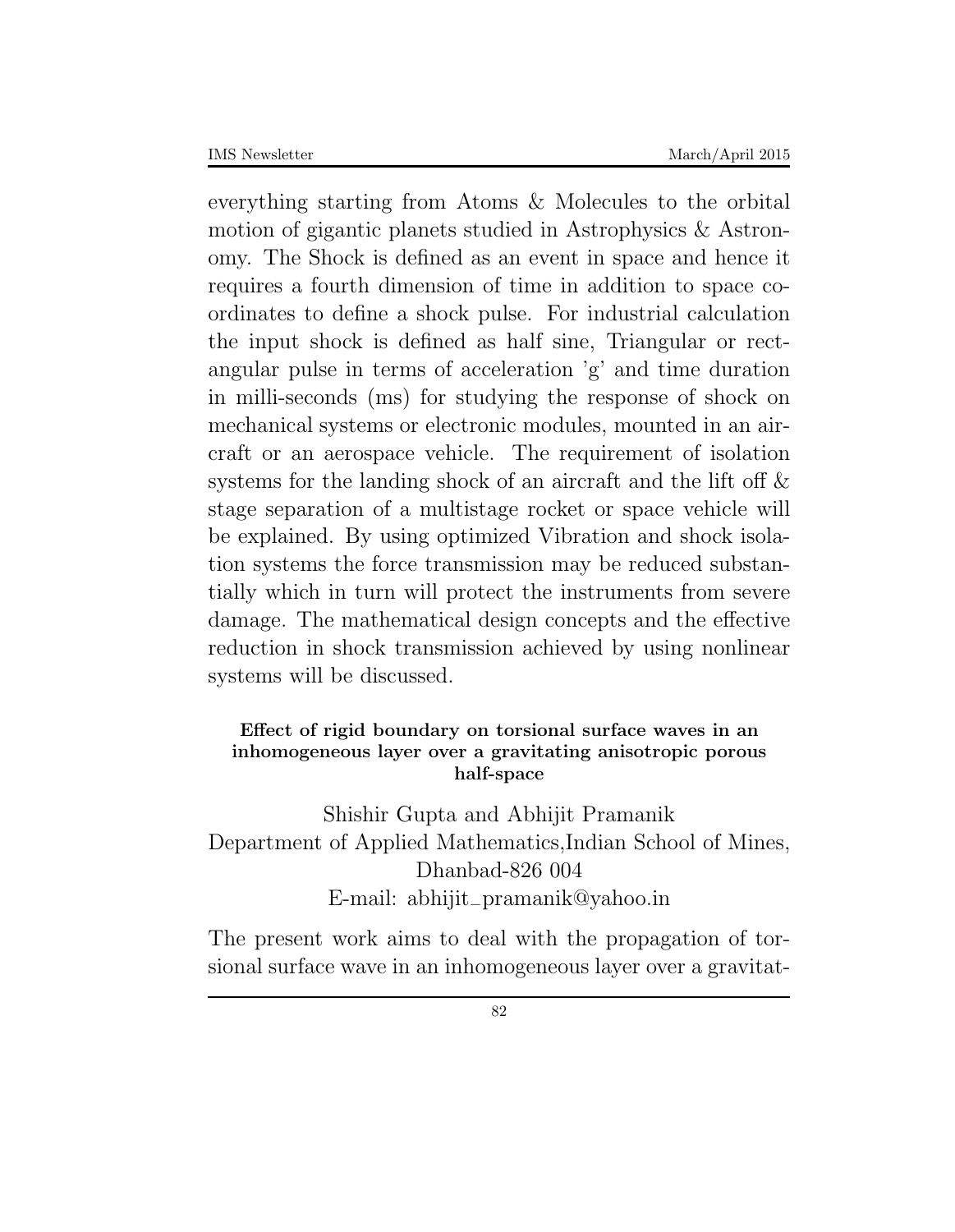ing anisotropic porous half space. The inhomogeneous layer exhibits the inhomogeneity of quadratic type. In order to show the effect of gravity the equation for the velocity of torsional wave has been obtained. It is also observed that for a layer over a homogeneous half space without gravity, the torsional surface wave does not propagate. An attempt is also made to assess the possible propagation of torsional surface waves in that medium in the absence of the upper layer. The effects of inhomogeneity factors and porosity on the phase velocity are depicted by means of graphs.

## **Reflection of quasi-P waves in a self-reinforced medium**

Mita Chatterjee and Amares Chattopadhyay Department of Applied Mathematics, Indian School of Mines, Dhanbad-826004 E-mail: mita.cht@gmail.com

The present paper is concerned with the reflection of quasi-P waves in a self-reinforced medium. The velocities of quasi-P and quasi-S waves in the self-reinforced medium have also been derived analytically. The closed form expressions of the reflection coefficients of reflected quasi-P and quasi-S waves have been obtained. From the numerical study, it has been noticed that the reflection coefficients depend on the direction of propagation. The results are in agreement with the classical case in the absence of reinforcement. The reflection coefficients of the reflected quasi-P and quasi-S waves are calculated numerically and are presented by means of graphs.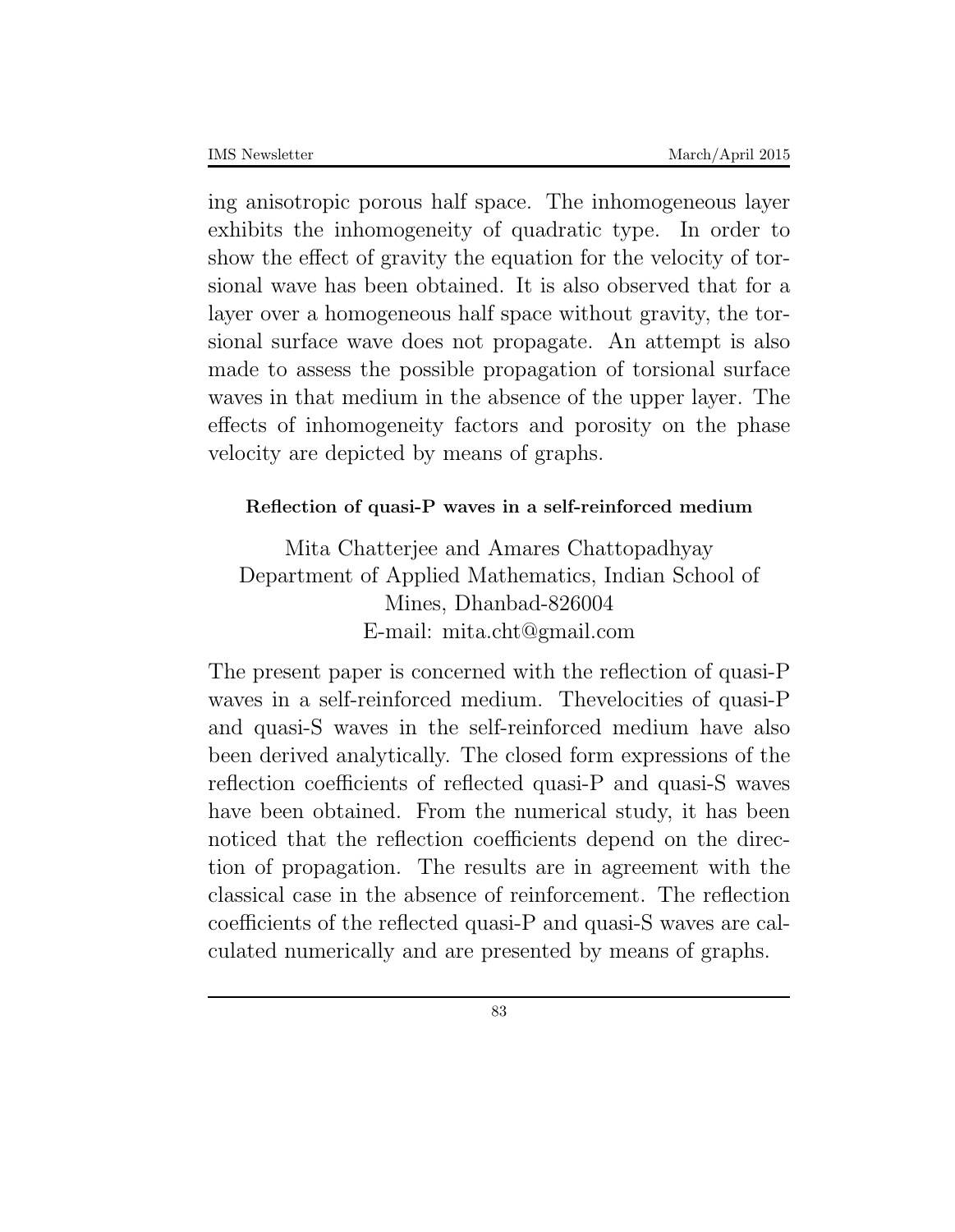### **Reinforcement to the security force in a counter insurgency operation involving range-dependent attrition-rate coefficients**

Lambodara Sahu Department of Mathematics Faculty of Civil Engineering, College of Military Engineering, Pune-411 031 E-mail:lsahucme@gmail.com

A sharp increase in incidences of insurgency like Naxalites' activity and terrorism in the recent times in both rural and urban areas is becoming a matter deep concern to all over the world. Security force engaged in a counter insurgency operation faces many major problems like identification of insurgents and their ultimate captive/ destruction because of insurgents' freedom of movement. Sometimes in a counter insurgency operation security force is outnumbered to insurgents due to the frequent change in strategies of insurgents. Therefore, reinforcement to the outnumbered security force is significant to minimise casualties and to finish that operation within a stipulated time frame.

In this paper, a conceptual model dealing with certain operational factors like maximum effective range, break-point, is being discussed referring the concepts of Lanchester-type equations with range dependent attrition-rate coefficients to project the effectiveness of forces while showing the importance of reinforcement to the outnumbered security force at an early stage of combat operation and the strength of reinforcement by considering a case study.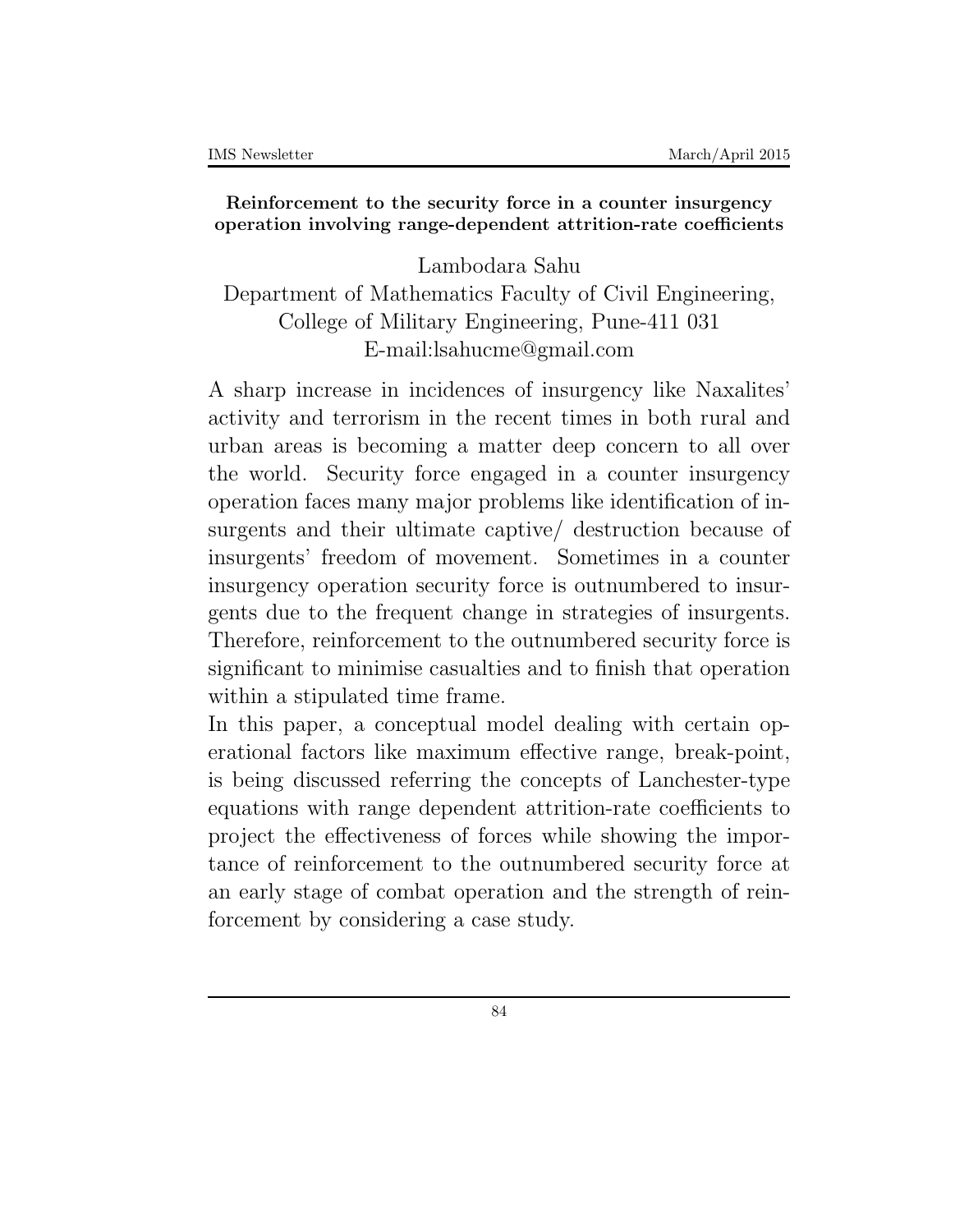#### **Effect of moving punch in a viscoelastic medium**

R.P. Yadav, A.K. Singh and A. Chattopadhyay Department of Applied Mathematics, Indian School of Mines, Dhanbad-826 004 E-mail: rpmaths.ism@gmail.com

The present work studies the effect of semi-infinite moving punch on the propagation of Love-type wave in a viscoelastic strip. Closed form expression of dynamic stress concentration due to the punch for the force of a constant intensity has been obtained. The study manifests the profound effect of various affecting parameters viz. speed of moving punch associated with Love-type wave speed, frequency parameter and viscoelastic parameter on dynamic stress concentration due to semi-infinite punch. These effects have been analyzed by means of graphical illustrations.

## **Propagation of edge wave in fibre-reinforced plate**

Anirban Lakshman, Abhishek Kumar Singh and Amares Chattopadhyay Department of Applied Mathematics, Indian School of Mines, Dhanbad-826 004 E-mail: anirban.ism@gmail.com

Fibre-reinforced materials are an extremely broad and versatile class of material, encompassing a wide range of fibre and matrix combinations that provide a multiplicity of component design and manufacturing options. Their high strength cou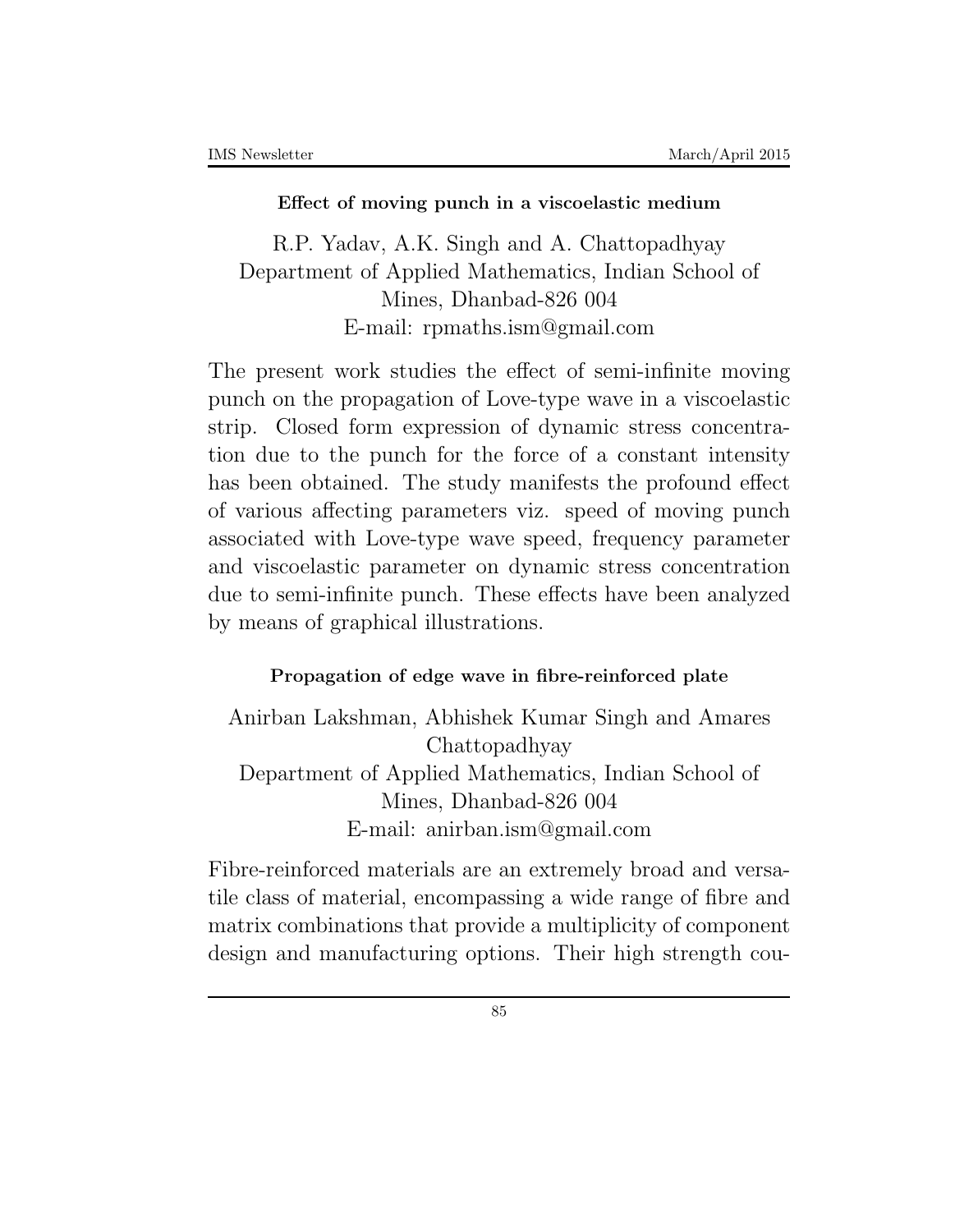pled with light weight leads to their use wherever structural efficiency is at a premium. This motivated is to study the propagation of edge waves in an initially stressed fibre-reinforced plate. The present study deals with the propagation of edge wave in an initially stressed fibre-reinforced plate of finite thickness. The closed form expression of the frequency equation is obtained. Wave number, horizontal/vertical compressive initial stresses have their significant effect on the phase velocity.

# **SH-wave propagation in an intermediate irregular layer**

Kshitish Ch. Mistri, Abhishek Kumar Singh and Amares Chattopadhyay Department of Applied Mathematics, Indian School of Mines, Dhanbad-826 004 E-mail: kchmistri@gmail.com

The current study deals with the possibility of propagation of SH-wave in a initially stressed irregular composite layer sandwiched between an upper initially stressed heterogeneous isotropic layer of finite width and lower initially stressed isotropic half-space. Comparative study has been made for the case when composite medium is present as an irregular sandwiched layer to the case when isotropic medium is present as an irregular sandwiched layer.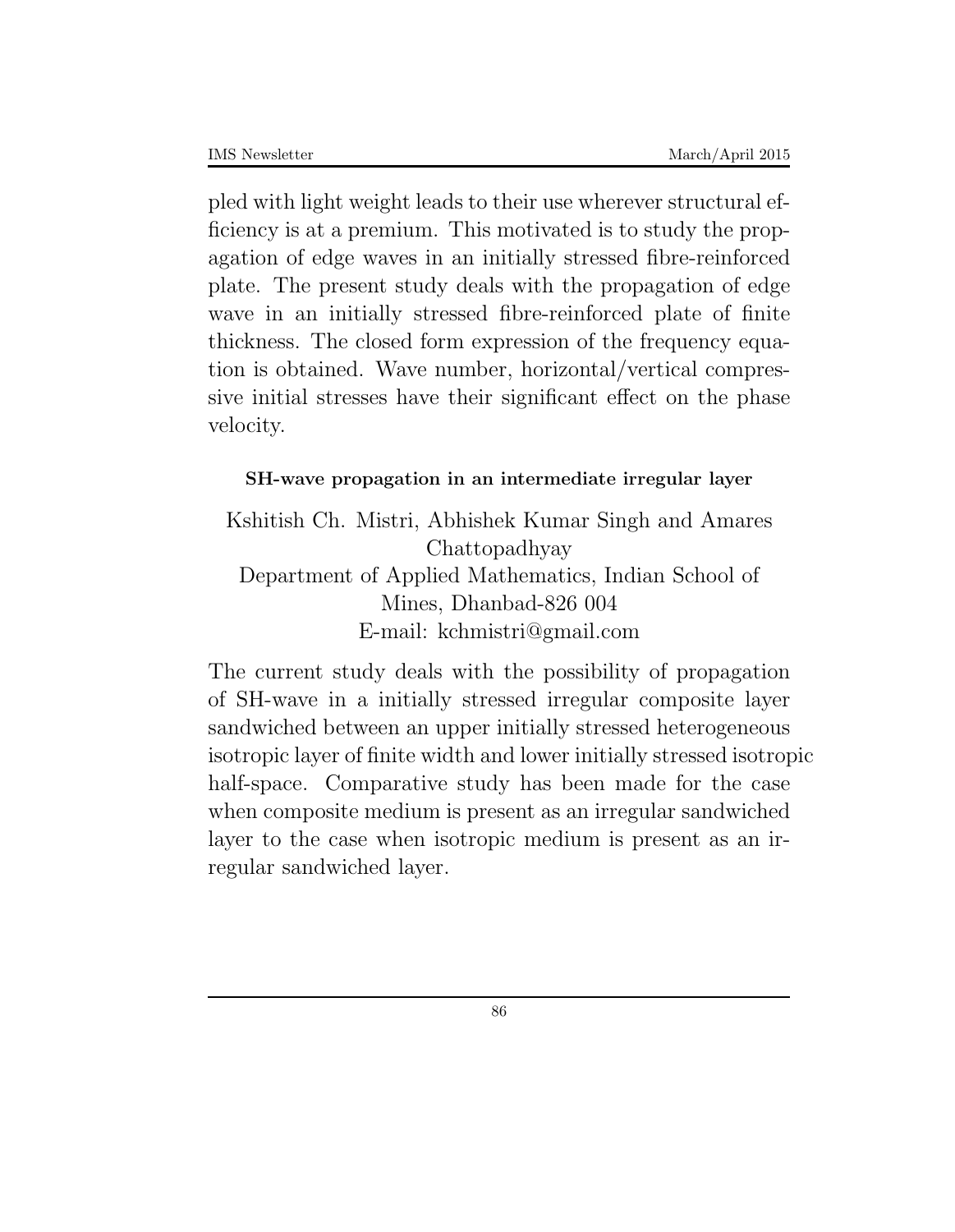#### **Torsional surface wave propagation in an intermediate viscoelastic layer**

Zeenat Parween, Abhishek Kumar Singh and Amares Chattopadhyay Department of Applied Mathematics, Indian School of Mines, Dhanbad-826 004 E-mail: zeenatparween.ism@gmail.com

This paper presents a theoretical study on propagation of torsional surface wave in a viscoelastic medium lying between two heterogeneous half-spaces in the presence of initial stress and gravity. The dispersion equation has been derived in a closed form using Whittaker's function and its derivative. It is found that there is a substantial effect of heterogeneity parameter, initial stress, Biot's gravity parameter and sandy parameter on the phase velocity of torsional surface wave.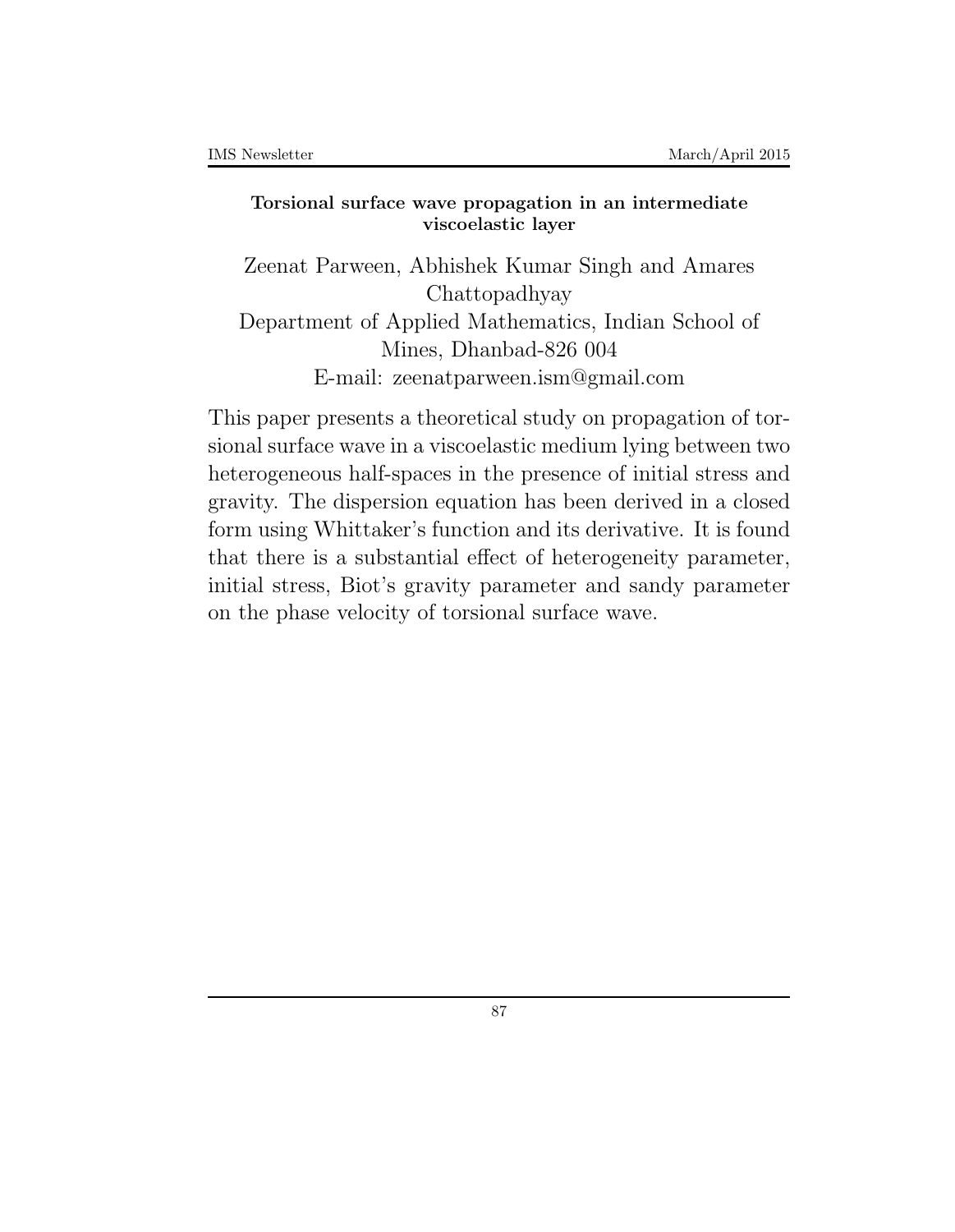**L: Electromagnetic Theory, Magneto-Hydrodynamics Astronomy and Astrophysics**

**Rotationally symmetric viscous flow over a rough rotating disk**

Bikash Sahoo and Abhijit Das Department of Mathematics, National Institute of Technology, Rourkela-769 008 E-mail: bikashsahoo@nitrkl.ac.in

The flow due to uniform rotation of a viscous fluid at a larger distance from an infinite rotating disk is investigated numerically. The conventional no-slip boundary conditions are replaced by partial slip boundary conditions. As closed form analytical solution does not exist, an effective second order numerical scheme has been adopted. The resulting system of fully coupled, nonlinear similarity equations are integrated accurately for full range of flow parameters. Effects of wall roughness on the boundary layer are discussed with relevant physical interpretations. It is observed that for *s >* 1, the velocity profiles resemble those of Karman flow and for *s <* 1, the profiles resemble those of Bodewadt flow. Heresis the ratio of the disk's angular speed to that of the rigidly rotating fluid far from it.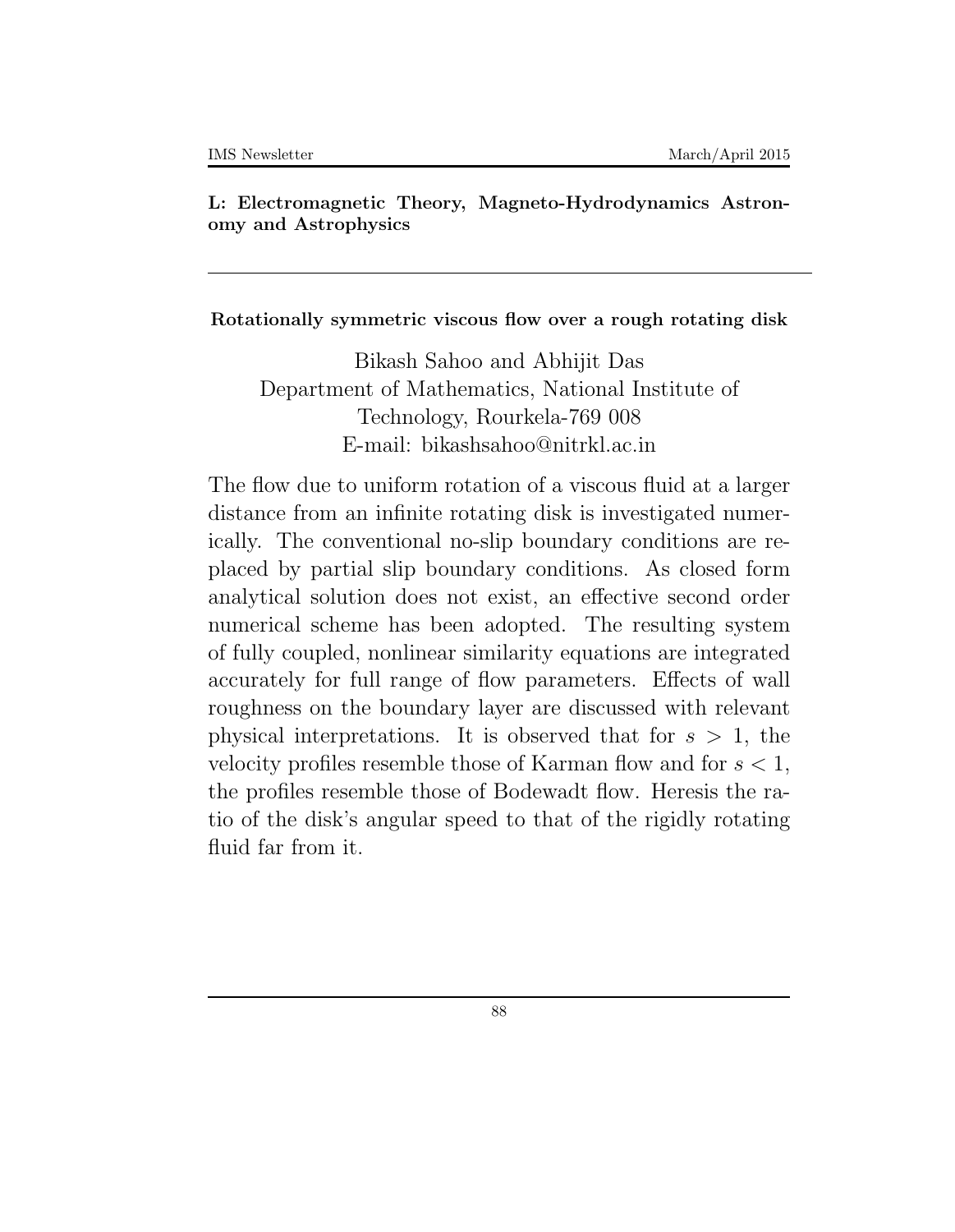#### **Unsteady MHD free convection and mass transfer of a dusty visco-elastic fluid through a porous medium**

Ashwani Kumar Sinha, Abhay Kumar Mishra and Usha Kumari

Department of Mathematics, M.M. Mahila College, Ara-802 301

The present paper deals with unsteady free convection and mass transfer of a incompressible, electrically conducting, viscoelastic (Rivlin-Ericksen) fluid flowing through a porous medium bounded by an infinite vertical porous plate with constant heat flux. Expression for liquid velocity, particle velocity, and temperature filed and concentration field have been obtained following light hill [1]. Skin friction and heat flux have also been obtained. The result of Singh et al. [2] and Sahoo & Sahoo [3] have been deduced as particular cases of the present study.

#### **Unsteady magneto-hydrodynamics dusty Oldroyd fluid flow through horizontal channel with energy dissipation**

Debasish Dey Department of Mathematics, Dibrugarh University, Dibrugarh-786 004 E-mail: debasish41092@gmail.com

A problem of unsteady two dimensional hydro-magnetic flow of dusty Oldroyd fluid in a horizontal channel has been studied in presence of volume fraction and energy dissipation. A magnetic field of strength B0 is applied along the transverse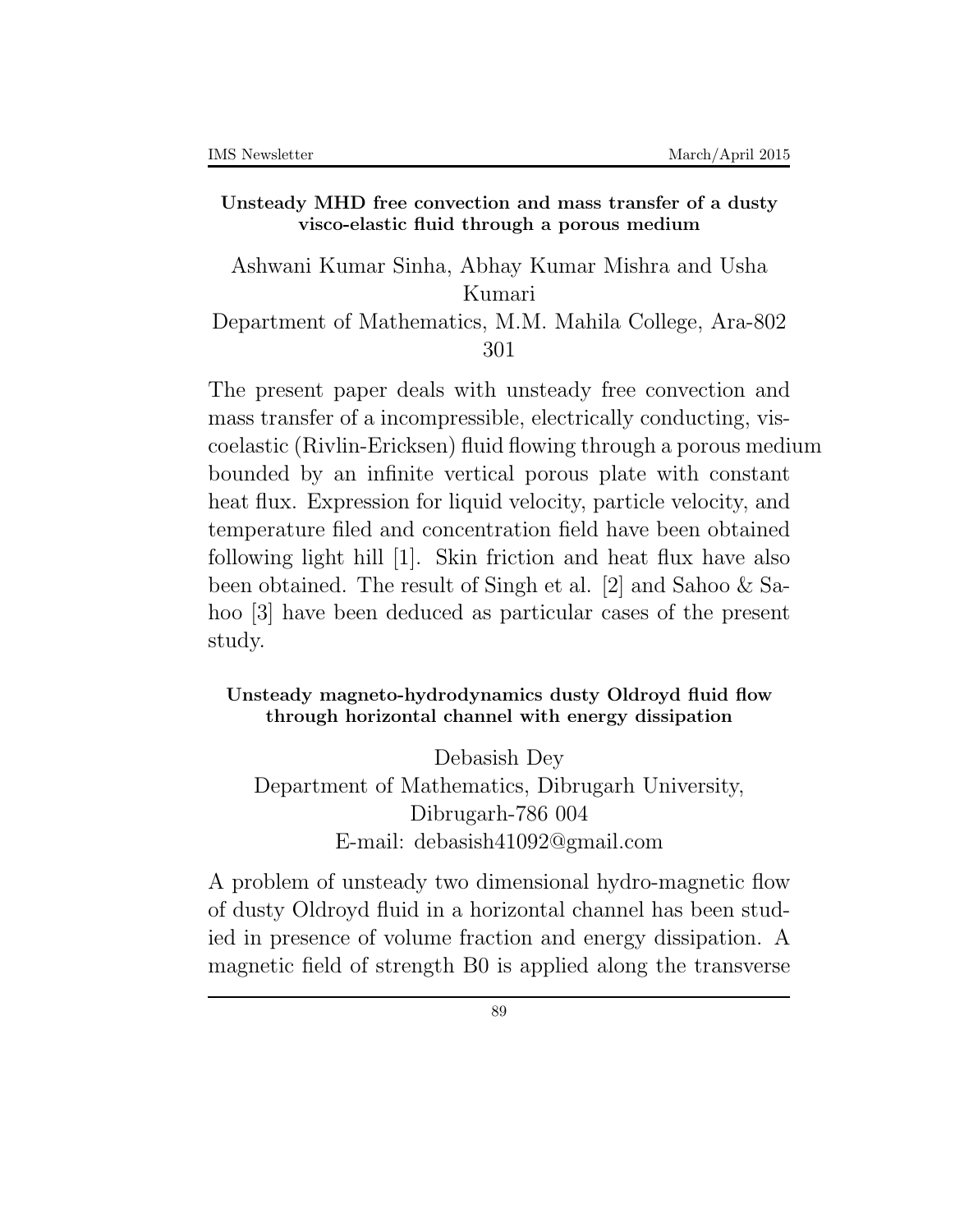direction to the plate. The channel is bounded by two parallel plates, the lower one is kept fixed but the upper one is oscillating with time about a non-zero constant mean. The fluid motion is governed by Saffman model and Oldroyd fluid model. Heat is generated by energy dissipation and it is absorbed by dust particles through conduction. The governing equations of motion are solved analytically and the results are discussed graphically/ numerically for various values of flow parameters involved in the solution.

# **Stratified visco-elastic fluid flow in a slip flow regime past a porous surface in presence of heat source/sink**

Kamal Debnath

# Department of Basic Sciences and Humanities, RSET, Royal Group of Institutions, Guwahati-781 035 E-mail: debnathtura@gmail.com

A steady stratified visco-elastic fluid flow past a porous plate in a slip flow regime has been investigated under the influence of heat source/ sink. The plate is subjected to a constant suction velocity. In this study, generalized boundary conditions for the slip flow regime at the plate are used. The mechanism of visco-elastic fluid flow contains both viscous and elastic responses and it is characterized by Walters Liquid (Model B?) for short relaxation memories. The governing equations are solved analytically by using perturbation technique. Velocity profile and temperature fields are presented graphically and shearing stress and Nusselt number (rate of heat transfer) are represented in tabular form for various values of flow param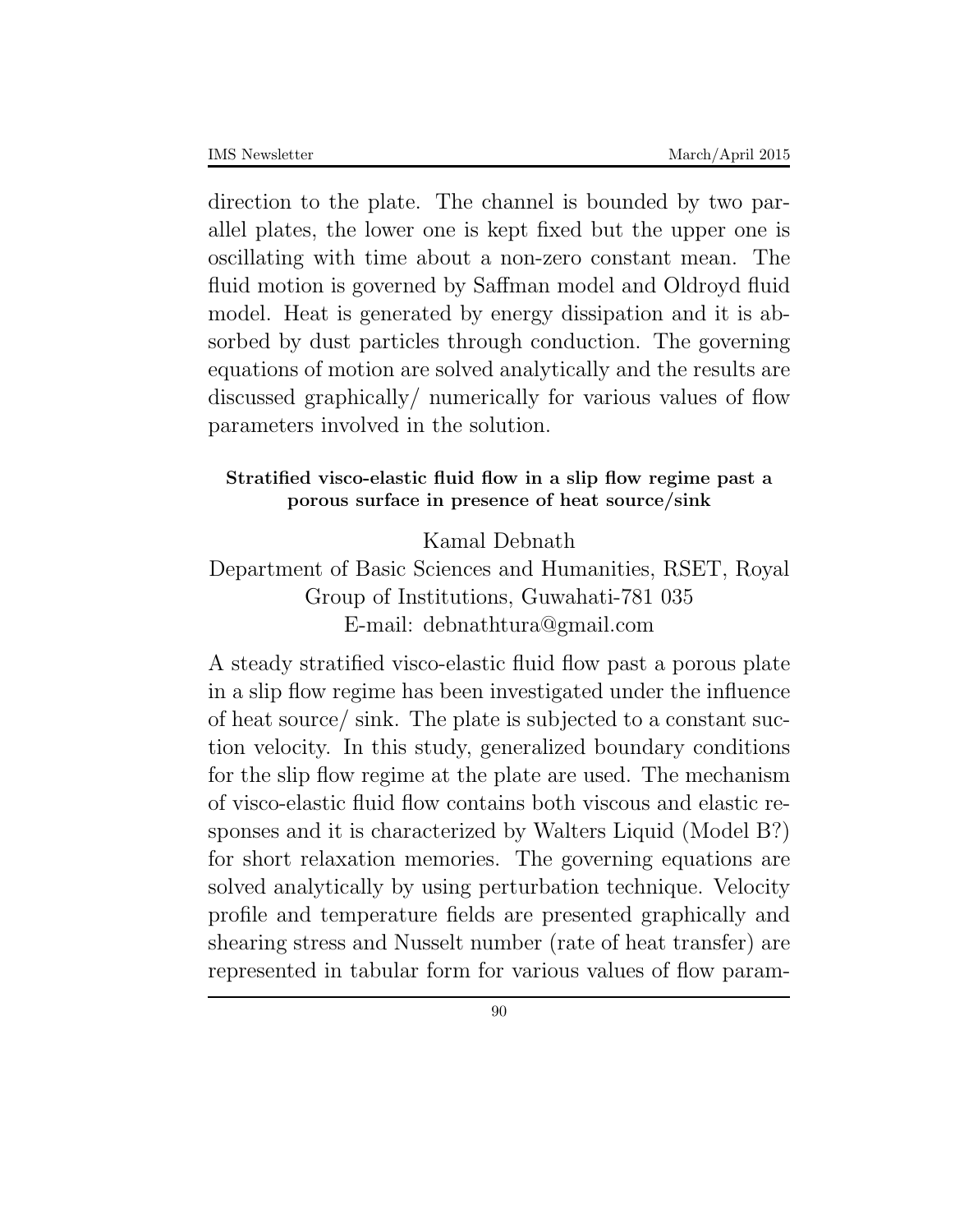eters involved in the solution with special emphasis given on the effects of visco-elasticity and stratification.

### **Forced convective second grade fluid flow in a rotating system with hall effects**

Hridi Ranjan Deb Silchar Collegiate School, Silchar-788 006 E-mail: hrd2910@gmail.com

The unsteady hydromagnetic forced convection flow of a second grade and electrically conducting fluid from an infinite horizontal porous plate with constant suction in presence of a transverse magnetic field has been studied. The entire system rotates with a constant angular velocity about the normal to the plate taking Hall current into account with energy dissipation. The governing equations are solved by using multi parameter-perturbation technique. The analytical expressions for the velocity, temperature field, skin friction, the rate of heat transfer at the plates in terms of Nusselt number have been obtained. The effects of visco-elastic parameter, on the velocity, temperature and skin friction, Nusselt number have been illustrated graphically, in combination with other flow parameters involved in the solution. The problem has some relevance in the geophysical and astrophysical studies.

## **On hydromagnetic flow of an Oldroyd-B fluid between two oscillating plates**

Arun Kumar Ghosh, Sanjib Kumar Datta and Pulakesh Sen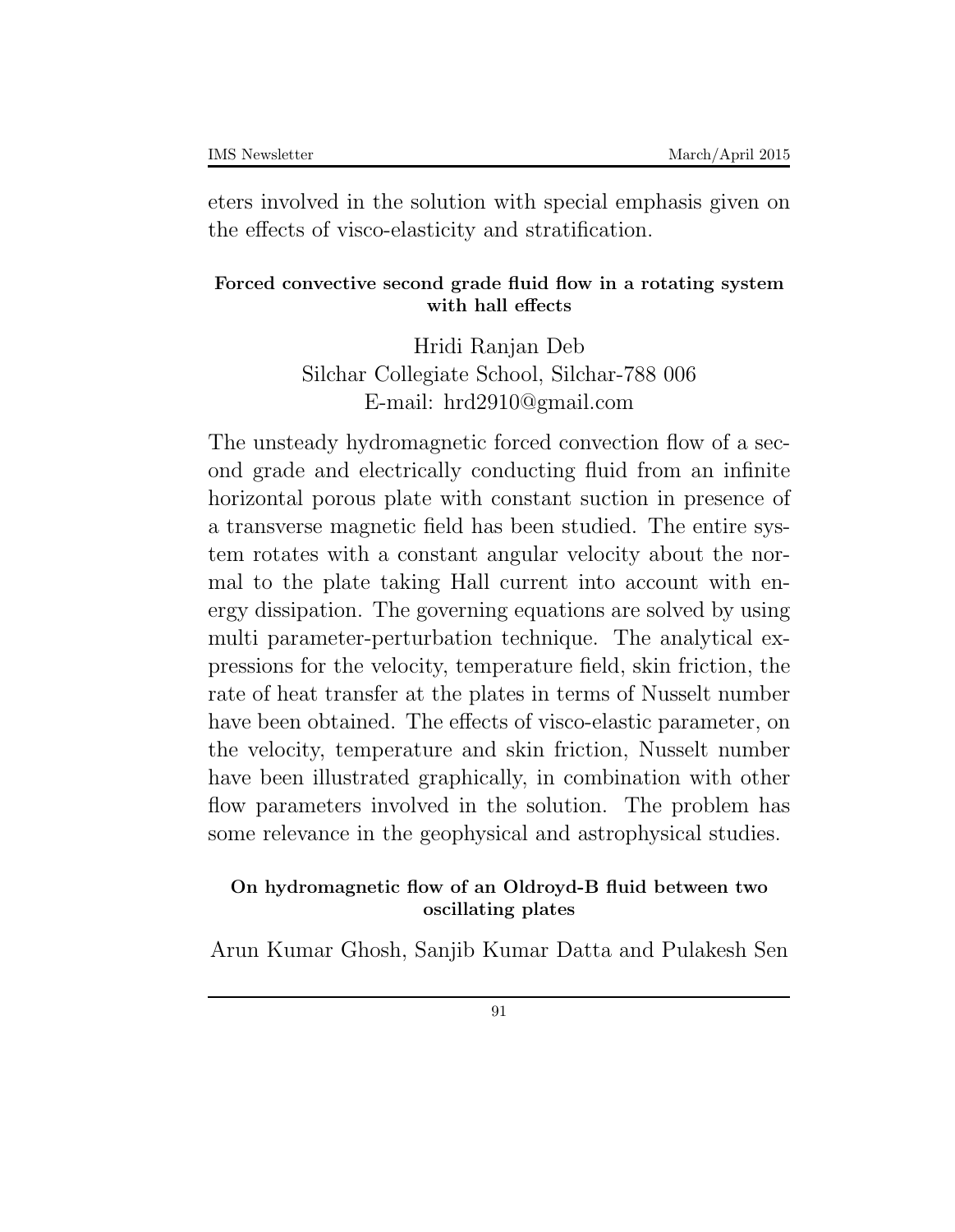# Department of Mathematics, D.N.C. College, Aurangabad-742 201 E-mail: cpsendnc2011@gmail.com

An initial value investigation is made of the motion of an incompressible, viscoelastic, electrically conducting Oldroyd-B fluid bounded by two infinite rigid non-conducting plates. The flow is generated impulsively from rest in the fluid due to rectilinear oscillations of given frequencies superimposed on the plates in their own planes in presence of an external magnetic field acting transversely to the plates. The operational method is used to derive exact solutions for the fluid velocity and the shear stress on the walls. The quantitative evaluation of the results is considered when two plates oscillate in phase but with different frequencies. The results are shown graphically for different time periods  $T_1$  (lower plate) and T2(upper plate) of oscillations which represent the cases: (i)  $T_1 \leq T_2$ , (ii)  $T_1 = T_2$  and (iii)  $T_1 > T_2$ . It is seen that the effect of fluid elasticity on the flow depends on  $T_1$  and  $T_2$ . Further, the magnetic field damps the fluid motion for all values of the time periods. The shear stresses on both the plates are shown in all the cases. In the case (i), the stress on the lower plate decreases and becomes negative till the middle of *T*<sup>1</sup> which again increases towards the end and becomes large positive. Similar phenomenon also occurs for the case (iii). For the case (ii), the stress is found to be less effective. In all cases, the amount of shear stress on the plates increases with the elasticity of the fluid and decreases with the increase of the magnetic field. The steady-state solutions are also derived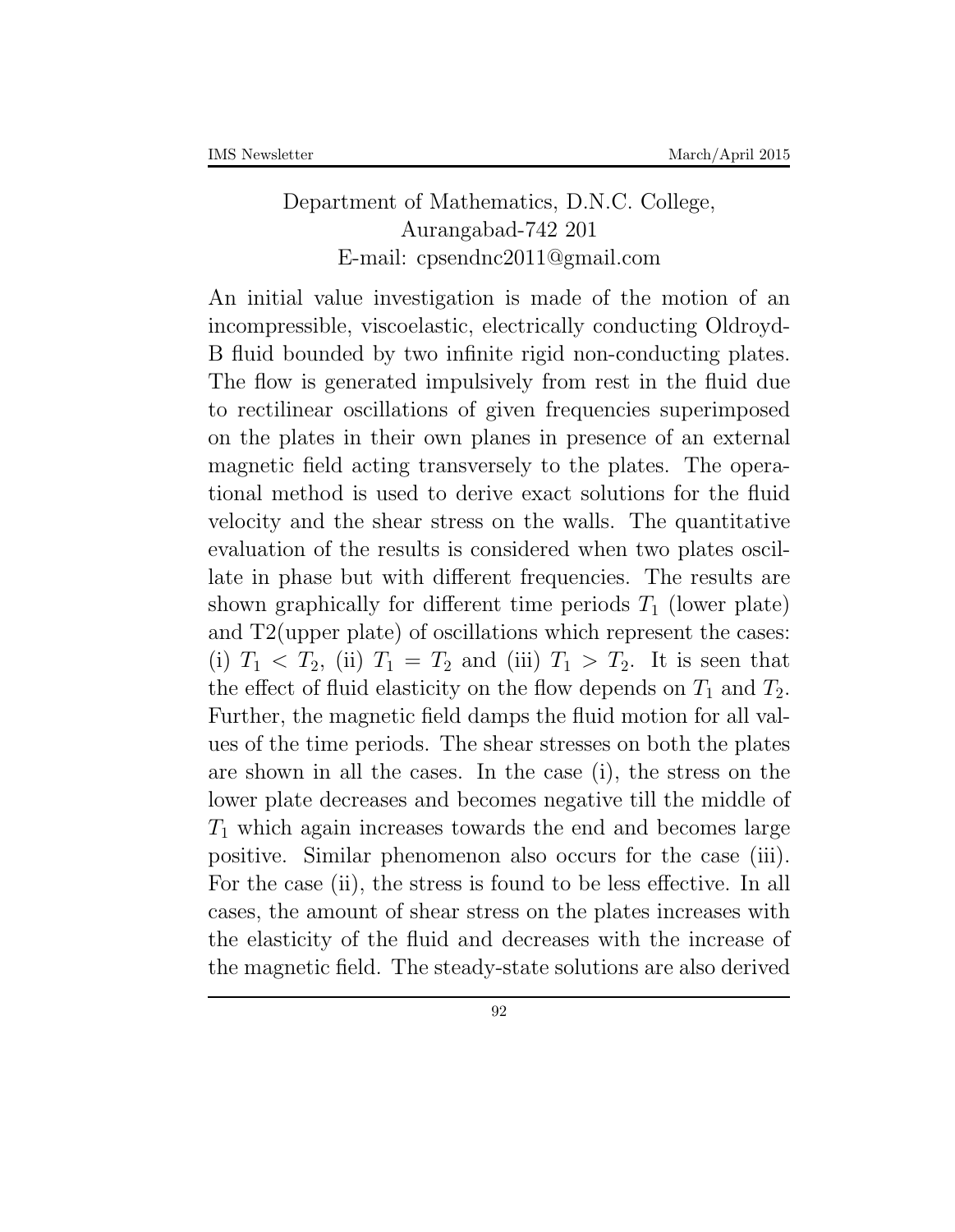and the thicknesses of the boundary layers are measured on both the plates. The flow in the non-oscillatory case is also derived. The classical and hydromagnetic solutions are derived as the special cases of the present analysis.

## **Geometry of Lissajous orbits in the Sun-Earth system with radiation pressure**

Rishikesh Dutta Tiwary and Badam Singh Kushvah Department of Applied Mathematics,Indian School of Mines, Dhanbad-826 004

E-mail: rdtiwary1@gmail.com, bskush@gmail.com

In this paper, we extend an existing approach to find the Lissajous orbits around Lagrangian point  $L_1$  in the restricted three body problem with the Sun as radiating source and the Earth as the smaller primary. We analyze the effects of radiation pressure on the quasiperiodic orbits around Lagrangian point *L*1. The geometry of Lissajous orbits classically and with radiation pressure are depicted in figures which is computed using Lindstedt-Poincare method upto third order approximation. Due to the effect of radiation pressure in the Sun-Earth system the size of the orbits around  $L_1$  shrinks from the classical case.

## **Equilibrium points and their stability in exoplanetary systems with Yarkovsky effect**

Rajib Mia and Badam Singh Kushvah Department of Applied Mathematics, Indian School of Mines, Dhanbad-826 004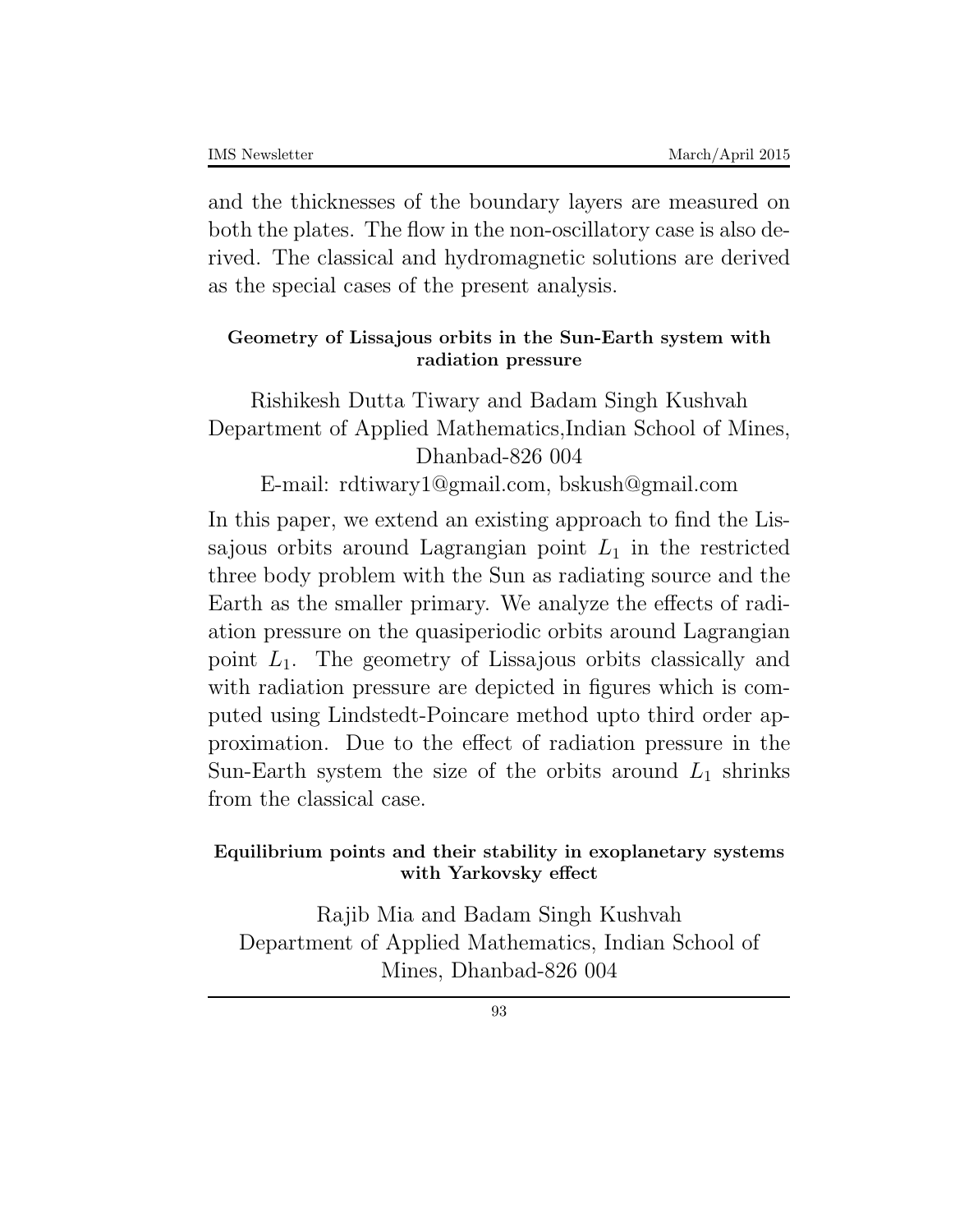E-mail: rajibmia.90@gmail.com, bskush@gmail.com

In this paper we use the restricted three body problem in the presence of Yarkovsky effect to investigate dynamical behaviours of a small body in some exoplanetary systems (HD189733A-HD189733b, Kepler 68-Kepler 68d, Kepler 62-Kepler 62e, Gliese581- Gliese581d). Here, we consider bigger primary as a source of radiation, and compute the Lagrangian points. It is found that collinear points does not lie on the line joining two primaries. We have examined the linear stability of first collinear point L1and triangular point  $L_4$  and it is found that  $L_1$  and *L*<sup>4</sup> are unstable when Yarkovsky effect is considered but in the absence of Yarkovsky effect, *L*<sup>4</sup> is stable. In the presence of Yarkovsky effect trajectories and periodic orbits of the small body in the vicinity of equilibrium points  $L_1$  and  $L_4$  are studied. Also we have seen the result for Sun-Earth system around *L*<sup>4</sup> points.

### **Holographic reconstruction of scalar field dark energy model in anisotropic Bianchi type-II space-time**

Kanika Das and Tazmin Sultana Gauhati University, Guwahati-781 014 E-mail: daskanika2@gmail.com, tazmingu@gmail.com

In this paper, we study the correspondence between the quintessence energy density with the holographic dark energy in anisotropic Bianchi type II cosmological space-time. This correspondence allows reconstructing the quintessence potential and the dynamics of scalar field model, which describes the accelerated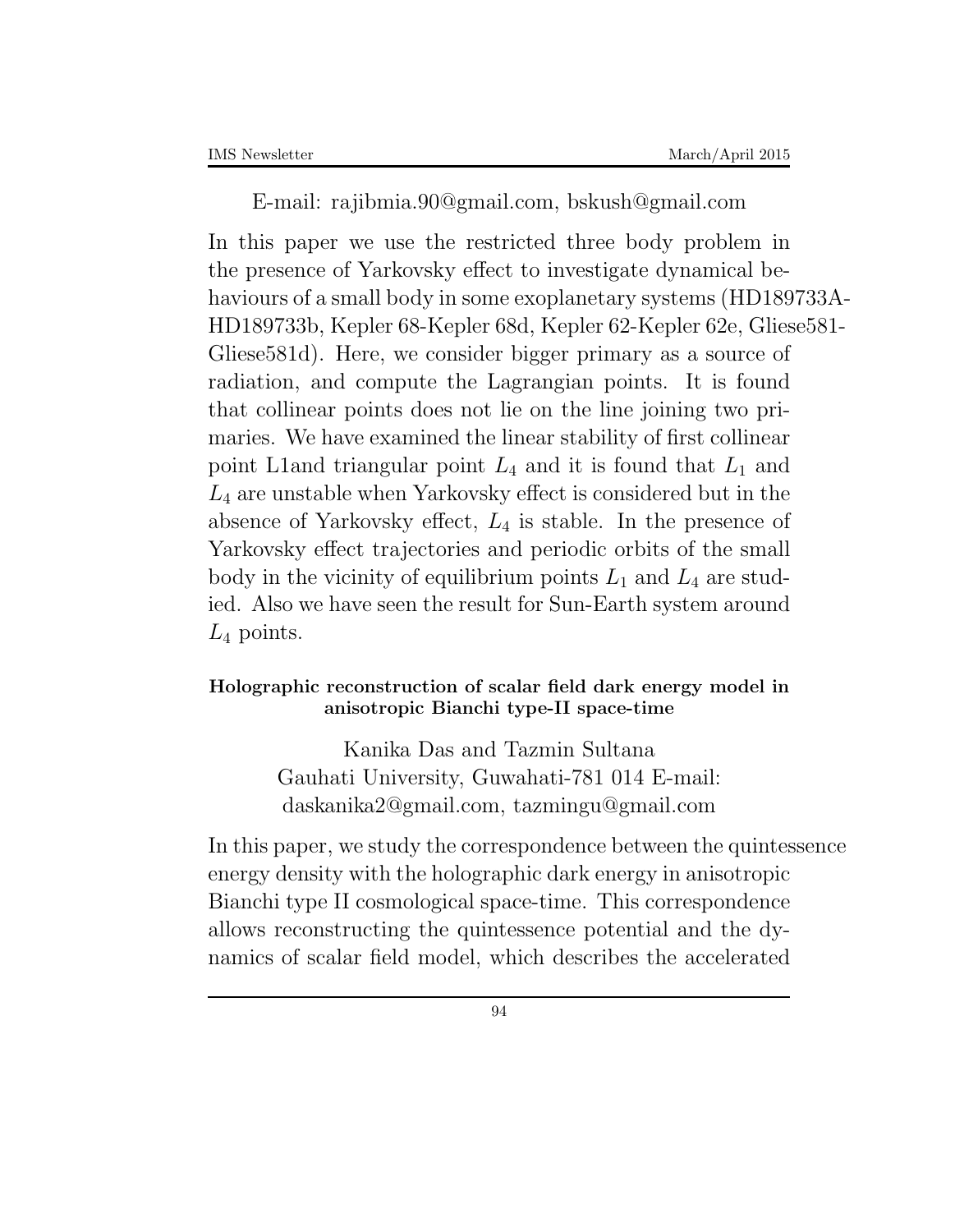expansion of the Universe. The exact solutions to the corresponding Einstein's field equations are obtained for variable deceleration parameter.

**M: Bio-Mathematics**

### **Almost periodicity of a delayed density dependent predator-prey system with mutual interference**

Jai Prakash Tripathi and Syed Abbas School of Basic Sciences, Indian Institute of Technology Mandi, Mandi-175 001 E-mail: jtripathi85@gmail.com

In this paper, we consider and study a delayed nonautonomous predator-prey system with mutual interference and Crowley-Martin functional response. Crowley-Martin functional response is similar to the Beddinton-DeAngelis functional response but contains an extra term describing mutual interference by predators at high prey density. We discuss the dynamics of the system mainly from the point of view of permanence, extinction, stability, existence and uniqueness of a globally attractive almost periodic solution by applying comparison theorem of differential equations and constructing a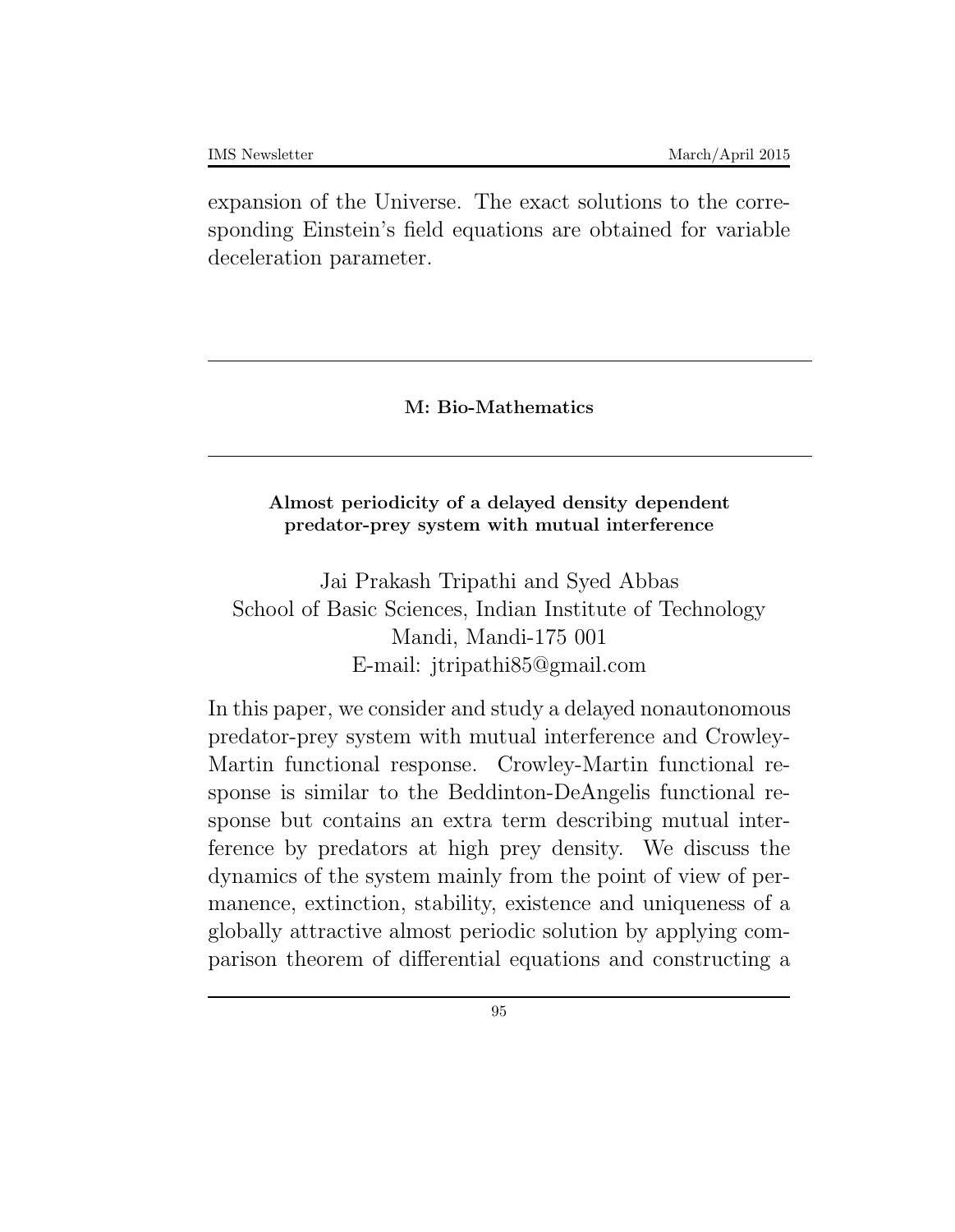suitable Lyapunov functional. The analytical results obtained in this paper are illustrated with a numerical example.

# **Enhancing Synchrony in chaotic oscillators by dynamic relaying**

# Ranjib Banerjee

Central Instrumentation, Indian Institute of Chemical Biology, CSIR, Kolkata-700 032 E-mail: ranjib.b@gmail.com

In a module of three coupled oscillators, the critical coupling of complete synchronization in two identical outer oscillators' decreases when a parameter mismatch is induced in the central oscillator. Outer oscillators interact indirectly via dynamic relaying mediated by the mismatched oscillator in absence or presence of coupling delay. This enhancing effect is observed in many dynamical systems and also in 1D arrays of oscillators. We provide numerical evidences using Lorenz system, Rossler system, Hindmarsh-Rose neuron model, time delay Mackey-Glass system and experimental support as well in electronic circuit.

# **Analysis on stability of periodic points, period doubling bifurcation and Lyapunov exponent in a chaotic model**

Tarini Kr. Dutta, Pramila Kumari Prajapati and Anil Kr. Jain

> Gauhati University, Guwahati-781 014 E-mail: pramilaprajapati1987@gmail.com, tkdutta2001@yahoo.co.in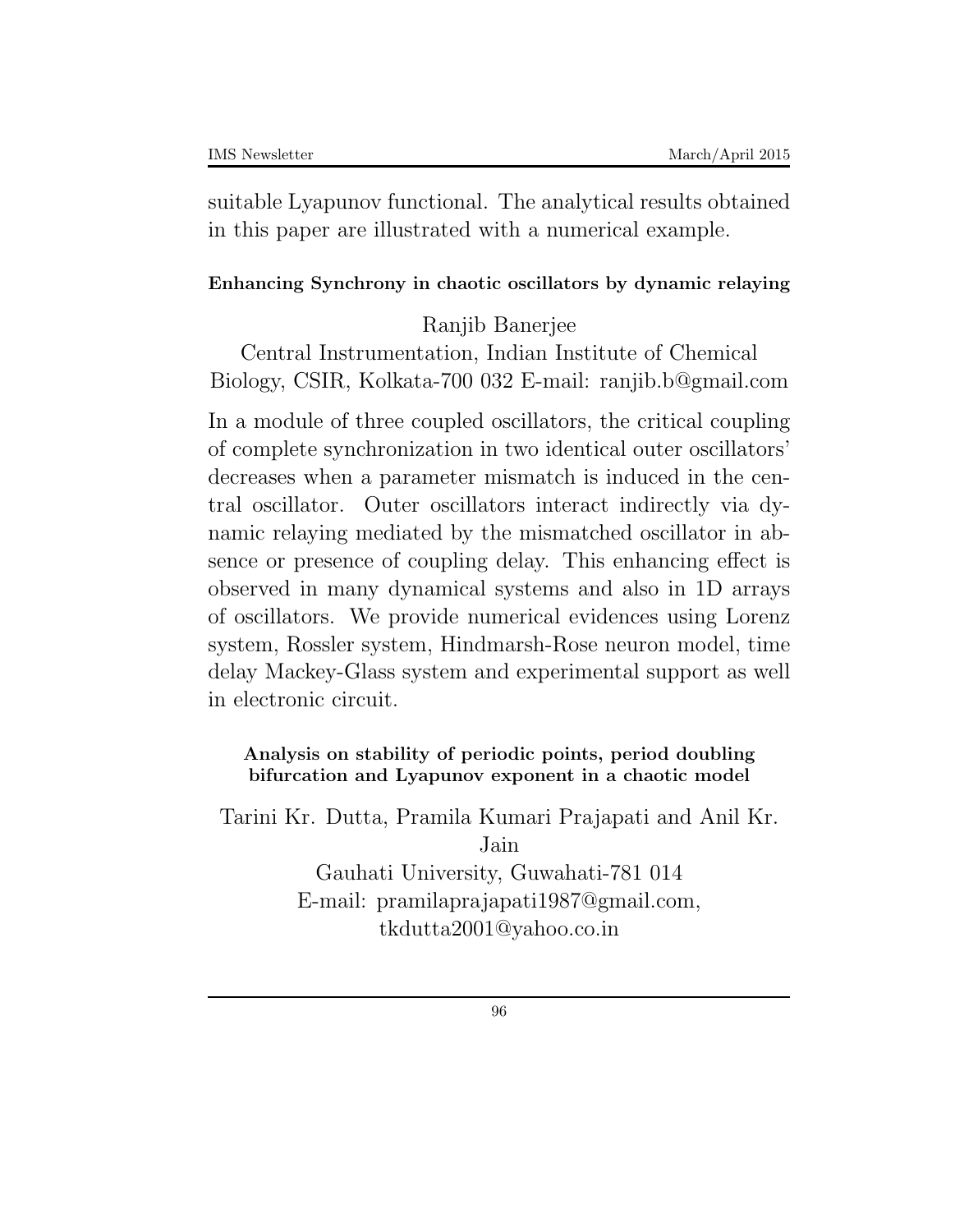In this paper we consider a nonlinear algebraic mathematical model

 $f(x) = \mu x e^{((-c/v)x)}$  with  $\mu$  as an adjustable parameter which is modified form of "Ricker Population Model". With the help of programming in MATHEMATICA it has been observed that the map follows a period doubling route to chaos. Further in order to establish a universal route from order to chaos through period doubling bifurcations we built up appropriate numerical methods to obtain periodic points and bifurcation points of different periods  $2^0$ ,  $2^1$ ,  $2^2$ ,  $2^3$ ,  $2^4$ , ... and find Feigenbaum Universal Constant( $\delta$ ) =4.66919867 Again with the help of bifurcation points and Feigenbaum delta, the accumulation point is calculated numerically. We confirm the chaotic nature of the model through Schwarzian derivatives which is found to be negative, and chaotic region has also been confirmed by obtaining positive Lyapunov Exponents at suitable parametric values.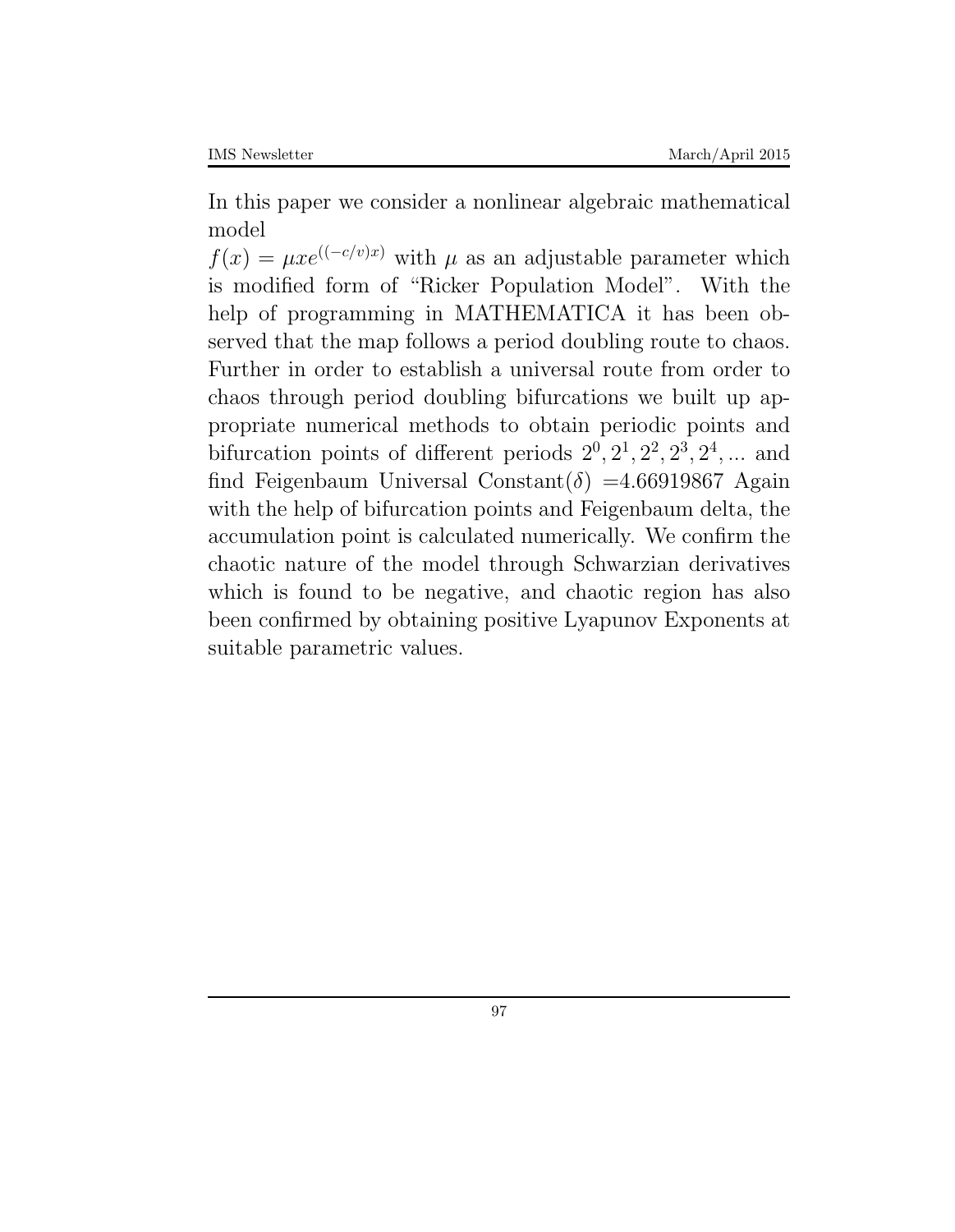#### **Fractals: The language of nature**

Abha Kumari Ranchi University, Ranchi-834 001 E-mail: burmanabha14@gmail.com

The aim of the present article is to describe Fractals and its inherent applications in the varied field of knowledge.

#### **N: History and Teaching of Mathematics**

**All the newly invented theorems on plane geometry**

Uday Kumar Sharma Baghey-Khola, West Pendam, Rangpo, East Sikkim E-mail: uksharma846@gmail.com

It is well known all over the world by most of the scientists and Mathematicians that (1) Trisection of an random angle, (2) Squaring a circle and (3) Doubling a cube are the three Ethic Problems of mathematics and are remained unsolved for about 3,000 (three thousand) years or so.The problem of squaring a circle has been expressed as the most difficult one amongst the above mentioned three problems by one Fernandis Lindemann in the year 1882.

Yet, while trying to solve the first two problems mentioned above some of new results are found which could be expressed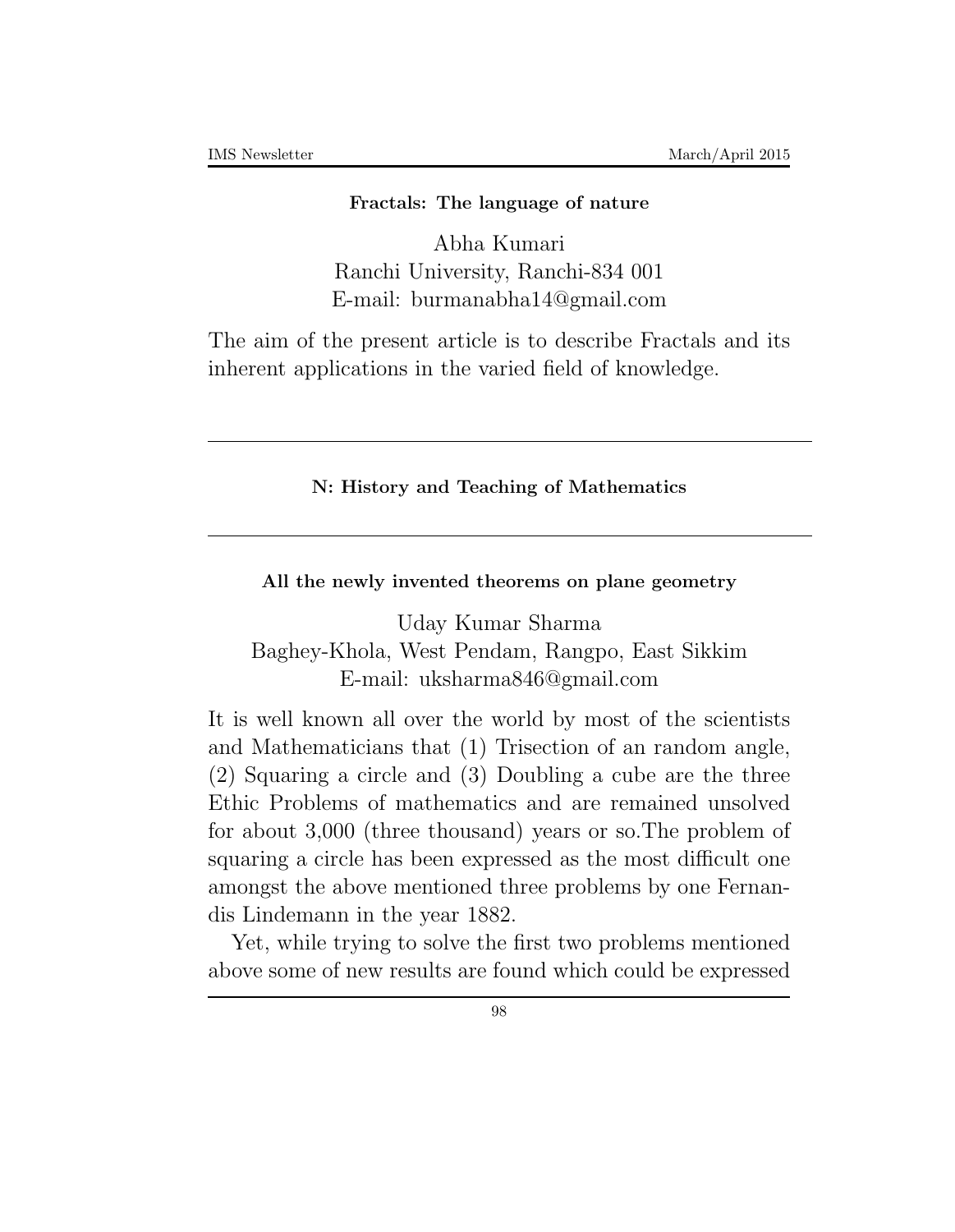in the form of NEW THEOREMS of Plane Geometry. Hence, the Six New Theorems are INVENTED and most graciously it is to mention here that out of the six New Theorems the sixth Theorem helps to draw a square ABSOLUTELY EQUAL in area to the area of a given (random) circle irrespective of the uncertain value of  $\pi$  (pi). According to this theorem, the use of  $\pi$  is not required to draw a square equal in area to the area of a given circle.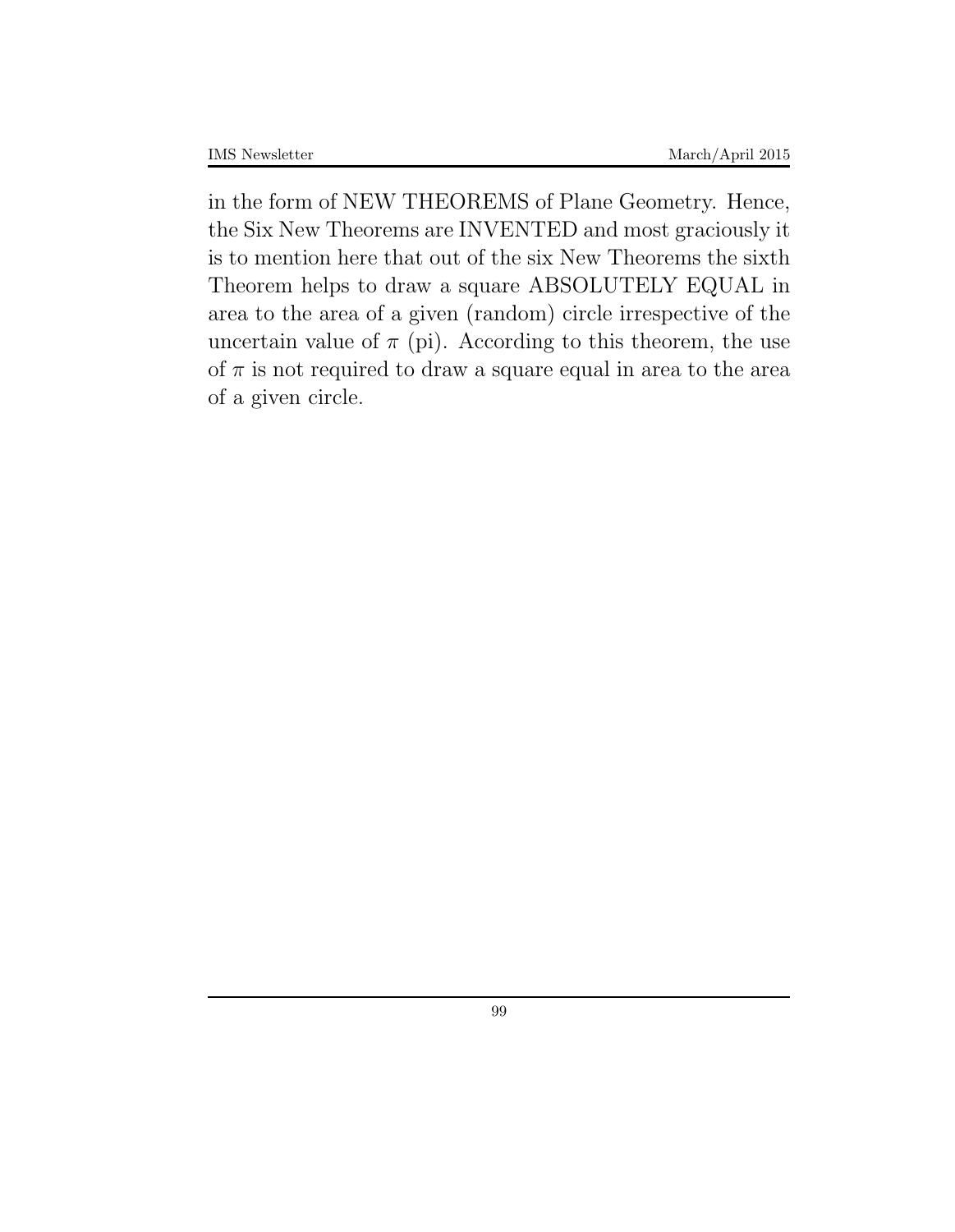## **INDIAN MATHEMATICAL SOCIETY Council Members :**  $1^{st}$  **April, 2015** to  $31^{st}$  **March, 2016**

| President<br>1. Prof. A. M. Mathai,<br>Director, Center for Math. Sci.                                                                                                                                                                                                        |
|-------------------------------------------------------------------------------------------------------------------------------------------------------------------------------------------------------------------------------------------------------------------------------|
| Pala Campus, St. Thomas College                                                                                                                                                                                                                                               |
| Pala, Arunapuram<br>Pala-686574(Kerala)                                                                                                                                                                                                                                       |
| E-mail: mathai@math.mcgill.ca                                                                                                                                                                                                                                                 |
| 2. Prof. S. G. Dani,<br>Immediate Past President.<br>National Center for Mathematics<br>IIT, Powai, Mumbai                                                                                                                                                                    |
| E-mail: shrigodani@gmail.com                                                                                                                                                                                                                                                  |
| 3. Prof. N. K. Thakare,<br>General Secretary.<br>$C/\sigma$ : Center for advanced study in Mathematics,<br>Savitribai Phule Pune University, Pune 411 007 (MS), India.<br>E-mail: nkthakare@gmail.com                                                                         |
| 4. Prof. M. M. Shikare,<br>Administrative Secretary / Acting Academic Secretary<br>Center for advanced study in Mathematics,<br>Savitribai Phule Pune University, Pune 411 007 (MS), India.<br>E-mail: mmshikare@gmail.com                                                    |
| 5. Prof. S. K. Nimbhorkar,<br>Treasurer.<br>Department of Mathematics,<br>Dr. B. A. M. University,<br>Aurangabad 431 004 (MS), India.<br>$E$ -mail: sknimbhorkar@gmail.com                                                                                                    |
| 6. Prof. Satya Deo,<br>Editor, J. Indian Math. Soc.<br>HRI, Chhatnag Road, Jhusi,<br>Allahabad - 211 019 (UP), India.<br>E-mail: vcsdeo@yahoo.com.                                                                                                                            |
| 7. Prof. J. R. Patadia,<br>Editor, The Mathematics Student.<br>(Department of Mathematics, The M. S. University of Baroda)<br>5, Arjun Park, Near Patel Colony, Behind Dinesh Mill,<br>Shivananda Marg, Vadodara 390 007 (Gujarat), India.<br>e- mail: jamanadaspat@gmail.com |
| Librarian.<br>8. Dr. Premalatha Kumaresan,<br>Ramanujan Institute for Advanced Study in Mathematics,<br>University of Madras, Chennai - 600 005 (TN), India.<br>E-mail: premalatha.kumaresan@gmail.com                                                                        |